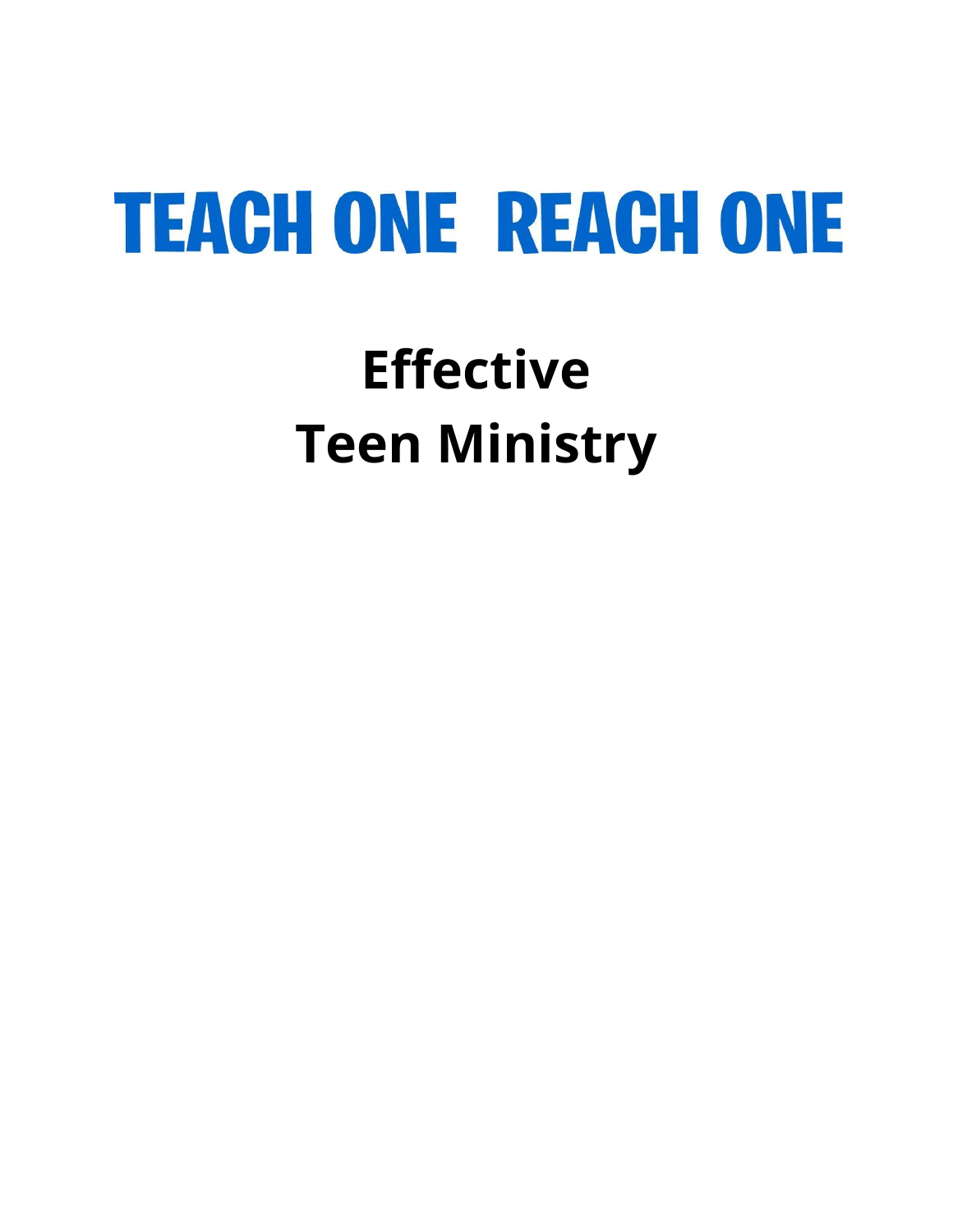# **Table of Contents**

- [Chapter](#page-3-0) 1 Teens: Fact and Fiction
- [Chapter](#page-8-0) 2 The Teen Brain and Faith
- Chapter 3 Finding and [Engaging](#page-20-0) Teens In Your Ministry
- Chapter 4 Moving Teens to [Independent](#page-27-0) Faith
- [Chapter](#page-31-0) 5 Teen Bible Lessons
- Chapter 6 Using Questions to [Encourage](#page-38-0) Spiritual Growth
- Chapter 7 [Christian](#page-48-0) Life Skills
- Chapter 8 Servant [Leadership](#page-51-0)
- Chapter 9 Using Service and Faith Sharing to [Encourage](#page-55-0) Spiritual Growth
- Chapter 10 Effective Teen [Activities](#page-62-0)
- Chapter 11 Gift Discovery, [Development](#page-66-0) and Use
- Chapter 12 [Friendships](#page-71-0) and Peer Pressure
- Chapter 13 Dating, Love and [Marriage](#page-79-0)
- [Chapter](#page-92-0) 14 Alcohol, Drugs, and Teens
- Chapter 15 Teen [Depression,](#page-97-0) Anxiety and Suicide
- [Chapter](#page-102-0) 16 Teens and Culture
- Chapter 17 Teens and Christian [Community](#page-108-0)
- [Chapter](#page-114-0) 18 Helping Parents of Teens
- Appendix 1 [Conducting](#page-118-0) a Ministry Survey
- [Appendix](#page-125-0) 2 Creating Ministry Goals
- Appendix 3 Common Logical Fallacies in Spiritual [Discussions](#page-126-0)
- [Appendix](#page-130-0) 4 List of Christian Life Skills
- [Appendix](#page-132-0) 5 Service Project Ideas
- [Appendix](#page-134-0) 6 Gifts and Talents Survey for Teens
- [Appendix](#page-135-0) 7 List of Possible Teen Gifts and Talents
- Appendix 8 Teen [Mentoring](#page-136-0) Program Basics
- Appendix 9 Teaching Teens Godly Conflict [Resolution](#page-137-0) Skills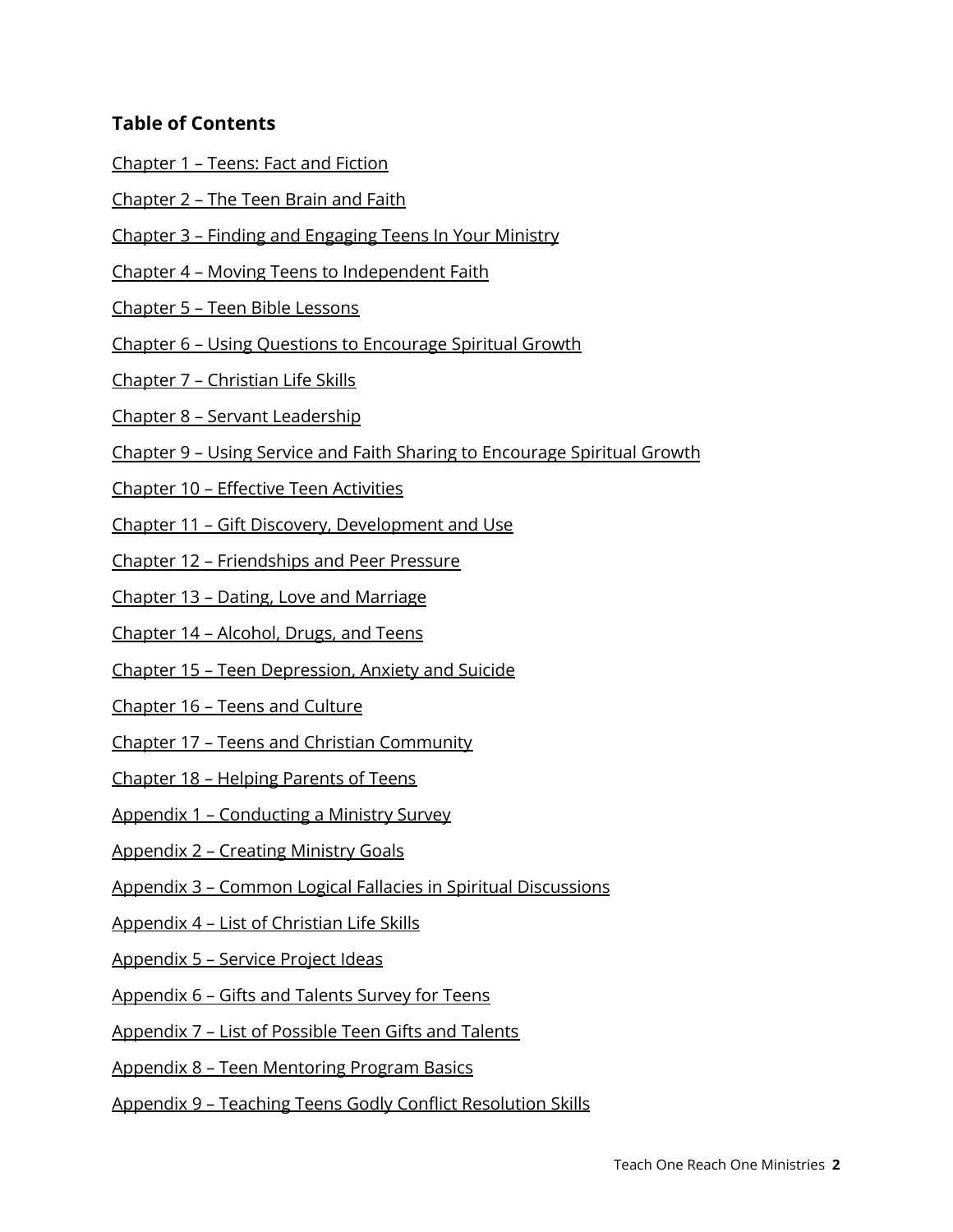[Appendix](#page-138-0) 10 – Quick Start Guide to Faith Sharing

[Appendix](#page-139-0) 11 – First Steps In Faith Sharing

[Appendix](#page-140-0) 12 – The Basics of Faith Sharing

[Bibliography](#page-143-0)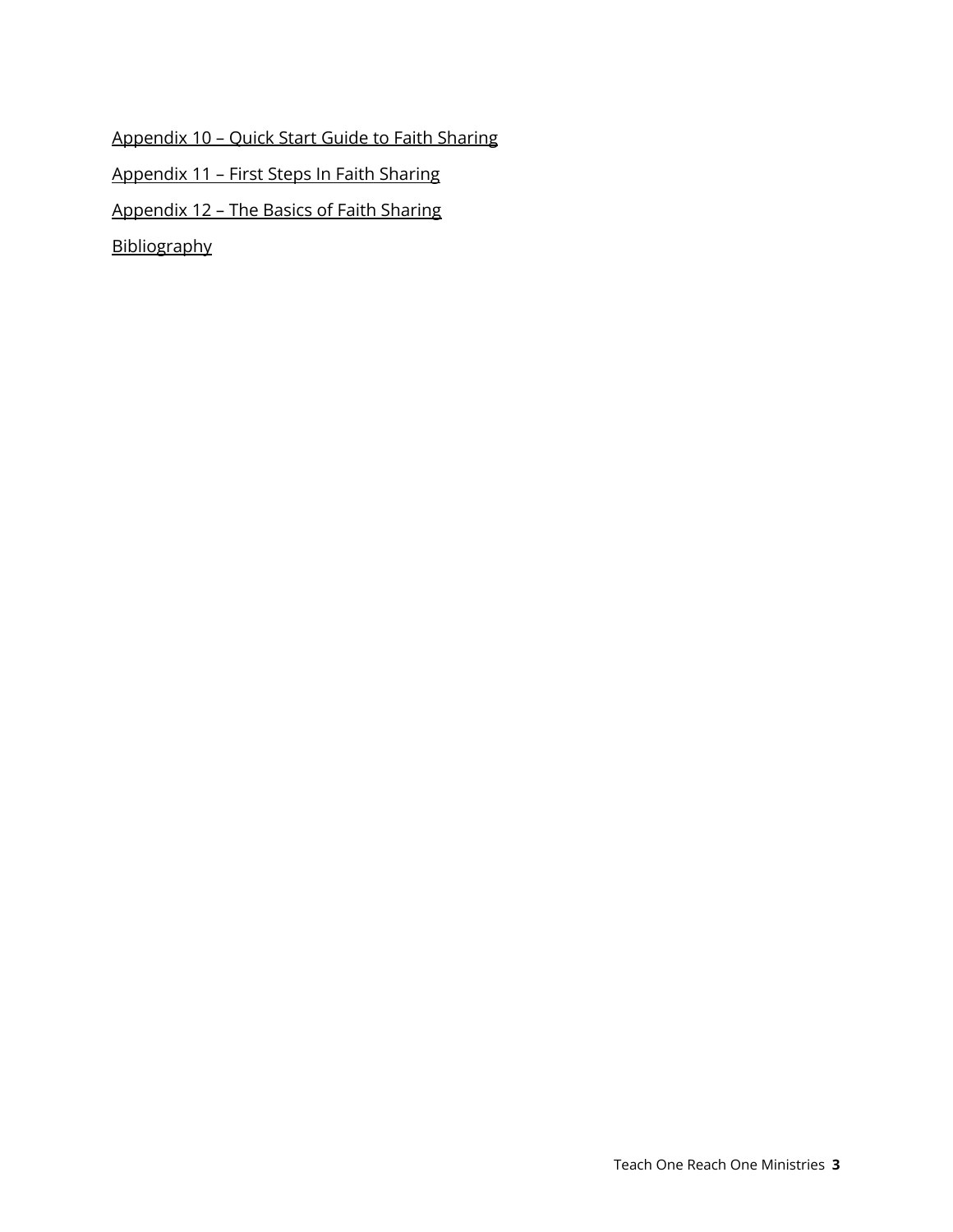# <span id="page-3-0"></span>**Chapter 1 – Teens: Fact and Fiction**

Often Christian adults avoid ministering to teens, because they have heard how difficult it can be. Perhaps they have seen news stories about negative teen behavior like illegal drug use or violence. Maybe they believe all teens are disrespectful or have no interest in learning about God. Or you may know Christians who believe teens are no different from adults and should be in adult classes and activities.

So what is the truth about teenagers? What do they really need in an effective teen ministry in order to build a strong faith foundation and grow towards their godly potential? This book will help you to better understand teens and what they need from ministry. You will learn how to help them build those strong faith foundations and grow towards the potential God has given them. Whether you are beginning a new ministry to teens or growing a current teen ministry, you will also find the best practices you need to help you build a healthy ministry to young people.

#### **The Importance of Teen Ministry**

So why is ministry to teens so important? The teen years are crucial for spiritual development. These are the years when many young people are baptized. It is a time when some Christian teens begin taking personal responsibility for the health and growth of their faith. It is also a time when many teens make choices that can eventually pull them away from God.

The good news is that about 64% of people who become Christians, do so before the age of eighteen.<sup>1</sup> Teens are interested in understanding the world around them and how they can make a positive difference. Many are interested in learning and growing in different ways, including spiritually. Adolescents are capable of more abstract thinking and can handle more responsibility than children. They are able to begin moving from an adult-directed faith to becoming personally responsible for participating in the spiritual practices necessary to have a stronger faith and reach their godly potential.

The teen years are when the parts of the brain responsible for self-control and decision making are most responsive to coaching by others.<sup>2</sup> Without this crucial coaching though, their decisions may be rash, unwise and even ungodly. Their hormones often fluctuate wildly, sometimes causing temporary changes in a teen's temperament, health and even personality. Many teens also attempt to function on much less than the eight to ten hours of sleep doctors recommend for their age group, $3$  leaving them moody, lacking energy and susceptible to temptations.

<sup>&</sup>lt;sup>1</sup> National Association of Evangelicals, "When Americans Become Christians."

<sup>2</sup> Griffin, "Adolescent Neurological Development," 5(4): 62

<sup>3</sup> National Sleep Foundation, "Teens and Sleep."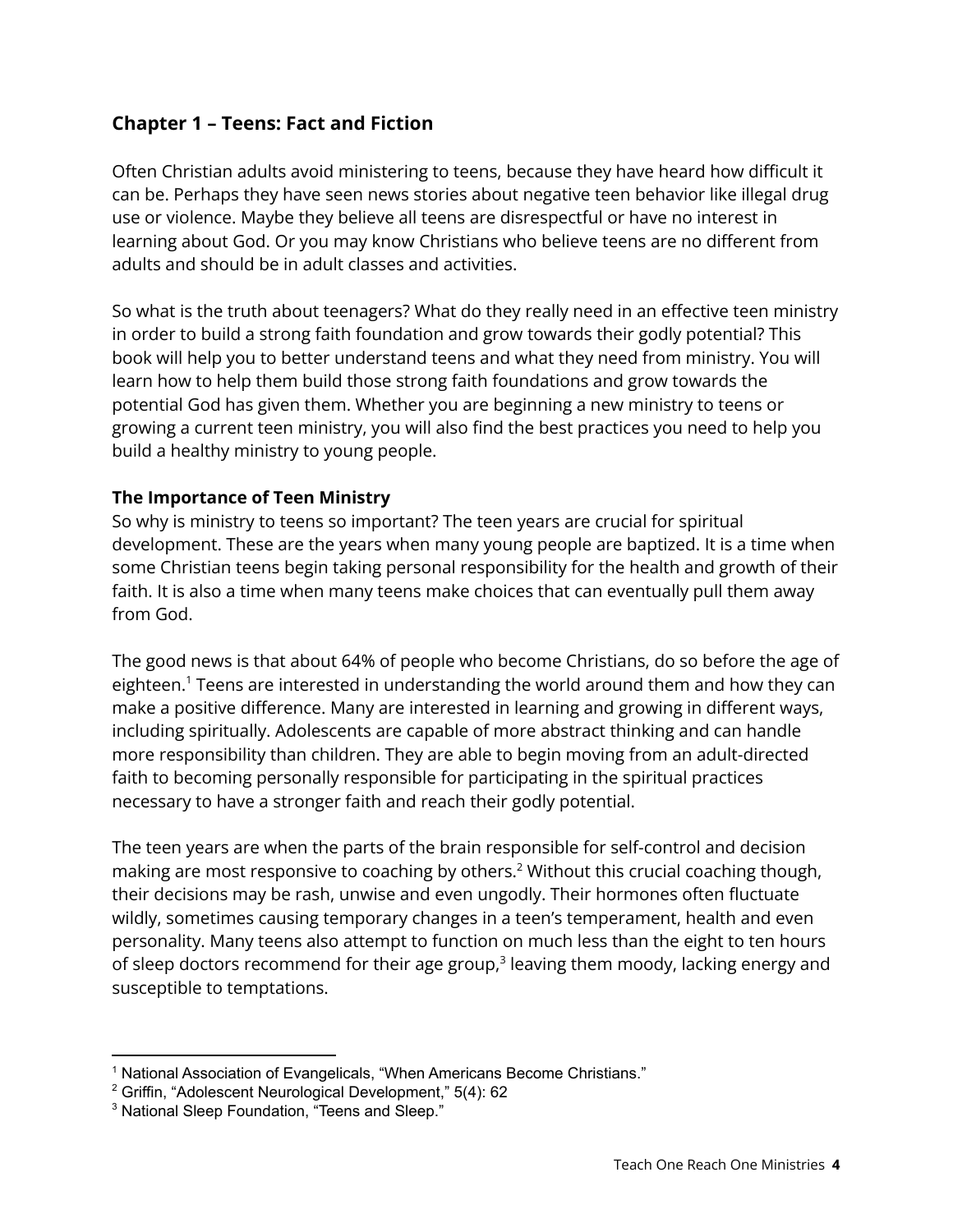Teens crave relationship and guidance – even if they do not always admit it. This makes them vulnerable to peer pressure – both positive and negative. They still care deeply about what their parents think and want to spend more meaningful time with them. Though they may not ask for help, many teens are open to having adult mentors. Most teens realize they need someone who will help them navigate all of the crucial twists and turns of adolescence.

Unfortunately, the teen years are also a time when many young people begin experimenting with sinful behaviors. They can easily become enmeshed in these sins – especially when their peers encourage these risky behaviors. Some teens also begin experiencing serious earthly consequences for their sins. As young people begin receiving responses in school and media to any of their questions and doubts left unanswered by Christians, they can begin to experience damage in their faith foundations. Some of these disillusioned teens will begin experimenting with other alternatives to Christianity, including secularism and atheism.

Teens involved with computers and social media have access to more knowledge than ever before in mere seconds. Unfortunately, this information can be misleading, false and at times in direct opposition to God's word. Social media can seem deceptively connecting, while leaving them with feelings of isolation, envy, greed and even depression and low self-esteem.

It is understandable why many Christians are intimidated at the thought of trying to guide young people through this crucial time in their spiritual lives. There appear to be as many potentially serious problems as there are exciting opportunities to help them grow spiritually. Without godly guidance though, many teens will succumb to the influence of the worldly culture that surrounds them.

#### **Gathering Data for Your Ministry**

When attempting to minister to teens, you need to answer some basic questions first. Who are the teens your ministry hopes to teach and serve? How much do you know about them? What do they experience on a typical day? How strong are their spiritual foundations? Do they have the resources to grow spiritually and reach their godly potential? What cultural influences are impacting them? What special secular and spiritual needs do they have?

A great way to get some basic information is to look at statistics. They are not perfect, but they can give you a fairly accurate overview of some important facts about teens in general and the teens in your area. It is important to remember, though, that statistics can be gathered or interpreted with a particular agenda. Be careful to use any statistics as guideposts, not indisputable facts.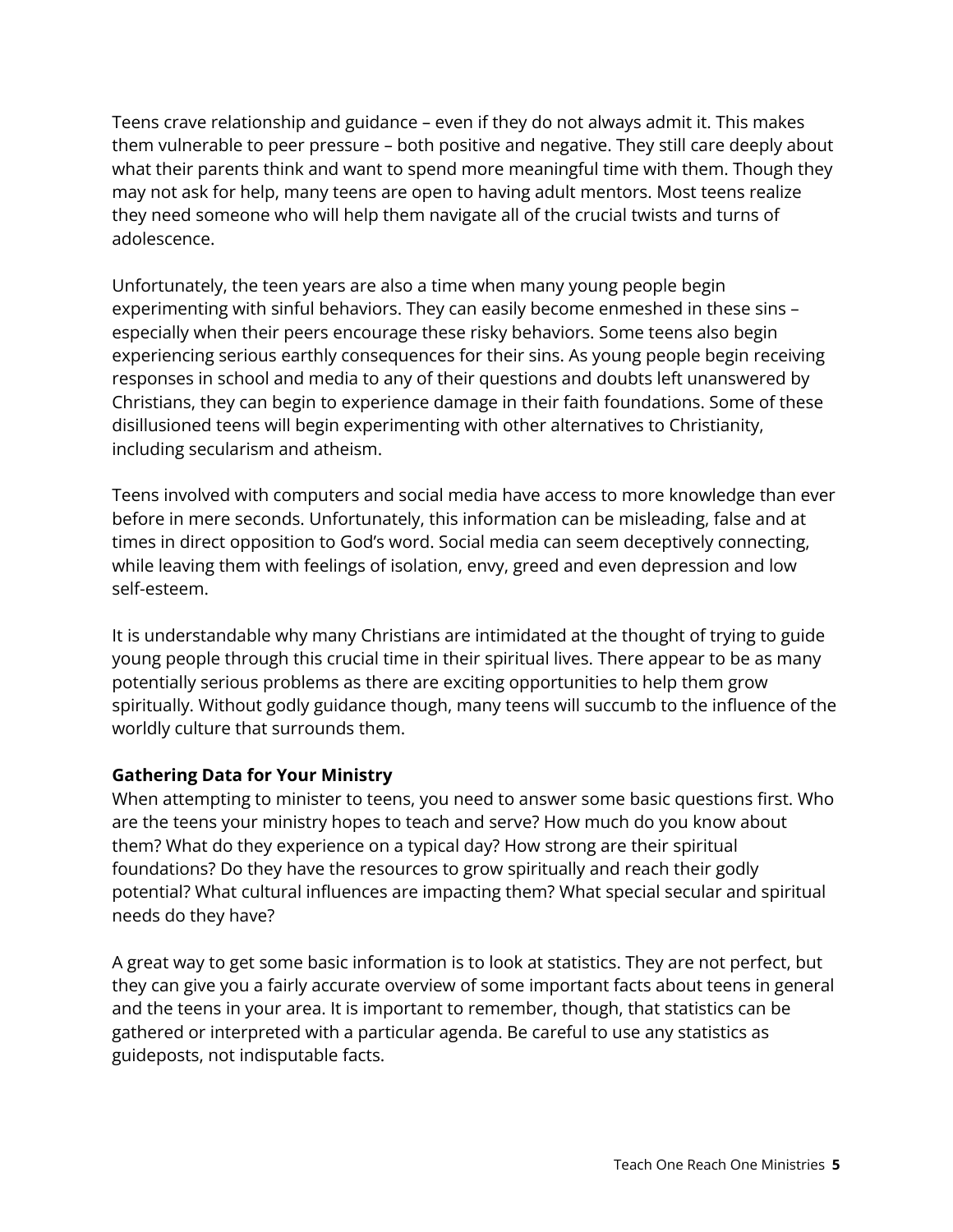What are some of the more reliable places to find helpful statistics about teens? General statistics on teens for an entire country can usually be found on government or international websites. Additional statistics about teens and social issues like drug use, teen pregnancy, homelessness, poverty, and more can often be found on government websites for your country, region, or city. (Note, some areas have a reputation for under-reporting the impact of negative social issues.) While these statistics do not give you information about specific teens, they are helpful for understanding the types of problems many teens in your area face.

If you are looking for statistics on the impact of various factors on the spiritual health of young people, the Barna Group $^4$  has an impressive amount of data. Although they have historically gathered their data in the United States, they believe much of what they have discovered is applicable to other cultures. They are working to compile and release data for other countries in the coming years. Even if you find the current data puzzling when applied to your culture, it can alert you to important areas your ministry may need to analyze more carefully.

It is important to remember that statistics can only give you a snapshot of the teens in a particular geographical area. You also need to get more detailed information about the teens in the place where you plan to serve. In many locations, areas as small as a neighborhood or a city block can have unique issues not captured by general statistics. To find that crucial information, surveys are often your best option. 5

While written surveys can be helpful, at times one on one or small group interviews can give you more details. Interviews give people a way to tell you important information that may be missed by a survey. The people conducting the interviews should be personable and non-threatening. They have to encourage openness, without attempting to influence the answers given by participants. Interviewers have to be open to hearing potential criticism about Christianity, their church, or their ministry – whether or not it is accurate.

#### **Establishing Your Ministry**

Once you believe you have enough data, you will need to make some important decisions. Is there a particular teen issue you want to address in your ministry, like a ministry to homeless teens? Do the statistics give you clues about any special felt or spiritual needs of the teens in your area? Is there a particular group of teens in your area that is underserved, like teens who have issues with substance abuse? One ministry cannot effectively minister to every teen and every issue in your area. Analyzing the information you found can help you focus your ministry more clearly or encourage you to begin new ministries to address specific teens and their issues.

<sup>4</sup> <http://barna.com>

<sup>&</sup>lt;sup>5</sup> See Appendix 1: Conducting a Ministry Survey.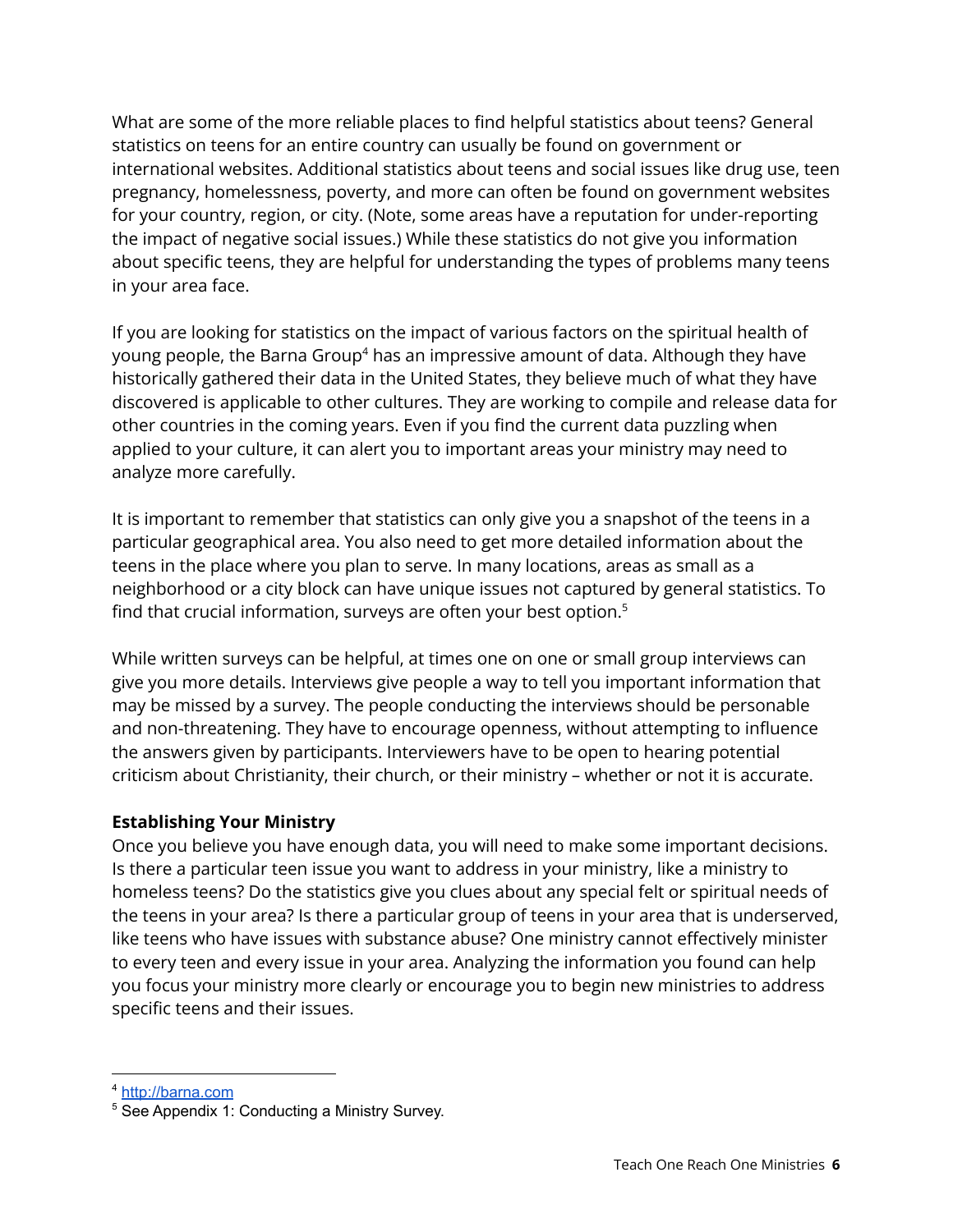If you are beginning a new teen ministry or hoping to increase the number of teens you serve, where can you find teens who may be open to learning more about God? The actual answer is going to vary depending upon your location and the chosen focus of your ministry. At times, the teens already served by your church can introduce you to peers who may be interested. In other situations, hanging out where teens love to gather – playing a sport informally in their neighborhood, for example – can create ministry opportunities. Some ministries find creating a safe space for teens to spend their free time or get help with their felt needs can bring new teens to a ministry.

**Felt Needs** are needs experienced consciously that may relate to a sense of deprivation in those areas. Felt needs often include material goods (such as food, water, clothing, and shelter), as well as needs for support services (like healthcare or tutoring).

You may have to experiment a bit to find the best outreach method for your area. Using what you learned from statistics and interviews can help make these initial outreach efforts more effective. Often ministry outreach is not successful because we are trying to provide something our local teens do not need or do not think they need, instead of what will actually help them in ways that capture their attention. In a later chapter, we will give more detailed information on finding and engaging teens in your ministry.

### **Setting Goals for Your Ministry**

After you have identified the teens your ministry will initially serve, it is important to set some goals.<sup>6</sup> These goals should be specific and measurable. Having these goals and reviewing them regularly with everyone in the ministry will help keep you focused. This is particularly important if your ministry is addressing felt and spiritual needs simultaneously. Often these ministries become secular over time, in part because volunteers forget the spiritual needs of those they serve, while trying to meet their overwhelming felt needs.

Specific, measurable goals also help reduce conflict amongst volunteers. Often these conflicts emerge because people have very different ideas of what makes a particular ministry effective. They may also have very different ways of determining the success of a ministry or ministry event. Having written goals means everyone is measuring effectiveness and success in the same manner.

In addition to the specific measurable goals you create for your ministry, your ministry team will want to keep in mind the more general goals of any ministry to teens. These are some of the elements teens need to build a strong spiritual foundation and reach their godly potential. So what are these general goals?

<sup>&</sup>lt;sup>6</sup> See Appendix 2: Creating Ministry Goals.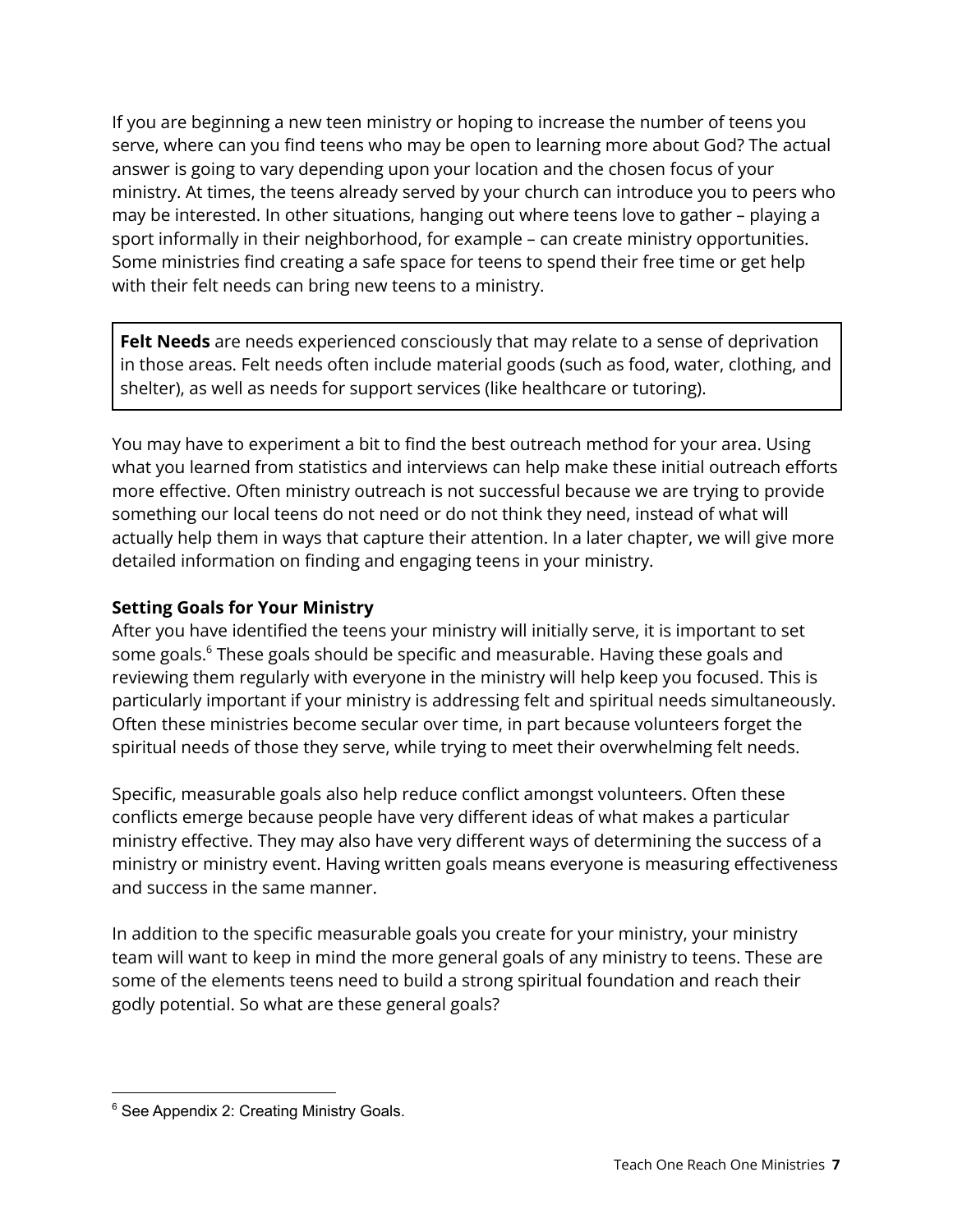- **● Bible Knowledge.** Teens need a personal knowledge of what is in the Bible. They need to know who God is and what He wants from them and for them.
- **● Application Principles.** Teens need to understand what God wants them to learn from the stories and scripture passages in the Bible. They need to know what God's commands and principles will look like when put into practice in their daily lives.
- **● Christian Life Skills.** Knowing what God wants them to do is very different from knowing how to do what God wants them to do. Many teens need help in Christian life skills like godly conflict resolution, stewardship of their finances, faith sharing and more. Christian life skills training and practice can provide them with the needed skills to do the things God wants them to do.
- **● Gift Discovery, Development and Use.** God has given every teen at least one gift to use to serve Him. Often these gifts go undiscovered and undeveloped. Teens are often not ready to serve when God gives them opportunities. They may not realize that God has given them a gift to serve in that situation or they have not developed the gift enough to be helpful. Teens need assistance in discovering and developing their gifts and guided practice in using them to serve God.
- **● Servant Leadership Skills.** All Christians are leaders. They may lead a ministry or a ministry activity at some point, but they should all have the servant leadership skills to comfortably share their faith and lead others to Christ.

You have your potential teens identified and your goals. Before you continue, there is one more area we need to discuss about adolescents that will impact your teens, their faith and your ministry – the teen brain.

#### **Discussion Questions**

- 1. What are some of the challenges teens face that can impact ministry to teens?
- 2. What are some of the factors that make the teen years an optimum age for a ministry dedicated especially to them?
- 3. What are some sources for statistics about the teens in your area?
- 4. List some of the information you can find about the teens in your area. Include general demographic information as well as any statistics you found on potential social issues the teens in your area may face.
- 5. List at least three special areas of focus a ministry or ministry event for teens in your area could address that would meet the felt teens of teens in your community.
- 6. List three potential specific goals for your ministry to teens.
- 7. Explain why each of the general goals given for teen ministry is an important aspect of an effective teen ministry.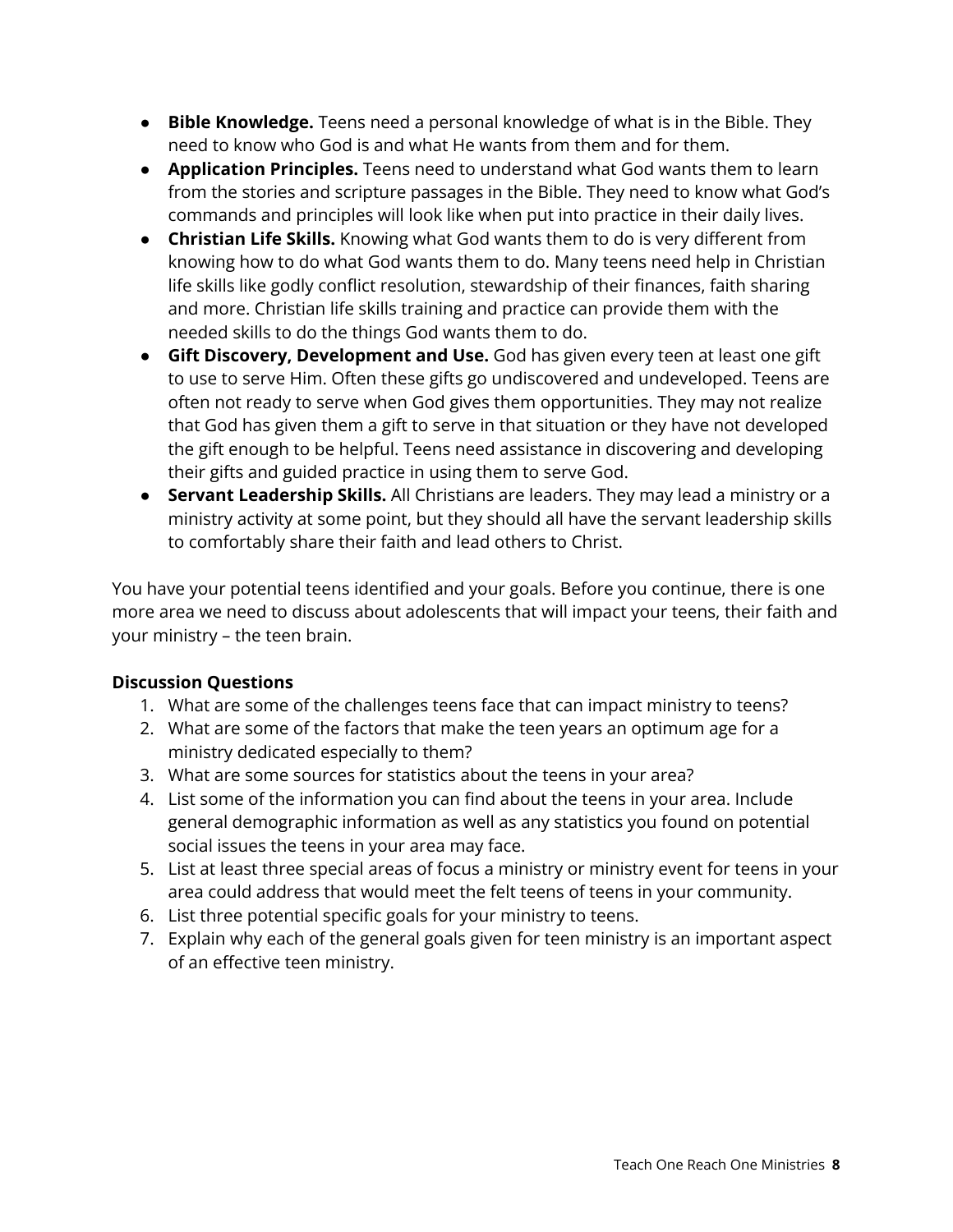# <span id="page-8-0"></span>**Chapter 2 – The Teen Brain and Faith**

A teen's brain can impact his or her success in school, relationships, and even faith. Understanding teen brain development can help us understand what leaves teens vulnerable and how we can help them grow in brain functions that will make it easier for them to become who God wants them to be.

The brain is not a muscle, but it works like one in many ways. Teens' brains need healthy food, exercise, and plenty of sleep. They can be damaged by injury, alcohol, or certain drugs. They can be trained and coached to become stronger and more efficient. Teens' brains can also become weak and undependable when they are given no direction or instruction.

#### **The Prefrontal Cortex**

One of the key portions of the brain impacting teen behavior and faith development is the prefrontal cortex.

The **Prefrontal Cortex** is the gray matter in the anterior portion of the frontal lobe of the brain.

A well developed prefrontal cortex can aide teens in making godly decisions that will help them become active, productive Christians. Unfortunately, without coaching and training, the prefrontal cortices of many teens are underdeveloped. This can increase the likelihood they will make rash and potentially harmful decisions.

It is important to understand that although the brain controls certain areas of thinking and behavior, the brain does not remove a teen's free choice. Even if the teen has poor self-control for example, he or she can choose to use self-control in a particular situation. It may be more difficult for that teen than one who has a more fully developed prefrontal cortex, but it is still possible. An underdeveloped prefrontal cortex does not give any teen an excuse for making ungodly choices. Adolescents are still responsible for their choices and more fully developing their brain functions. They will need the guidance of Christian adults, however, to do this efficiently.

The prefrontal cortex of the brain is responsible for several crucial functions. It can help teens with planning, task initiation, working memory, self-control, flexibility, organization, time management, meta cognition, focus and perseverance. If you are familiar with the fruit of the Spirit in Galatians 5:22-23, you will immediately notice a few similarities. Examining each area controlled by the prefrontal cortex will help those ministering to teens understand why the brain is so critical to the developing spiritual lives of young people.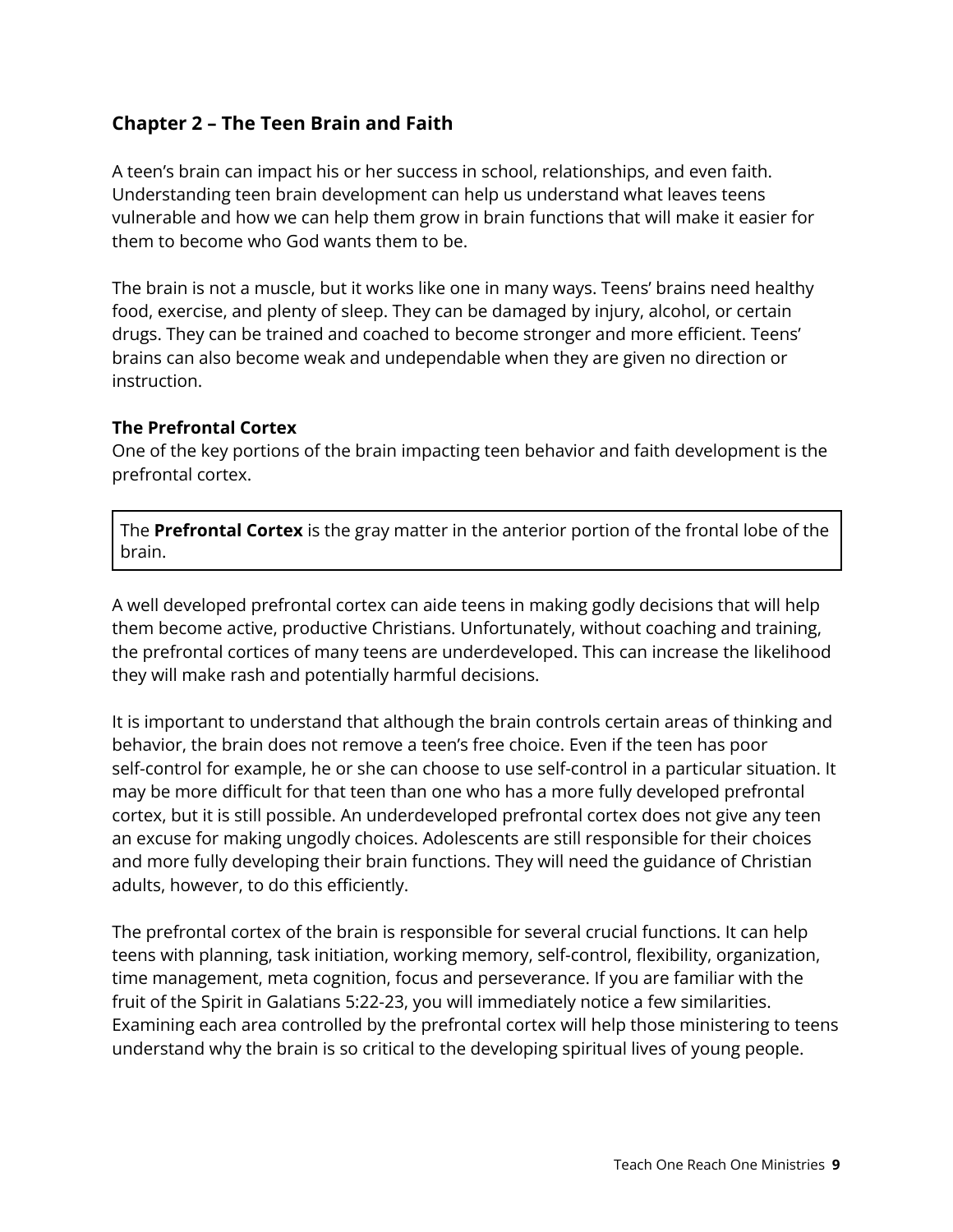#### **Planning**

The first area controlled by the prefrontal cortex is the ability to plan. There are a lot of verses in the Bible encouraging God's people to plan. Proverbs 15:22 and 21:5 give advice on planning, while Luke 14:28 assumes people make plans – especially when it comes to important things.

Why is planning important to teen faith? Without planning, it is less likely they will make the time to study the Bible, pray or spend time reflecting on God's word. They will have trouble serving others and sharing their faith, because their efforts will be unfocused. They may even be more susceptible to sinning, because they do not have plans for avoiding and escaping temptations.

Planning teaches intentionality. The Christians who have the strongest faith and produce the most fruit are often the most intentional about it. Intentionality is also helpful when avoiding sin or creating healthy spiritual habits. Planning also helps teens decide how they are going to move from the way things are now to where they want them to be – whether it is in personal spiritual growth or ministering to others.

It is important to remember that teens being raised in a chaotic environment will struggle more with planning than teens raised in a more structured, organized environment. To become effective at planning, teens must be taught and encouraged to practice certain skill sets. As they are coached in the various tasks, those aspects of the prefrontal cortex will begin to strengthen.

Your ministry can help coach teens in developing the planning function of the prefrontal cortex. Teach them to ask three key questions when faced with a situation where having a plan may help:

- 1. What is this situation now?
- 2. What does God want it to be?
- 3. What are all of the steps I need to take to move from the current situation to the way God wants things to be?

These basic steps work as well with school assignments as they do with breaking an ungodly habit or planning a way to serve someone. In a secular plan, the focus is usually on what the planner wants to happen. Your Bible students need to get in the habit of making plans from the viewpoint of what God wants to happen. Young people can struggle with understanding the need to follow God's plans for their lives when those plans do not agree with personal desires or popular culture. Yet God's wisdom will be what makes any plan truly successful.

When teaching teens how to create action steps for their plan, encourage them to create steps that require completing small tasks. If the steps are too general, key components may be missed or forgotten and it can take a long time before a step is completed. Smaller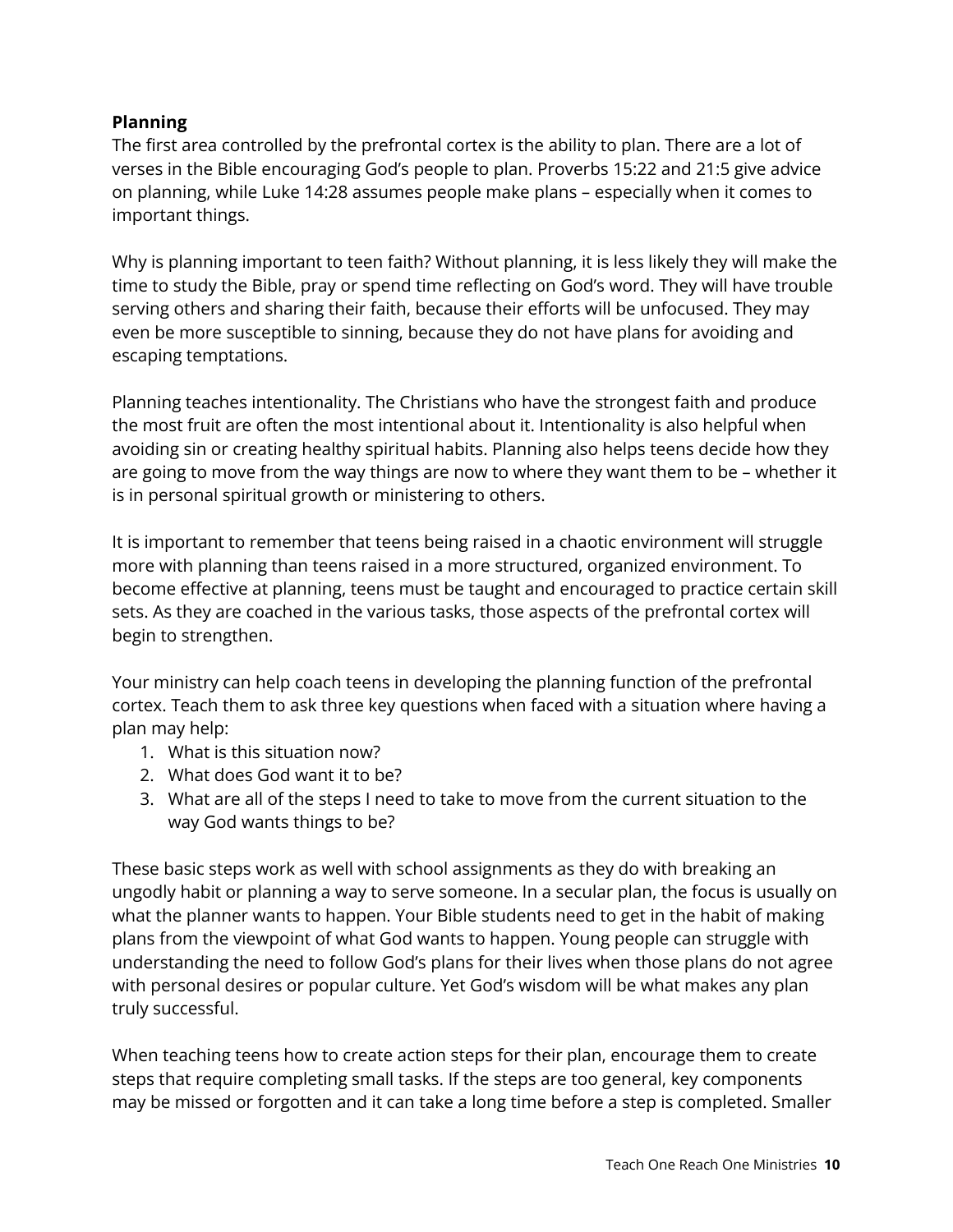steps make it more likely that nothing will be missed and will allow teens to complete steps more frequently. This will give them the natural positive feedback and encouragement they may need to finish executing the plan.

As you coach young people on planning skill sets, it is important to use the Bible to give examples and reinforce key concepts. By constantly incorporating the Bible in your ministry to teens, you will also teach them how important God is to every aspect of their lives. The Bible stories in the Old Testament books of Joshua through Chronicles give lots of practical examples of both good and poor planning. You can also find a number of scripture passages throughout the Bible to serve as reminders of God's expectations for His people to make godly plans.

The teens served by your ministry also need opportunities for guided practice in creating and executing a plan. Encourage them to take an active role in helping you plan teen events, Bible studies, fellowship meals, and more. As they become more experienced, gradually give them more responsibility. With enough coaching and practice, some teens will be able to plan and execute major ministry events before they become adults. Encouraging teens to participate and lead the planning of the various aspects of your ministry will also give them more confidence as they move into independent ministry opportunities as adults.

#### **Task Initiation**

The prefrontal cortex is also the part of the brain that controls task initiation. Even a great plan is useless if one does not implement the action steps in it. When Jesus sent out the seventy-two people in Luke 10, he gave them certain tasks to accomplish. He did not follow them around constantly reminding them what they needed to do each day. Instead, he expected them to initiate those tasks independently.

Teaching teens to initiate tasks independently is often ignored in favor of constant reminders from adults. This encourages teens, however, to continue delaying task initiation until someone forces them to do so. Then, suddenly as an adult, independent task initiation is expected. Many young adults struggle because they never learned this skill set when they were younger.

In faith, task initiation is extremely important. Without it, a teen who wants to become a Christian may never ask to study with someone or be baptized. They may also delay any personal Bible study, prayer, or even attempting to rid their lives of sin.

We usually call a problem with task initiation procrastination. Watch carefully though, because sometimes procrastination does not manifest itself in time wasting activities. Instead, productive procrastination looks acceptable, as something worthwhile is being accomplished. Unfortunately, these tasks are actually a way to avoid beginning more important tasks – especially ones that can impact spiritual growth.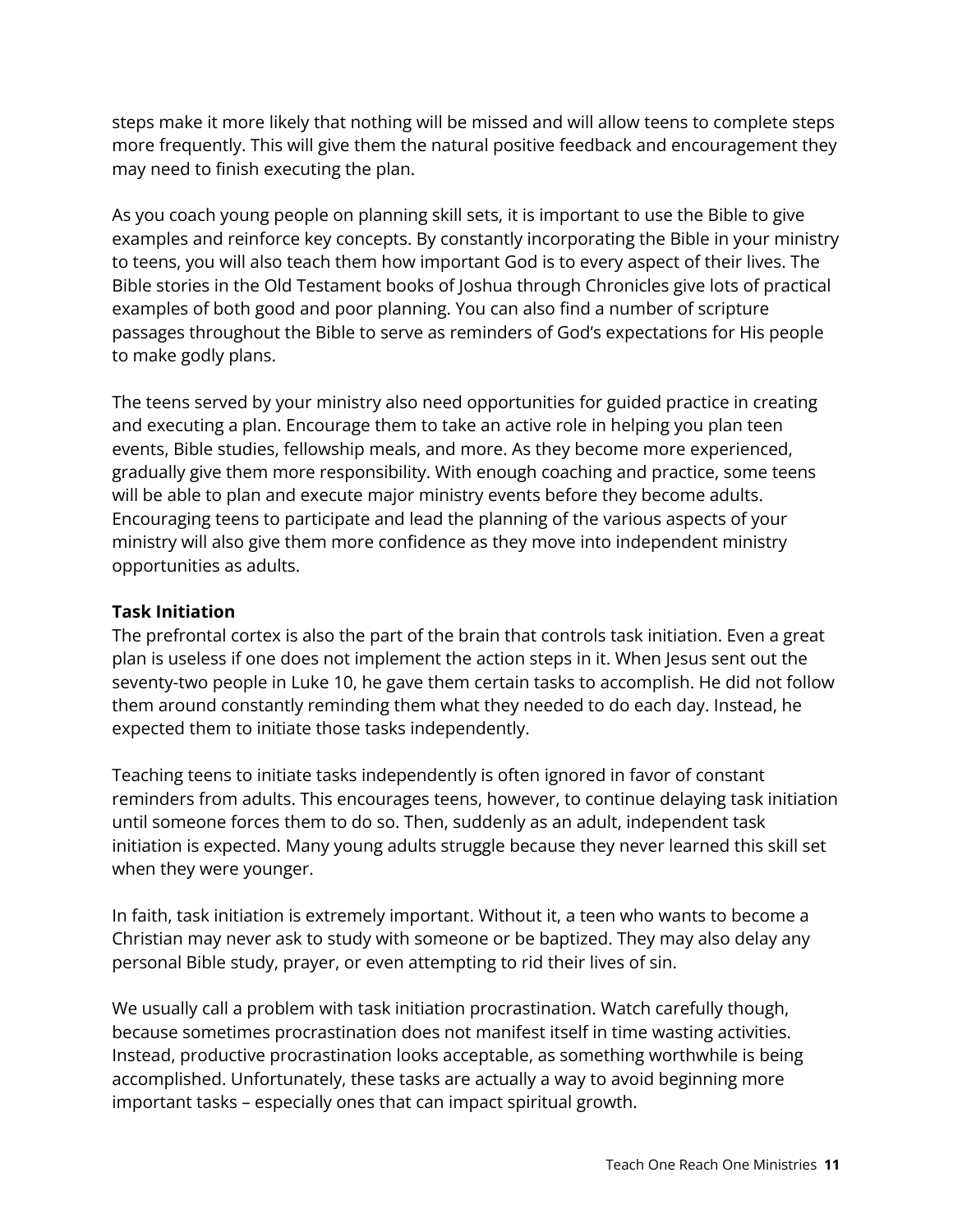Often when adults try to encourage task initiation in young people, they use consequences or rewards. Both of these are external motivators. Studies show that when an external motivation disappears, so does the desired behavior. Years of research have found that extensive use of external motivation can actually hamper the development of intrinsic motivation and encourage negative behaviors like manipulation, selfishness and performing the desired behavior only if a reward is offered.<sup>7</sup>

Instead, you want to help the teens served by your ministry develop intrinsic motivations to begin important tasks – especially spiritual ones. Fortunately, the development of intrinsic motivation is encouraged by many of the behaviors and attitudes one can often find in the Church or one of its ministries. Encouraging teens to set goals, offering helpful feedback and encouragement, reminding teens of the higher purposes of living a Christian life and that their efforts can make a difference can help them develop an intrinsic motivation for obeying God. Teen Bible lessons that stimulate their curiosity and remind them of God's love for them and His desire for them to spend eternity with Him in Heaven will also encourage teens to motivate themselves rather than wait for an adult to offer them some sort of extrinsic motivator.

The Zeigarnik Effect can be helpful to many teens as well. Zeigarnik found that once we make even the slightest beginning to a complex task, our brains will not let us rest until the task is completed. $8$  It is the same dynamic that causes a song to repeat over and over again in your brain until you finish it. Teaching teens to do one minor thing – like putting a Bible where they will see it when they awaken in the morning – will encourage them to complete that task. In this case, their brain, rather than an adult, will remind them to complete the task and read the Bible.

Teens can avoid beginning tasks – especially spiritual ones – because they seem too difficult. Creating a plan can help make complex tasks seem less intimidating. The teens in your ministry may need you to help them find resources to use when the spiritual things they are trying to do seem too hard. Knowing they have the resources and people available to help if they have difficulties can encourage young people to overcome the fears that are discouraging their task initiation.

There are plenty of stories in the Bible when someone took the initiative to begin a task. For example, in 1 Samuel 14 Jonathan took the initiative to attack the Philistines with only the help of his armor bearer. Notice, though, that Jonathan consulted God before beginning the battle. This is a crucial difference between secular and faith based task initiation. Christian teens need to remember to initiate tasks that God approves – initiating tasks that go against God's will is unwise.

<sup>7</sup> LoBue, "Motivating Children Without Rewards."

<sup>&</sup>lt;sup>8</sup> Psychologist World, "The Zeigarnik Effect Explained."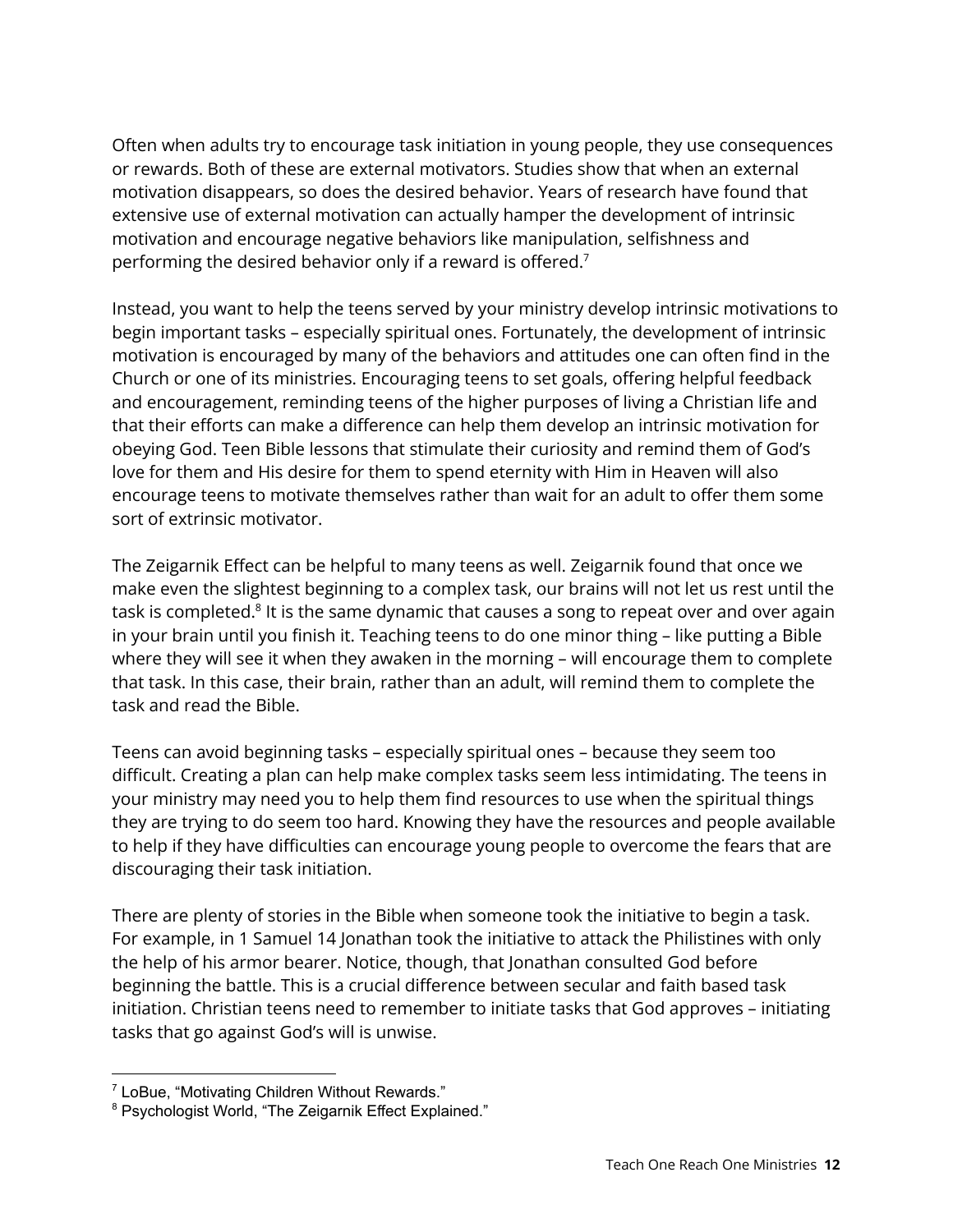The best way to encourage task initiation in your Bible students is to give them spiritual challenges to accomplish during the times when they are not with you. Whether it is reading a particular passage of scripture or serving someone in a specific way, they will have an opportunity to initiate that task independently. Then check in to see if they completed the task. Discuss the barriers that prevented them from completing the challenge. Help them develop strategies to encourage themselves to begin future challenges. In many ways, this exercise is a way of teaching them to initiate similar tasks God gives them in scripture.

#### **Working Memory**

Another function controlled by the prefrontal cortex is working memory. Working memory helps us remember directions long enough to follow them. Teens need a strong working memory to help them remember the instructions they are given during a service project or other ministry opportunity. It can also help them remember and use the commands and principles of God you teach them until they can transfer them into long term memory.

Working memory is one of the functions of the prefrontal cortex that can be impacted by emotional trauma, injury, developmental delays, health issues and attitudes. If a teen seems to struggle with working memory, you may want to consult his or her parents to identify any underlying issues. Underlying issues will need to be corrected, if possible, in order to improve working memory. If the root cause is unable to be corrected, you can help the teen develop coping strategies (like note taking) to compensate for poor working memory.

In scripture, King Saul is one of many people who appeared to have a problem with working memory. In 1 Samuel 15, Samuel gives Saul instructions from God. Saul ultimately disobeys several of the details in the instructions. When Samuel confronts Saul, he is full of excuses. Yet the root cause of his lack of working memory of the details of God's instructions was actually willful rebellion. Often, a teen's claims of forgetting an instruction from an adult or God is not really an issue with working memory, but rebellion. Taking the time to explore working memory and rebellion with teens can help them avoid this particular cycle of disobeying God.

#### **Self Control**

Self control is one of the key functions of the prefrontal cortex for Christians. Self control is crucial for avoiding sin. The Bible lists it as a fruit of the Holy Spirit in Galatians 5:22-23. This does not mean teens who are not yet Christians are incapable of self control, it just may be more difficult without the help of the indwelling of the Holy Spirit received at baptism.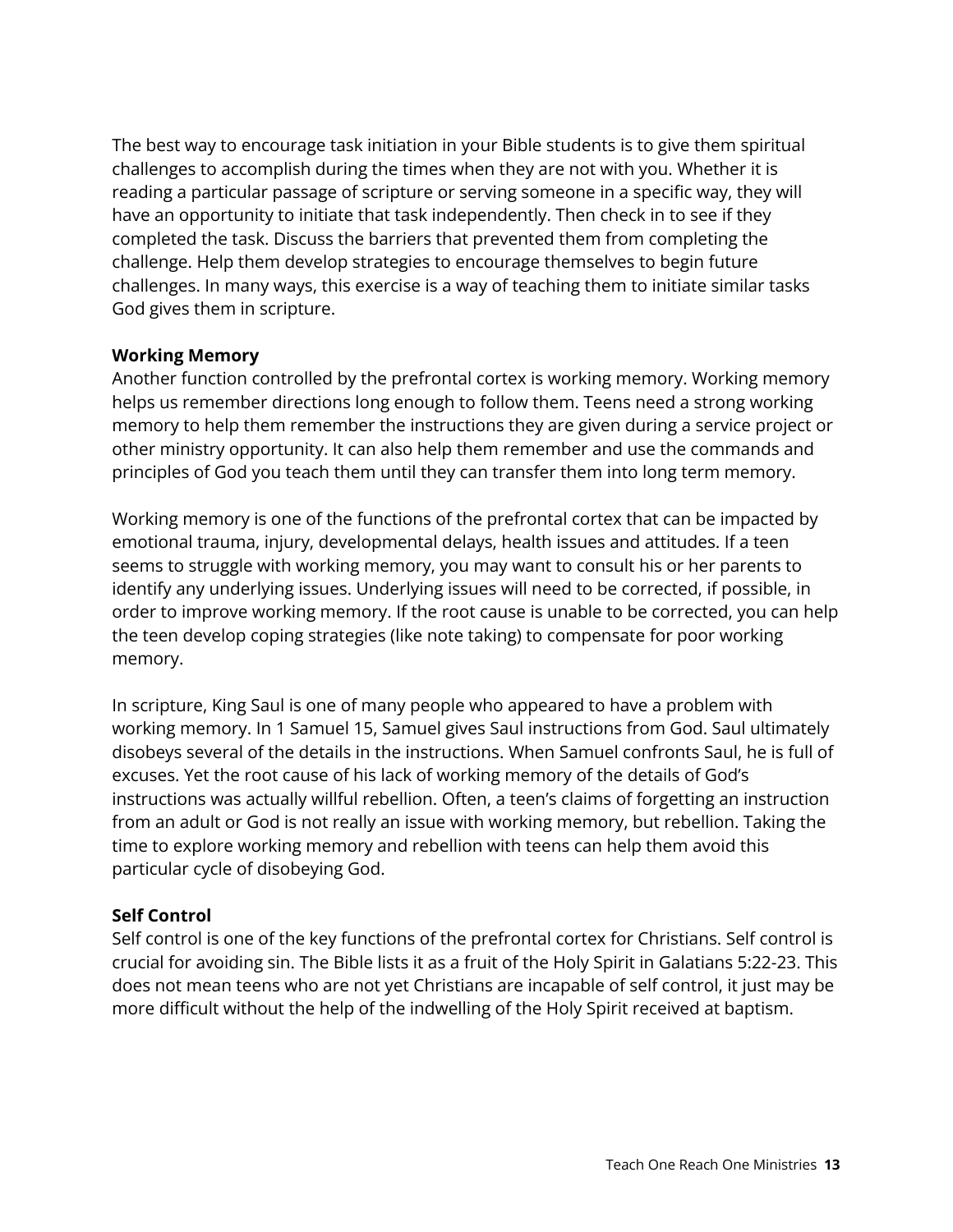Interestingly, even secular studies have found self control is crucial for success in a variety of areas throughout life.<sup>9</sup> Self control not only helps teens with impulse control and making decisions based purely on their emotions, but is also key for avoiding sin and developing healthy spiritual practices. Without self control, teens will easily make poor choices instead of the ones God wants them to make.

Self control is also crucial because it is necessary for accepting delayed gratification. The inability to tolerate delayed gratification has pulled many young people away from God or convinced them to delay becoming a Christian indefinitely. They would rather participate in what they see as pleasures now, than resist those often sinful behaviors in order to spend eternity in Heaven.

The easiest way to teach teens to practice self control is to teach them to stop and think before speaking or acting, particularly in a stressful or emotional situation. They need to learn to stop, think about what is really happening, consider their options, and pray to God for His guidance in choosing the best option. Only then should they respond to the situation.

It is also important to help the teens you serve develop plans for increasing their self control in situations that occur frequently. Giving teens set strategies to use in situations where they struggle can immediately improve their self control. Helping them make decisions about the things they will or will not do in common scenarios will also help. Deciding before something happens that they will not react in specific, sinful behaviors, can provide many teens with the extra self control they need in situations where they may have reacted poorly in the past.

It is important to remember that these decisions must be what the teen chooses and values. Forcing or pressuring teens to take some sort of self control pledge rarely works when it does not come from their hearts. In fact, some teens may actually be more prone to participate in the sin as a way of attempting to show their independence from what they believe is control of their behaviors forced upon them by others.

Teens often experience problems with self control because of other factors. Lack of sleep, hormones, hunger, loneliness, anger, and peer pressure can make self control more difficult. Teens need to understand that these factors do not make self control impossible. They should be encouraged to manage these factors as much as possible in order to make obedience to God easier. When they cannot manage one of these factors, they need to learn to distance themselves as much as possible from situations they know will require maximum self control.

<sup>&</sup>lt;sup>9</sup> Ferguson, Boden and Horwood, "Self-control and Adult Outcomes."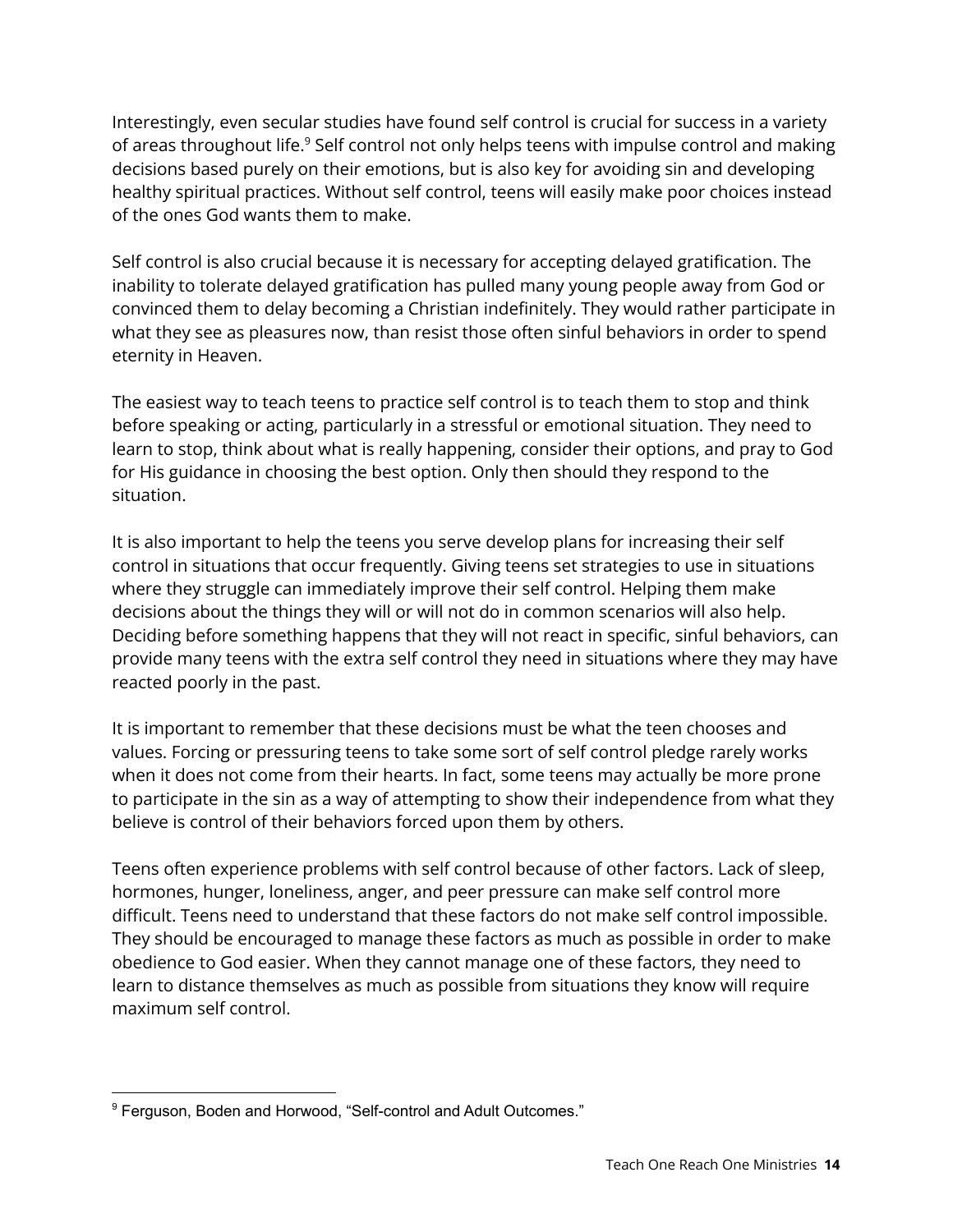Obviously, the Bible is full of people who had problems with self control. Using the Bible to teach teens about self control is crucial, because often God gave immediate consequences for disobedience. Samson in particular had issues with self control multiple times in his life.  $10$  His story is interesting because often the consequences of his lack of self control resulted in immediate earthly consequences. Self control is such an important factor in helping teens avoid sin, you may want to revisit the topic frequently in any Bible lesson where it applies.

# **Flexibility**

Flexibility is also a function of the prefrontal cortex. It may seem problematic at first that the brain is wired to be flexible. Christians need to obey God's commands without changing them. Believing everything in scripture is flexible to our desires can cause serious spiritual issues.

In many ways though, flexibility is essential in our spiritual lives and in ministry. Paul expressed his flexibility in Philippians 4:12-14. He did not have a rigid idea of what life as a Christian should be. His faith was not crushed when he was hungry or in need. He did not reject Christianity when God called him to minister to others in circumstances that led to him being beaten, jailed and even shipwrecked. Paul was careful to obey God's commands as God gave them, but used flexibility to keep his faith strong in every type of circumstance.

The teens served by your ministry need to learn to have flexibility in similar ways. Teens who have experienced trauma, have certain disabilities, and even some personality types will struggle with flexibility. Some may need professional help and strategies to become more flexible.

In ministry, it is tempting at times to be overly flexible. This can lead to an environment where teens do not have any rules or where the schedule is never dependable. It is important to model appropriate, godly flexibility in your ministry. Rules and dependable schedules give young people a feeling of safety. Your ministry should constantly emphasize obeying God's commands without changing them. Yet, your ministry should show flexibility when the unexpected happens or your ministry faces challenges or opportunities.

One of the best ways to help teens practice flexibility is by giving them practice scenarios. This is particularly important for young people who struggle and react in ungodly ways when asked to change. Scenarios allow students to try out various strategies in a situation when they are calm. They can then add successful strategies to their options of ways to react to unexpected change.

The apostle Paul is an interesting study in flexibility. At times he appears to be almost rigid. Before he became a Christian, he was pursuing and jailing those who he thought were

 $10$  Judges 13-16.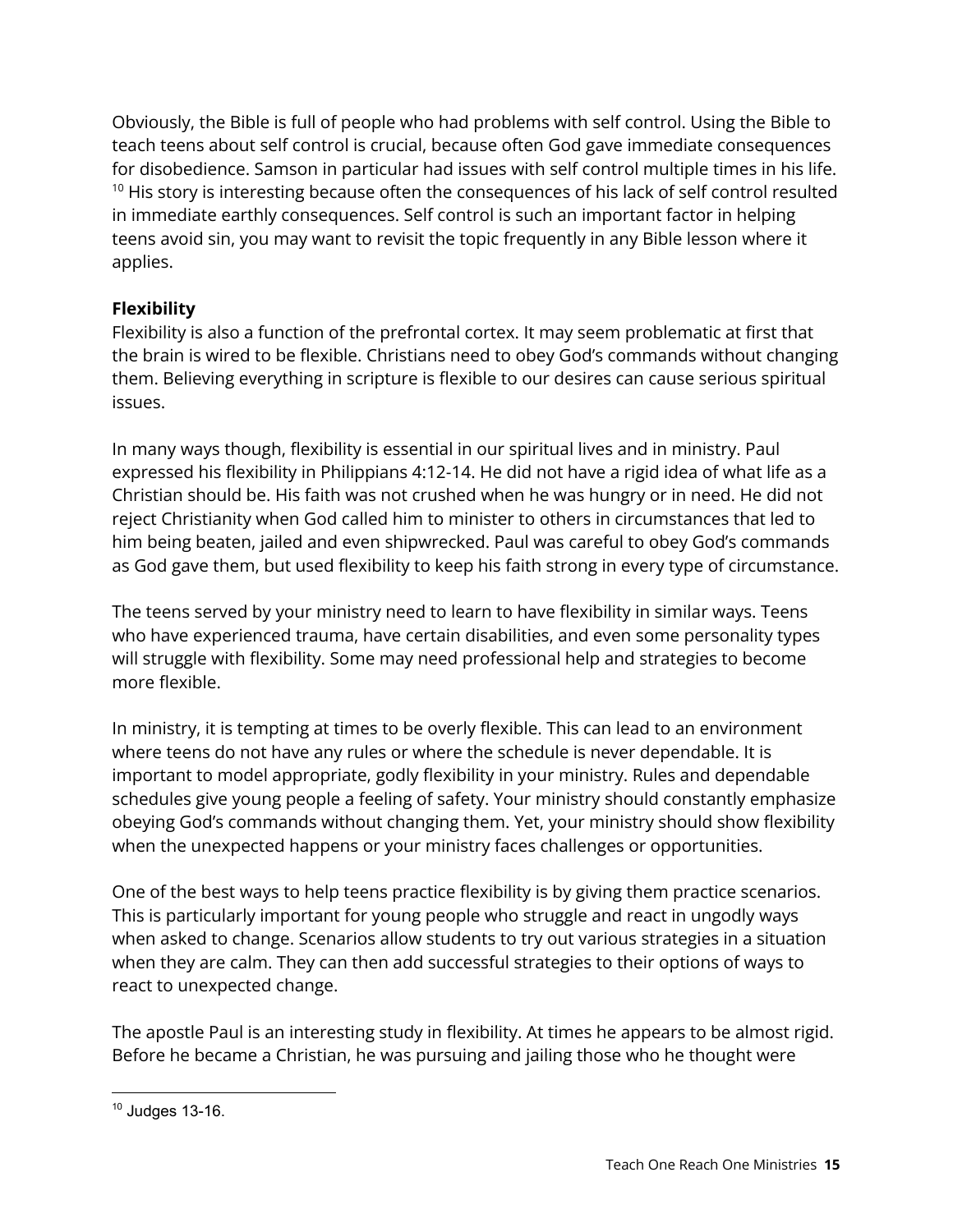disobeying God. Paul demonstrated crucial flexibility, however, when Jesus confronted him about his choices on the Road to Damascus. Days later, Paul became a Christian and spent the remainder of his life teaching others the Gospel message. There were several other times in his ministry when serving God meant Paul had to be flexible. Teaching your students godly flexibility can make their choices more godly and their personal ministries more effective.

#### **Organization and Time Management**

It is no surprise the prefrontal cortex is responsible for organizational and time management skills. Organization is necessary for planning, task initiation and even flexibility. Without strong time management skills, organization often fails. Teens need to learn how to organize their lives. They need to learn to manage their time so there is room for the things God wants them to do. Without organization and time management, spiritual practices and ministry are often lost in the resulting chaos.

One of the most important organizational skill sets for Christian teens to learn and practice is setting priorities. Often crucial spiritual practices are unintentionally given a low priority, because top priority is given to whatever seems most urgent at that moment. This can cause teens to make decisions that seem good, but actually begin to distract them from God. Teaching them to put God first – and what that looks like in their lives – can help them make choices that will keep their faith strong.

Organization also requires logic, wisdom and planning. Is it wiser to do this or that first? How would God want me to do this? What is a way to effectively serve in this situation and share our faith? Being organized ultimately helps students make choices based on God's priorities. It also helps them develop effective spiritual growth habits and ways of serving others and sharing their faith.

Once teens begin organizing their priorities and tasks, they need strong time management skills. How are they going to find the time to do everything they need to do? What will they sacrifice if there is not enough time to accomplish everything? This can create a loop, forcing teens to revisit their priorities and organizational skills. When this loop is not actively taught to teens, often the spiritual things are forgotten as they struggle to complete schoolwork and fulfill extracurricular commitments.

Teens need resources to help them develop organizational skills and improve their time management. Many schools practice forced organization and time management, where students are told exactly how to organize various things and every minute is scheduled for them. It is better if you can teach teens to think in an organized, time conscious way. You can introduce them to various calendars, Bible reading plans, prayer journals and more as aides. The personalities and circumstances of teens are often very different and various organizational tools will work better with some adolescents than others. Giving young people options can help them find the resources that work best for them.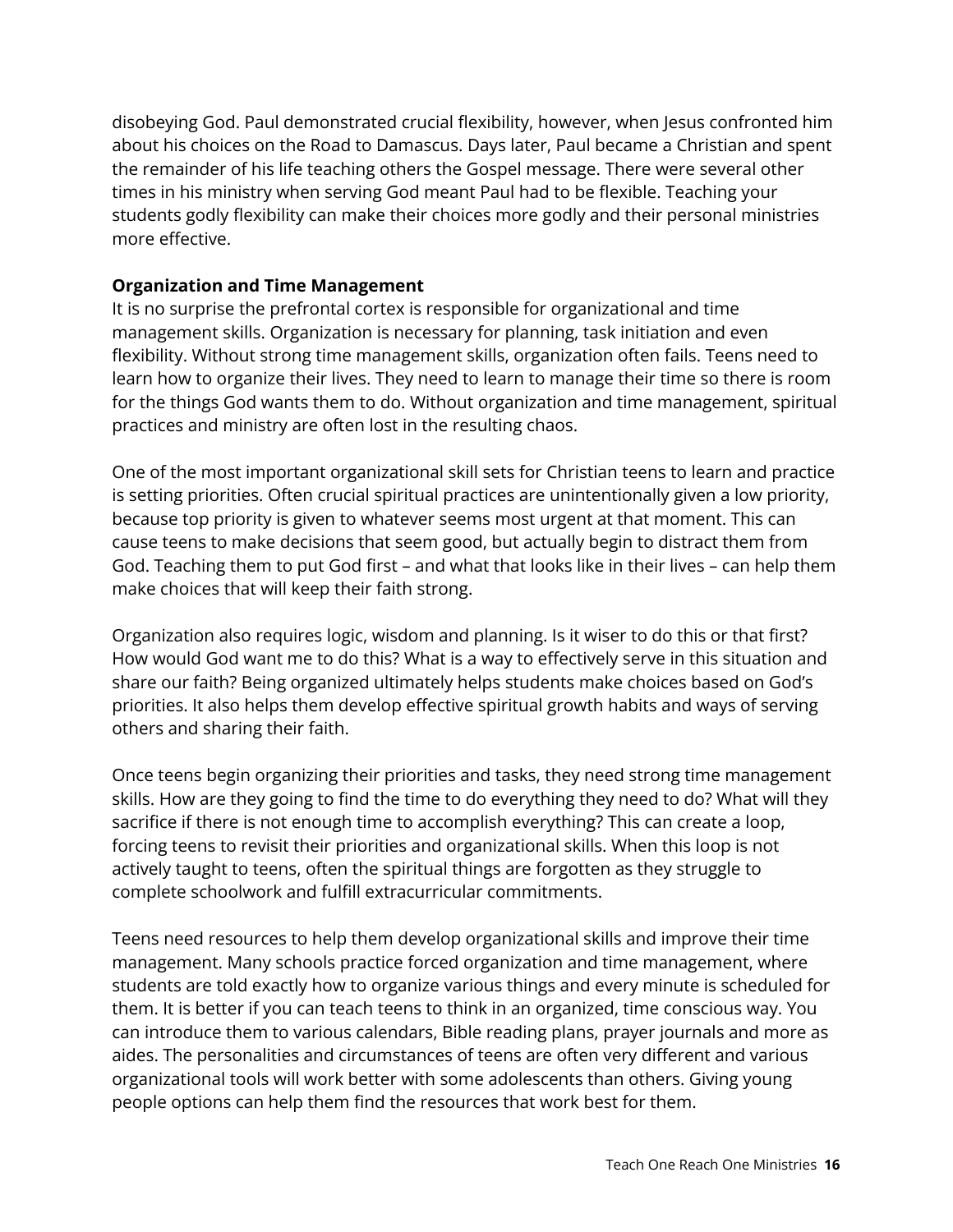The building of the Tabernacle and the Temple are great biblical examples of organization and time management. In fact, the Bible is full of examples of people obeying God in very organized and efficient ways. The ministry of Jesus is amazing when you consider everything he accomplished in a short amount of time. Analyzing some of these Bible stories can help your students better understand how being organized and managing their schedules can help them live the Christian life.

#### **Metacognition Skills**

Metacognition is the awareness and understanding of one's own thought processes. Many young people seem to act without thinking. They actually are thinking, but may be unaware of or ignoring the thoughts that would have helped them make wiser, more godly choices.

The command God gave Joshua in Joshua 1:8 is a great verse to teach teens about metacognition. God knew that if Joshua constantly meditated on God's Law, he would be aware of those thoughts when making important choices as he led the Israelites. Encouraging teens to meditate on God's word will also help them.

Since the average teen is unlikely to constantly meditate on scripture like Joshua did, it is important to teach them to be aware of their thought processes and make necessary adjustments. Often this is done more effectively in a mentoring relationship than in a classroom setting. Most teens will need to feel safe in order to be able to share what they believe may be thoughts that would cause others to think less of them. In a one-on-one conversation with a mentor, they are more likely to share the actual thoughts their brains are processing.

When asking teens what they are thinking at any given moment, you will often get a blank stare. It is not because they are not thinking, but because they are not paying attention to their thoughts or no one has ever asked them that question before. You may need to ask more leading questions like, "Do you think that is a good or bad idea? Why?" or "What are some of the options you are considering?"

Remember, metacognition is a growth process. If you immediately criticize everything the teen shares about his or her thoughts, you will not be able to help them grow and mature their metacognition skills. It is very difficult to help teens who refuse to share their thoughts because they are afraid of your reaction.

Obviously, it is important to make young people aware of the thoughts they have that may be leading them to sin. How you approach the topic of their problematic thought patterns is crucial. Teaching them God's truths with love, respect and patience will be more effective than a harsh, critical reaction.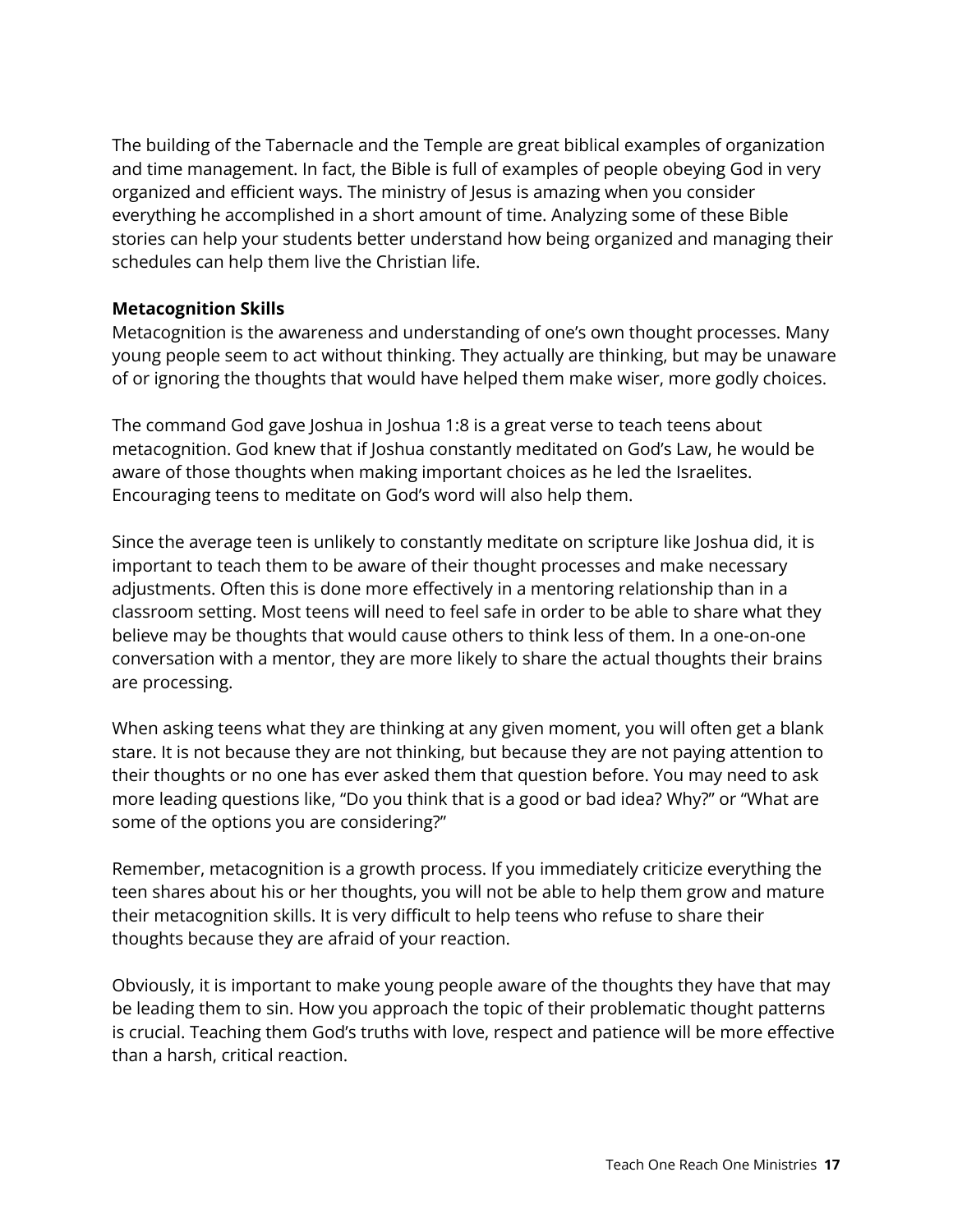Another part of metacognition is teaching them to reflect on what they were thinking when they made a poor decision. Were they thinking about being hungry or tired right before they snapped at someone? Being aware of those thoughts and getting food or rest, before they act out can make a huge difference. Other types of thoughts may reveal character flaws or other issues that need to be addressed.

Once again, teens may not have immediate answers to this type of metacognition questioning. If they honestly seem unsure, coach them to listen more carefully to their thoughts and write down their thought process as they make a decision. Journaling their day can also make some students more aware of what they are thinking.

Metacognition also involves thinking more deeply in general about things. It is similar to what the Bible calls meditating on scripture. Asking most teens to sit still and just think about one or two Bible verses for a long period of time is somewhat unrealistic. Creating scripture art, skits, or music based on scripture or using scripture journals and other similar practices are active, creative ways many teens will more willingly use to meditate on God's word.

Finally, metacognition should help teens work on reflecting God's image more accurately to others. You will need to help them learn to analyze their current lives in comparison to scripture. They will need to be taught how to weigh various options by comparing each option to what God has said in the Bible. It is important for teens to develop the habit of choosing the option they believe God would want them to choose. These are not easy skills to learn and master. It will take patience and coaching, but spending adequate time with teens on metacognition can strengthen their faith foundations in significant ways.

People like King Saul, Samson, and Peter are great examples in the Bible to use to teach teens about metacognition. Ask them to imagine what those people might have been thinking when they made the choices they did. Sometimes it is easier to guess than others, but the conversation should make teens more aware that their thoughts can impact their choices – whether or not they are aware of those thoughts. The consequences those people experienced can also motivate young people to pay more attention to their thoughts and filter them to make the choices God would want them to make.

#### **Focus**

The prefrontal cortex is also responsible for our ability to focus. Focus may not seem important to Christianity, but without focus we can become easily distracted by the things of the world. Those distractions can cause us to fail to live the lives God has called His people to live in any number of ways.

When working with young people on focus, you will need to stress the importance of focusing on the things God has said are important. Many adolescents can focus really well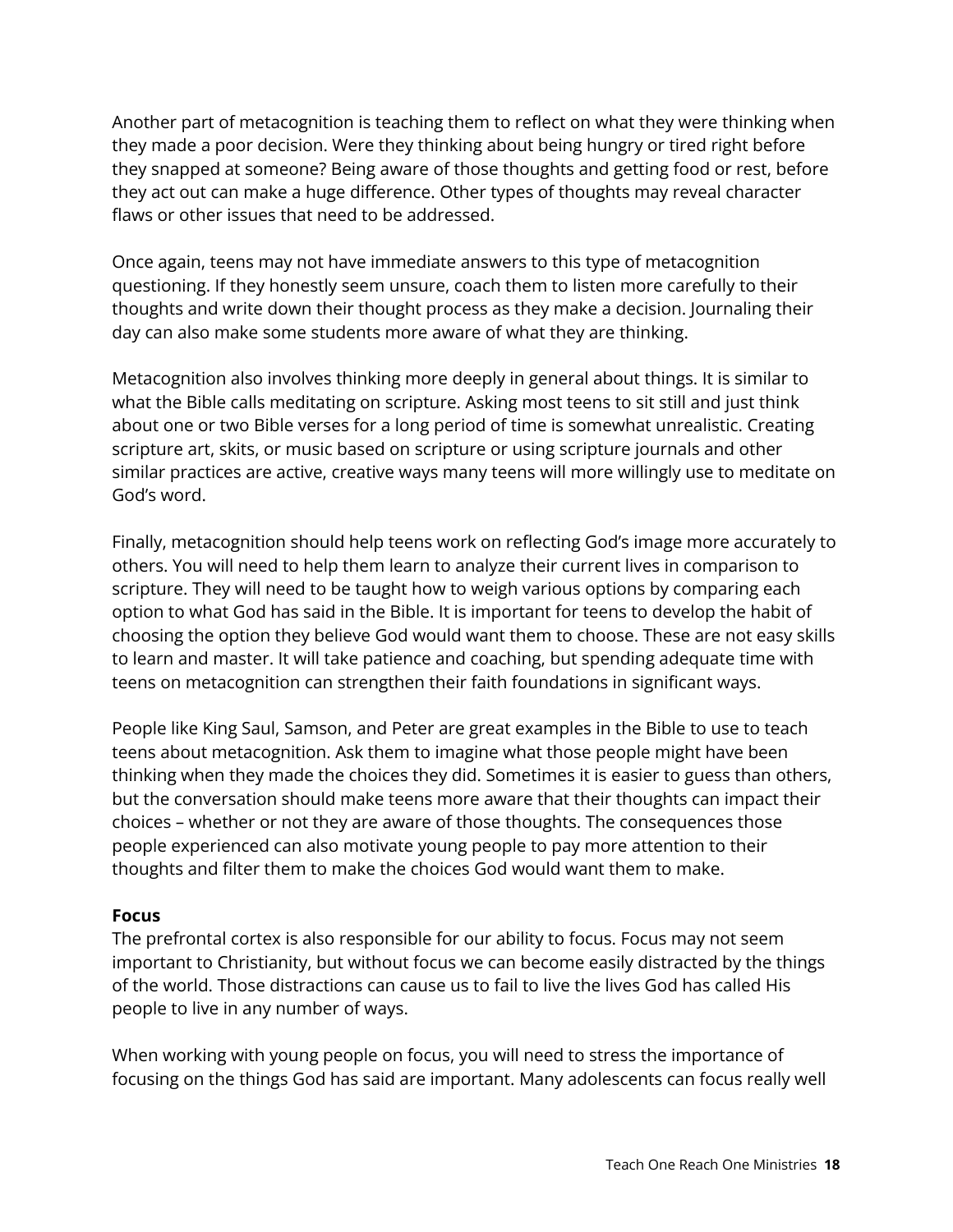on their schoolwork, their activities, their phones, or any number of things that are actually distracting them from the things on which God may want them to focus.

The teens to whom you minister will need your help determining the things on which God wants them to focus. They may need to list all of the other things that get their focused attention instead – especially if they claim focusing on godly things is too difficult.

Many teens will also need you to help them develop strategies for improving their focus on the things that are important to God. Those strategies will vary depending upon the task and the problems the teen is having with focusing on that task. Something simple like better time management skills, setting goals and other skill sets controlled by the prefrontal cortex can also help with focus.

If you want great examples of people in scripture who lost focus, King David and the Apostle Peter are two important ones. King David chose to focus on the wrong things after he saw Bathsheba bathing. Peter nearly drowned when he was walking on water and stopped focusing on Jesus. The consequences in these cases are so dramatic; it is easy to have a great discussion of what can happen when we do not focus on the right things.

#### **Perseverance**

The last skill set of the prefrontal cortex is perseverance. Perseverance, or the ability to continue doing what you should be doing despite obstacles, is critical for living the Christian life. In Galatians 6:9, Paul acknowledged the need for perseverance: "And let us not grow weary of doing good, for in due season we will reap, if we do not give up." Perseverance is also a fruit of the Spirit, indicating its crucial role in the spiritual lives of Christians.

Perseverance is difficult for everyone to some extent. When obstacles get in the way of doing what is right, giving up can seem easier. This is particularly tempting for teens, who may not have enough life experience to realize the benefits of persevering.

Adolescents may also have trouble continuing when obstacles occur, because they do not know how to overcome them. Mentoring can give some teens the tools they need to overcome problems and keep doing what they know God wants them to do. Other teens can benefit from being taught some basic problem solving skills or giving them a list of resources to use when they are not sure what to do. These resources could include Christian adults as well as other more concrete things like specific scriptures, books, or websites.

Teens also need a lot of encouragement – especially when facing obstacles. They need people who not only love them but also believe they can overcome obstacles and live a godly life. Teaching them how to process frustration and disappointment - even failure -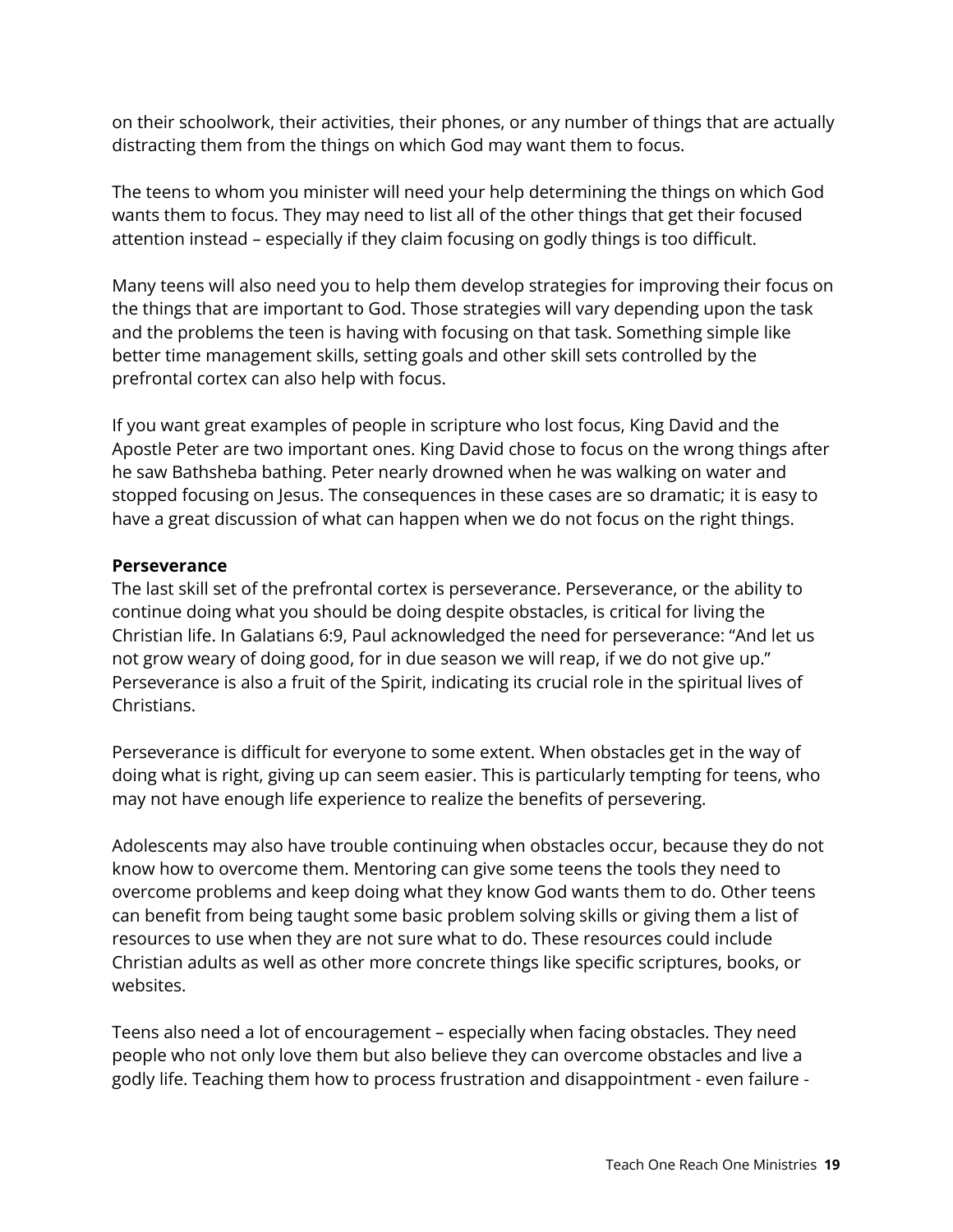through God's eyes can also help them persevere. Many times, teens just need encouragement to take the next step towards the goal or make the next right choice.

Having Christian adults and even peers as encouragers can make a huge difference in the spiritual life of any teen. In the New Testament, Barnabas is a great example of what encouragement can do for the spiritual health and ministry of others. A careful reading shows the crucial role Barnabas played in the beginning of the Apostle Paul's Christian life and missionary journeys. Without the encouragement of Barnabas, who knows how much even Paul may have struggled?

#### **Hippocampus**

Before we leave the discussion of the teen brain and spiritual development, we need to briefly examine the hippocampus. This is the part of the brain that is primarily responsible for learning and memory. It can be damaged by both physical and emotional trauma.<sup>11</sup> The hippocampus needs to be as healthy as possible for teens to learn and remember the things they will need to know to make it easier to live a Christian life.

Thankfully, the hippocampus grows and becomes healthier with basic healthy habits. Exercise, particularly walking, helps the hippocampus.<sup>12</sup> Good nutrition is key, especially a diet that includes fish, olive oil, fruits, vegetables and whole grains (also known as the Mediterranean Diet).<sup>13</sup> Reducing stress, meditating or reflective thinking and learning new things also contribute to a healthy hippocampus. Finally, it is best for young people to avoid activities that have a high incidence of concussions. The hippocampus is often damaged by concussions and newer studies are showing concussion damage is cumulative and can last for the entire life of the person. 14

Now that we have a better understanding of the teen brain and how it can impact the faith of teens, you will need to find and engage the teens you wish to reach with your ministry. What are the best ways to identify the teens in your church and community to whom you might minister? What are some things you can do to begin engaging them in learning more about God and who He wants them to be in their lives?

#### **Discussion Questions**

- 1. Name the functions controlled by the prefrontal cortex of the brain. For each function, describe why it is important for a healthy faith.
- 2. What are some ways Christian adults can help teens more fully develop their prefrontal cortices?
- 3. What role does the hippocampus section of the brain play in a healthy faith?
- 4. What can be done to improve the health of the hippocampus

<sup>&</sup>lt;sup>11</sup> Weniger, Lange, Sachsse and Irle, "Reduced Amygdala and Hippocampus Size," 383-388.

<sup>&</sup>lt;sup>12</sup> Stangl and Thuret, "Impact of Diet on Adult Hippocampal Neurogenesis," 271-282.

<sup>&</sup>lt;sup>13</sup> Fotuhi, "Can You Grow Your Hippocampus?"

<sup>&</sup>lt;sup>14</sup> Committee on Sports-Related Concussions in Youth, "Sports-Related Concussions in Youth."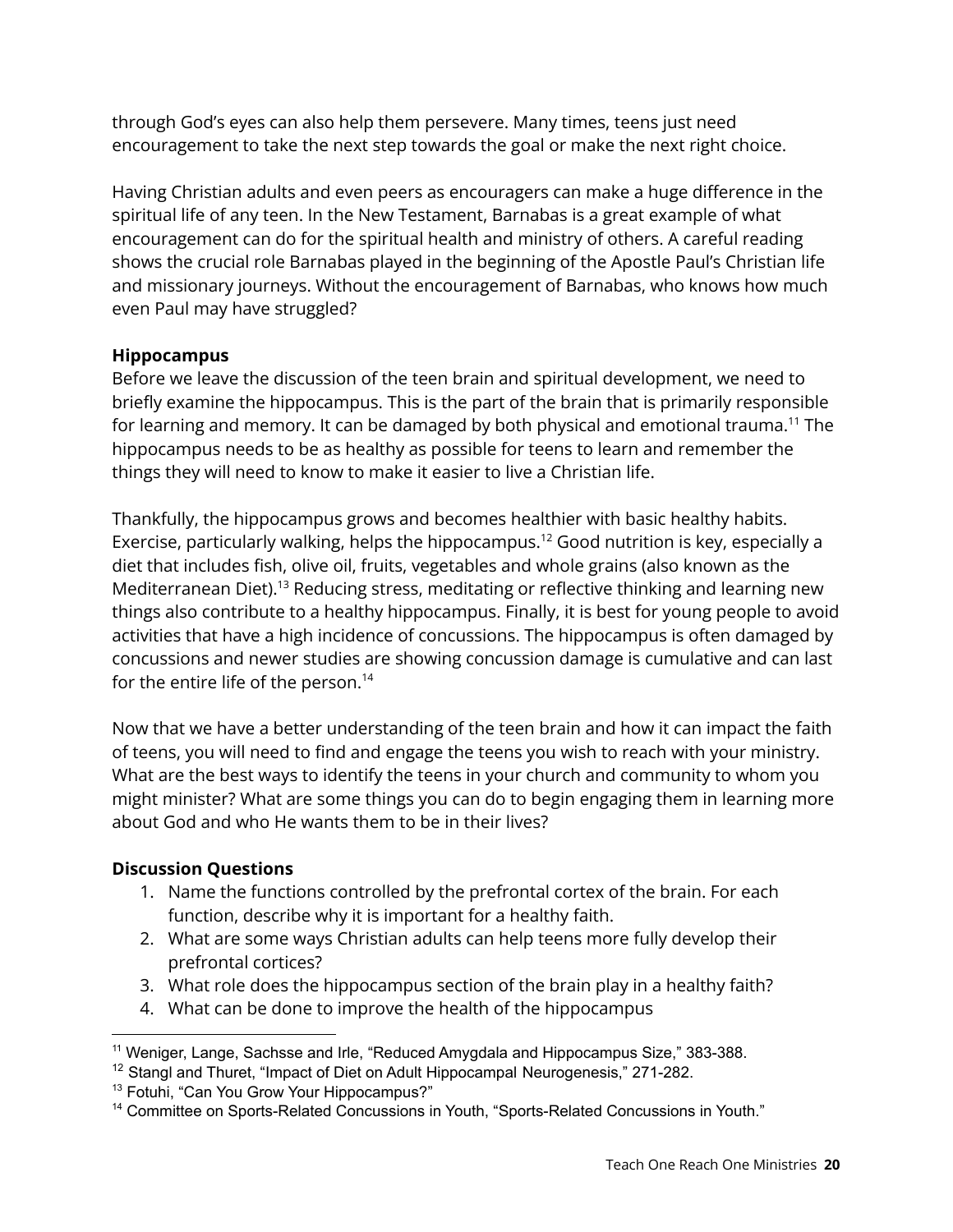# <span id="page-20-0"></span>**Chapter 3 – Finding and Engaging Teens In Your Ministry**

Your ministry may be an existing one you are hoping to make more effective. Or you may be creating an entirely new ministry. In either case, you will want your ministry to continue finding and engaging new teens in learning about God and what He wants for their lives. The good news is that most teens are at least somewhat open to learning about God. So what are the most effective ways of reaching teens open to learning about God without over taxing your current resources?

#### **Finding Teens**

If your ministry is part of an existing congregation, your first group of prospective teens are those who already attend worship or are related to those who attend, but may not attend themselves. Often teens are hidden from a ministry's view because they do not attend teen ministry functions like Bible classes or other teen programs and events. Yet, they have a connection to your congregation because they attend worship or have relatives who attend worship.

Identifying these teens may be as simple as asking the person who maintains the contact information of attendees and visitors to your congregation. You may also want to reach out to the adults who attend your worship services and ask them for the contact information of their teen relatives in the area, who may or may not attend worship services with them. Teens currently served by your ministry should also be regularly encouraged to invite their friends to anything they attend at your church or within your ministry.

Community teens with no connection to your congregation, who are potential prospects for your ministry to serve, may be a little more difficult to identify. In many communities, teens tend to have specific locations where large numbers of them like to congregate to socialize. This can be a park, a cafe, a sports field or any number of places. Local teens can generally tell you where to find teens socializing in public places.

Your local culture will determine the most effective way to begin interacting with community teens who have no current connection to your ministry. In some places, it may be acceptable to introduce yourself to a group of teens and have conversations to develop connections and invite them to attend your ministry activities. In other locations, you may be restricted to handing out fliers or having a table where teens must approach your ministry volunteers first if they are interested. Your ministry will have to consider the various options and decide what will work best in your area.

Another way ministries can identify teens they might serve is by volunteering in various capacities in their community's secular organizations. Some Christians may also have occupations that give them exposure to a number of teens in your vicinity. It is important to be aware of any laws, statutes or workplace policies that may restrict or forbid discussing anything religious under certain circumstances. Often these restrictions can be obeyed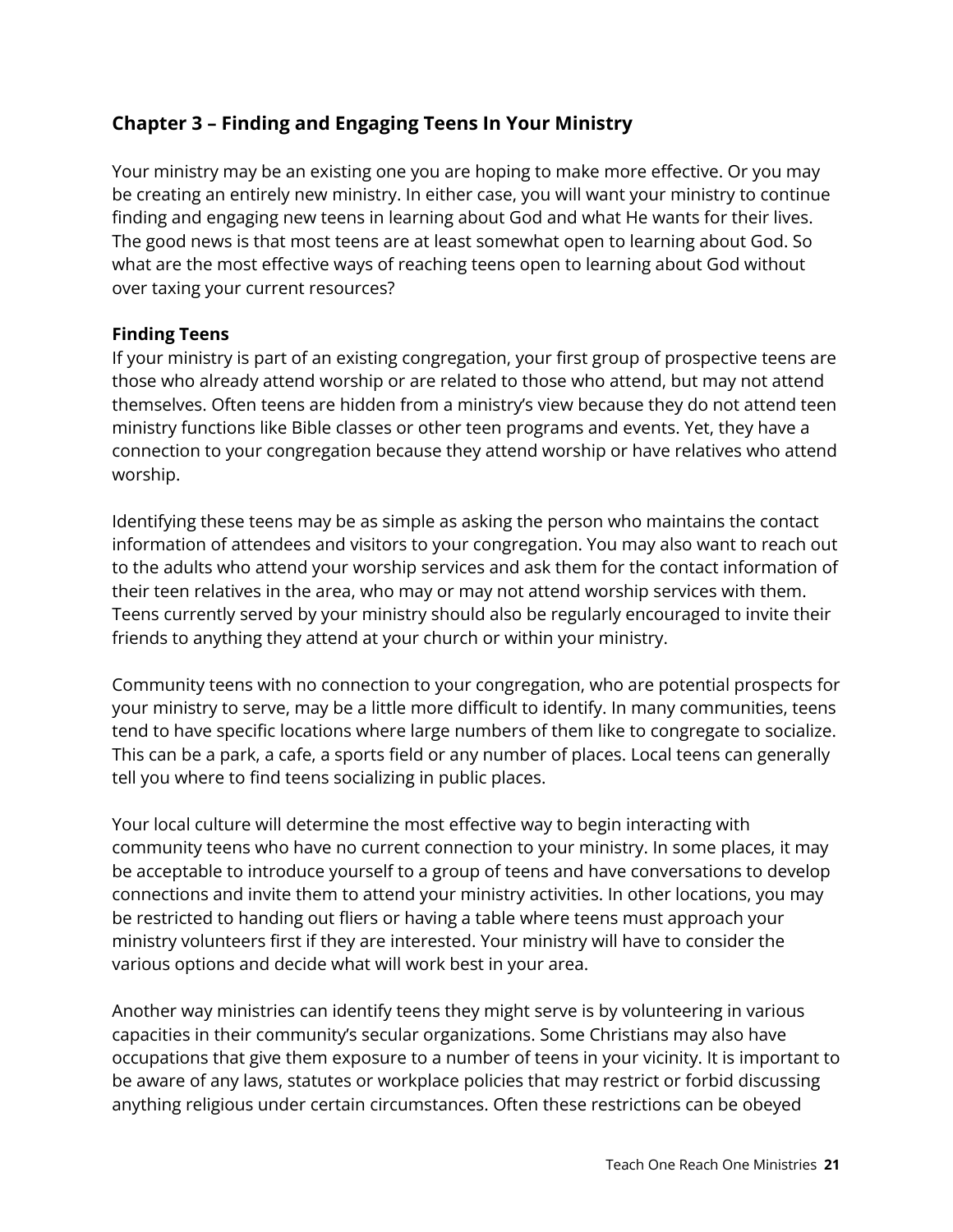while still giving your ministry an awareness of local teens you can then contact in other ways.

Some ministries have found the best way to identify teens to whom they can minister is by offering a program or event that meets the felt needs of adolescents in their area. These needs are often things like academic tutoring, language instruction, training in the arts or sports and even safe places for teens to socialize and spend time with caring adults and other teens.

If your ministry is trying to reach teens initially by meeting their felt needs, you may want to use some sort of advertising to inform teens of your ministry program or event. It is crucial to understand where teens in your area get their information. Classic forms of advertising may not be seen by the teens in your area. They may be more likely to find their information on a social media platform or through fliers or word of mouth.

If you are spending financial resources to identify teens whom your ministry can serve, make sure your choices are effective. Ask a wide variety of teens in your area where they get their information about activities, classes and events. You may find you will need to use several different platforms to reach the various groups of teens in your vicinity.

As you become busy ministering to the teens you initially find and engage in your ministry, you may discover you are rarely working to identify additional teens to serve. While it may not be a conscious choice, it can negatively impact your ministry and the teens who are not given invitations to learn about God. Make sure outreach stays one of the primary goals of your ministry. Talk about it regularly with volunteers and the teens you serve. If outreach methods become ineffective, find new ways of reaching adolescents in your area. Your search for new teens to whom you can minister should continue throughout the life of your ministry.

#### **Engaging New Teens**

When approaching new teens in an attempt to engage them in your ministry, it is often most effective to try and establish some sort of connection with them. Teens can often feel they have no one in their lives who truly cares about them or believes in their potential including their parents. Teens crave connection and with so few of them believing they have any meaningful connection to another person in their lives, they may be more open than previous generations to Christian adults who are attempting to engage them in meaningful, supportive, loving ways.

There are various ways of attempting those first connections with young people. If the teen is already familiar with you in some capacity, this can often happen quickly over a cup of coffee in a cafe or during a casual conversation at worship services. Teens who do not know you or other adults in your ministry may be much more cautious about allowing you to make some sort of connection with them. Often they will feel less threatened in an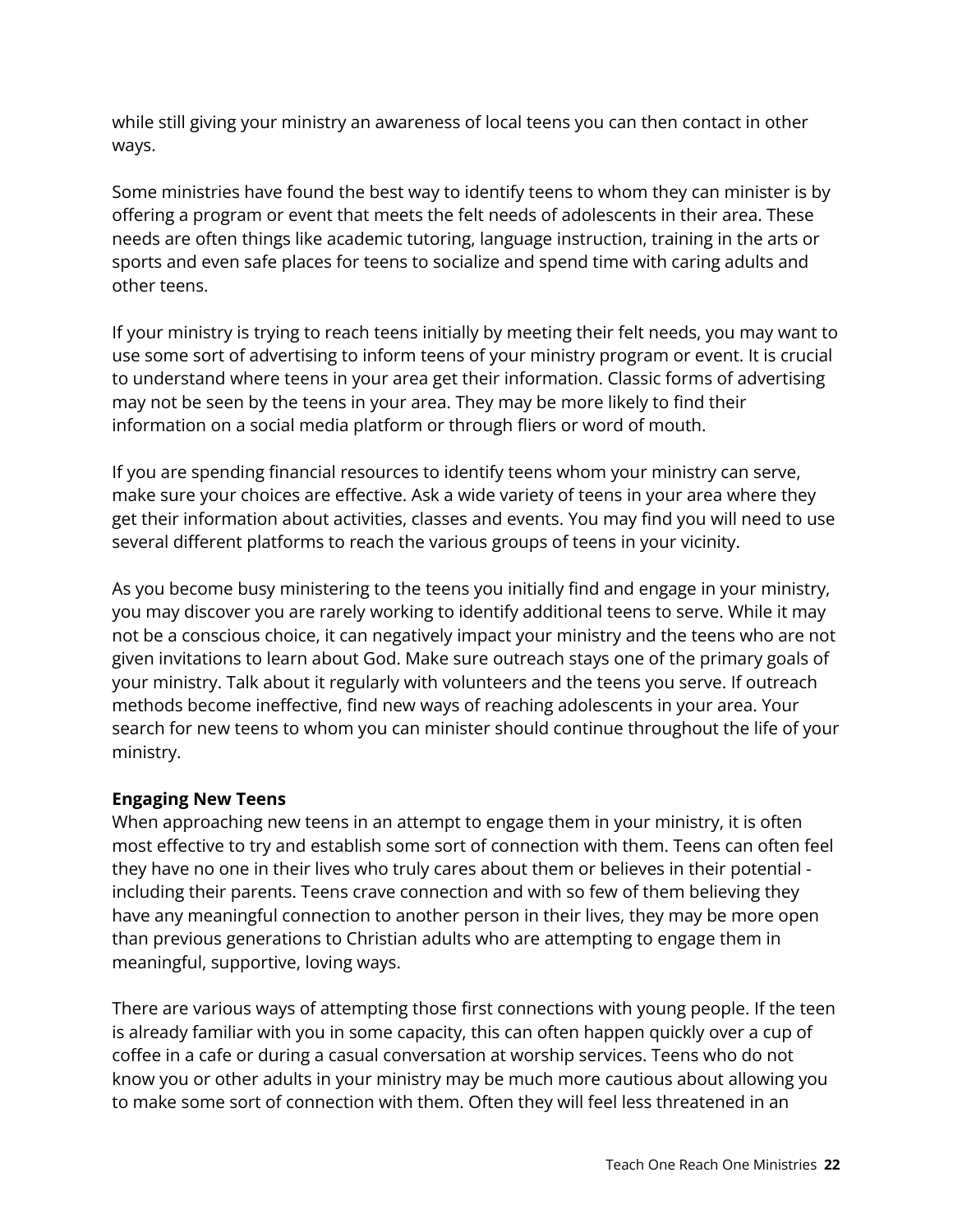environment that allows them to blend in with a group of teens they already know from school or their neighborhood. This gives them an opportunity to be somewhat anonymous, while still getting a better understanding of what participating in your ministry might entail.

Connections between ministry volunteers and teens can also be made during ministry events and programs. It is important to keep volunteers focused on the ultimate goal of your ministry. While helping teens with their felt needs is laudable, these young people need to be introduced to God and learn what He wants for them and from them. Ministries that are not intentional about transitioning teens from their programs for felt needs to their spiritual classes and programs, often find their ministries eventually become almost entirely secular.

Each teen may find something different appealing about the Bible classes, small group Bible studies, and other spiritual programs and activities your ministry offers. Some teens will feel more comfortable attending larger group functions in the beginning. Others may feel more comfortable spending time with a Christian mentor away from the church building or meeting place. It is important to get to know individual teens well by having various ministry volunteers work on developing relationships with each one of them. As the relationships between teens and volunteers grow, your ministry will be able to engage each teen in the ways that are most effective for him or her.

Educators have found that students are most engaged in their education when their teachers do some very specific things. The volunteers in your ministry can develop these same behaviors and attitudes whether they are attempting to initially engage a teen in your ministry, are hoping to engage young people in a Bible lesson, or hope to engage adolescents in some other aspect of your ministry.

- **● Having a positive attitude.** Often without realizing it, adults doubt whether the methods they are using to engage and teach teens will actually work. This lack of confidence is obvious to students who may also begin to doubt if what you are teaching them will be truly impactful in their lives. It is crucial your volunteers place their complete trust in God and His plans for your ministry. While they may make mistakes or need to improve in certain areas, they should be confident God can use them to make a positive difference in the spiritual lives of young people.
- **● Building relationships.** Jesus spent a lot of time building relationships while he was on earth. He spent an incredible amount of time with the Apostles and other disciples preparing them for their ministry after he returned to Heaven. These relationships allowed him to influence these people, because they knew how much he loved them and they learned to have respect for him and his teachings. While you are not perfect like Jesus, building relationships with the teens you serve will have a similar positive impact on your ability to teach and mentor them. It is also important to remember that some teens have no positive, supportive role models in their lives. Adults who volunteer in your ministry need to be aware that occasionally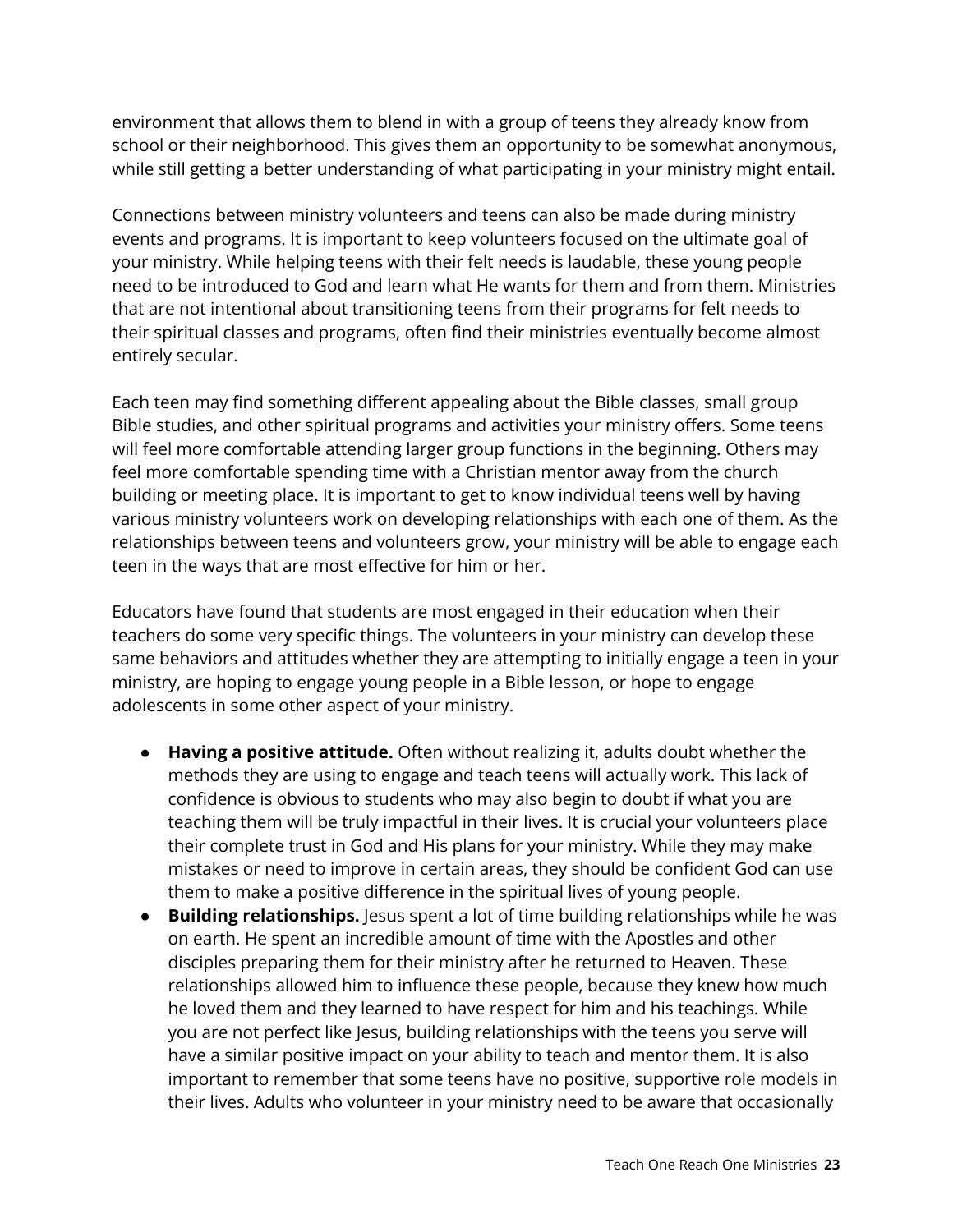teens may want or need them to step into the role of a surrogate parent. When this occurs, the adults involved may need additional training to handle this role in effective ways.

- **● Making teens part of the process.** Teens often respond best when they believe they have a voice in what happens. They also need to develop an understanding that living a Christian life results in not only eternal rewards, but a richer, fuller life on Earth. When teens believe in God's love, wisdom and truth, it will be easier for them to accept the specifics of what God will require of them.
- **● Making things as clear as possible.** It is difficult for teens to obey God if it is not clear to them what God wants them to do. For many teens, this clarity includes a need to understand more clearly why God asks certain things of His people. While there are some mysteries God has kept mankind from fully understanding, much of what we find in scripture can be explained clearly in ways teens can understand and implement.
- **● Showing enthusiasm.** This is an area where many Christians adults lose teens. Enthusiasm (or the lack thereof) is often contagious. If the adults in your ministry consider teaching teens about God a duty rather than a privilege, it can give teens the impression that God and Christianity are not really that important. If Bible teachers are not excited about the Bible and the things that are in it, the teens in their classes may not be very enthusiastic about studying the Bible. The adults involved in your ministry should display obvious enthusiasm for participating in everything God has asked them to do.

The type of initial spiritual activity in which a teen participates is not as important as his or her engagement in your ministry and spiritual growth over a period of time. Are teens showing increased interest and participation in spiritual activities? Are they showing signs of the development of a more independent faith by engaging in spiritual practices when on their own? Are they showing an interest in learning more about God and becoming the person He wants them to be?

#### **Overcoming Negative Perceptions**

As you attempt to engage teens in your ministry classes, programs and events, you may find some resistance based on their perceptions of Christians or Christianity in general. These perceptions may be based on information they have gathered from other sources or on their personal experiences.

It is important to understand exactly what these negative perceptions might be in order to address them effectively. Many teens are willing to share their misgivings if they believe they will be heard and understood. They realize others may not agree with their perceptions, but are more likely to listen to your responses if they believe they have been truly heard.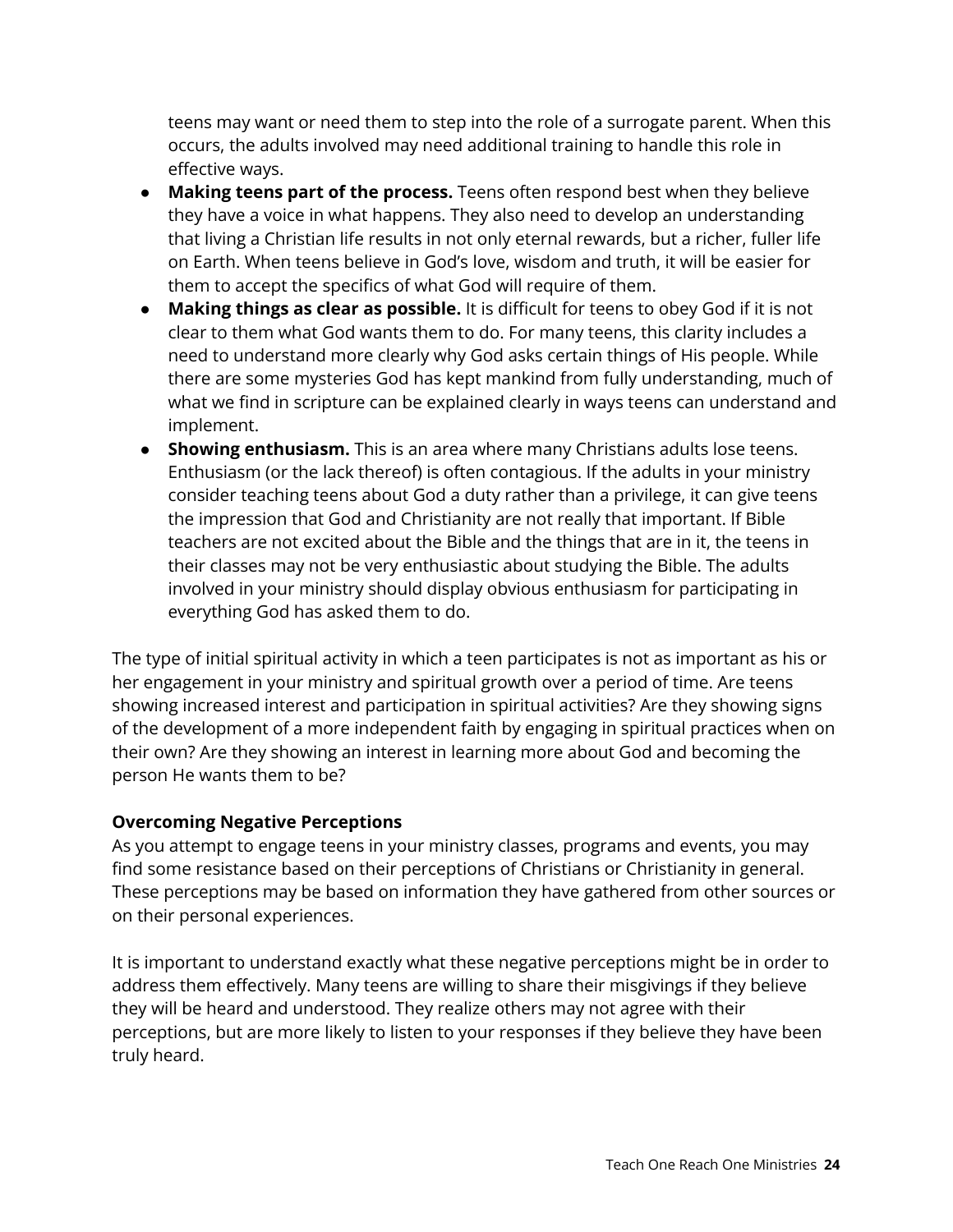Objections teens have to Christians and Christianity usually fall into one or more of several common categories. They often believe Christians are hypocritical, judgmental, old fashioned, out of touch and insensitive. Teens may believe Christianity is overly restrictive, boring and rejects other belief systems unnecessarily. They may also question why God allows certain things to happen in the world or has declared certain behaviors sinful.

If a teen has had a specific negative experience with a particular Christian or group of Christians, you will need to be respectful of the pain the young person has experienced. If the event involved unkind, ungodly or sinful behavior, you may want to consider apologizing on behalf of those who acted in that way. You are not accepting responsibility for their choices. You are, however, acknowledging that it should not have happened. In cases where it is obvious the student misunderstood or misinterpreted the event, taking the time to acknowledge their pain, while enlightening them in loving ways can help. Ignoring or discounting their pain will usually intensify their previous hurt and anger.

Often other objections are actually more accurately described as questions or doubts. They can usually be answered carefully with love, patience and scripture. A knowledge of basic apologetics can also help in discussing objections to Christians and Christianity with teens. Illuminating the differences between God's perfect plan and the way it is sometimes executed by imperfect humans who sin, often helps teens better understand where the problems they have noticed are rooted.

As teens become more engaged with your ministry, they should begin receiving teaching from scripture. These lessons can help them better understand concepts like sin, repentance, forgiveness, restoration and transformation. A more thorough understanding of these topics will often allow them to set aside previously held negative perceptions as they begin growing spiritually.

Unfortunately, new negative perceptions can arise as previously unchurched teens begin having more interactions with people attending your church or your ministry classes, programs and events. As we know, Christians make mistakes and commit sins. At times, these can impact the teens in your ministry. If your ministry is reaching out to teens with customs that are unfamiliar to the adults in your church or ministry, it may be necessary to educate the adults on how best to address customs they may not personally believe are appropriate.

Often outward appearance items like tattoos, piercings, and hair and clothing styles can cause some Christian adults the most distress. They may say things that are inappropriate or hurtful to one or more teens about these items. It is important for your ministry to encourage Christian adults to think carefully about whether or not they should address these topics. If they believe it is necessary to have conversations about certain subjects, it can be helpful to provide training on the most effective ways to have these discussions in a godly, loving, productive manner.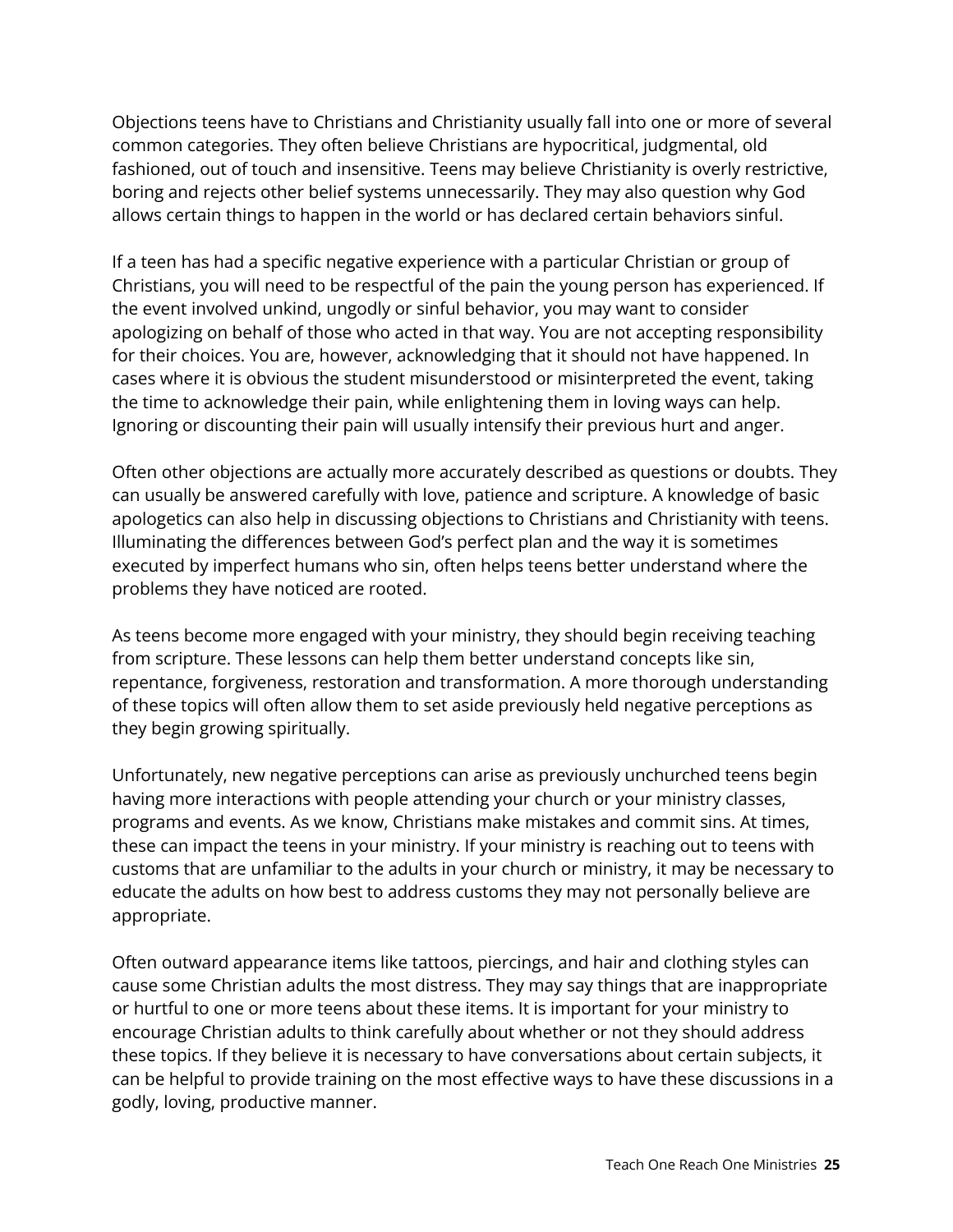#### **Ministry Volunteers**

As you find and engage new teens in your ministry, you may also find you need more Christian adults to serve as volunteers. Many ministries find it a struggle to identify volunteers who have a passion for ministering to teens as well as the spiritual maturity and the gifts and talents their ministry needs.

Recruiting volunteers is often difficult because ministries do not use best practices with their volunteers. This can lead to frustration, retention issues and other problems. Using these best practices can make a huge difference in your ability to recruit and retain the volunteers your ministry needs.

- **● Ask potential volunteers to serve in a face to face conversation.** General announcements rarely work well. A potential volunteer needs to know you have confidence in their ability to make a positive difference in ministering to teens. In a conversation, you can also see their facial reactions and address potential concerns or questions in the moment.
- **● Use volunteers in their areas of giftedness.** It may be quicker to place volunteers in any open volunteer position, but it is not effective over time. When people serve in areas where they have no gifts from God, it is easy for them to become frustrated and want to stop volunteering. When volunteer placements are aligned with their gifts and passions, they are more effective and people will actually love serving your ministry in those areas. It takes more time on your part, because many Christians have not identified the gifts God gave them to serve Him. Think of yourself as a talent scout. Help your volunteers discover and develop their talents and then place them in those roles in your ministry.
- **● Provide quality training and guidelines for volunteers.** Few volunteers will join your ministry with the necessary training to be as effective as they can be. They do not have the time to go back to school to learn what they may need to know. They can, however, attend periodic training sessions. When you provide training for volunteers, make sure you are using their time efficiently and providing training that will actually help them grow. Volunteers also need to know your ministry guidelines for what is expected or prohibited. Knowing their boundaries makes them feel safe and empowered to minister to teens effectively.
- **● Show appreciation in ways that matter.** Cute little appreciation gifts are fine, but really have little impact on volunteers. Most would rather have a sincere, handwritten note that is not a carbon copy of the note you sent every other volunteer. They appreciate specific positive feedback about the strengths you believe they are bringing to the ministry or how they have made a positive difference in the lives of individual teens. Volunteers also appreciate being truly heard when they offer ministry insights, constructive criticism or ideas. You do not have to agree with them, but they should feel truly heard and be told how you will handle what they share with you.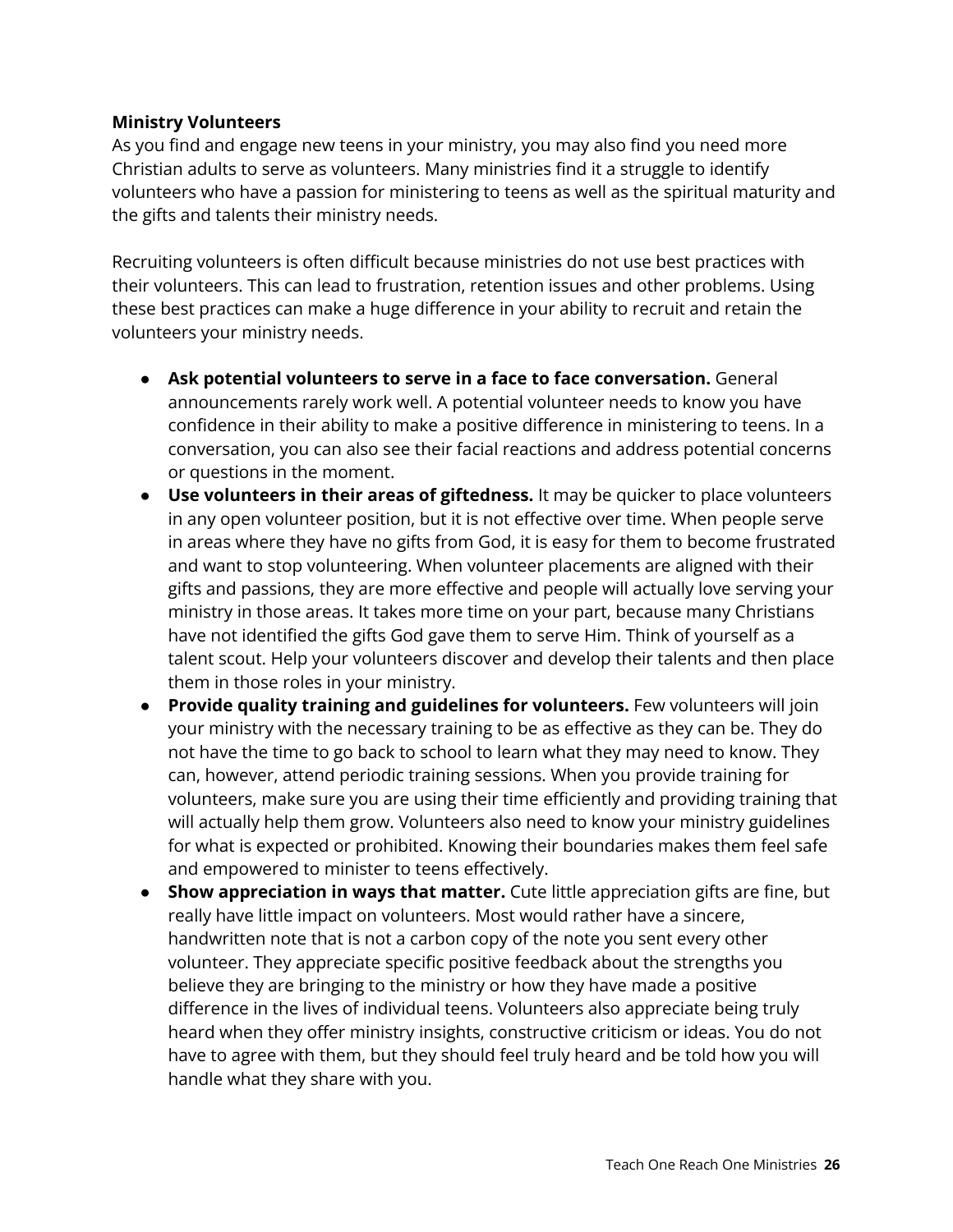**● Offer volunteers some flexibility.** At times people are reluctant to volunteer because of other demands on their time. They want to feel free to take a vacation or to not have the stress of finding a replacement when they are ill. Having a list of people willing to fill other roles with little notice can make volunteer role management easier for you and your volunteers. If possible, have a schedule so these substitutes for other roles know when they may be called to step in and are prepared for what they may be asked to do.

Changing the ways you recruit, train and manage your volunteers can help improve your volunteer recruitment and retention. This will allow you to continue finding and engaging new teens in your ministry with the confidence you will have enough volunteers to minister to them.

Whether the teens to whom you minister are from an unchurched background or are being raised in Christian homes, the ultimate goal is similar. How can you help them develop an independent faith? What does the faith of a teen who is ready to become an active, productive Christian adult resemble? How can we help adolescents move from the adult directed faith of a child to this more independent faith?

#### **Discussion Questions**

- 1. Who are the teens with whom your church or ministry already has some interaction?
- 2. Are the adults and teens in your church or ministry aware of other teens who may be interested in learning more about your ministry?
- 3. Where do the teens in your community congregate to socialize?
- 4. What are some of the ways volunteers in your ministry can meet teens in your area?
- 5. What are some ways your ministry volunteers can attempt to engage new teens in your ministry's classes, programs or events?
- 6. What are some of the negative perceptions teens in your area have about Christians or Christianity? How can you best address those perceptions?
- 7. What are some ways your ministry can encourage teens who are new to your ministry to grow spiritually and become more involved in Bible studies and other spiritual practices?
- 8. What are some best practices for recruiting, training and managing the volunteers in your ministry?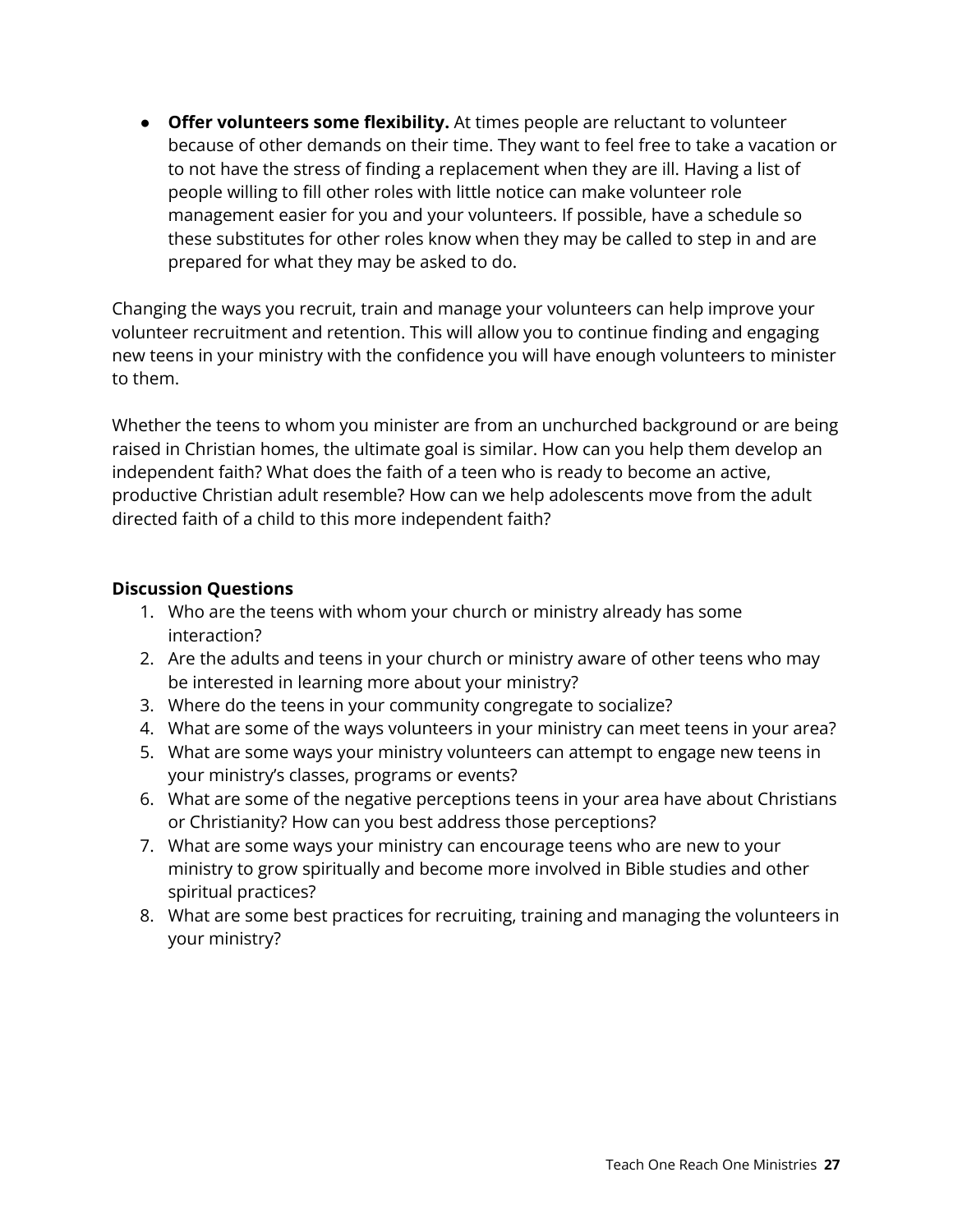# <span id="page-27-0"></span>**Chapter 4 – Moving Teens to Independent Faith**

A child's faith is often guided by a parent or other influential adults. These adults encourage spiritual practices like prayer and worship. They teach the child stories from the Bible and their beliefs about God, Christianity and more. The child often accepts this direction because of the love and respect he or she has for the adult. In later childhood, some children will begin to question aspects of what they have been taught – especially when it disagrees with what they are being taught at school or in other secular environments.

Some teens and even adults keep this childish faith, without ever reflecting on whether or not their personal beliefs and actions are aligned with it. This faith is often shallow and easily destroyed by the slightest challenge. Often, teens and adults with this immature faith will continue attending worship out of habit or obligation instead of their personal desire to worship and obey God.

For young people to grow to become strong, productive Christians, they need to develop an independent faith. At times this transition is hampered, because the basic questions teens want answered by their Church have gone unanswered. The wording of the questions may vary, but they are often expressed by teens who are struggling to develop an independent faith.

- 1. What does God want from me and for me and how will accepting it change my life?
- 2. What is my purpose on earth and in the Church?
- 3. What is Christian community and why do I need it when it seems so problematic?
- 4. How can I be truly challenged to be who God wants me to be, yet also encouraged when it seems too difficult?

Helping teens find the answers to these questions can help them move towards developing an independent faith. Most teens will still need adult Christians to provide additional help in a variety of ways for them to be able to complete the process of moving from an adult directed to an independent faith.

Before discussing ways of helping teens develop an independent faith, we need to decide what the indicators of an independent faith may be. The Bible gives us some clues, the first of which is the historical understanding of an independent faith in Judaism.

The account of Jesus traveling with Mary and Joseph to the Temple when he was twelve reflects the practices in the Mishna (The oral tradition of Jewish law that became part of the Talmud. The Mishna was not given to man by God, but was written primarily by rabbis.) that were in effect when Jesus was alive. At the age of twelve, religious instruction became more intense. The modern bar and bat mitzvahs have changed the age to thirteen, but reflect a similar spirit. At this age, the teen is thought to be capable of being personally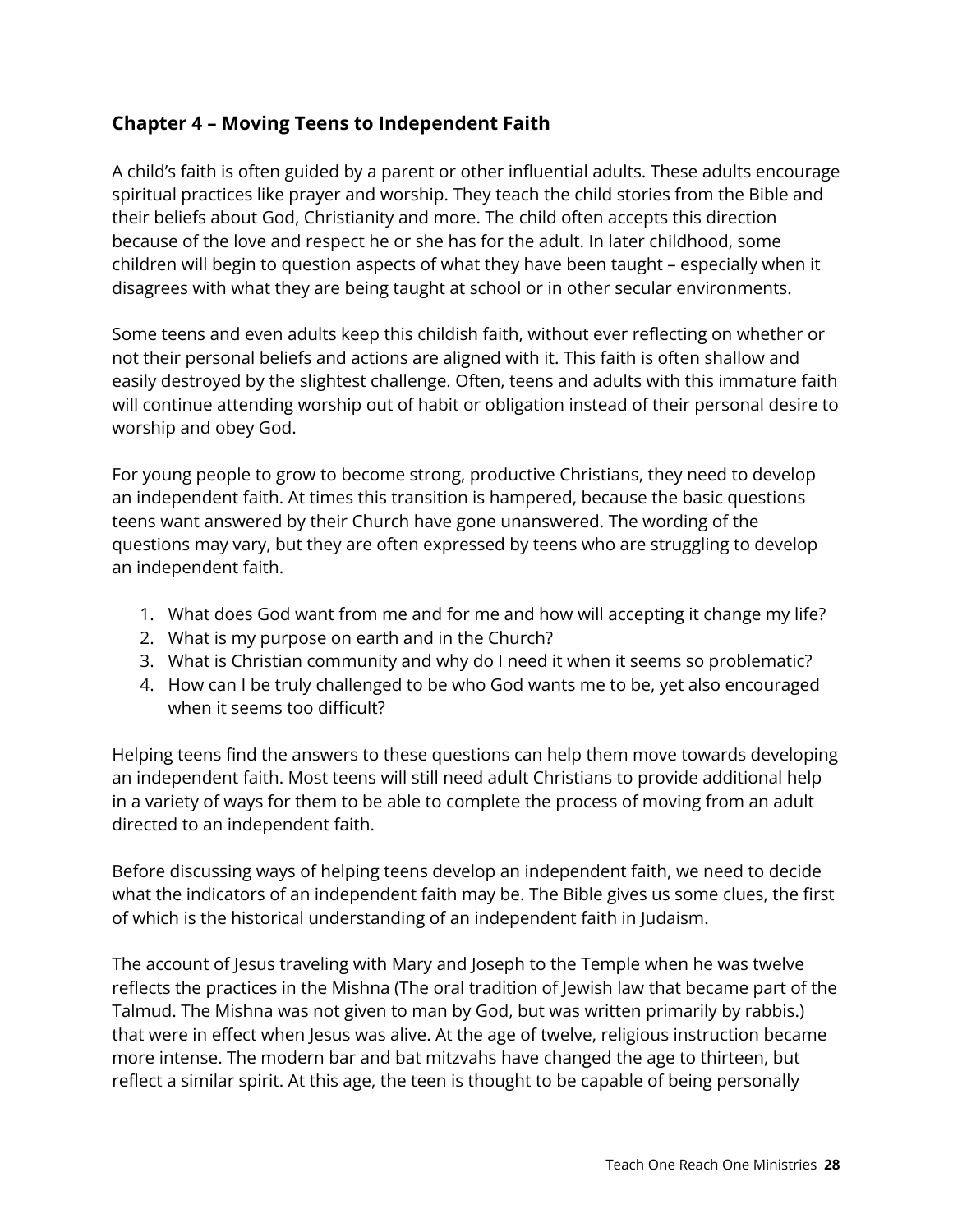responsible for obeying God's commands. Teens are no longer expected to rely on their parents to remind them to pray, reflect on scripture or obey God's commands.

# **Defining Independent Faith**

If you ask Christians what they believe are indications a teen has moved to a more independent faith, the answers may vary slightly. It is difficult, because unlike God, we cannot see into the hearts of teens. The Bible often characterizes spiritual maturity as the process of moving from spiritual milk to spiritual meat.

The analogy of weaning is a good one. We need to consider a teen's actions, words and attitudes. Is he or she showing spiritual growth, or does it seem merely a rote recital of what their parents or other adults have told them? The following list contains the most frequently mentioned attributes Christian parents hope to see as probable indicators their child is moving to a more independent, mature faith.

- 1. Has been baptized
- 2. Understands Christianity is about more than just loving or believing in Jesus
- 3. Reads scripture independently on a regular basis
- 4. Has an active prayer life
- 5. Attempts to exhibit godly character and attitudes
- 6. Develops and uses gifts from God to serve
- 7. Shares his or her faith with others
- 8. Resists temptations to sin
- 9. Repents of sins
- 10. Realizes her or his personal need for God's grace
- 11. Shows signs of the fruit of the Spirit
- 12. Begins to understand and accept God's word through personal Bible study and reflection
- 13. Has occasional doubts and questions
- 14. May not have mastered any of the above areas, but is exhibiting signs of meaningful growth

While this list can be helpful, it is important to note that many professed Christians have a very low threshold for what they consider to be spiritual maturity. A Barna Group study found that only one third of young adult Christians and two thirds of older adult Christians believe spiritual maturity includes trying hard to follow God's commands for Christians found in the Bible.<sup>15</sup> You may find adults volunteering in your ministry and the parents of the teens served by it have widely varying ideas of their spiritual goals for teens approaching adulthood.

<sup>15</sup> Kinnaman, *You Lost Me*, 165.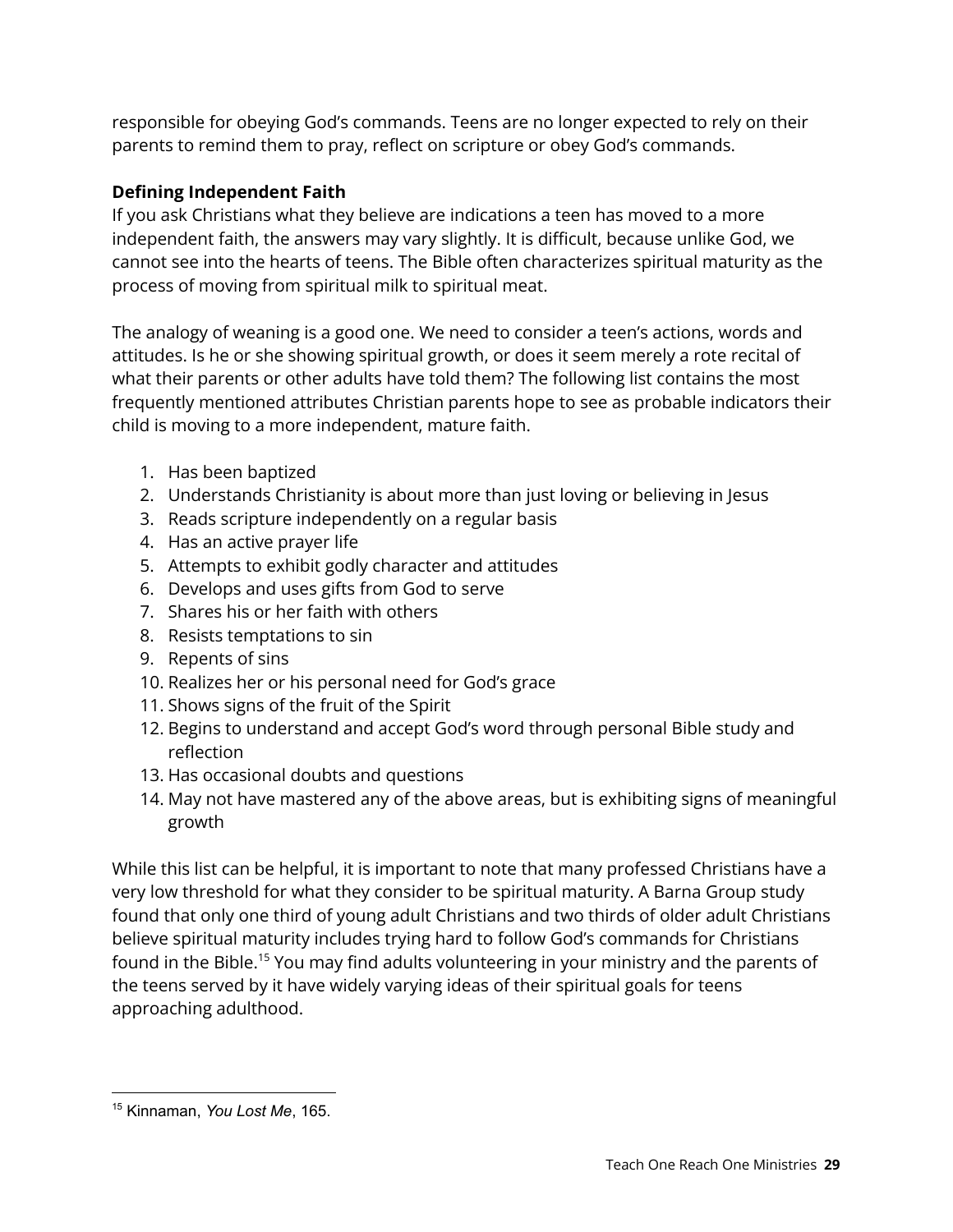#### **A Biblical Worldview**

An additional challenge in assessing spiritual maturity is that there is a difference between Christians who may attend church regularly, but fail to live a Christian lifestyle and Christians who are faithful, productive Christians. While the latter group is not perfect, they are much more likely to obey God's commands consistently, serve others, participate in spiritual practices and share their faith.

The American Culture and Faith institute found that only 10% of Christians actually think and act according to basic biblical principles. While the numbers may vary slightly in other countries, one would assume this issue is worldwide. The beliefs in a godly worldview would be considered by many Christians to be basic tenets of faith. Yet many Christians seem to not know, understand or perhaps agree with these concepts. Their studies found, believing in Christian doctrine in general and filtering your life choices through God's commands and principles are often two very different things. 16

#### **Spiritual Mentors for Teens**

Most teens cannot make the transition to an independent faith without teaching and mentoring from Christian adults. Unfortunately, the ways some adults have attempted to help teens mature spiritually has not given them the critical guidance they need. In many ways, adolescents need spiritual mentors who act as coaches to help them move from an adult directed faith to a more independent one.

What are the characteristics of Christian adults who can successfully coach teens through this critical faith transition? Successful spiritual coaches and mentors are:

- 1. **Intentional.** Impactful spiritual coaches and mentors consider each teen's needs individually. They are intentional about doing what each teen needs to have a stronger faith foundation and develop to their godly potential. What are the spiritual growth goals for this specific teen? What does the coach need to do to help the teen reach those goals?
- 2. **Motivational.** An effective coach uses healthy ways to encourage the teen to develop the intrinsic motivation to live a Christian life.
- 3. **Relational.** What are the spiritual needs, current strengths and weaknesses and possible godly potential of the teen? What has the teen revealed about his or her heart? Answering these questions accurately requires the spiritual coach to have a healthy relationship with the teen.
- 4. **Consistent.** There are times when a coach even a spiritual one can help someone make one small adjustment in one session that results in great growth. In general though, it is the coach who is available consistently over a long period of time who has the greatest impact.

 $16$  Foley. "Study Shows Only 10% of Americans Have a Biblical Worldview."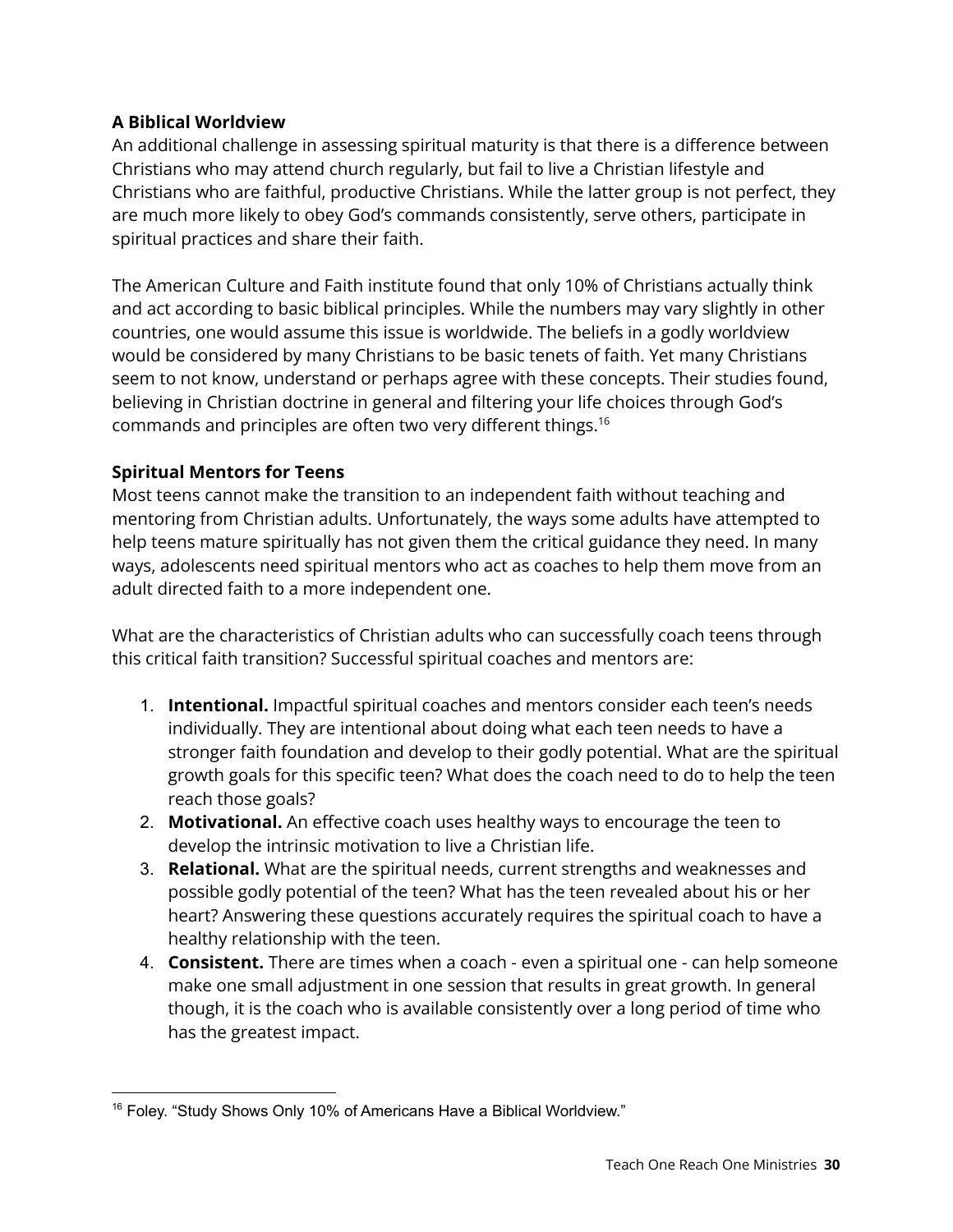- 5. **Communicative.** Frequent, clear communication is crucial in a coaching or mentoring relationship. If a teen does not understand the teaching or advice given, it is not helpful. It is important to communicate in ways that each teen can understand.
- 6. **Exemplary.** No one is perfect. However, if you do not read the Bible daily, for example, it is going to be difficult to convince the teen you are coaching to do so. Spiritual coaches and mentors should strive to set a godly example for the teens they mentor.
- 7. **Creative with lessons.** Mentoring is often the most effective way to teach teens in areas where they are struggling spiritually. Adolescents also need Bible lessons, activities, experiences and other ways of learning how God wants them to live their lives. A successful coach or mentor uses a variety of creative methods to teach teens important lessons.
- 8. **Constructive.** The best coaches give feedback that is constructive and clear. Explaining to a teen why and how they need to change specific behaviors and attitudes is more helpful than general statements that can leave them confused.

There are numerous ways to provide teens with spiritual coaching. Mentoring is often the most impactful. Bible classes, spiritual challenges, questions chosen to encourage deeper, reflective thinking, activities and informal ministry apprenticeships can also provide opportunities to coach teens towards independent faith. The next several chapters of this book will examine the various possible tools for encouraging spiritual growth in teens in more detail.

#### **Discussion Questions**

- 1. What are the four key questions young people hope their Church will answer?
- 2. What are some of the possible indicators a teen is moving from an adult directed to a more independent faith?
- 3. Analyze your own faith. Have you developed an independent faith? What aspects of your faith led to your answer?
- 4. If you currently have a ministry to teens, what signs of independent faith are you seeing in each student? In what areas do they still need to need some coaching?
- 5. What are the qualities of an effective spiritual coach or mentor?
- 6. Which qualities of an effective spiritual coach come easily to you? Which are more difficult? What are some things you can do to develop the characteristics of an effective spiritual coach?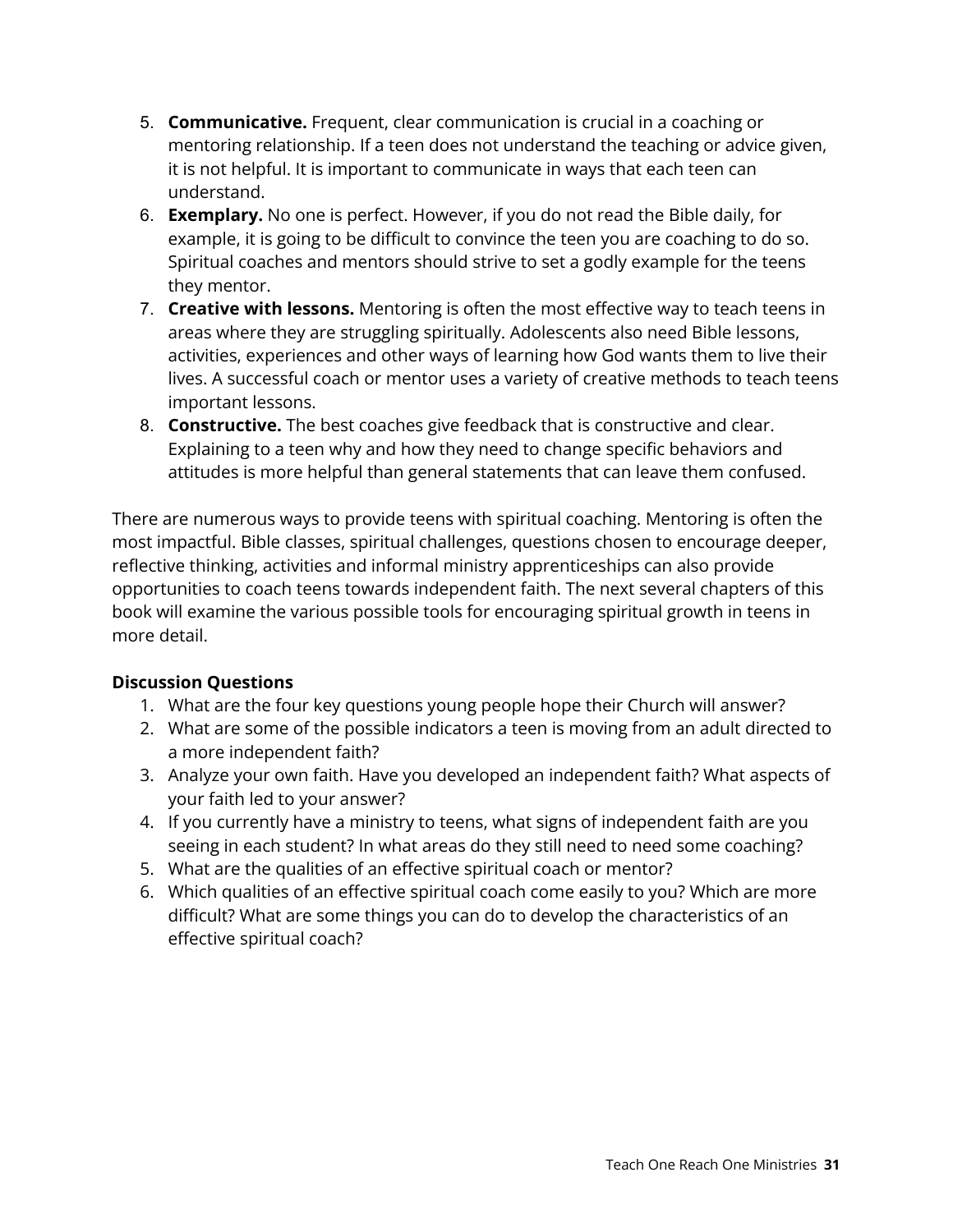# <span id="page-31-0"></span>**Chapter 5 – Teen Bible Lessons**

Although it may be tempting to place teens in Bible classes for adults, it really is not the best learning environment for them. Adult classes are often very lecture driven and can cause teens to stop listening. The examples are usually more relevant to older adults and do not necessarily reflect the daily experiences of teens. Teens also need a place where they can feel safe to explore their questions and doubts. Most teens will not feel comfortable doing so in a room full of adults.

The most appropriate lessons for teens are engaging and interactive. The Bible lessons need to expose them to scriptures that may be new to them while also reviewing more familiar stories and passages. Application examples should be relatable to the daily lives of the teens in the Bible class. Bible classes should encourage adolescents to take personal responsibility for maturing their faith by investing time and energy in spiritual practices, serving God and sharing the Gospel message.

**Spiritual practices** can include Bible study, prayer, self examination, confession, fasting, meditating on scripture, journaling, solitude, silence, service, evangelism, worship and fellowshipping with other Christians

#### **Choosing Curriculum**

There are three basic types of teen Bible lessons:

- 1. **Scripture based.** These lessons can be based on a particular person in the Bible, a specific Bible book or even a passage of scripture.
- 2. **Topical.** While these lessons also include scripture, the scriptures shared relate to a specific topic of discussion. Topics can vary widely from aspects of Christian character to issues often faced by teens in trying to live a Christian life in a secular world.
- 3. **Apologetics.** These lessons are designed to specifically address the most common questions and doubts expressed by people in regards to God, the Bible and Christian beliefs and practices. They often include many scriptures and have more detailed explanations of Christian beliefs and practices than typical scripture based or topical Bible lessons.

When planning teen Bible lessons, it is important to remember that many teens have only been exposed to a small percentage of what is in the Bible. Some may be extremely familiar with the more well known stories in scripture, while others may not know any stories. Passages of scripture found outside of the context of a story are even less likely to be familiar to many teens. Part of your goal in planning teen lessons should be to increase the amount of the Bible to which your students have been exposed. You also want to help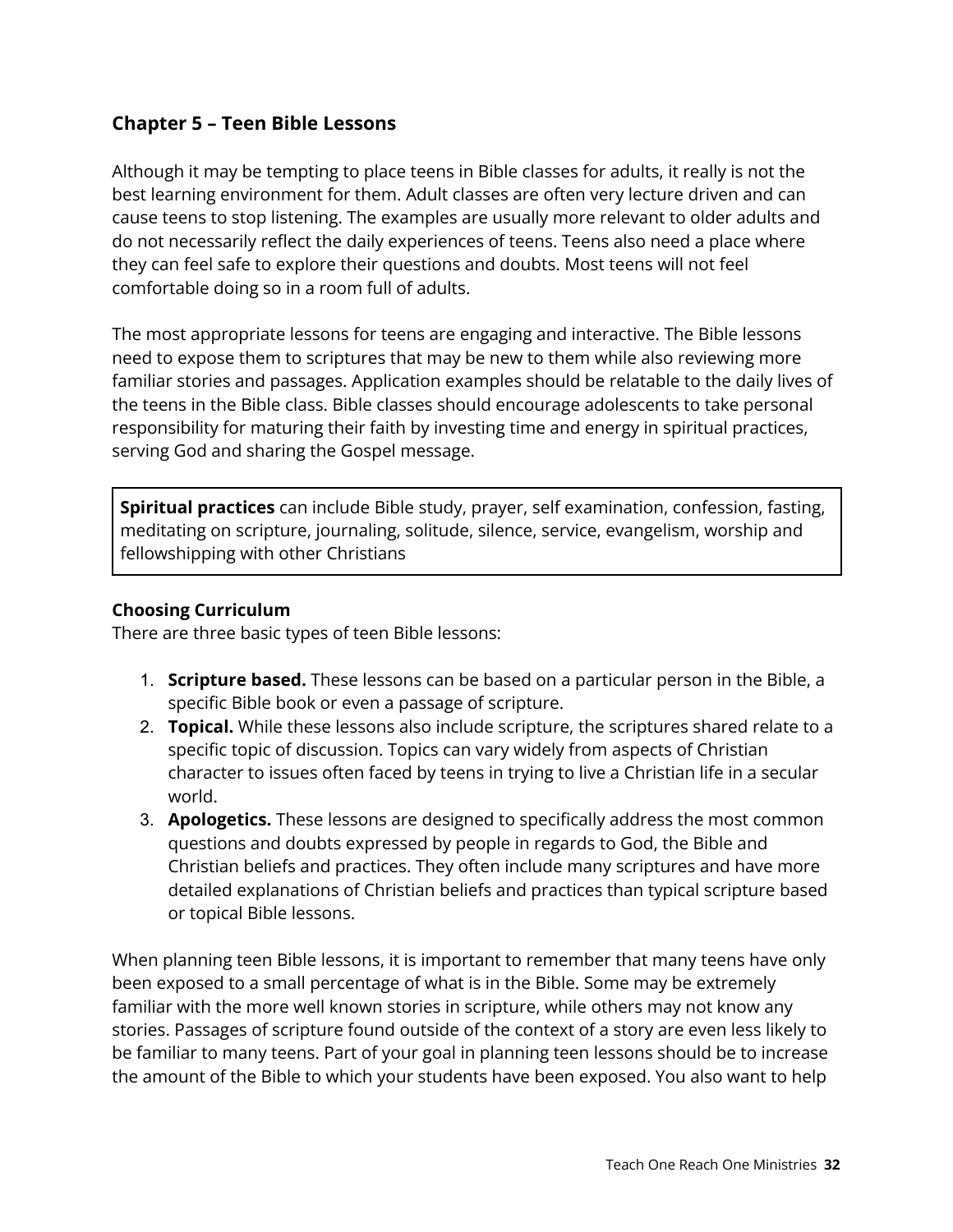them move important Bible stories and passages from short to long term memory, where they will be more useful.

Whether you have chosen to teach scripture based lessons, topical lessons, apologetics or a mixture of all three, it is critical that you make the lessons as practical as possible for your specific students. When considering possible topics for lessons, make sure you are aware of the issues your teens face daily. Just because the average teen in your country or even your area struggles with a certain issue, does not mean your students have the same problems. While it may still be worth a basic lesson on the topic, having an in depth series on some topic of little relevance to your Bible students will leave them bored, frustrated and wondering if the Bible really does apply to their lives.

Do not be afraid to give teens a voice in what they study. If a topic is particularly interesting or worrisome to several of them, it is probably worth spending some time discussing in a Bible class setting. As an adult, you may add other material to help them navigate issues you know they may face in coming years or in the new environments many will encounter once they become adults. In most cases, though, it should be fairly easy to incorporate their suggestions at some point in your curriculum.

Giving students a voice in their curriculum is also a way to encourage them to take steps towards a more independent faith. What do they need to study in scripture to have a stronger faith foundation and live a more godly, productive Christian life? This analysis and self awareness of their personal faith journey can help them take more personal responsibility for their spiritual lives as they enter adulthood.

If you teach Bible classes for teens year after year, you may need to adjust your lessons periodically. While many things are constant during the teen years, some aspects of adolescent life change from year to year or even from week to week. You do not necessarily have to be aware of every cultural influence on your current Bible students. If your examples sound too outdated though, many teens will dismiss anything you share as being inapplicable to their lives.

#### **Assessing Curriculum**

There are several additional questions you need to ask about any potential teen Bible curriculum – whether it is purchased or created by members of your congregation.

1. **Does the curriculum allow students to ponder the "big ideas" of faith, while still allowing teachers to correct misunderstandings of basic Bible doctrine?** Some teens want Bible lessons that challenge their thinking in more philosophical ways. Others want to understand God's word in light of the secular culture that surrounds them. While those are all perfectly acceptable goals, it is important to make sure they have thoroughly understood the basics in scripture. It is often a lack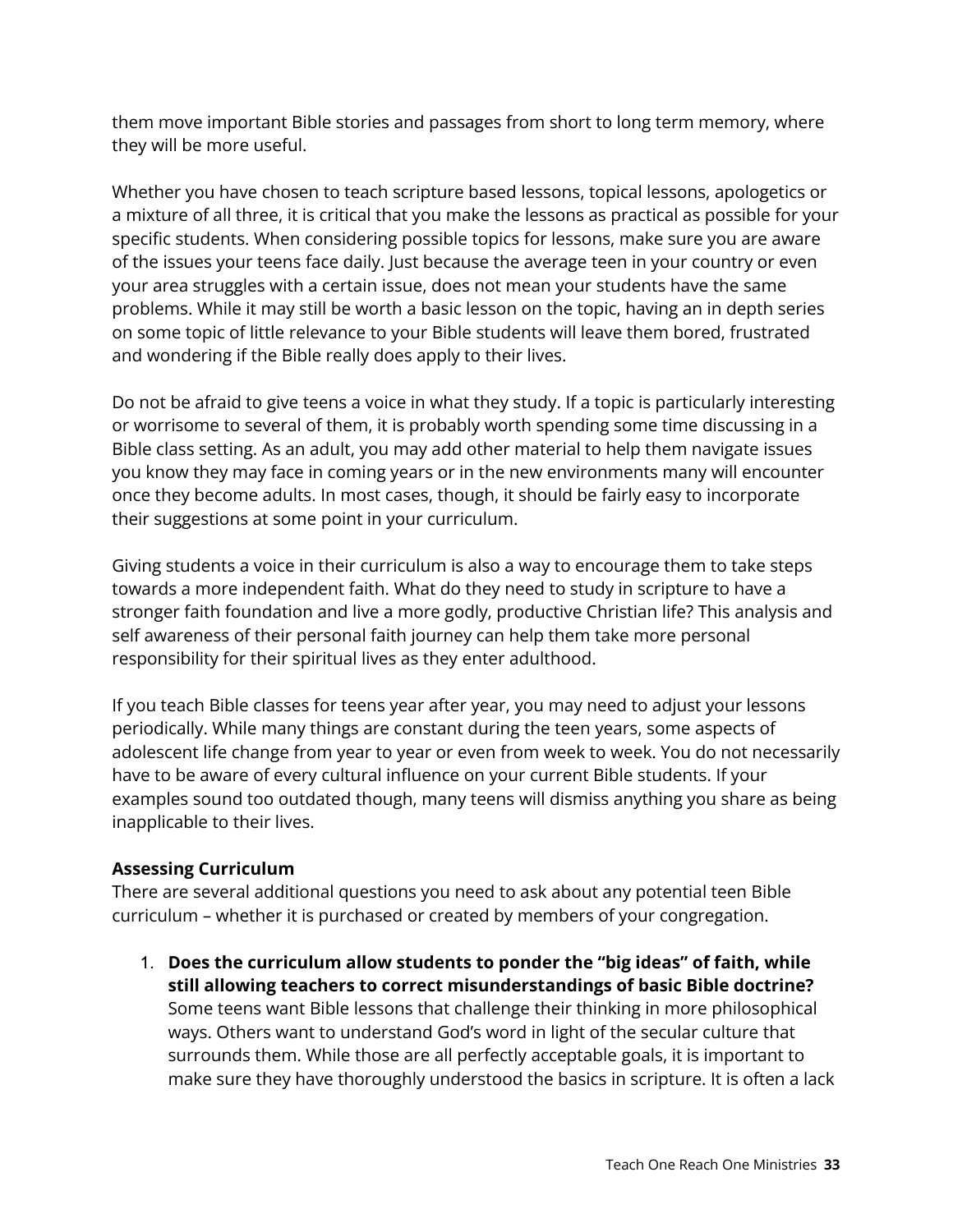of knowledge or a misunderstanding of basic biblical tenets that can cause spiritual problems for teens in their early adult years.

- 2. **Does the curriculum provide questions that will encourage students to move to higher levels of thinking?** We will cover asking and answering student questions at length in the next chapter. In general, there should be a variety of questions that encourage students to think beyond merely memorizing the facts of a Bible story.
- 3. **Does the curriculum provide practical, meaningful application examples of the biblical principles in their lessons?** Application examples should apply to your students and the lives they lead. Since the authors of a purchased curriculum do not know your students, this is one area where you may need to change examples to ones your students will understand.
- 4. **Does the curriculum teach students the steps or processes of living the application principles?** Many teens need to be taught Christian life skills in order to have any idea how to actually do the things God is asking them to do. Otherwise, your Bible students may have the best of intentions, but be unsuccessful because they have no idea how to do things like settle conflicts in godly ways.
- 5. **Does the curriculum provide meaningful, experiential activities?** Just because they are teens, does not mean your students want to sit quietly for an hour listening to a lecture on the Bible. There are lots of age appropriate activities that will engage them in active learning about scripture.
- 6. **Does the curriculum encourage students to participate in independent faith activities outside of Bible class?** Teens should be actively encouraged to engage in spiritual practices like scripture reading, prayer, reflection on God's word, serving others, sharing their faith and more during the time periods between Bible classes.
- 7. **If the curriculum addresses baptism, does it accurately reflect baptism as taught in the Bible and practiced in the early Church?** The Bible requires, and the early Church practiced, baptism at the age of accountability by immersion for the remission of sins and to receive the gift of the Holy Spirit. Any other practices were added by man and should not be taught to teens.
- 8. **Does the curriculum involve heavy use of videos?** Teens today are not only tech savvy, they are also media experts. Poor or outdated production values distract them and cause them to tune out what may be said during the video.
- 9. **If the curriculum addresses some aspect of secular culture, is it outdated or inapplicable to your Bible students?** Culture changes rapidly. Often by the time adults become aware of some secular trend or issue, teens have already moved on to something new. Trying to sound relevant, while actually being several months or years behind, does not work well when teaching teens. Teens will often respect you more for admitting you are not totally up to date and asking their help in identifying appropriate examples from their daily lives.

#### **Personal Testimonies**

In Bible classes and small group Bible studies for teens, the personal testimonies of Christian adults can be extremely valuable. A personal testimony is often a story someone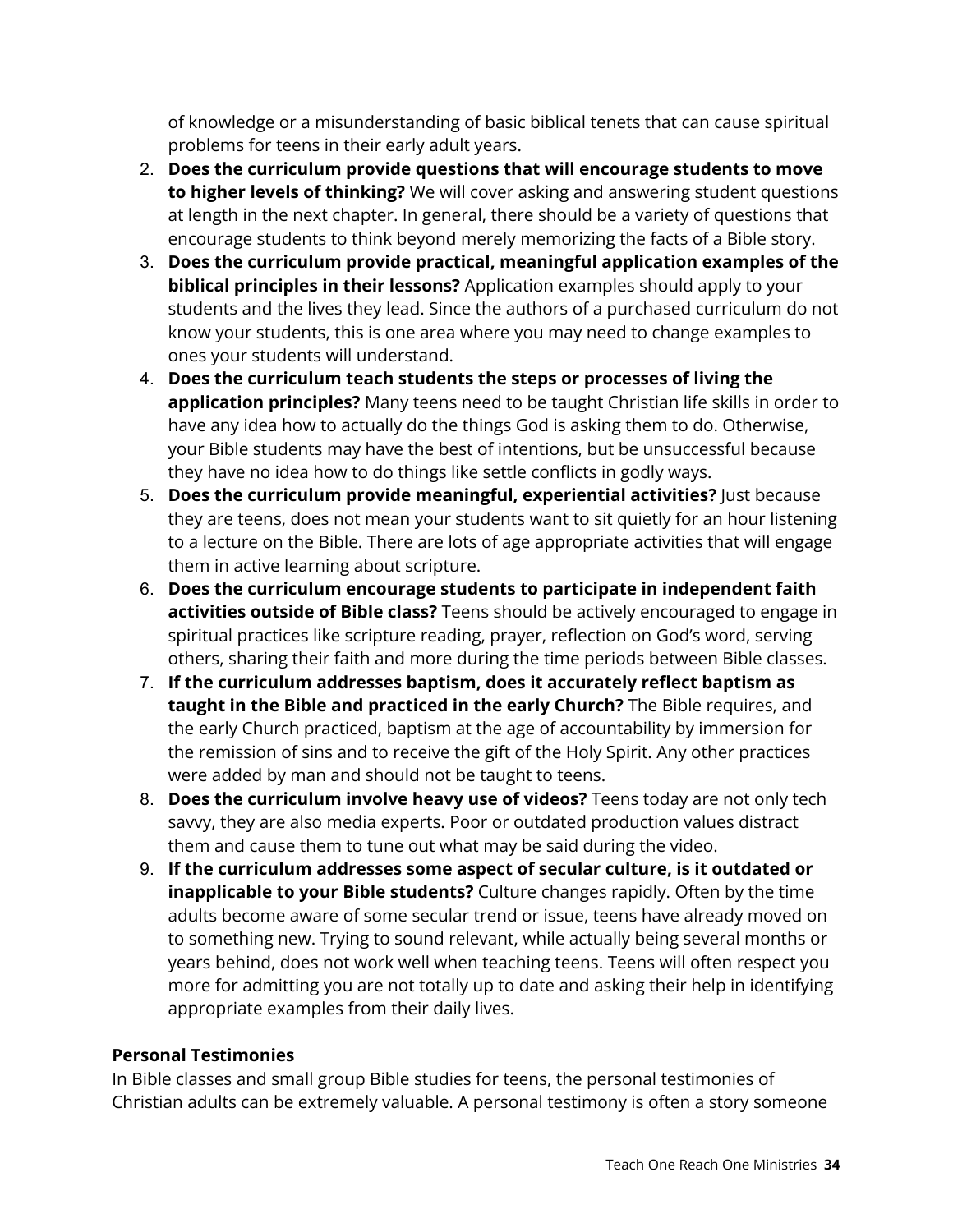tells about how God has impacted his or her life. Testimonies can also be stories about the folly of disobeying God and the earthly consequences the person suffered or the lessons they learned. Some testimonies are about occasions when the person realized God's amazing love, creativity, power or activity in our world today.

You may already be aware of Christians who have personal stories to share that will be helpful to your teens. Many times though, we are unaware of the past and even current experiences of Christians we know. It can be helpful to communicate with others in your ministry or congregation and ask them if they have the specific types of experiences you would like adults to share with the teens to whom you minister.

Many Christian adults believe their experiences are mundane and will bore teens. Others may feel uncomfortable speaking to a group of young people. You will need to help them understand how crucial it is for teens to hear numerous real world examples from the lives of other Christians about how God has impacted their lives and how they live a Christian life daily. The testimonies they can share will help reinforce key biblical concepts you are teaching.

If necessary, you can provide training to help reticent Christians write the stories from their lives you believe will be helpful to your students. Often writing the story down can help people be more coherent and interesting when they later tell the story. Some people may also need training and encouragement in public speaking.

Providing this extra training for adult volunteers may appear to be an unnecessary burden on your ministry. Personal testimonies, however, can make a huge positive difference in how teens understand and execute God's commands and principles in their own lives. If your resources are severely limited, ask Christian adults who are not normally volunteers for your ministry if they would be willing to provide this special training.

#### **Small Group Dynamics in Bible Classes**

As you plan and teach Bible lessons to teens, a basic knowledge of small group dynamics can prove helpful. Small group dynamics can impact how your Bible students interact with the teacher and each other. Unhealthy dynamics can hinder learning. In general, teens need to feel safe in order to be able to be truly authentic. They need to be in a class environment that provides this feeling of safety so they feel free to share their questions, ideas, concerns and doubts.

Small group dynamics are impacted by how often new members are introduced to the group. If you are constantly adding new students to your class, that particular Bible study is more for outreach than heart sharing. Even in outreach Bible studies, you will have young people willing to share their hearts with others in the group. Some teens, however, will not feel as comfortable being vulnerable in front of these new teens whom they may have just met. If that seems to create some issues, you can compensate by providing other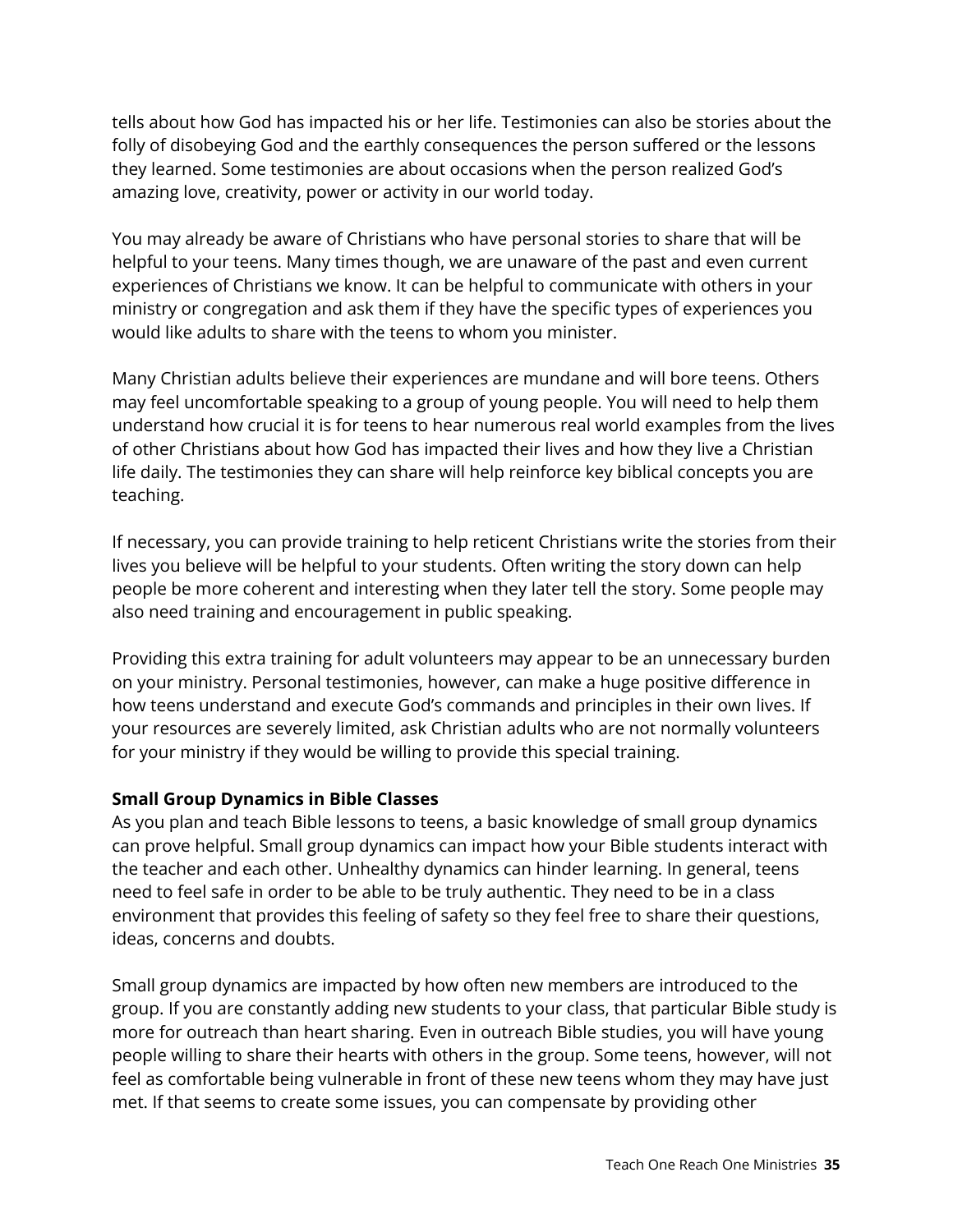opportunities to share their hearts in mentoring relationships or closed small group Bible studies.

Bible studies that have the same teens attending every meeting are considered closed groups in small group dynamics. These closed groups allow reluctant teens to develop a trust that they are safe sharing their hearts with the others in the Bible study. Some teens will develop this trust quickly, while others may take a year or more to feel safe enough to reveal their hearts to the group. New members can be added to a closed, small group Bible study. Usually, this is done slowly or at set times with group members having some input regarding potential new members.

Effective teen ministries often give young people opportunities to participate in both types of small groups. This allows the ministry to provide meaningful outreach opportunities as well as more personal Bible studies addressing the concerns and issues faced by a segment of the teens they serve.

It is important in any small group environment to set ground rules for how students and teachers can share personal information that is revealed in the group. Students need to know you will have to reveal to any teen's parents information he or she shares that you believe puts them in serious danger. (In some areas, this will be required by law for certain issues. Check local statutes to determine any laws that may apply to your ministry.)

When you believe it is necessary for a parent to know about something their child shared in class, it is often best to offer to go with the teen when he or she tells his or her parents the news. At times, you will also need to give the teen a deadline to have that conversation. It is generally better for the health of family relationships for teens to be the ones who share their problems with their parents. You can be available to provide love and support if it is needed. In some cases, you may need professional assistance in helping a teen discuss sensitive issues with his or her parents. If you decide professional help is necessary, inform the teen and the parents before the meeting that you will bring this additional person.

Any non-critical personal information that is shared in a group needs to stay in the group. It should not be shared with others without permission and should never be used to gossip about people. This rule should apply to both teens and adults in the ministry and be reviewed periodically. Teens usually appreciate these rules, and will often monitor themselves to make sure the boundaries are respected by everyone.

Another small group dynamic that can impact teen Bible classes involves participation. The goal is for as many students as possible to participate in class discussions. Extroverted students often want to answer every question and can dominate any conversation. At times, you may have to kindly interrupt a teen who is talking too long. If this becomes necessary, try to wait until the teen pauses at the end of a thought or sentence before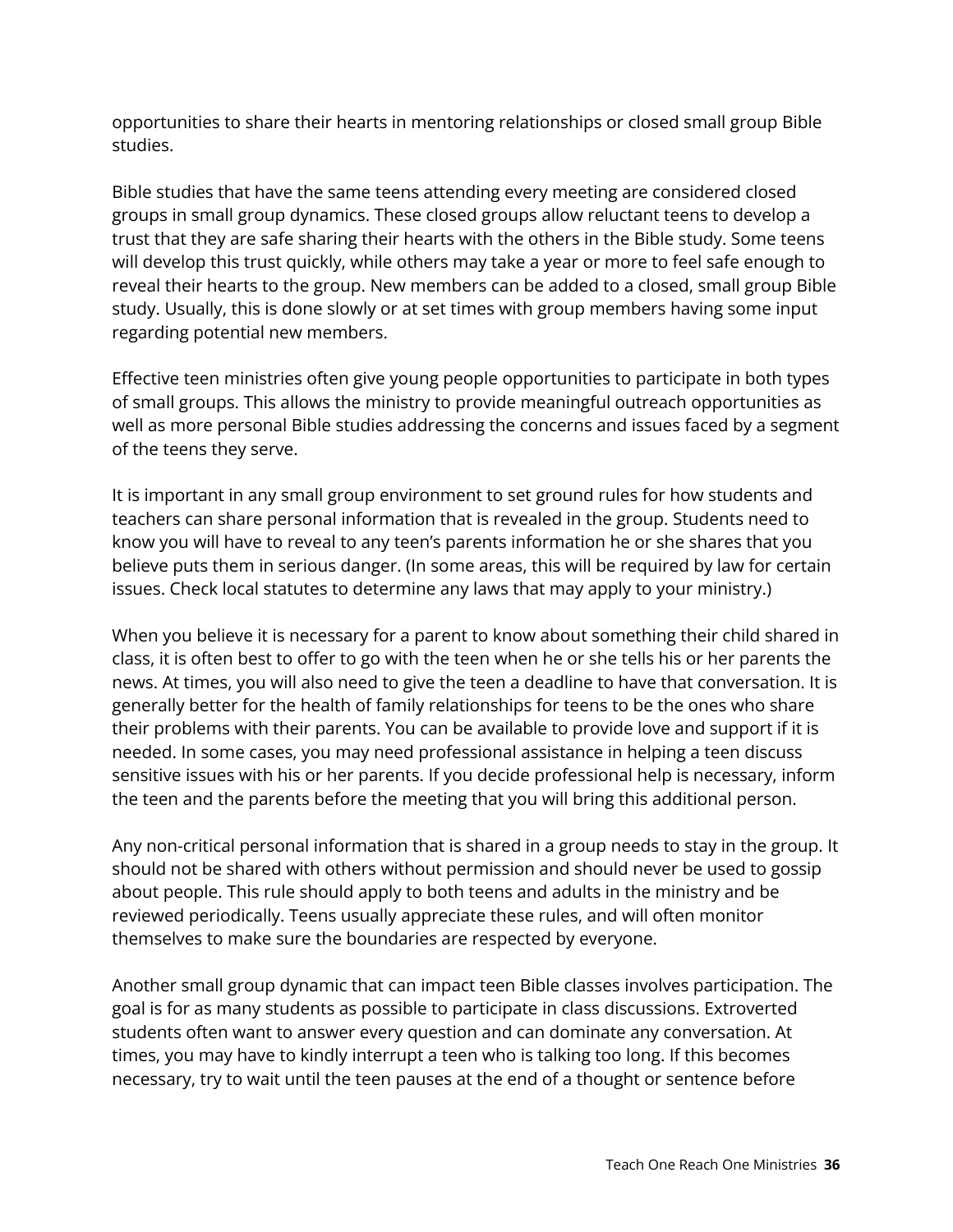interrupting. It may also be necessary to ask teens to wait to speak until they are called upon by you. This will allow you to include a variety of students in the discussion.

More quiet or introverted teens may be reluctant to say anything. Pushing quiet students to talk can make them feel more uncomfortable. If quiet students appear to have something to say, you can ask if they want to share something. If they decline, avoid trying to pressure them into speaking. You can always have a private conversation later encouraging them to share their insights in class.

There are other ways group dynamics can impact the effectiveness of your ministry. Daniel Coyle studied the group dynamics of successful teams in business, athletics, the military and more. The dynamics he found they had in common were often lacking in less successful groups. <sup>17</sup> Educators have used some of these same principles in the classroom for years. They should also improve the small and larger group dynamics of your ministry.

Coyle found that when there were meetings or classes in successful groups, people sat in circles. This keeps people from detaching emotionally from the group and increases overall participation. He also found there was lots of eye contact and appropriate touches amongst group members. There were many short, energetic exchanges and few long lectures. When someone spoke, others listened actively, asked informed questions and rarely interrupted those who were speaking. Finally, everyone was treated as a valuable part of the group with respect and kindness. 18

It is important to remember that not every teen served by your ministry is a member of an intact, healthy, Christian family. Those who are not may be desperately seeking a replacement for their own home that may be broken in numerous ways . Many of the small group dynamics shared above will help your ministry develop a feeling of belonging for its members. It may also help to regularly remind the adults who volunteer in your ministry that you want every teen to feel as if she or he is part of your loving ministry family.

Managing small group dynamics when teaching a teen Bible class or small group Bible study enhances learning by creating an environment where every teen is able to share her or his thoughts. It also creates a safe place for teens to share their problems, questions and doubts, instead of keeping them hidden from others.

#### **Maintaining Educational Value in Bible Lessons**

When teaching the Bible to teens, it can be tempting to make the classes as full of entertainment as possible. While Bible lessons should not be dry and boring, focusing primarily on the entertainment aspects may mean your lessons lose educational value in the process.

<sup>17</sup> Coyle. *The Culture Code*, 8.

<sup>18</sup> Coyle. *The Culture Code*, 8.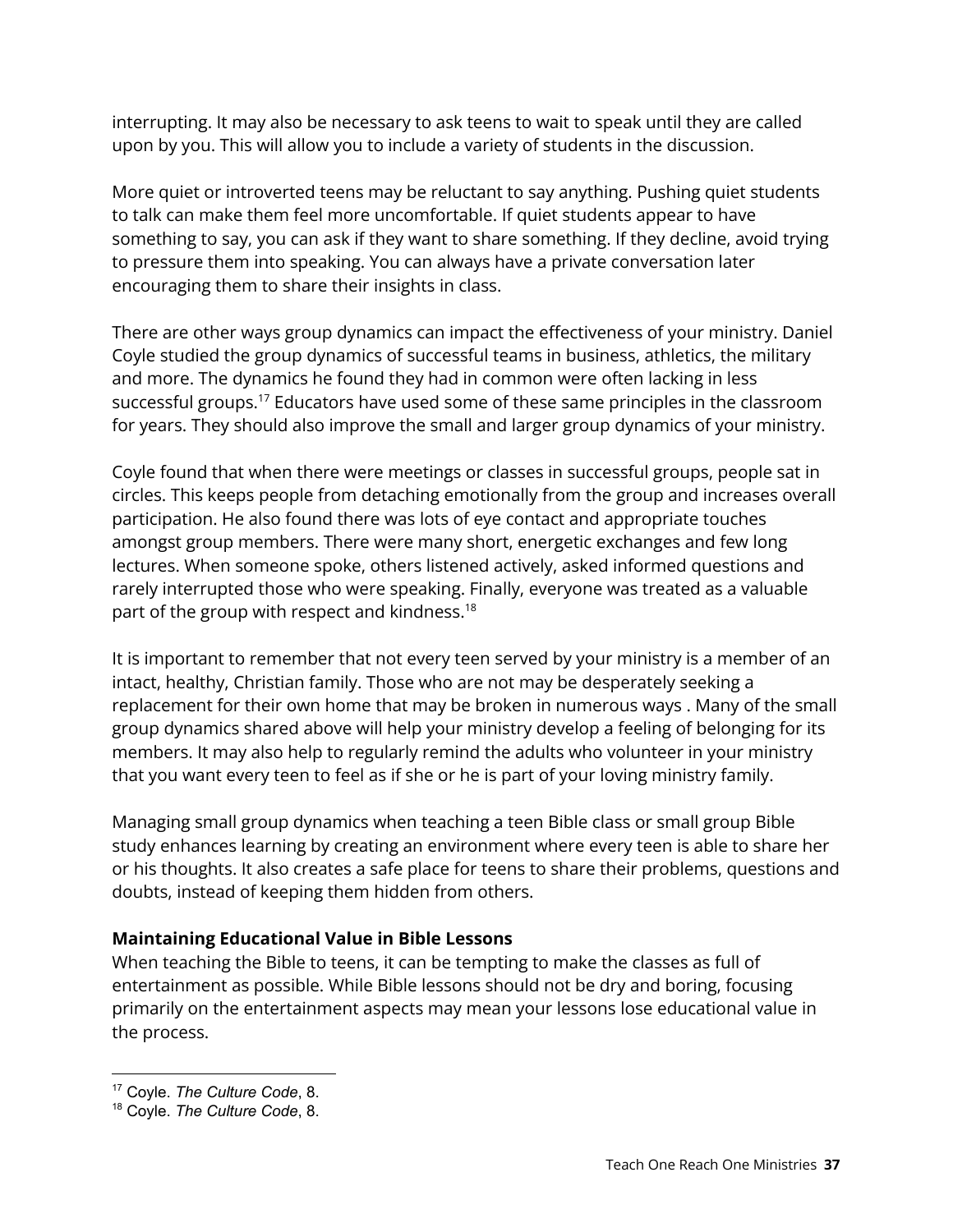One way to make sure Bible teachers remain focused on the educational content of their Bible lessons is to encourage them to use learning objectives and guiding questions. A learning objective states an important idea or concept the teacher wants students to learn from their Bible lesson. While Bible lessons often have quite a few things that can be learned from them, it is usually best to focus on no more than three to five learning objectives for any one lesson.

Guiding questions are often given to Bible students at the beginning of a lesson. It is a question the teacher hopes students will be able to answer because of what is taught during the lesson. A great way to assess whether or not students have understood the Bible lesson is to ask them the guiding question again at the end of class. If students are still confused, the teacher knows the lesson may need to be taught again using different scriptures, examples, or teaching methods.

#### **Learning Environments**

Before we leave our discussion of Bible lessons, it is important to remember the best Bible lessons do not always happen in a classroom in a church building. Your Bible class may indeed be a traditional one. You can also have Bible classes in coffee shops, homes, parks, and museums. You can have a class of twenty students or a class of one. The size and location are not as important as making sure that your lessons are as effective and impactful as they can possibly be. You never know how many opportunities you will have to teach each of your students about God. Treat every Bible lesson as if it were the only chance you will ever have to teach those particular teens what God wants them to know. The difference that perspective will create in how you approach teaching your lesson can change everything for some teens.

- 1. Describe the two basic types of teen Bible lessons.
- 2. What are some of the factors you need to consider when choosing what type of Bible lesson to teach?
- 3. What are the nine areas you need to evaluate when considering a specific Bible curriculum?
- 4. Evaluate the current Bible curriculum your ministry uses or is planning to use. What are its strengths and weaknesses?
- 5. What are some of the small group dynamics that can impact a teen Bible class?
- 6. If you have an existing ministry to teens, what adjustments do you need to make to your current small group dynamics?
- 7. What is the best Bible class environment for the teens to whom you minister?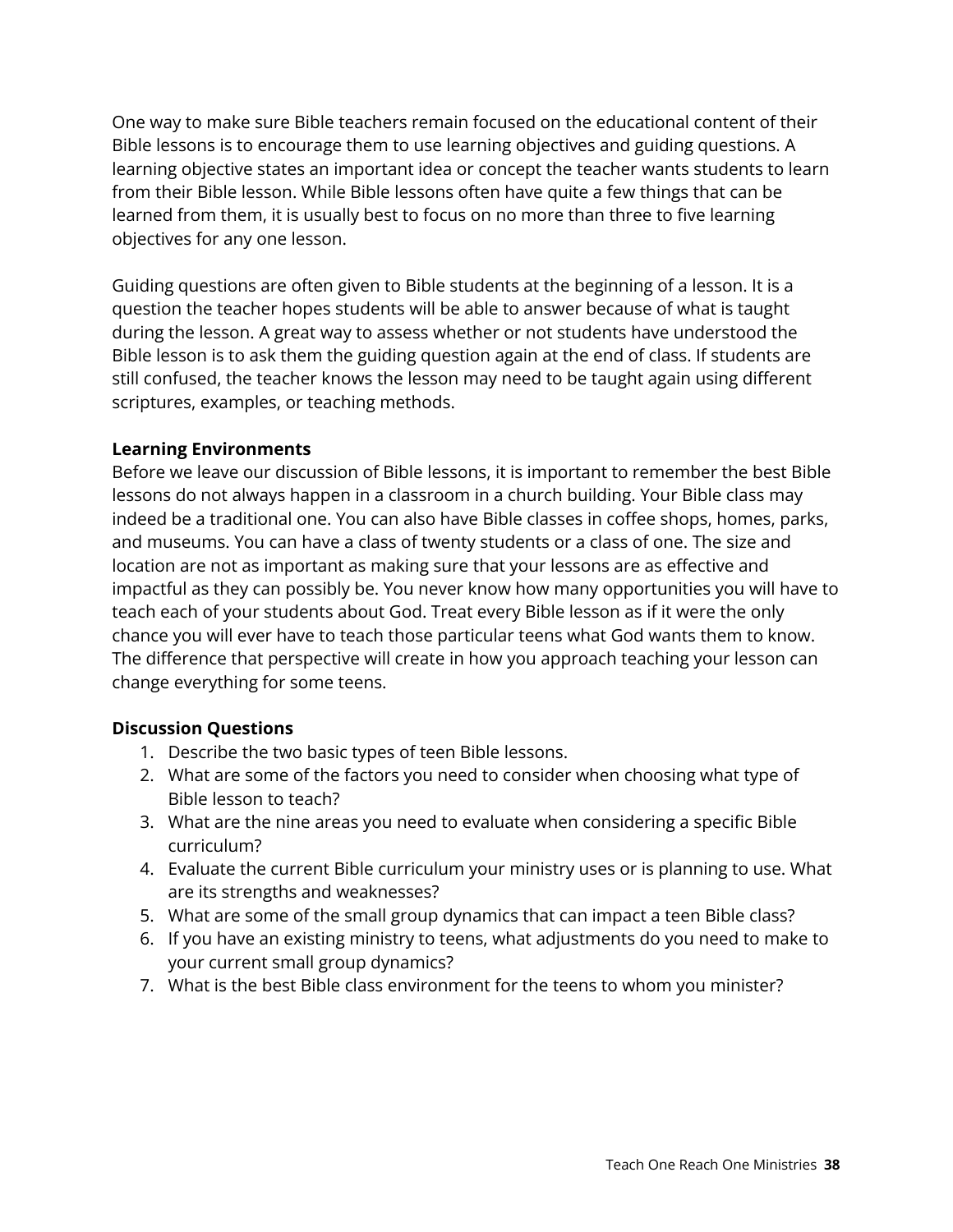# **Chapter 6 – Using Questions to Encourage Spiritual Growth**

Hearing a Bible lesson is very different from understanding it and knowing how to incorporate it in a Christian life. Questions can help move students to deeper levels of understanding and encourage meaningful spiritual growth. They can also illuminate areas where teens have misunderstandings or have begun developing inaccurate beliefs.

Many teens who have become Christians and regularly participate in spiritual practices still possess a shallow faith. While they may be able to say things that sound spiritually appropriate, asking questions that force them to think more deeply can reveal their beliefs actually deviate greatly from those described in scripture. Numerous Christian educators have found teens often have belief systems more closely aligned with moralistic therapeutic deism than the Christianity of the Bible.

**Moralistic Therapeutic Deism** is a belief system that can exist independent of any specific religious belief system, including Christianity. The basic tenets are the belief that there is a god who created and watches over the earth and its people. This god wants people to be good and nice to others. The central goal of life is to be happy and feel good about oneself. God is only involved in the world to solve problems and allows all "good" people to go to Heaven.

Questions are essential tools that ministries can use to help teens understand what God requires of Christians and how those beliefs, attitudes, and actions differ from moralistic therapeutic deism and other popular belief systems.

#### **Functions of Questions**

Questions in Bible classes can serve four critical functions:

- 1. **Assessment**. What do students know and understand about the lesson? What are their current beliefs and understandings of what is in the Bible? These questions can help you evaluate if your students are actually learning what you want them to learn. They can also illuminate any gaps in knowledge or understanding they have which need to be addressed.
- 2. **Deeper thinking.** Have your students taken time to consider what being a Christian means for them personally? Have they reflected on God's Words enough to really understand what they mean for their lives? These questions encourage Bible students to think more deeply about how God wants to impact their lives.
- 3. **Clarification.** Teens often have questions and doubts about various aspects of their faith. They may have misunderstood things or feel confused about them. These questions can help your Bible students voice their questions and doubts. They can help you uncover misunderstandings and confusion.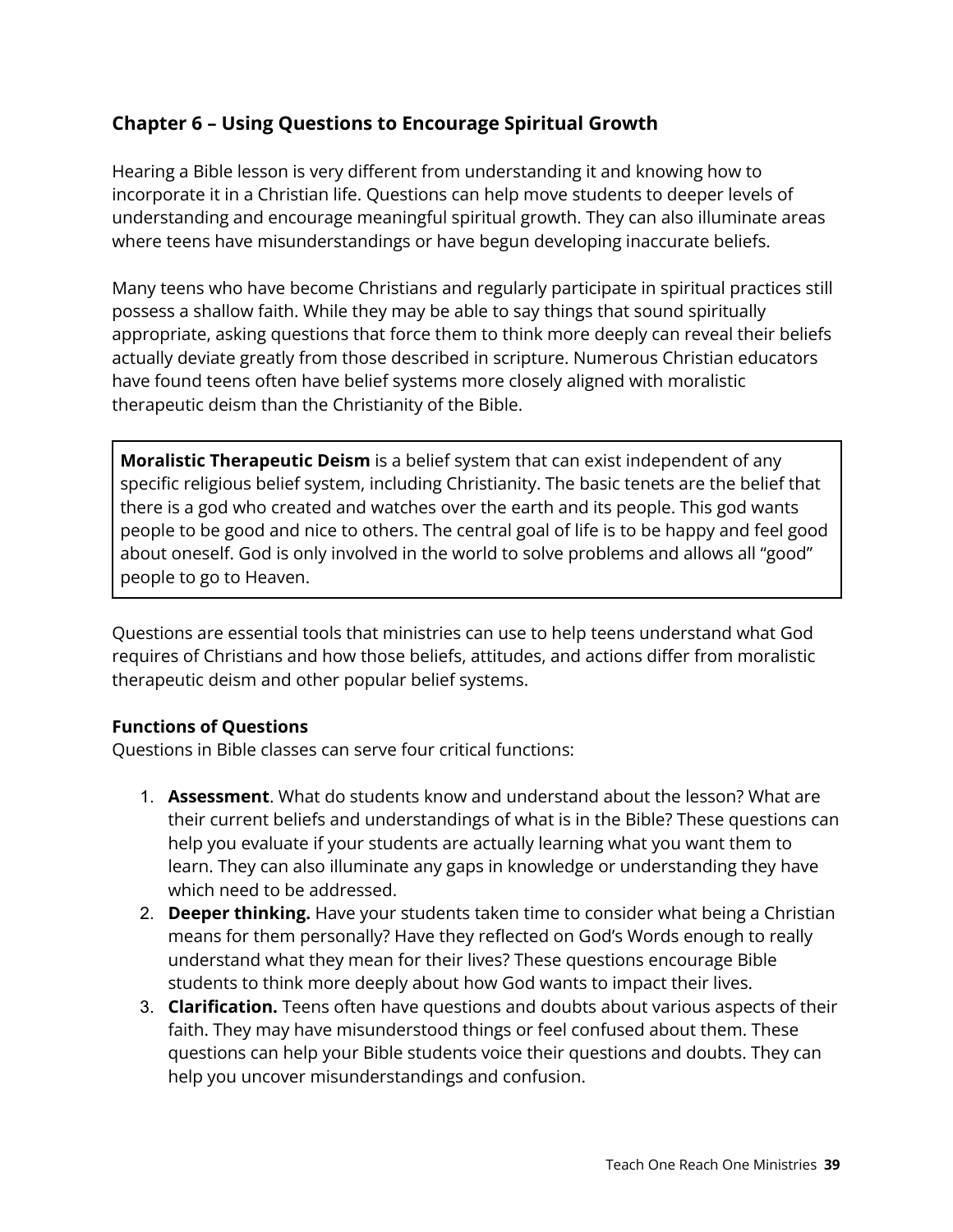4. **Preparation.** Teens are often faced with a constant barrage of secular lies and religious false teachings. These critical thinking questions can better prepare them to evaluate any teaching by God's Words. Preparation questions can also help students formulate biblical responses to questions others may ask them about God or their faith.

### **Bloom's Taxonomy**

When we ask questions in Bible classes for children, they often require students to remember the facts of a particular Bible story. In Bible classes for teens, the questions tend to be a bit deeper. Without understanding the various types of questions that can enhance learning though, we often miss helping students reach the depths of understanding they are capable of reaching.

The best way to begin a discussion of some of the types of questions that are important to ask in a teen Bible class is to examine Bloom's taxonomy. Benjamin Bloom was an American educational psychologist who developed several hierarchies designed to help educators create learning goals.<sup>19</sup> For our purposes, we will examine his cognitive hierarchy and how it should impact the types of questions we ask students.

Here are the various levels and the types of questions you can ask to help students begin processing Bible lessons on each level.

- **1. Remembering.** These questions are designed to help students remember the basic facts of a Bible story or passage. This is the most basic level of questioning. While knowing the facts of a Bible story is helpful, if processing Bible lessons is only done on this level, it will be difficult to live a Christian life. Examples of memory questions: "How many people were on the Ark with Noah?" "What did Jesus say to Saul on the Road to Damascus?"
- **2. Understanding.** Questions for understanding are designed to make sure the student actually understands the Bible story or passage. Often this involves asking students to put the Bible lesson in their own words. Teens raised in Christian homes can often use words like righteousness and faith correctly, while having no actual understanding of their meaning. Understanding questions can evaluate whether they actually have a working comprehension of what they may be saying. Examples of understanding questions: "What does John mean in 1 John 3:7 when he writes about practicing righteousness and being righteous?" "What did it mean when Jesus said he was a shepherd?"
- **3. Applying.** These questions are designed to encourage students to think about the commands and principles in scripture that God wants them to apply to the way they live their lives. Although many teen classes contain application sections, teens are often unaware they have been taught the application of a Bible story. Asking

<sup>&</sup>lt;sup>19</sup> Armstrong, "Bloom's Taxonomy."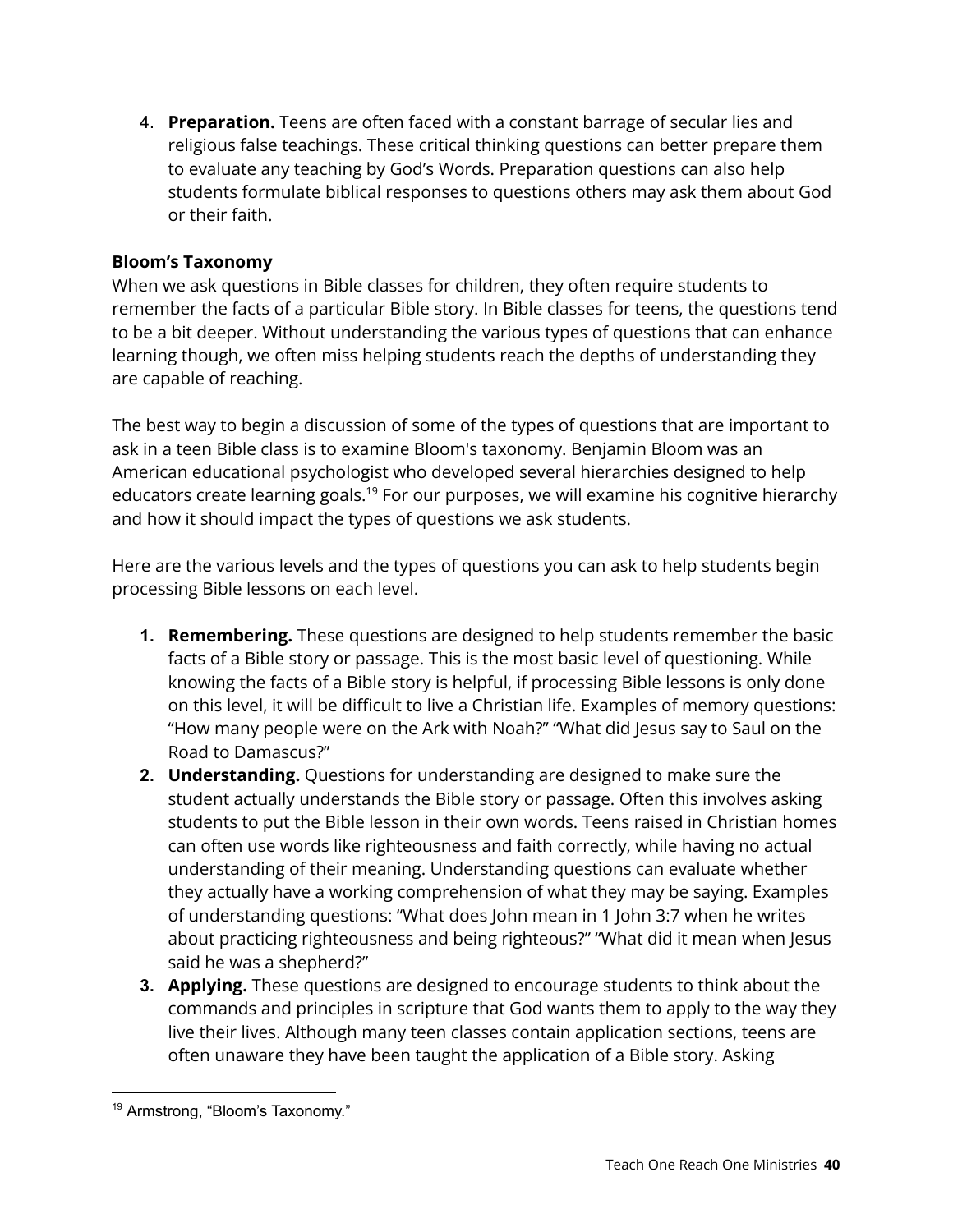applying questions can make them more aware they have indeed been taught how to apply the Bible to their lives. Examples of applying questions: "Why do you think God put the story of Noah in the Bible?" "What do you think God wants us to learn from the story of Ruth?" "What do you think God wants us to do in our lives in light of the story of Saul on the road to Damascus?"

- **4. Analyzing.** Analyzing questions help students analyze scripture and the lives of various people in the Bible. These questions can also encourage them to analyze their own lives and compare them to how God has asked Christians to live. Examples of analyzing questions: "How did the various Christians in Acts make use of the Armor of God?" "When you read the list of the fruit of the Spirit, how do you see ways you exhibit those characteristics in your own life?"
- **5. Evaluating.** Asking students evaluating questions teaches them how to evaluate anything in light of what they read in the Bible. It is a critical skill set for helping teens move to a more independent faith. On a list of the educational terms used for this level of Bloom's taxonomy, you will find words like appraise, defend, select, debate, support, judge and value. $^{20}$  It is important to encourage students to support their opinions with examples from scripture. Otherwise, students can leave class thinking their ideas are acceptable to God, when their beliefs may actually be in direct opposition to what God wants from His people. Examples of evaluating questions: "What do you think of the idea that a "good God" wouldn't allow evil in the world?" "What does it look like if we are loving God with all of our heart, soul, mind and strength?"
- **6. Creating.** Creating questions are rarely used in Bible classes. They are, however, the types of questions that can encourage teens to engage in ministry. These questions help students put together all of the previous levels of the hierarchy with the gifts and opportunities God gives them to live a Christian life, serve others and share their faith. It does not mean students are encouraged to get creative with how they interpret scripture in ways that change the meaning God intended for that passage. Examples of creating questions: "In what ways has God equipped you to serve others and share your faith?" "How can we solve xyz problem in the world in ways that honor God and serve others while sharing our faith with them?"

## **Critical Thinking Skills**

There is another type of questioning in Bible classes that is designed to help students develop critical thinking skills. Critical thinking skills encourage students to examine information to form a judgement as to whether or not it is in accordance with what God has given us in the Bible. These skills can protect teens from believing false teaching by religious people and lies that are often presented as truth by the secular world.

<sup>&</sup>lt;sup>20</sup> Utica University, "Bloom's Taxonomy of Measurable Verbs."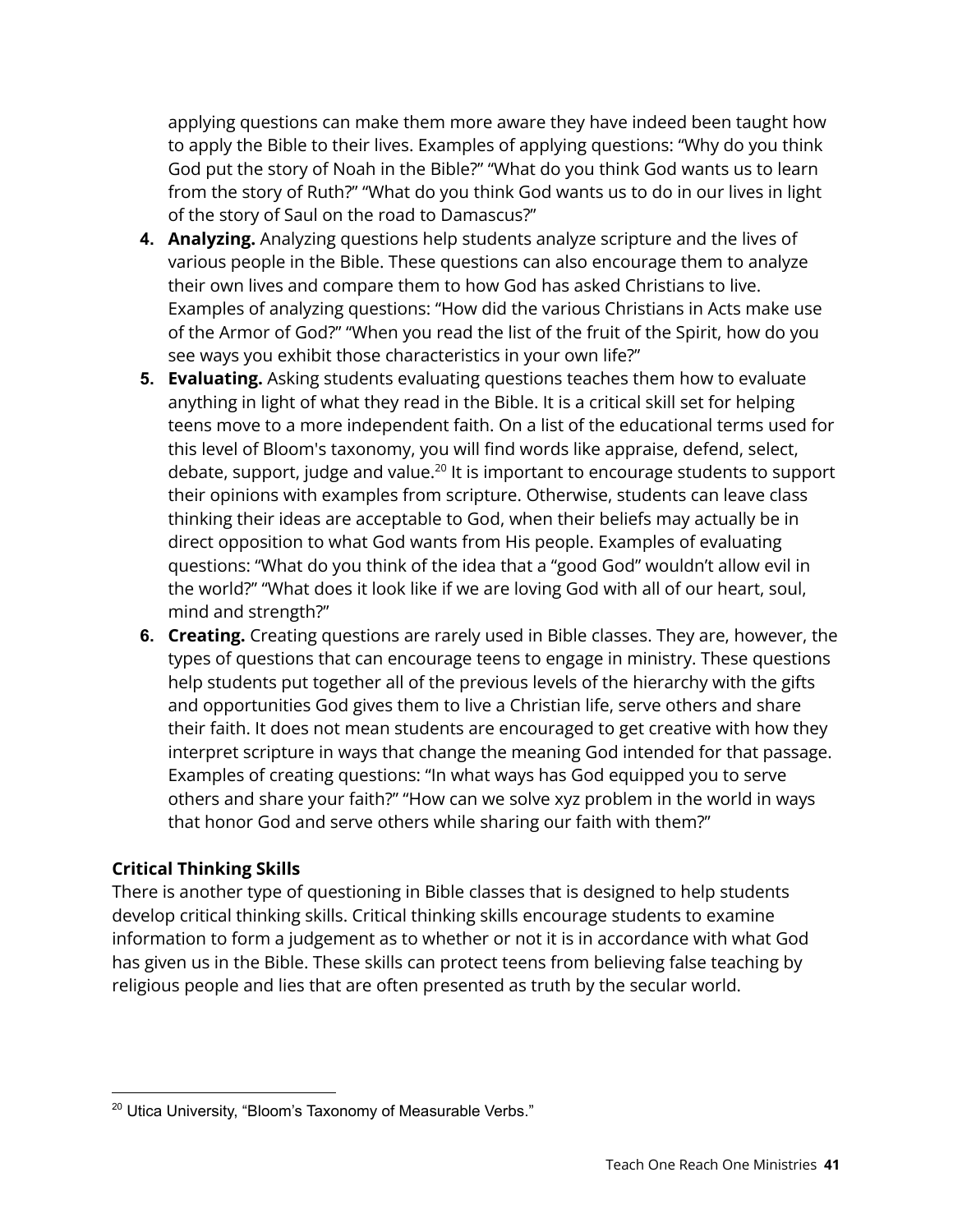There are numerous skill sets within the realm of critical thinking. Let us examine a few skills that can help young people discern whether or not something is indeed true by God's standards.

- **Determining whether or not a source of information can be trusted**. All humans are fallible. Someone does not have to be evil to accidentally teach something that goes against scripture. Teens need to understand that regardless of the person's intentions, they need to examine everything they are told or taught and compare it to the Bible. This is a crucial skill set to teach young people who are confronted by a variety of "experts" all claiming to teach the truth on a variety of topics. They may indeed be saying something valid – even evil people sometimes tell the truth – but your Bible students will not know whether or not something is true unless they compare it to God's truths.
- **Determining the bias of the source of information**. All humans have biases. A person's biases impact how she or he interprets information. Two people can look at the same set of data. If one is an atheist and the other a Christian, they can come to radically different interpretations of the same data. Knowing the background and belief system of the person who is espousing a "truth" will help remind your students of the possible biases impacting the belief that person is supporting. It could still be true, but your students may want to examine what someone with a different basis believes about the topic.
- **● Interpreting data.** Many "experts" will use data to support their claims. Unfortunately, statistics can be easily manipulated to give the impression that something is true. When examining data, your Bible students need to learn to ask several crucial questions:
	- **Who conducted the study?** What are their potential biases that could impact their interpretation of any data? Are they trying to sell an idea or a product?
	- **Was the study conducted using industry best practices?** Unfortunately, it is not uncommon to find researchers have not used best practices in the way they gathered data, the filters they used or in the way they interpreted the data. When researchers are sloppy in how they conduct their research, their results are suspect.
	- **Could the data be interpreted in a different way?** An expert with a different background in the same field may come up with a radically different interpretation of the same data. Sometimes there seems to be a consensus of opinion, but even experts can be impacted by peer pressure. It is important to consider if there are viable additional interpretations of the data.
	- **Has anyone conducted a similar study that resulted in radically different data?** There are a lot of reasons this can happen. Perhaps one set of data was obtained without using best practices. Or data may be impacted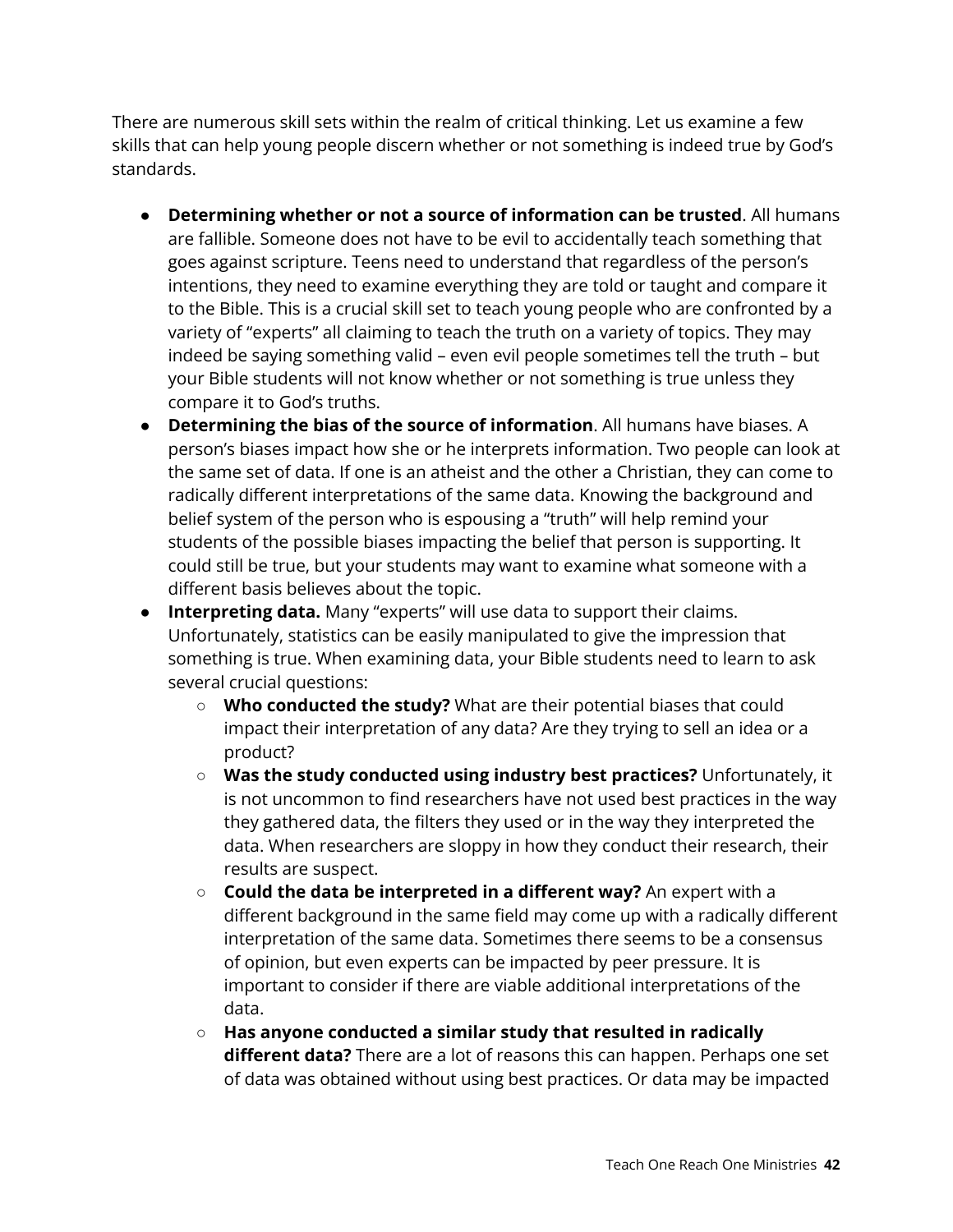by the location of the study. If your students find an opposing study, they need to attempt to find out why the results are so different.

- **● Determining the true cause of a result.** Correlation is not necessarily causation. Just because everyone in your class who ate meat this week wore red clothing to class, does not mean eating meat causes people to choose a red outfit to wear. Sometimes it is just a coincidence. At other times, it may be a result of the same root cause that has yet to be identified. Teens need to learn that when two things seem to always go together, it does not necessarily mean one of them causes the other.
- **● Understanding there may be more information that will change the interpretation or "truth".** The Bible is full of examples of this dynamic. Remember how some of the people were confused about Jesus because the prophecy was that the Messiah would be born in Bethlehem? They only knew Jesus as someone who grew up in Nazareth. Had they know he was born in Bethlehem, they would have had enough information to realize that the prophecy had indeed been fulfilled in Jesus. People will often use a random Bible verse out of context to prove their point. It is important to teach teens to examine all of the scriptures to make sure that verse is being interpreted correctly when placed back in the fullness of scripture.
- **● Knowing the possible logical fallacies that can be used.** A logical fallacy is an argument that sounds logical, but is actually based on faulty logic. It is important for your teens to know some of the more common fallacies and how they can be used to make incorrect conclusions appear to be true. $21$
- **● Understanding God's truths are absolute.** When the Bible says something is true, it is true. Secular society often promotes the concept of relative truth and situational ethics. In this world view, there is no absolute truth, including definitions of what is "right" or "wrong". Rather everything is dependent upon the individual to decide his or her "truth". The Bible depicts an absolute truth that comes from God. John 14:6, for example, tells us the only way to the Father is through Jesus. This is an absolute truth, whether or not people actually accept it as their "personal truth." Teens need to understand since God's truth found in this passage is absolute, there are no multiple paths to God and Heaven – no matter who tries to teach them it is true or how much "evidence" the person may produce. It goes against God's absolute, unchanging truth and is therefore false.
- **● Realizing they may need more information or assistance in determining whether or not something is true.** Critical thinking is difficult. Many adults still have not mastered it. Teens need to understand it does not mean they are not intelligent if they are struggling with determining whether or not something is true. Encourage them to continue reading in scripture, praying for God's wisdom and asking mature Christian adults for their help.
- **● Knowing scripture well enough to immediately reject many false ideas.** Your Bible students need to understand their best defense against Satan's lies is knowing

<sup>&</sup>lt;sup>21</sup> See Appendix 3: Common Logical Fallacies in Spiritual Discussions.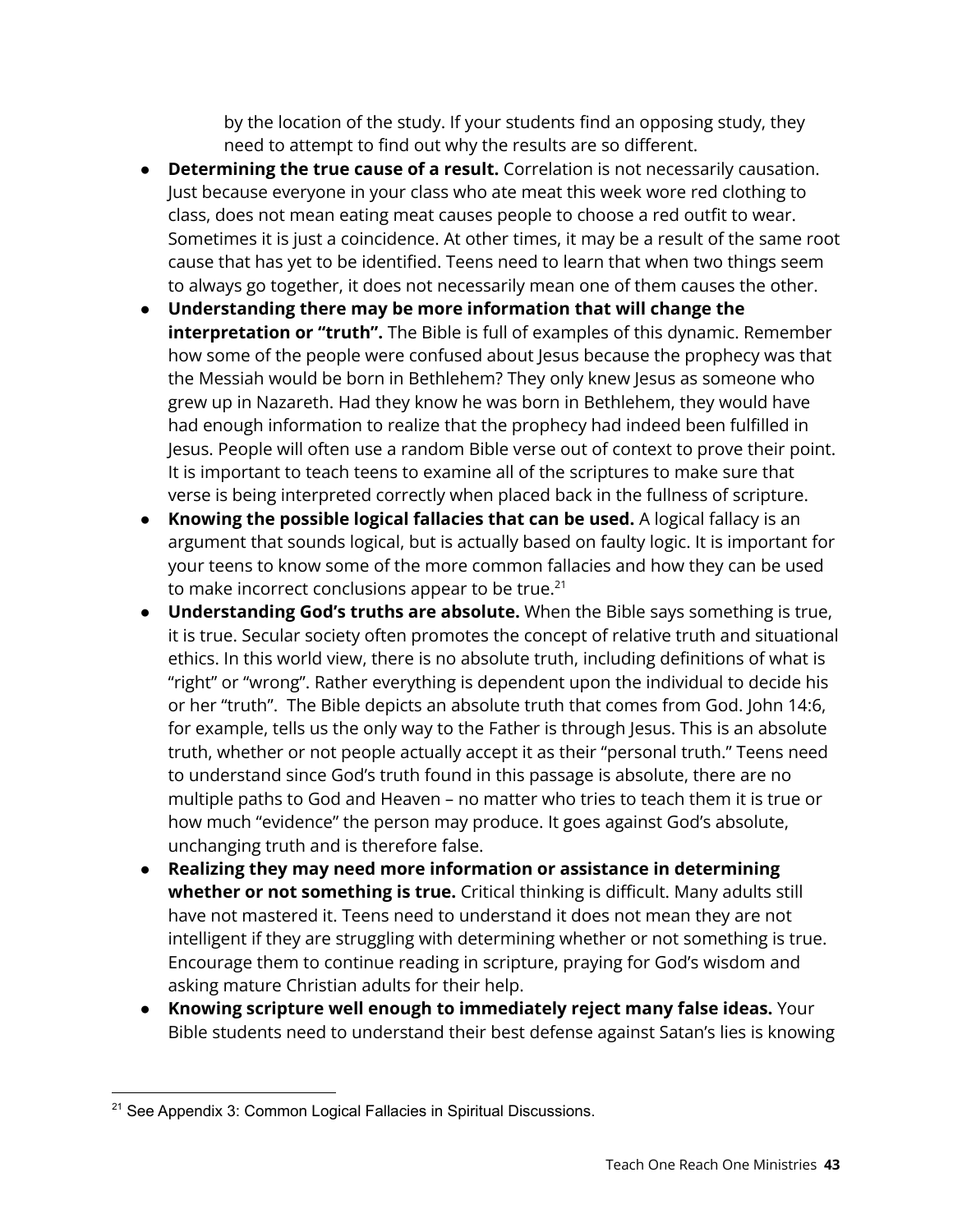God's truths. Those truths are found in the Bible and studying it regularly can give them enough knowledge to easily and quickly reject many ideas as false.

## **Critical Thinking Activities**

There are several activities you can routinely do with your Bible students to encourage strong critical thinking habits.

- **● What does this really mean?** Write the scripture where your Bible students can easily see it. Ask them what key words they think they see in the passage. Have them share what they think the passage means and what God wants us to do based on these verses. Finally, have them share what new questions they may have after reading the passage. This exercise is also a great habit for them to use in their independent Bible study. Be careful to ask for supporting evidence for what they think the passage means. Are there other scriptures they can think of that support their conclusions? Never let students leave class with an incorrect understanding of a passage of scripture. You can not force them to agree with you, but they do need to understand why you believe the scripture does not mean what they think it means.
- **● What is this like?** This is another critical thinking activity which can be used with a passage of scripture that is new to your Bible students. Write the passage where your students can easily see it. Ask them to give examples of other scriptures they believe might be connected to this scripture. Have them share how they believe the information in this passage extends what they already knew from those other passages. Does it reinforce those other verses or add a bit of new important information? Finally, ask them what new questions they may have after reading this passage and discussing it. Note: Do not let students leave class without having any incorrect ideas addressed. They may not agree with you, but they need to hear a more mature Christian explain things more accurately.
- **● Extra, Extra.** This exercise is good for discovering whether or not your Bible students learned the major points you wanted to teach them during the lesson. At the end of class, ask your students to write a headline for your class today or the Bible story or passage of scripture you studied. If they struggle, it may show they are still struggling with the learning objectives you had for that lesson.
- **● Yes, No, Maybe.** This exercise can help you be more aware of which of God's truths, commands or principles may be confusing or upsetting your students in some way. Give each student a "yes" card, a "no" card and a "maybe" card. Explain to your students that as you read the Bible passage, you want them to use their cards to indicate what they are thinking. When you read something they believe is true, they should hold up the "yes" card. If you read something that creates a question in their mind, they are to hold up a "maybe" card. If you read something that bothers them in some way, they should hold up their "no" card. (In some situations, you may want to create an environment where the teens cannot see which cards the other students are showing at any point in time.) You may want to have another adult jot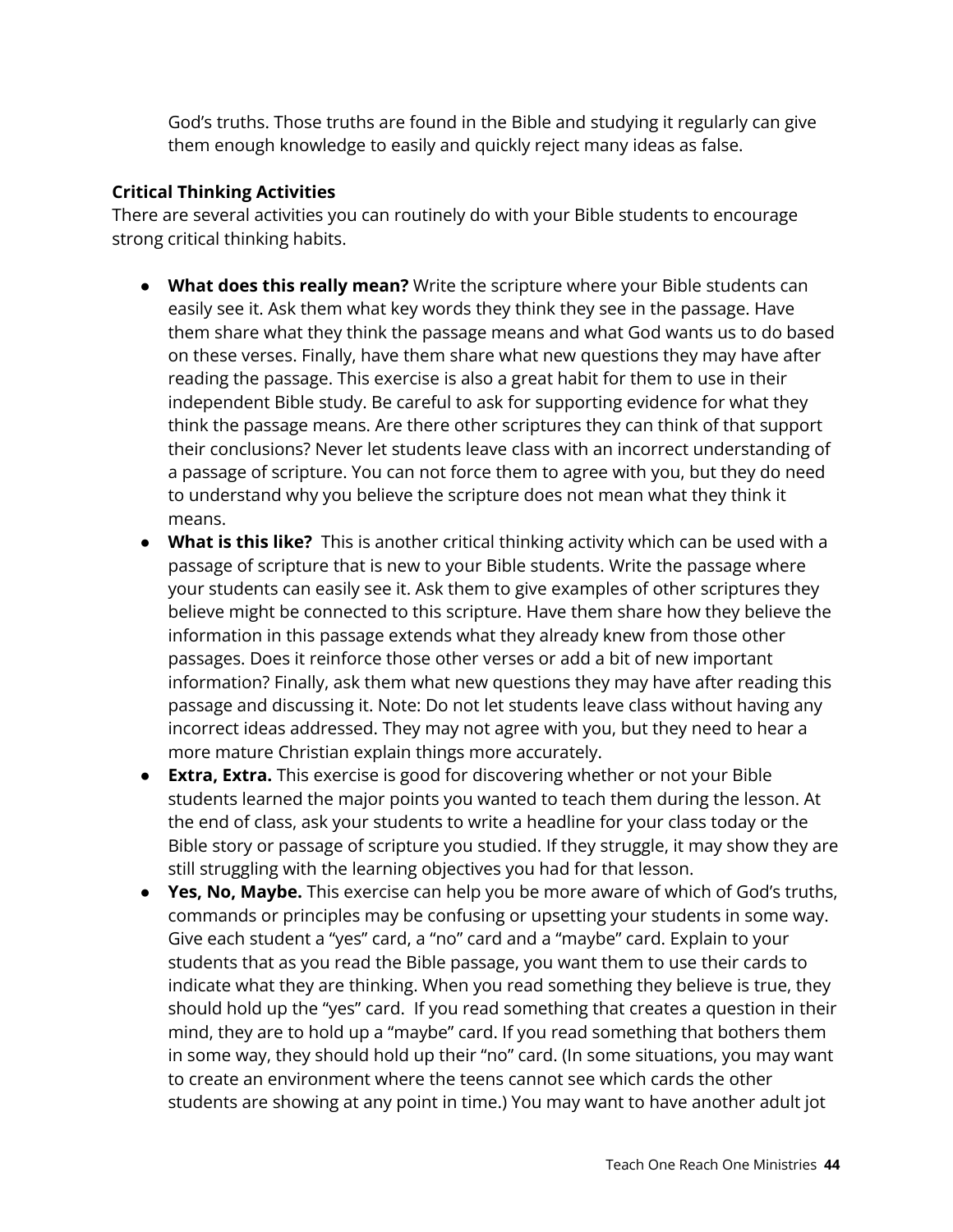down the points where students hold up yellow or red cards. These are the parts of the scripture you need to address more carefully with your Bible students.

**● Tip the Scales.** This activity is great for comparing something in popular culture to what God has given us in the Bible. This could be some sort of popular activity, a new term or a statement that is popular. Make this as visual as possible.You may even want to bring in an actual balance scale to use. On one side have students think of every argument, excuse or reason someone could give about why we should agree with the chosen topic from the world's point of view. On the other side, place everything God has said that might apply to the topic. The exercise is teaching them to filter their choices through what God wants them to do. It also helps them understand that if there are a million reasons on the world's side and only one on God's – for example, God has said it is sinful – God always wins.

## **Asking for Student Responses**

How you ask for responses from teens can impact many of the dynamics of your ministry. Often teachers are unaware of the assumptions students can make merely by observing how the teachers engage students in responding to their questions. Teens can develop a negative impression of specific individuals or your ministry as a whole if exchanges between Bible teachers and students are handled poorly. Often these exchanges are poorly handled because of the perceptions adults have of the various teens served by your ministry.

Professional educators are trained to avoid having overly positive or negative perceptions of their students. Known as the Pygmalion effect, teachers were found to interact more positively with students they perceived as good students and more negatively when they believed the student was a poor student. Rosenthal and Jacobsen found that telling teachers random students were poor or excellent students changed teachers' behavior towards those students and eventual student outcomes. 22

For your purposes, you can help your Bible teachers by training them to be aware of their interactions with students in specific areas. They should focus on treating everyone equally, as if they are all capable of having a strong spiritual foundation and becoming faithful, productive Christians. The positive behaviors researchers observed between teachers and the students they believed were capable of success were:

- **● Were warmer in interactions.** Teachers were friendlier to these students and had more casual, personal exchanges. They were also more likely to greet these students fondly and answer their questions with kindness rather than impatience.
- **● Provided additional resources.** Teachers often gave students they expected to be successful more special books or articles to read. They also suggested other resources the students might find helpful in increasing their knowledge or expertise.

<sup>&</sup>lt;sup>22</sup> Duquesne University, "The Pygmalion Effect."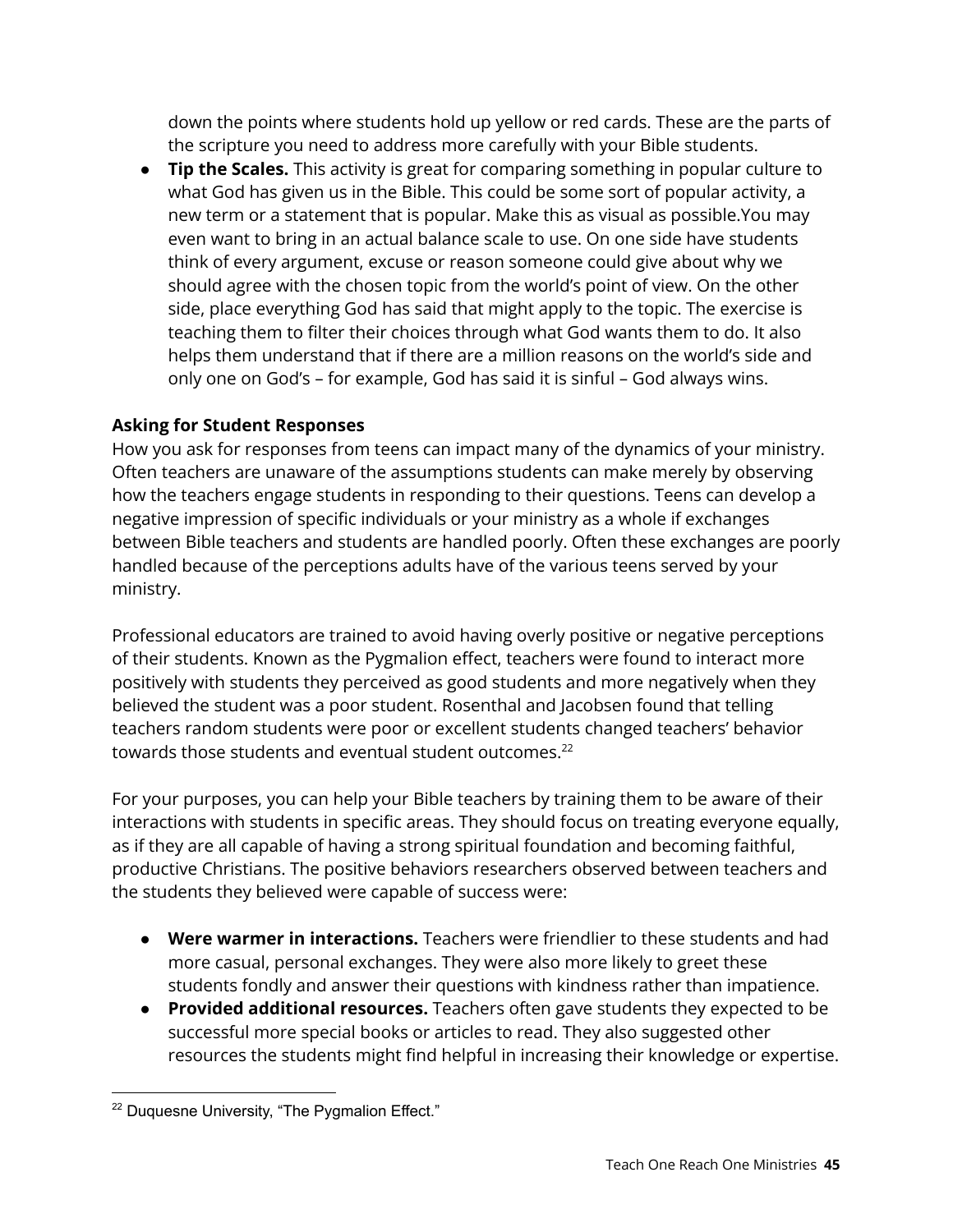- **● Called on them more often.** Teachers called on students they thought were going to be successful more than other students - whether or not the students indicated they knew the answer. Students are well aware of this dynamic and although they may not be able to verbalize it, use it to determine the value of various students to the teacher.
- **● Listened to them more carefully.** When a student perceived to be capable of success asked or answered a question, the teacher was found to listen more intently. This allowed the teacher to notice nuances in what the student said that might give clues to other strengths and weaknesses that needed to be addressed.
- **● Gave better feedback.** The feedback these students received from their teachers was not always positive. It was, however, helpful feedback. Often teachers give general, broad statements for feedback like, "You need to work harder." It is difficult for anyone to know exactly what that means in the context of their actions. If, however, a teacher says something like, "If you read Proverbs chapter one, you may understand the concept of wisdom a little better," a student knows exactly what to do to try and improve. It is also critical for teachers to avoid mocking student answers or the students themselves when incorrect responses are given.
- **● Assumed the best, not the worst.** This is so important to teens. When something goes wrong, they want adults to at least hear their side of the story before coming to judgment or giving consequences. Teachers tend to give students they perceive as successful the benefit of the doubt, while immediately assuming less successful students are at fault.

Training volunteers to interact with students – especially in question and answer interchanges – in healthy ways can improve the entire dynamic between teens and the adults in your ministry. Having the attitude that all of the teens served by your ministry have the same value in God's eyes and yours will make it easier for adults to act in ways that make students feel loved and capable of being who God wants them to be.

## **Student-Generated Questions**

Before we leave questioning, it is important to discuss the spiritual questions your students may have. Teens need opportunities to ask any questions they have about God, scripture or Christianity. Young people may not feel it is appropriate to ask the questions that are concerning them. Barna found that 35% of young Christian adults claim to have significant intellectual doubts about their faith. Yet about half of Christian young adults still do not feel comfortable asking their most pressing spiritual questions in a church environment. 23

Adults may also be nervous about allowing teens the freedom to ask any and all of their spiritual questions. They are afraid it will create a disruptive classroom environment. Or they fear a student who expresses a doubt will then cause other students to have that

<sup>23</sup> Kinnaman. *You Lost Me*, 190.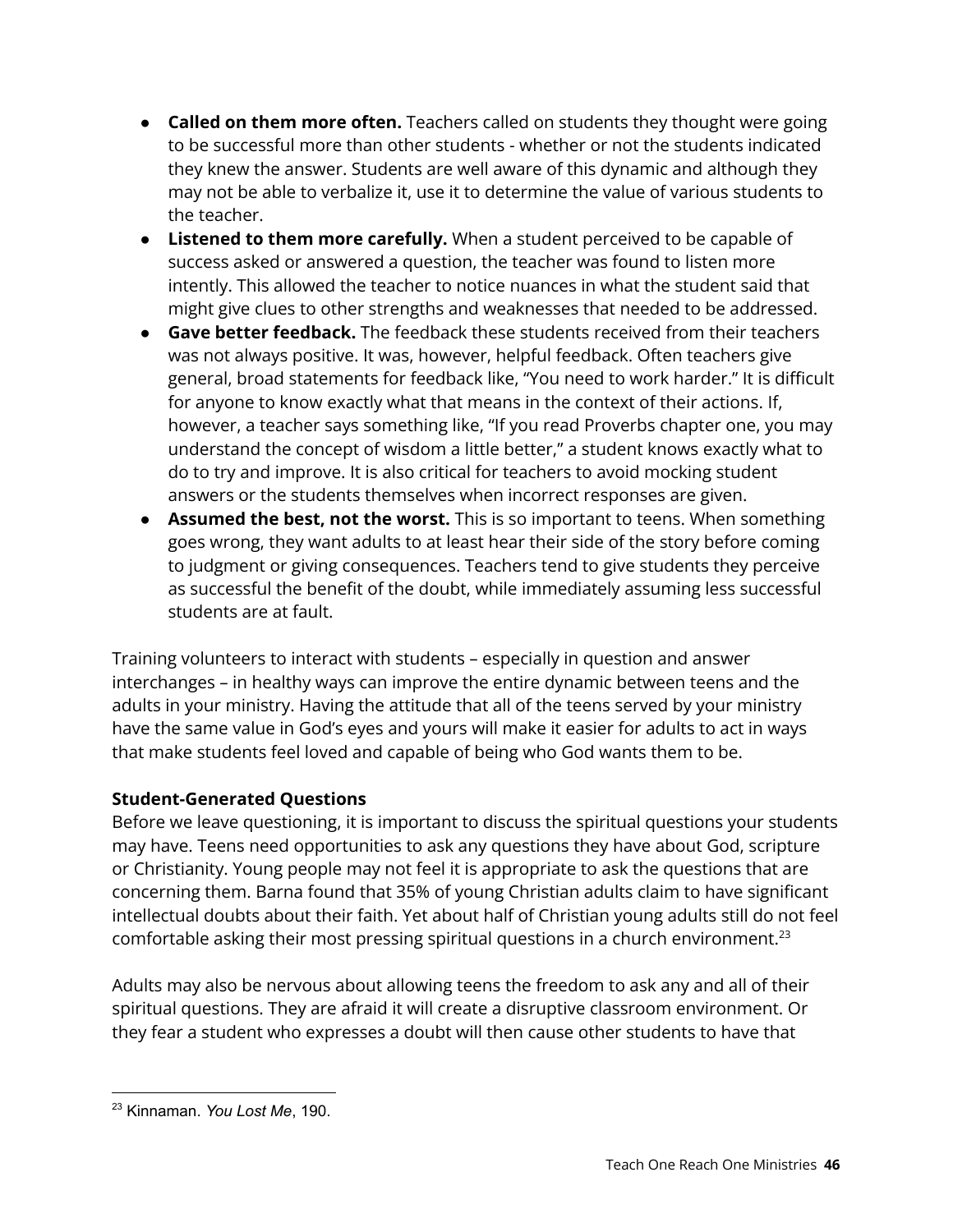same doubt. Finally, many Christians are afraid of appearing foolish by giving incorrect answers, or not having an immediate answer.

Many who have studied doubt and faith believe that it is actually unanswered questions and doubts that can cause teens to reject God. $^{24}$  Allowing young people to ask all of their questions gives your ministry an opportunity to give teens the answers God would want them to know. Their doubts are not contagious. Their questions are what all of your Bible students will eventually hear from someone during their lifetime.

Your answers do not have to be immediate. Ask for time to research your answer. Explain that you want to make sure your answer is biblical and it will take some time to research. Then use the Bible, apologetics materials and other reliable resources to help you give your students the best answers possible. Credit your sources. Avoid the issues (like logical fallacies) we discussed earlier in the chapter. $25$  Give your students the answers to their questions in the next class period if possible. If it is one of those rare things where God has not given us an answer, be honest. God's truths can withstand the questions and doubts of your students. Encouraging student questions will help their faith stay strong when others ask them those same questions.

## **Teaching Teens How to Find Godly Answers**

Adolescents today have been trained by educators to find answers to any questions they may have without the assistance of an adult. Kinnaman found this to be so prevalent that young adults are even more likely to consult the internet than their minister about their religious questions. Unfortunately, the training they receive at school does not always teach them how to assess the quality of the information they find in their search for answers. In fact, Kinnaman also found that young people consider the very existence of an answer on the internet as proof of its reliability. $26$ 

The internet can indeed provide immediate answers to any number of questions impacting the spiritual lives of teens. Search engines have various criteria for how they rank responses. Sometimes advertising money or manipulating algorithms can catapult an answer or website to the top of the options given. There is no real effort made by the search engines to assess the accuracy of a particular website or resource or to rank answers by their quality and veracity. Even if they begin doing so in the future, it is likely their criteria would be secular and not biblical.

It is critical to encourage young people to assess the accuracy of the answers they find to their questions before accepting them as truth. It can also be helpful to teach them how to find passages in the Bible that will allow them to determine whether or not the information

<sup>24</sup> Ibid., 192.

<sup>&</sup>lt;sup>25</sup> See Appendix 3: Common Logical Fallacies in Spiritual Discussions.

<sup>26</sup> Kinnaman. *You Lost Me*, 55.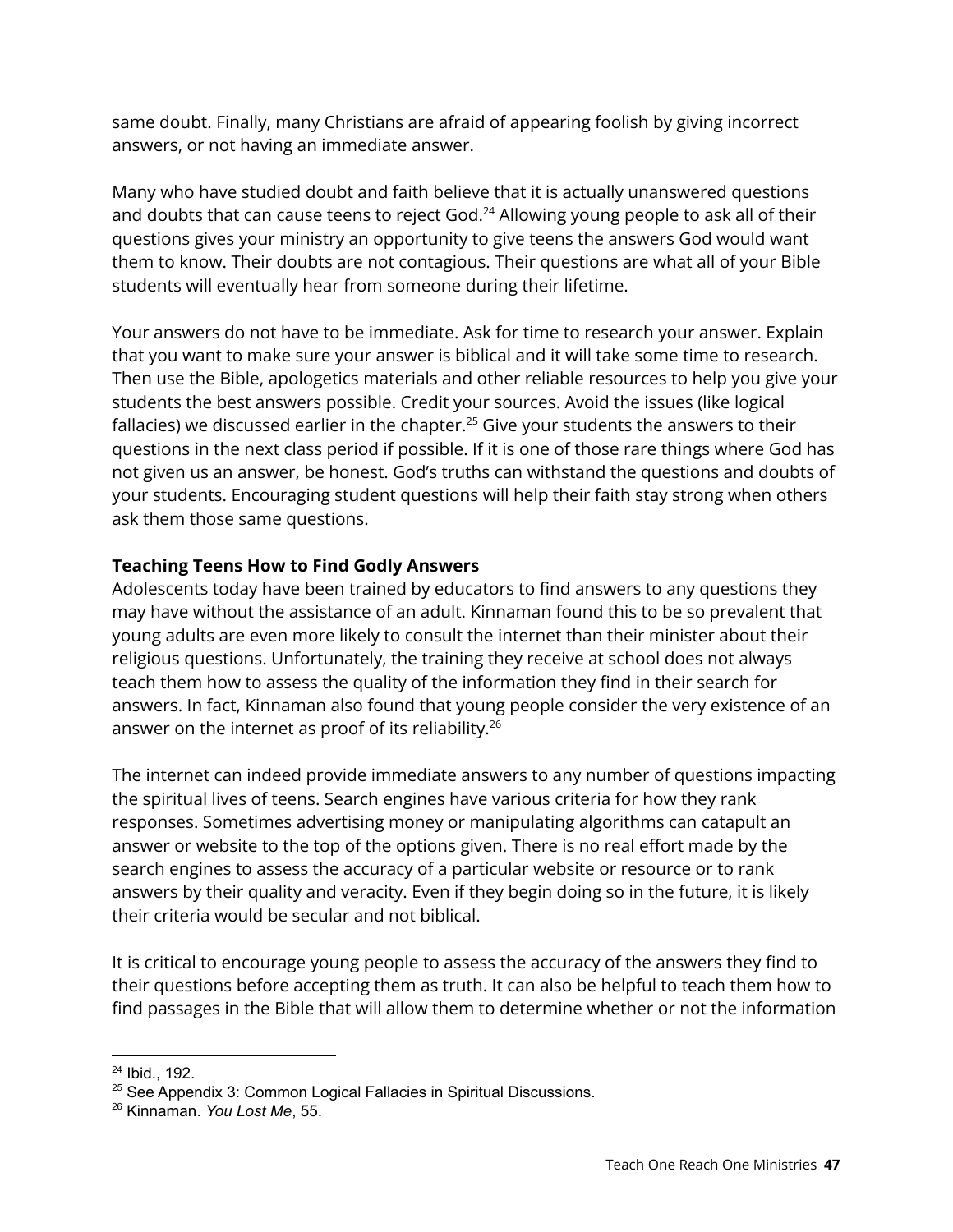they found matches God's truths. Without developing these filters, teens are susceptible to being swayed by any number of false teachings and beliefs.

- 1. Explain the four critical functions of questions in a Bible class for teens.
- 2. Describe each level of Bloom's taxonomy and give three new examples of questions you could ask on each level.
- 3. Explain nine critical thinking skills teens need to be able to decide what is really true.
- 4. Describe three activities that can help Bible students develop strong critical thinking skills.
- 5. What questions do the teens to whom you minister have about what they have been taught? How can your ministry encourage Bible students to share all of their questions? What questions have gone unanswered?
- 6. How will you handle answering student questions in your ministry?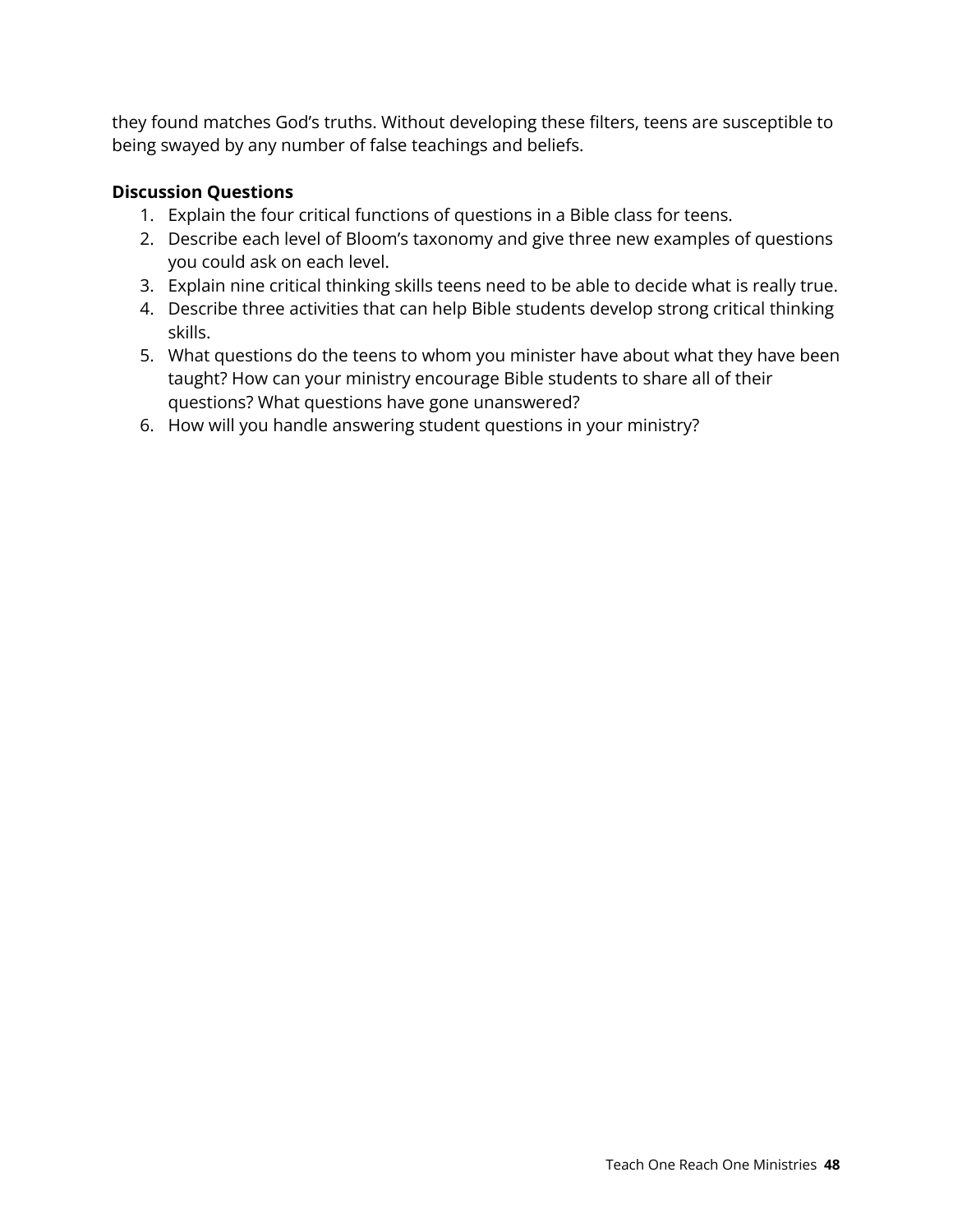## **Chapter 7 – Christian Life Skills**

The concept of Christian life skills is not new. The Apostle Paul spent intentional time mentoring Timothy, Titus and other younger men to help them develop the skills he used as an evangelist. Many of the New Testament letters not only reinforced God's commands and principles for Christians, but also gave specific examples of someone's behavior to emulate. The writers knew people often need to be taught how to do those things God wants us to do.

Teens may understand the application principle of the Bible lesson you taught them. Unfortunately, if they have never seen someone handle a conflict in a godly way, for example, they may have no real idea of how to do it. Or, if no one has taught them good money management skills, your Bible students may really struggle to be good stewards of their money and generous in their giving to God.

Creating opportunities in your ministry for teaching the teens you serve Christian life skills is critical. For many of them, it can mean the difference between obeying God and not really knowing how to obey God in a particular area. How much Christian life skills training your Bible students need will depend upon the answers to these questions:

- Have your students told you they do not know how to do certain things God has asked Christians to do?
- Is there evidence your students may not be seeing godly examples at home?
- Do your students spend very little time with their parents in which their parents could have taught them the various Christian life skills?
- Have the parents of your Bible students expressed an interest in your assistance teaching their teens Christian life skills?
- Do your students appear to need more guided practice in certain Christian life skills?

Some of your students may just need a review of certain skill sets. Others will need extra practice or perhaps teaching on more advanced aspects of a skill. In certain ministries to teens, you will need to spend a lot of time really focusing on teaching and giving guided practice opportunities for various Christian life skills. In general, it is better to help students know how to obey God well in a few areas, than trying to go through a large number of skills in a short amount of time. If you teach Christian life skills too quickly, your students may not be able to live out all of those commands much better than they can today.

Christian life skills activities can also be a great way to assess your students' knowledge and understanding of scripture. In the course of the activity, you will have opportunities to assess each of your students. It will become obvious who has gaps in their Bible knowledge or understanding and who may struggle with how to obey the commands they do understand. You can use the information from this informal assessment to guide your planning for future Bible lessons and activities.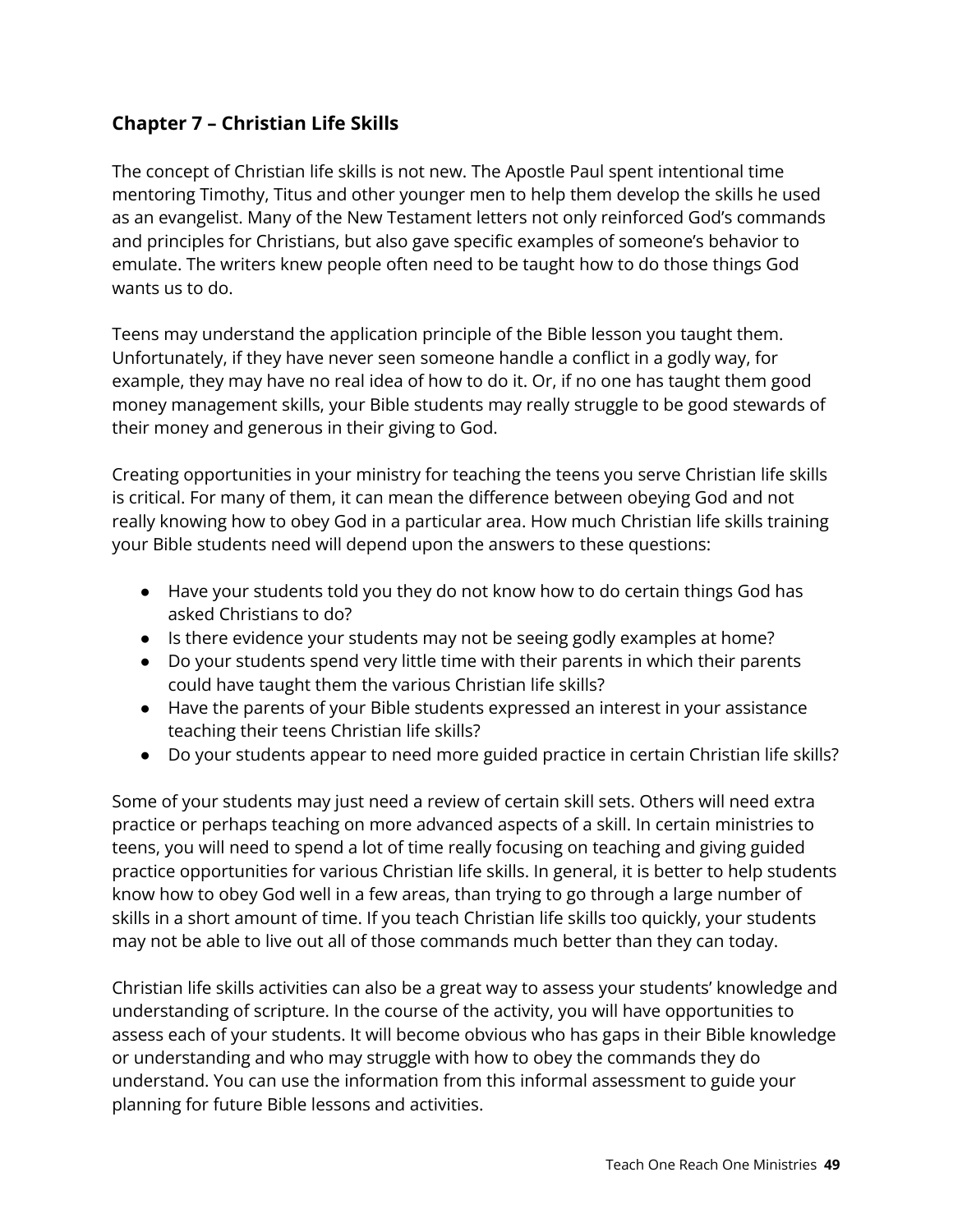The list of possible Christian life skills is extensive. $27$  Your list may vary from that of a ministry to teens in another location. Which skills are being taught (or not) by the parents of teens in a particular area will vary. So may the urgency of teaching and guided practice for particular Christian life skills. An area with a lot of violence, for example, may find an urgent need to help students develop the skills for godly conflict resolution. An area where Christianity is relatively new, may find a greater need for Christian life skill training in prayer or worship. The skills you choose to focus on will reflect the priorities and goals of your ministry plan.

When teaching Christian life skills, it is important to start with what God has to say about the topic. Why does it matter that we learn to do this thing well? Are we breaking any of God's commands if we do not do this well? How you teach this part of the lesson is key for both motivation and helping them understand how important God is to every part of our lives.

Once you have connected students to why learning the skill is important, you need to begin teaching it. For many skills you will need to do a task analysis. What are the steps a person takes to do this skill in the way God would want them to do it? Some Christian life skills are very concrete. If you are working with students on stewardship, for example, teaching them how to make a budget is critical. You can easily find many resources that will break down the task of creating a budget into a number of easy to follow steps.

Other Christian life skills are more abstract. For example, if you wanted to teach a Christian life skill lesson on joy, there is no task analysis. You will need to use scripture and the experiences of other Christians to help students develop strategies to be more joyful. Often the strategies students will need may vary from student to student based on their personalities and other factors. If possible, have several Christian adults share different strategies they use to live out a particular Christian life skill. This will give your students multiple options to try until they discover those that work best for them.

The activities you use for guided practice must be experiential. Having them work through various scenarios will give them practice in the various ways they may be expected to use those skills in their lives. Try to make the scenarios as realistic as possible. Some should apply to their lives as teens and a few scenarios should reflect what they may encounter as adults. For example, if you were teaching stewardship, you may ask them to create a budget based on their current financial situation. For some students, this will not work very well. Giving them a typical starting adult salary and the expenses an adult living independently may encounter can give them more meaningful practice (as well as a reality check!).

<sup>&</sup>lt;sup>27</sup> See Appendix 4: List of Christian Life Skills.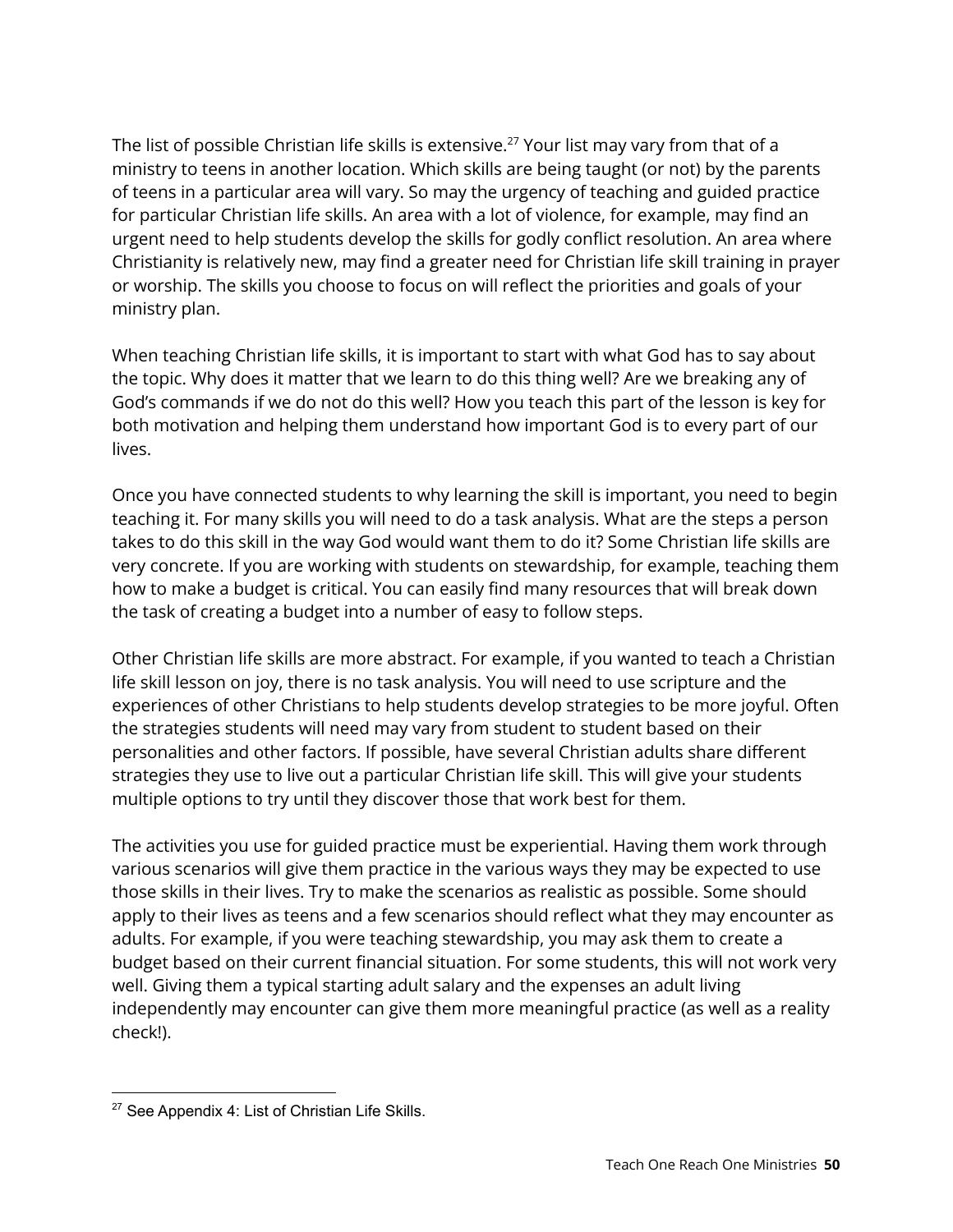Teaching and giving students guided practice opportunities in Christian life skills may seem to take time away from more obvious Bible study. It is important to remember though, all of the Bible lessons in the world will not help your students if they do not know how to do the things God is asking them to do.

- 1. What are Christian life skills?
- 2. Why do teens need Christian life skill lessons and guided practice?
- 3. What are the key components of an effective Christian life skill lesson?
- 4. What Christian life skills lessons do the teens to whom you minister need most?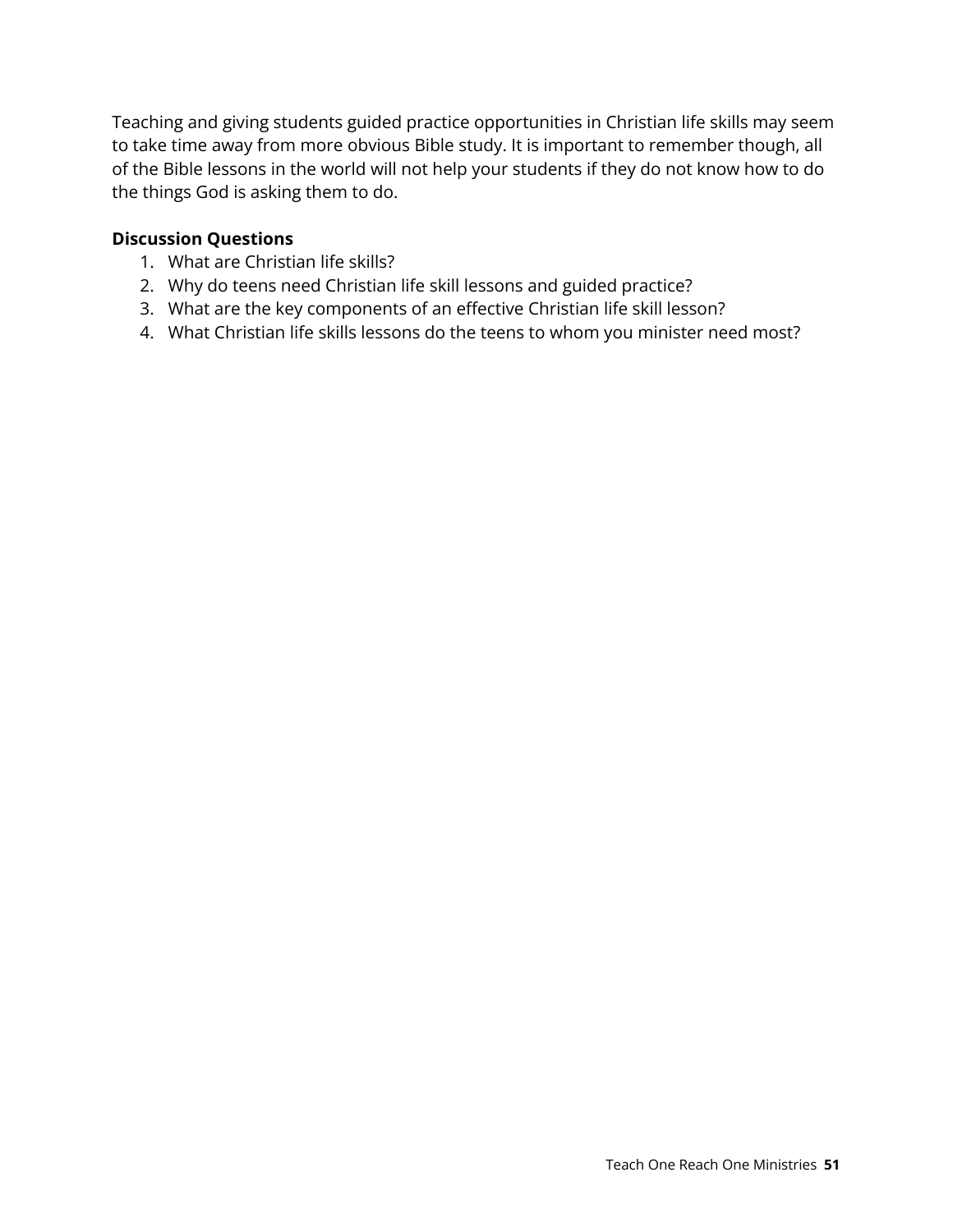# **Chapter 8 – Servant Leadership**

To many, servant leadership is an unusual focus for a ministry serving teens. Most adults assume teens should be following more than they are leading because of their limited knowledge and life experience. There are several important reasons for your ministry to teens to intentionally train teens to be godly servant leaders:

- **● Christians should be leading others to Christ.** No matter what term you use for evangelism, it involves encouraging someone to study the Bible and obey God's commands. It takes someone with the heart of a servant and excellent leadership skills to do that effectively. We need to spend time teaching our young people how to share their faith in the most impactful ways possible.
- **● Christian teens should be leaders of their own personal ministry.** At this point in time, they may primarily be serving with more experienced Christians. There will be times though that God calls even teens to lead a specific task for Him. Even if it is just convincing a friend to help them serve a fellow student, servant leadership skills are important.
- **● Your Bible students may be called by God to be servant leaders for a ministry or a church as adults.** Many of the problems churches and ministries experience today are because leaders have forgotten to have servant hearts and/or have unhealthy leadership skills in general. Preparing young people to be Christian servant leaders can lessen the future impact of negative and/or ungodly leadership.
- **● Your Bible students may be called by God to be servant leaders in the world.** What corporation, non-profit, school or government would not benefit from more godly servant leaders? It is also a great way for Christians to be a light to the world.

What skills do teens need to become godly servant leaders? Are they things you can actively teach in Bible classes? Where can you give them meaningful opportunities to practice their servant leadership skills?

There is actually more direction in the Bible about servant leadership than we realize. Of course the ultimate example is the life of Jesus. We can also find clues in the lives of Moses, David and other people in the Bible. We can even find plenty of bad examples in so many of the kings of Israel and Judah. Proverbs, and the qualifications of elders and deacons give us a more complete picture of a servant leader.

When you pull all of these resources together, you will discover that in order to be godly servant leaders, teens need to develop the following characteristics:

**• Servant heart.** Jesus washed his apostles feet.<sup>28</sup> He even washed the feet of Judas, who was about to betray him. Washing feet was the job of a servant, not the son of

 $28$  John 13:1-17.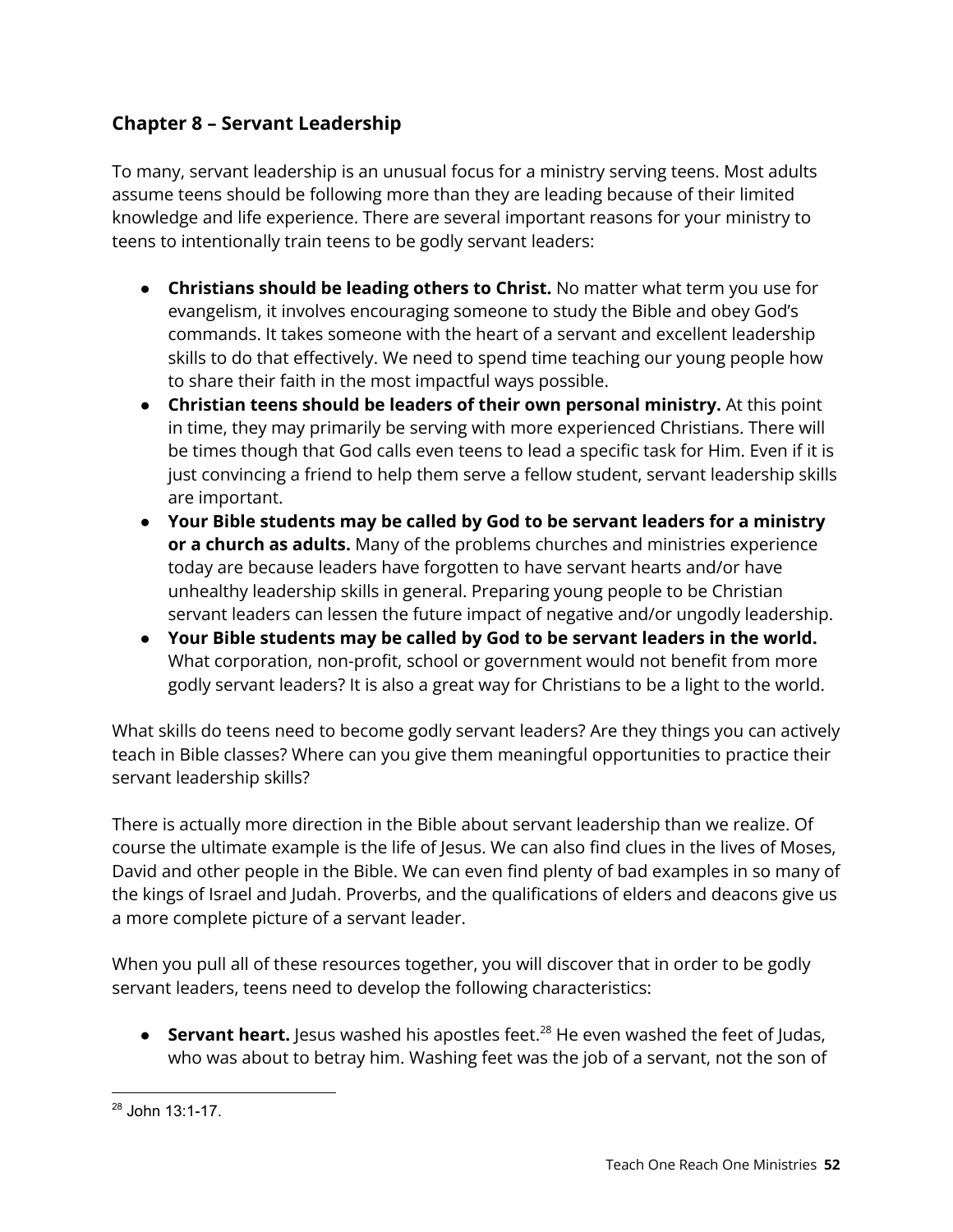God. Yet Jesus did not hesitate to do this most humble of tasks to serve his disciples. Teens need to develop servant hearts. They must be willing to do the most humble tasks to serve others.

- **Humility.** Godly servant leaders are humble.<sup>29</sup> They realize God is the ultimate authority. They do not think more highly of themselves because they have been given a position of leadership. Most importantly, they realize the importance of others. They realize they can learn from those they lead. They realize they are not perfect and welcome wise, godly counsel from others. Humility may be a struggle for teens in a world where they are constantly told younger is better. If they are to be godly, servant leaders though, they will need to be extremely humble. They will need to embrace learning lessons from older and wiser Christians.
- **● Encourage and empower others.** Leaders who lead by domination are not as effective as they could be.<sup>30</sup> When others are encouraged to do their best and empowered to use their knowledge, wisdom and gifts, they contribute more to any effort. Great leaders regularly encourage their followers and empower them to help in the ways for which they are best prepared.
- **● Listen carefully.** Godly servant leaders do not just listen when others speak, they listen carefully. They listen for the unspoken as well as the spoken. They listen for tone and watch for body language. They listen to learn, more than they listen to correct. Teens need to work on active listening skills. Are they learning everything they need to learn from conversations? Or are they missing crucial information, because they are not listening carefully?
- **● Have a vision.** It is hard to lead others if you do not know where you are trying to go. Although there may be many goals for anything a teen may be asked to lead, they need to understand their most important goal - their vision - should always be to spend eternity in Heaven and help as many other people get there as possible. $^{31}$ Their vision should always match God's vision as closely as possible.
- **Love.** Love should be the motivation behind everything a godly servant leader says and does. $32$  It can be difficult for teens to be consistently loving, especially when they are frustrated by those whom they are leading. They will need help learning to stop and choose the loving thing to say and do in any situation they encounter as leaders.
- **● Enthusiastic.** Great servant leaders are enthusiastic about their goals. They are excited about the journey to reach those goals. Their enthusiasm is contagious and makes others want to follow them. Enthusiasm will be easier for some teens than others. It is a personality trait which some teens will have more of than others. All of them, however, can learn to focus the enthusiasm they are capable of to lead those people God has asked them to lead in some way.

<sup>29</sup> Mark 9:35.

<sup>30</sup> 1 Peter 5:3.

<sup>31</sup> Matthew 28:16-20.

<sup>&</sup>lt;sup>32</sup> 1 Corinthians 13.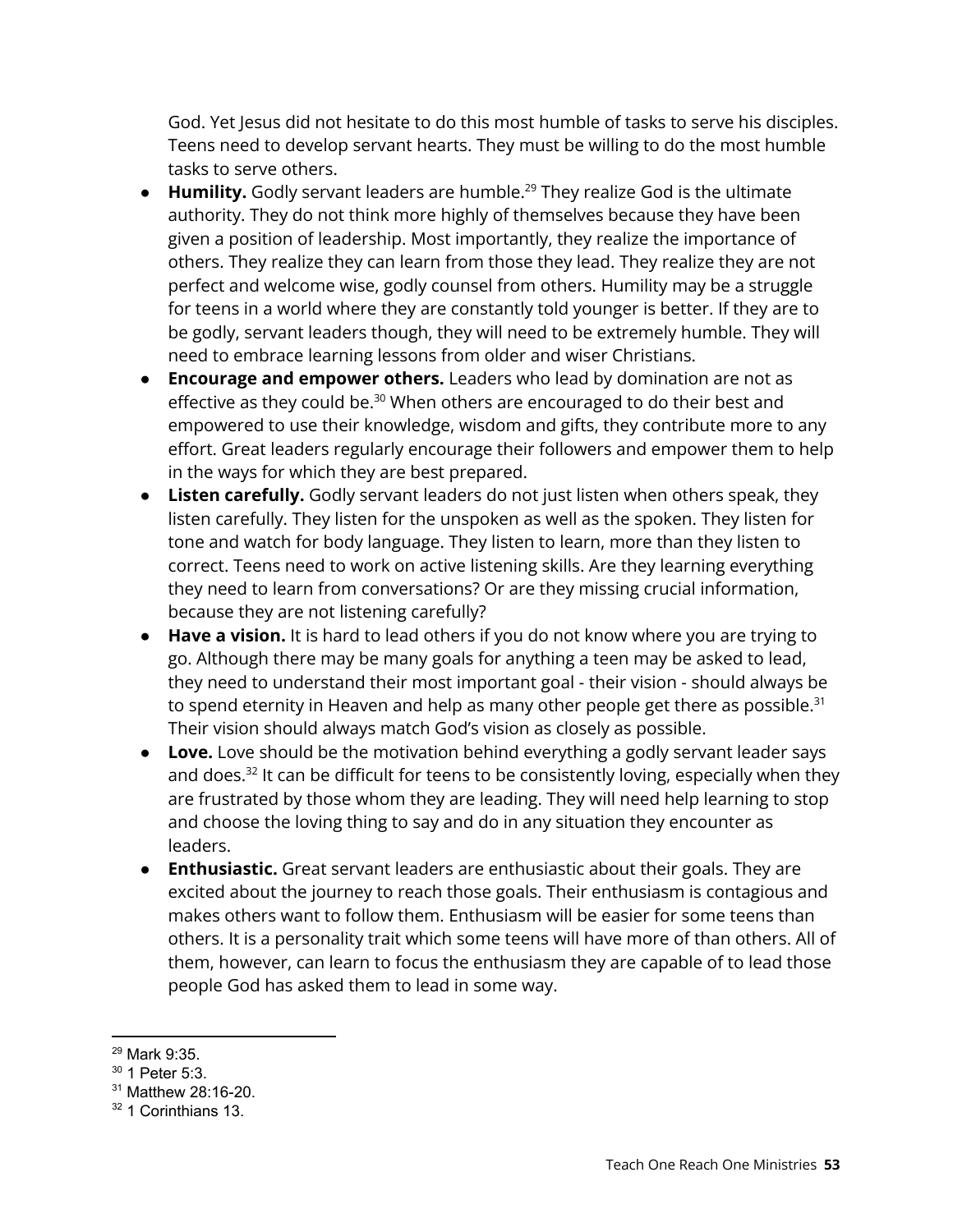- **Honest.** Godly servant leaders are always honest even when it is difficult.<sup>33</sup> Teens need to learn all of the ways lies can be told, like half truths and omitted truths. They need to be taught how to speak difficult truths in love. They need to understand the difference between "their" truth and "THE" truth which comes from God. They need to understand the difference between opinion and truth. There are a lot of things to teach teens about honesty, but without a thorough understanding of honesty, they will never be effective, godly, servant leaders.
- **● Integrity.** Integrity is more than just being honest. It is being who you say you are. In the case of Christians, it is living the lives God has called us to live. It is exhibiting the fruit of the Spirit. It is obeying God's commands. Teens need to understand that although they will never be perfect, they should always strive to be more godly.
- **● Communicate well.** Effective leaders communicate well. Godly servant leaders communicate with love and honesty. $34$  They speak in ways that build up rather than demean others. They speak clearly and are patient when they are asked to clarify what they have communicated. For teens to have effective communication skills they will need training and practice – especially when it comes to teaching others the Gospel message.
- **● Aware and intentional.** Jesus often noticed things the apostles were doing that indicated a need for correction and further instruction. Many others would have missed those clues. While your teens will not be able to see into the hearts of others like Jesus, they can become more aware of what is said or done around them. This intentional awareness can help them notice needs and problems. Some teens will naturally be more observant than others. All of them can be taught to be more observant and what to do with the things they observe.
- **Prays.** Godly servant leaders pray constantly and consistently.<sup>35</sup> Teens need to be encouraged to have active prayer lives, both formally and informally. They need to learn the ways prayer can help them, as well as those they are leading and serving.
- **● Learn and grow.** Godly servant leaders read their Bibles regularly. They realize they still need to learn and grow in every area, but especially spiritually. They also encourage those around them to read scripture and continue to learn and grow in a variety of ways. Teens need to be encouraged to develop strong Bible study habits. They also need to learn how to encourage others to develop those same habits. $^{36}$
- **● Understanding of God's role.** Godly servant leaders never try to take the place meant for God.<sup>37</sup> They obey God even when they do not like the command. They follow God's lead even when they do not understand where God is leading them. They never try to impose their will on God. Godly servant leaders know the strength and power are God's, not theirs. Teens may struggle with many of these concepts.

<sup>33</sup> Proverbs 12:22, 6:16-20

<sup>&</sup>lt;sup>34</sup> 1 Timothy 4:12, Colossians 4:6.

 $35$  1 Peter 5:7.

<sup>&</sup>lt;sup>36</sup> Romans 15:4, Proverbs 1:5-7, 2 Timothy 3

 $37$  Isaiah 42:10.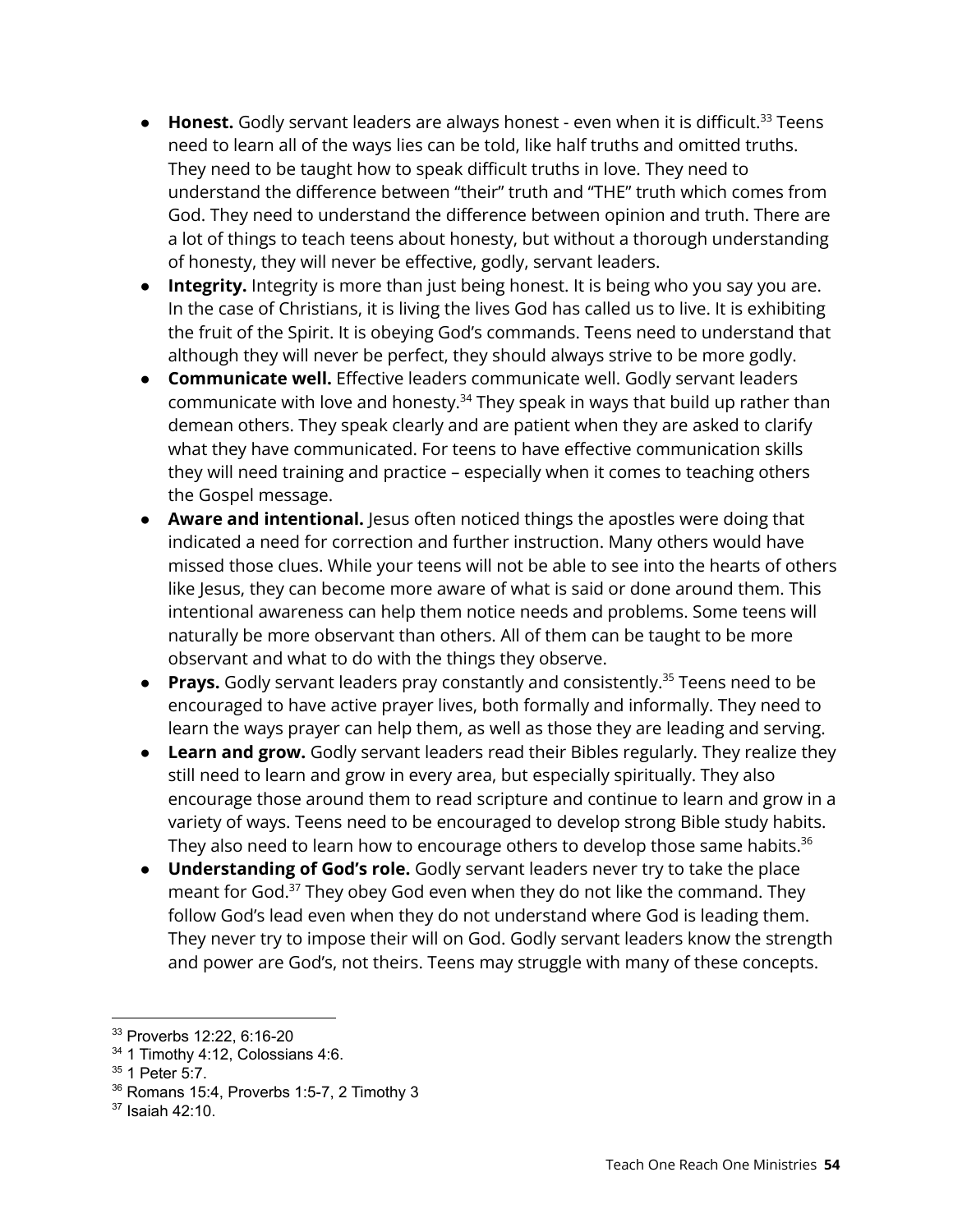They will need lots of patient teaching and mentoring to help them truly understand God's role when they lead others.

Helping students learn and practice servant leadership skills can be easily incorporated into other Bible lessons and ministry activities. Teens should be given opportunities to work with more mature Christians on a variety of projects. Allow time for students to reflect on what they are learning about servant leadership from Bible lessons and experiences.

Over time, some teens may be capable of taking the lead in various aspects of your ministry. Give them as many opportunities as you can for this guided practice. Use reflection activities to help them discover areas where they still need to learn and grow as a servant leader. Encourage them to use their skills to serve others and share their faith independently or with a small group of peers. Help them prepare to be the godly servant leaders they will need to be in the future.

- 1. Name four reasons it is important to incorporate servant leadership training in your ministry to teens.
- 2. What are the qualities of a good servant leader?
- 3. What are the Bible lessons and ministry activities you have that would allow an opportunity to teach or give guided practice in servant leadership skills?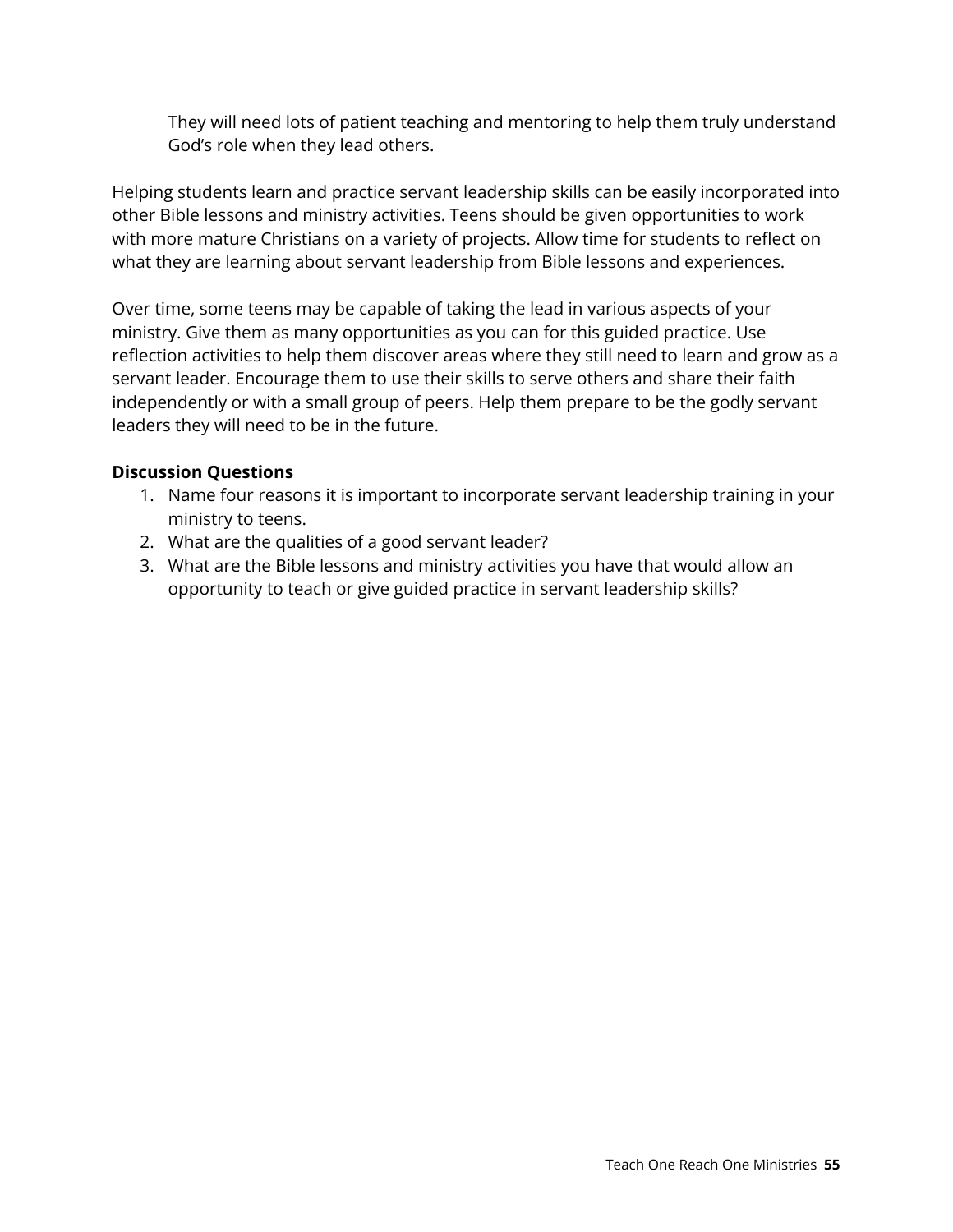# **Chapter 9 – Using Service and Faith Sharing to Encourage Spiritual Growth**

Service and faith sharing opportunities can be great hands on activities to help teens understand and practice things that are essential for living a productive Christian life. Many teens today expect Christians to be engaged in making the world a better place. They want the churches they attend to be actively involved in social justice issues like poverty, homelessness, human trafficking, violence, corruption, orphans, refugees and environmental issues. This dynamic means service and faith sharing opportunities can also be an outreach tool to engage teens from your community in your ministry.

Unfortunately, the way service and faith sharing activities are often structured give students only a superficial experience and little meaningful, lasting spiritual growth occurs as a result. Done well, guided service and faith sharing activities can help young people grow in several key areas:

- **● Experiencing life as God wants them to live it.** Daily Christian life should involve serving others, sharing our faith, reflecting God's love and character and other aspects needed to successfully complete a service and faith sharing guided experience. Participating in such an experience should help students better understand and have the skill sets needed to live the daily lives God wants them to live.
- **● Having the heart and character traits God asks of Christians.** Teens need to understand what it looks like to reflect God's love accurately. They also need to have guided practice in the various character traits a Christian who has a heart for God will try to develop.
- **● Knowing and reflecting on God's word.** A well executed service and faith sharing opportunity will expose teens to quite a bit of scripture. These verses may be new to Bible students or they may be examining familiar passages in a deeper, more practical way. The experience should also encourage teens to read and study the Bible independently.
- **● Praying.** Teens can get a better understanding of how rich, full and helpful a meaningful prayer life can be through serving others and sharing their faith. These opportunities provide chances to discuss and model the many types of prayer found in scripture.
- **● Learning and practicing Christian Life Skills.** Many service and faith sharing experiences will require teens to practice a number of Christian Life Skills. Students given servant leadership opportunities in the planning and executing of the project will not only practice those skills, but possibly additional Christian Life Skills as well.
- **● Discovering, developing and using their gifts from God.** Service and faith sharing experiences are one of the best ways for teens to discover, develop and use the gifts God has given them to serve Him.
- **● Learning how to see the many felt and spiritual needs of others.** Often Christians fail to serve others and share their faith because they fail to even notice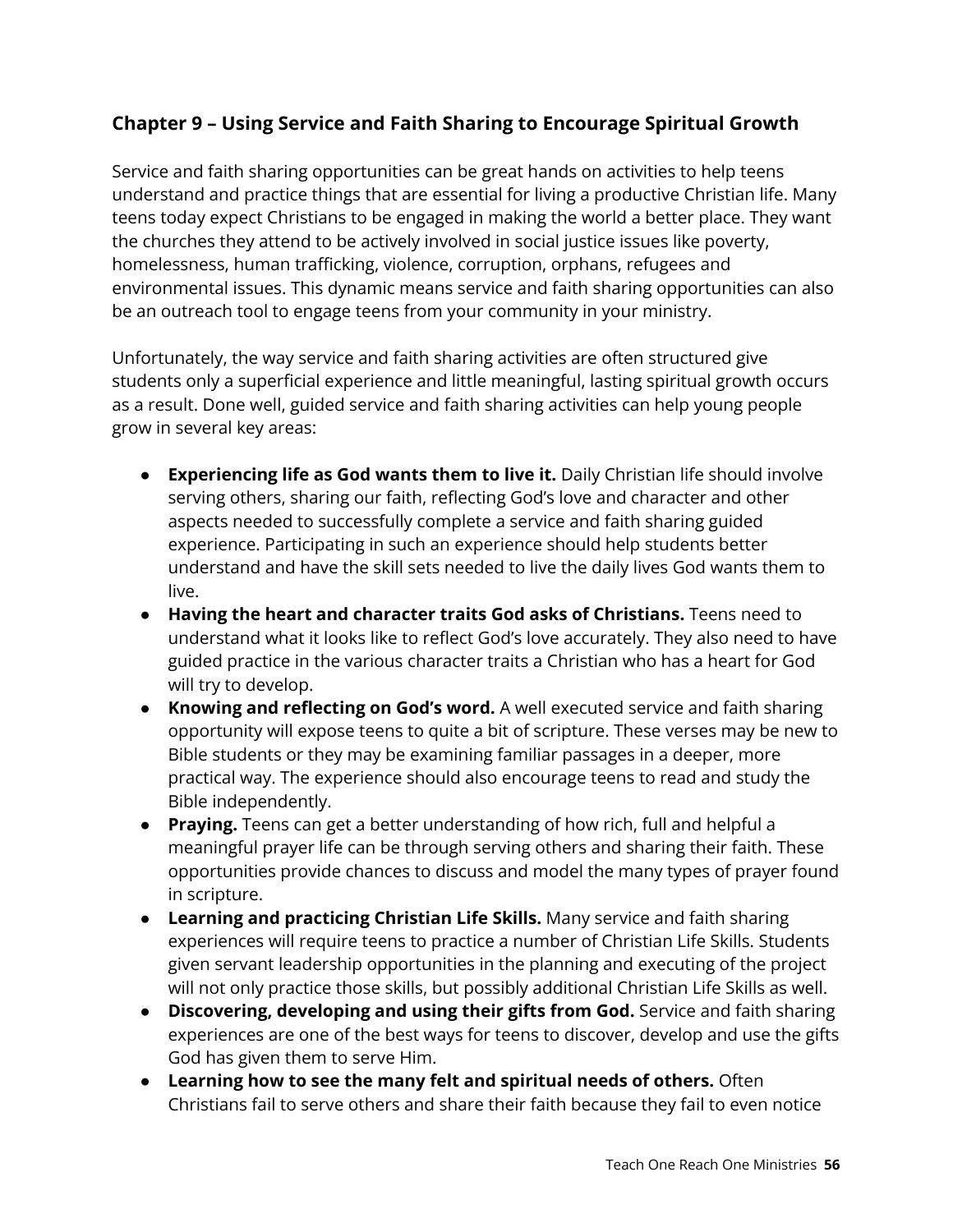the opportunities God is giving them to do those things. Well planned service and faith sharing opportunities can teach teens how to notice the opportunities God may give them to serve others. They can also help them learn how to uncover felt secular needs and ask the questions to find spiritual needs those being served may not even realize they have.

**● Understanding the purposes of Christian community.** Teens – especially those living in more individualistic cultures - often struggle with why belonging to a church is even necessary. They may have observed Christians in their congregation exhibit negative and even sinful behaviors. Guided service and faith sharing opportunities can teach them the benefits of Christian community in practical ways.

**Individualistic cultures** are cultures that value the needs of the individual more than the needs of the group as a whole.

- **● Developing an understanding of their purpose in the Church and in the world.** Teens can be confused about their purpose in life. They may not fully understand what God is calling Christians to do. Guided service and faith sharing opportunities can help them better understand how God wants them to be involved in their Church and in the world. It can help them begin to see how their gifts can be used by God to serve their church family and those in the world who still need to hear the Gospel message.
- **● Understanding how God works in the world today.** It is often in those moments when they are serving others and sharing their faith that young people begin to really understand how God works in the world today. Some may also begin to better understand parts of God's plans for their lives. Hopefully, they will also begin to more clearly see God's wisdom in His commands and principles and the necessity for obedience.
- **● Learning how to effectively plan and execute serving others and sharing their faith.** God often gives Christians opportunities to serve others and share their faith as individuals or in smaller groups, like a couple of friends or a family. By helping plan and execute these larger group opportunities, teens can learn how to effectively plan and execute the opportunities God may give them to serve others and share their faith without the help and guidance of your ministry leaders.

Sadly, teens rarely grow in these areas when they participate in a ministry led service and faith sharing activity. There are several reasons why teens have difficulty growing in meaningful and lasting ways during these opportunities:

**● Goals are unclear.** It would be difficult to create one service and faith sharing experience that resulted in both effective service and spiritual growth in every area listed above. In fact, some experiences are so brief, you may only work towards one of those possible growth areas. If you do not have well planned goals, chances are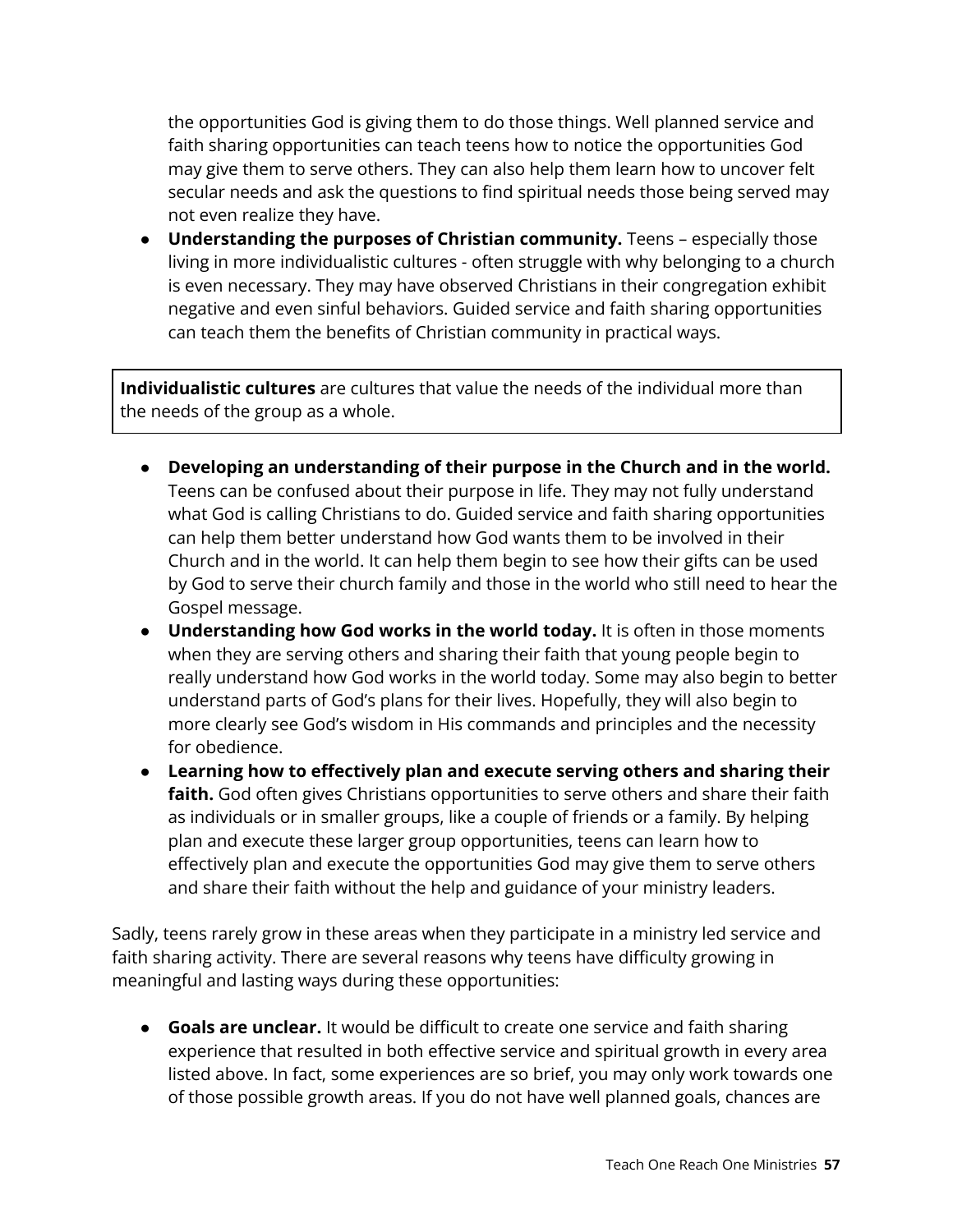great you will not accomplish much of anything. Successfully encouraging teens to grow spiritually while serving others and sharing their faith requires a lot of intentionality in the planning and execution of the experience. Intentionality almost always starts with clear, specific, measurable goals. 38

- **● Preparation is poorly planned and executed.** Often teens are prepared to serve others and share their faith, merely by giving them logistical details. Students must be well prepared if you expect them to help others in meaningful, productive ways, while also experiencing lasting spiritual growth themselves.
- **● Service and faith sharing opportunities are rare.** If you only give students a handful of opportunities to participate during a year, some may miss every opportunity for various reasons. Those who do participate may not have enough time during a few activities to learn everything they could possibly learn from those experiences – there is just not enough time to teach and give guided practice in a few hours a year. To be effective, there should be numerous, regularly scheduled opportunities provided for teens to serve others and share their faith with the guidance of your ministry.
- **● There are not enough Christians of various ages participating with teens in our service and faith sharing opportunities.** Some of the most meaningful and lasting spiritual growth teens experience during a service and faith sharing experience is through their interactions with older Christians serving with them. Multi-generational opportunities are essential for students to grow spiritually. There should be as many older Christians serving with your teens as possible. Adults should have training to make them more effective at engaging teens in the experience and taking advantage of mentoring opportunities that occur.

What are the things you need to do to make service and faith sharing opportunities as effective as they can possibly be?

**● Choosing whom you will serve and how you will serve them.** Do not assume you know how to best serve someone. Ask questions, do research, and consult experts who serve others with similar issues for their advice before choosing a project. It is also important to consider the size of your group, the gifts they possess and the resources you have available to use. If possible, try to find situations where your teens can have meaningful interactions with the people you are serving. When it is not possible, try to find ways you can connect your teens emotionally to the people they are helping. It is also important to remember that "faith sharing" does not always mean teaching people how to become a Christian. At times, your teens may serve people who are already Christians. In those cases, faith sharing will actually be encouraging those people to stay strong in their faith. 39

<sup>38</sup> See Appendix 2: Creating Ministry Goals.

<sup>39</sup> See Appendix 5: Service Project Ideas.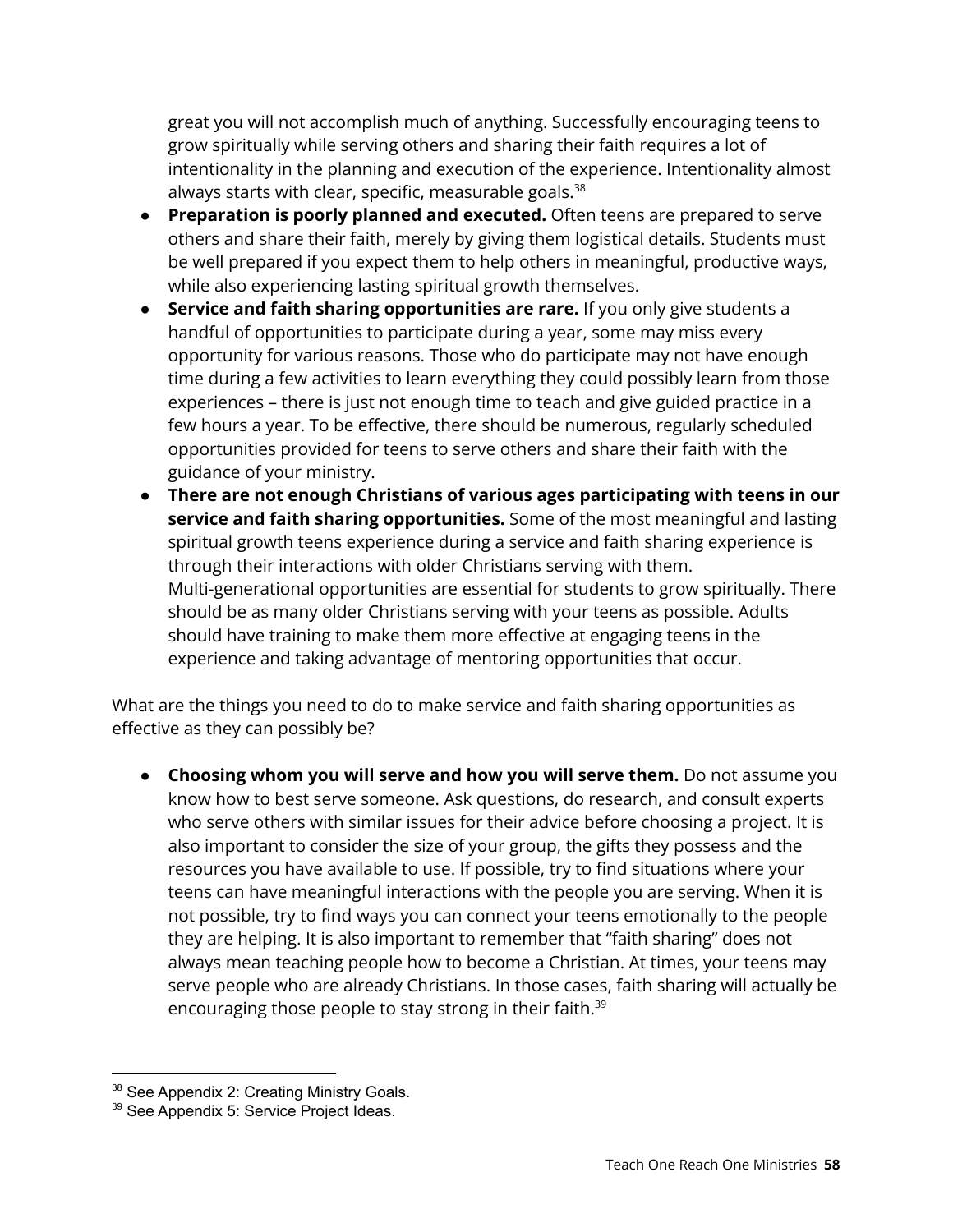- **● Set specific, measurable goals for both the activity and the teens participating in the activity.** How will you know if your teens actually helped the people you are serving? How will you discover if anyone actually shared their faith in a meaningful way? How will you measure any spiritual growth in the teens who participated in serving others and sharing their faith? Your goals should give you as concrete of a way as possible to answer those questions. Often the measurable part means some sort of number is in the goal. All of us understand God is actually in control of much of what happens during these experiences, but having numbers will give you a starting point for your reflection after the activity is completed.
- **● Prepare teens adequately before they attempt to serve others and share their faith.** The amount and type of preparation will depend upon the type and length of the activity itself. As you plan how to prepare young people for an opportunity to serve others while sharing their faith, consider providing at least minimal preparation in the following areas:
	- **○ Bible study.** Is there an example in scripture of someone serving a similar group of people with a similar need? What can we learn from the things they did or did not do? What godly character traits will we need while doing this? What verses can we find that give us a little more information about God's expectations in those areas? What are the pieces of our faith that we may be sharing with those we encounter? What does the Bible teach us about those things?
	- **○ Prayer.** Some teens may not pray independently at all. Others may limit their prayers to meal times and prayers for themselves, family and friends. Your preparation can include some teaching on other types of prayers. You can suggest possible prayer topics for them to include in their private prayers. You may even want to keep a group prayer journal that begins before the experience, is in use during the project and is part of your reflection process afterwards.
	- **○ Outside reading.** It is often best if your students have an awareness of the problems the people they are to serve face. Readings outside of the Bible can provide specific information teens may find helpful. These readings can be from Christian books, secular books, articles, web sites and other sources of information. If you are serving another ministry or non profit, they may be able to provide you with suggestions of helpful reading materials.
	- **○ Organizational training.** Teens should be included in the planning of these experiences as much as possible. Those who appear to be gifted in the areas of planning, organizing, logistics and other pertinent areas should be given additional training and guided practice. With enough training and experience, some teens will eventually be capable of planning and executing major service and faith sharing experiences with minimal adult assistance.
	- **○ Skills training.** People who are being served can often end up being hurt more than helped by our service. Often this is because we ask teens to serve in ways in which they are not currently capable of serving well. One might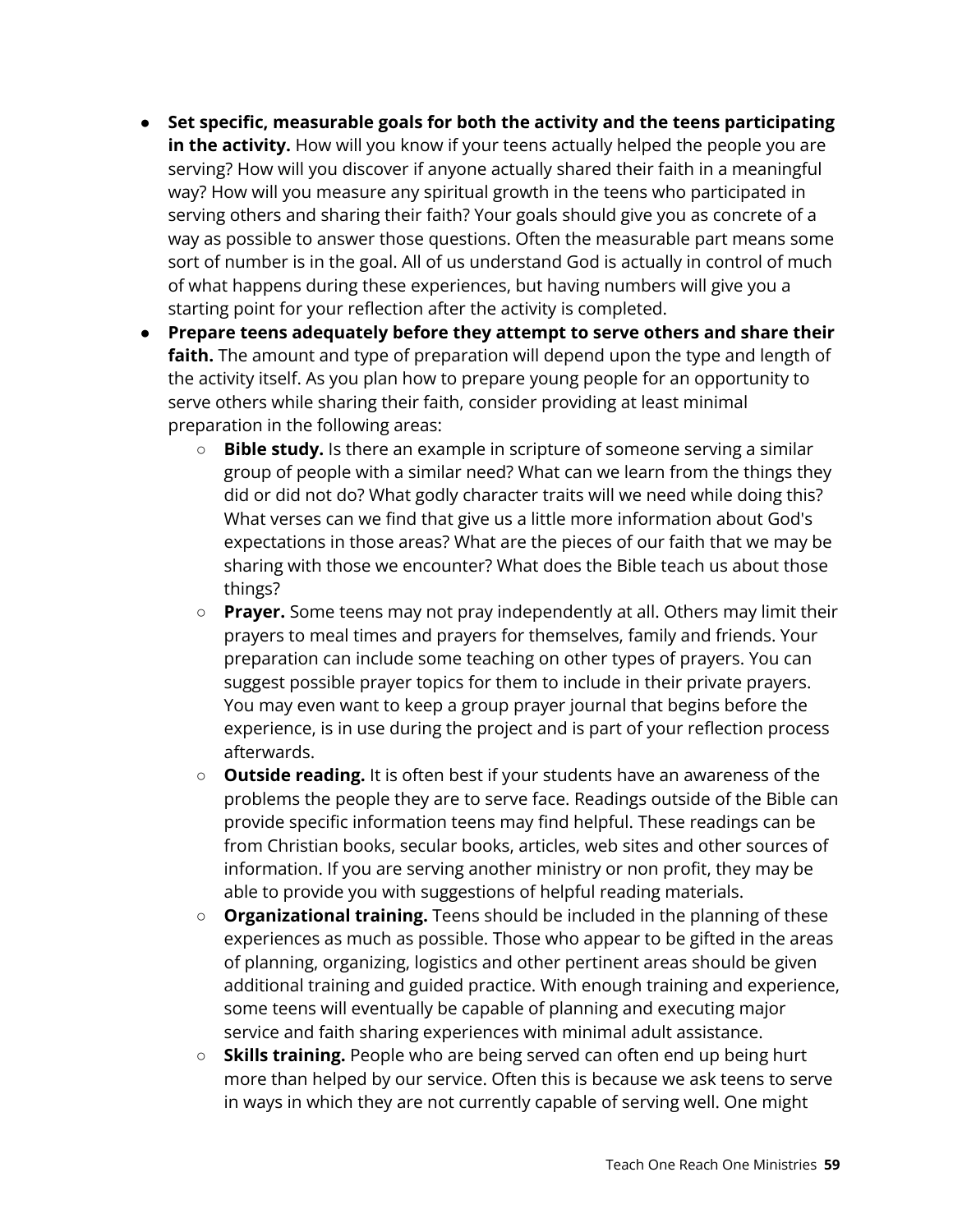assume anyone can paint, for example, but many a wall has been ruined by teens and adults who do not know how to paint properly. As part of the preparation process have someone skilled in the tasks you will be doing come in and train the teens who will be doing those things. Give them a bit of guided practice if possible before you actually need them to use the skill to serve someone.

- **○ Gift identification and development.** If at all possible, try to help teens identify the gifts God has given them that would be helpful in the project. Do not forget less obvious gifts like organizational or listening skills. Encourage teens to serve in the areas of their giftedness. Of course, they can and may need to help with other tasks outside of their areas of giftedness. Allowing them to focus primarily on the areas where God has given them gifts, however, allows them to develop and use those talents to serve God.
- **○ Empathy and communication training.** Teens do not necessarily have enough empathy and communication training to be able to handle the things that might happen during a serving and faith sharing experience. It is important for students to interact with the people whom they are serving. Those interactions need to be positive, as your teens will be representing Christianity to some of the people you may serve. It is important to teach teens questions to ask that will help them build empathetic relationships. They also need to be taught what things may be inappropriate to say for a variety of reasons. If you are anticipating your teens will have opportunities to share their faith, it is crucial you spend a lot of time preparing them to have those conversations as well.
- **○ Apologetics and critical thinking skills.** Older, more experienced teens may eventually participate in service and faith sharing opportunities that are comparable to those of an adult. This can mean they are more likely to encounter situations where people ask them to explain why they believe the things they do or possibly even have their beliefs challenged by a non-believer. Studying apologetics can help teens be prepared to answer the most common doubts and challenges people can express. Critical thinking skills training can also teach them how to really think about what a person may be saying to them before formulating a response. Taking the extra time to provide this more advanced training for those who are ready, can give critical evangelism skill sets to those who can then use them independently.
- **○ Personal spiritual growth goals.** Meaningful spiritual growth is more likely to happen when teens have thought about the areas where they need to grow spiritually before they serve others and share their faith. You may want to introduce the idea while working in the other areas where you are preparing students. Encourage teens to do some deeper thinking about where they are spiritually and where God wants them to be. In the areas where they still need to grow, how might the particular experience help them practice those things? Students do not necessarily need to share their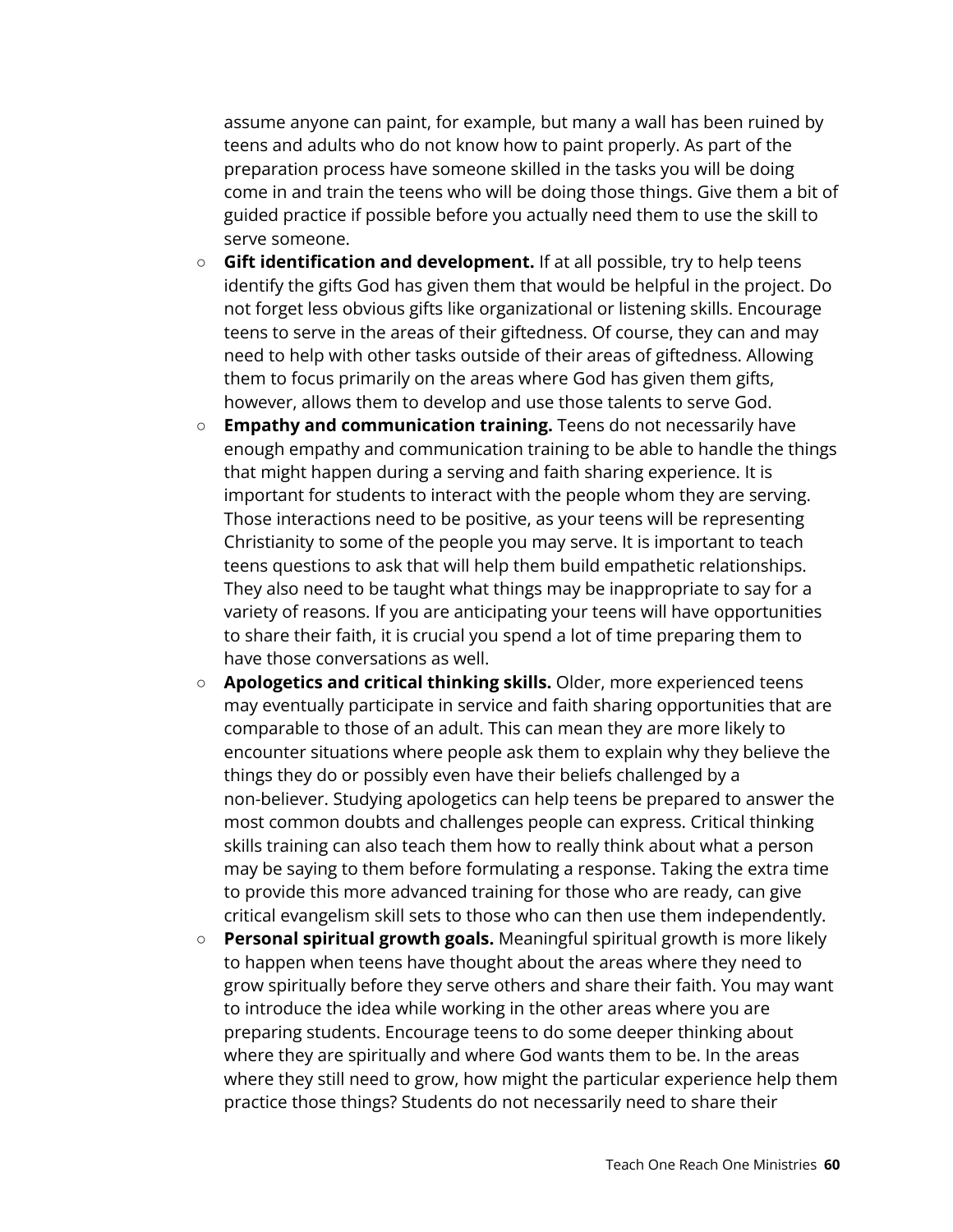personal spiritual goals with others, but some may find sharing them provides extra support from peers and adults working beside them.

- **● Structure the actual service and faith sharing activity for maximum effectiveness.** The best preparation can be ruined if the experience itself is poorly executed. There are some key elements groups need to make the opportunity work well for both those being served and the teens participating.
	- **○ Remind adults of their goals.** Often adults believe they are only there for handling problems. You may even see the adults on a service and faith sharing experience talking to each more than the people being served or the teens. Remind adults they are not just chaperones. They should be modeling appropriate attitudes and behaviors and mentoring teens whenever they find an opportunity. Encourage them to split from each other and mix with the teens whenever possible. Give them tips for having spiritual conversations with the young people in your group.
	- **○ Healthy environment.** Lots of rest (sleep if you are staying overnight), hydration and healthy foods are crucial for teens whom you need to be their best to serve others. Too many times, adults allow teens to go without sleep and eat unhealthy foods. Then they cannot understand why the teens are lethargic and moody. A little leeway is fine, but in general you want to encourage them to be as healthy as possible.
	- **○ Calming area.** There needs to be a space that is somewhat removed from the action. Teens who are upset for some reason, introverted, or have certain special needs may need a few minutes to get away from all of the noise and activity to regroup. Be sure to have adults monitoring the space to provide support and counsel and to make sure the area is not used to avoid working.
	- **○ Reflection opportunities.** During a service and faith sharing experience, there may or may not be times when you can help teens reflect on what has happened thus far and make any adjustments that may be needed. This can be done as a group or with individuals - particularly about their personal spiritual goals. You may also want to encourage them to be observant so they will be prepared for the reflection time after the opportunity is completed.
- **● Spend time after completion of the experience in reflection.** It is important to reflect on the entire process when you have completed a service and faith sharing experience. Some of this reflection time should be shared as a group. Other reflection times might include only leaders or be an adult with a teen. There are several things that need to be reflected upon.
	- **○ The experience.** What went well? What would you change if you served in a similar way again somewhere? What did individuals believe they learned from the experience? This reflection can be creative or a discussion. It will provide you with information from a number of different perspectives. It will also allow you to correct any misconceptions students may have developed during the experience.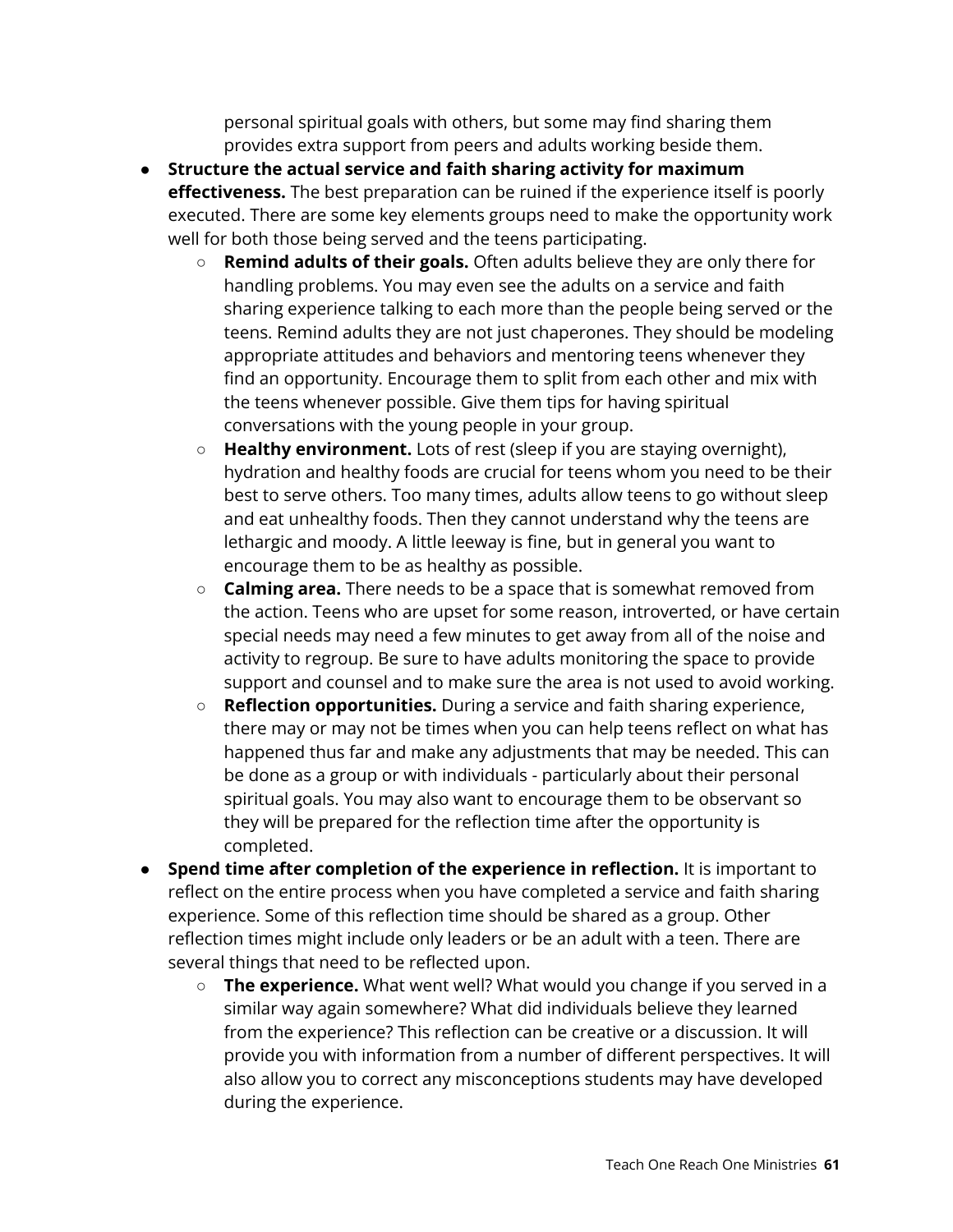- **○ Personal spiritual growth.** Depending upon your teens, this could be a group activity or accomplished in personal conversations with individual teens. The conversation should reflect how well the student feels he or she accomplished the spiritual goal or goals that were set before the experience. What next steps does the student plan to take to continue growing spiritually?
- **○ Leadership.** The team of student and adult leaders should meet separately and analyze feedback from those whom you were serving, participants, parents of participants and leaders. No activity is perfect. Analyzing the issues openly and honestly can help make your next service and faith sharing experience even more effective.

Taking the extra time to plan and execute service and faith sharing opportunities well is crucial if you want students to experience meaningful, lasting spiritual growth. It can mean the difference between a meaningless experience and one that encourages meaningful spiritual growth.

- 1. Describe several of the ways teens can grow through service and faith sharing experiences.
- 2. What are the four reasons this growth doesn't happen during many of these experiences?
- 3. What are the things that should be done during the planning, execution and reflection stages of a service and faith sharing experience to maximize the impact on student spiritual growth?
- 4. What changes do you need to make to any service and faith sharing activities you have planned to make them more effective?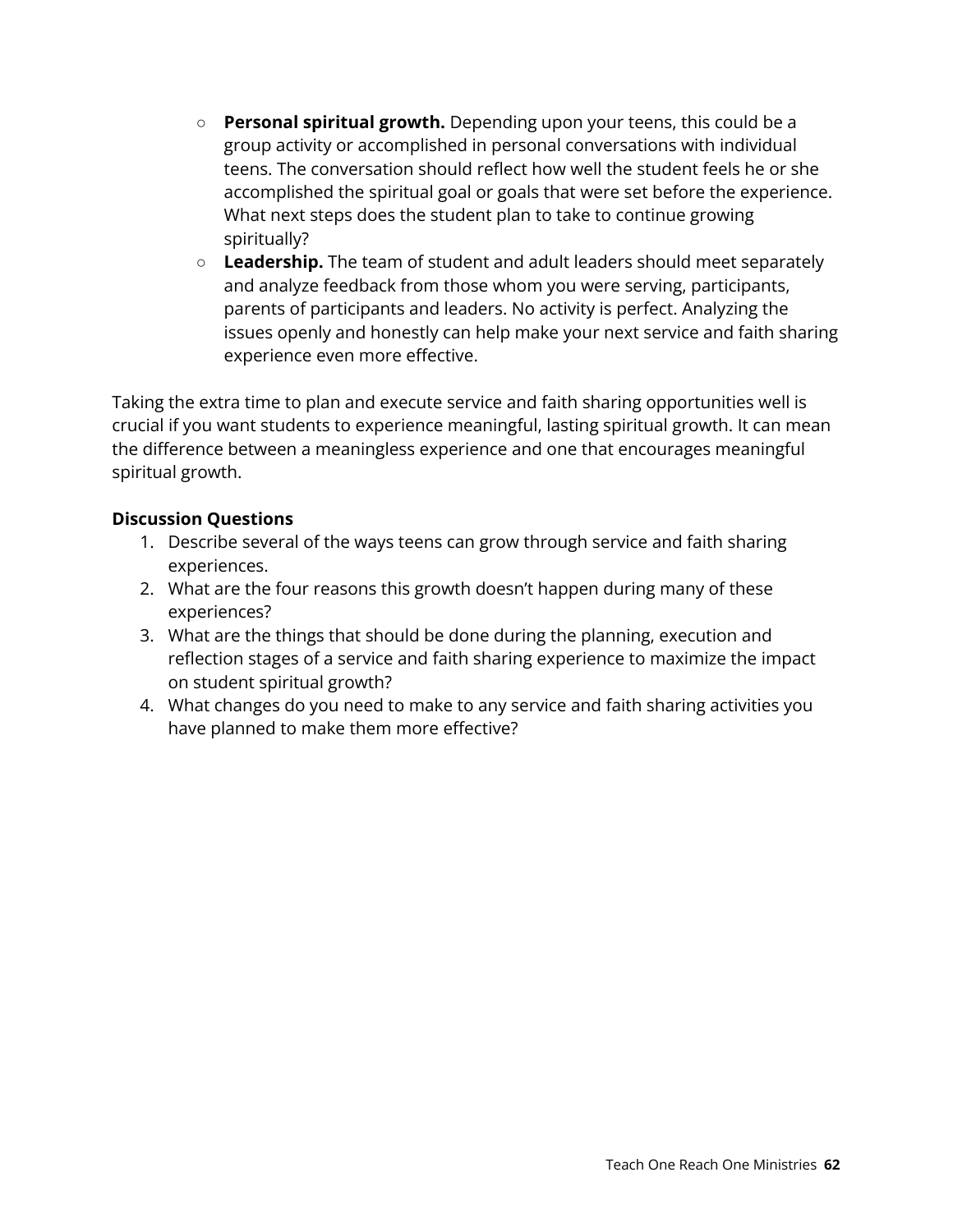## **Chapter 10 – Effective Teen Activities**

When ministering to teens, there are many possible activities you can do with them. Some are more impactful than others on the spiritual lives of young people. How can you ensure that you are making the best use of your time and other resources in the activities you choose?

To select the most beneficial activity, it is important to consider what you want the activity to accomplish. Do you want the students to learn something specific from the experience? Do you want to give them practical experience of some sort? Are you using the activity to make them think more deeply about something or work on a particular godly attribute? Knowing your goals will help you pick the best possible activity to accomplish them.

It is important to be realistic when assessing whether or not an activity will meet your stated goals. Think through what is most likely to actually happen during that activity. Consider how things could go differently than you have planned. Will the activity still accomplish what you want it to accomplish? If not, is there some way to adapt the activity so your goals are more likely to be accomplished?

Let us suppose you want the teens to whom you minister to interact more comfortably with one other. Your ministry team decides a fun activity for the entire group might encourage the teens to interact with each other more naturally. If you choose to take them to see a movie, however, there are actually very few opportunities for them to have even superficial conversations. If instead, you planned an evening where teens played games and ate a meal together, you may be more likely to achieve your goals.

One of the biggest mistakes people make when planning activities for teens is assuming teens will become closer by merely doing fun things together. While that may be true for teens who find they have a lot in common, those who have different tastes and interests may still be left on the fringes. It is also important to remember that casual conversations probably will not lead to those deep, supportive relationships you want them to have. Those relationships develop as they share their hearts with one another. Often those deeper relationships develop best during Bible classes, small group Bible studies and service and faith sharing opportunities.

Some people believe every activity a ministry does with teens has to have an obvious spiritual component to it, like a formal devotional. Others think teens need a lot of activities that are purely for fun. Both types of activities can be helpful in your ministry. The key is to use them appropriately to meet the goals you may have for that activity time.

Activities can be used during a Bible class or outside of your normal meeting time and/or space. While it is impossible to give specific ideas for your location, these are some of the types of activities many ministries to teens have found to be helpful: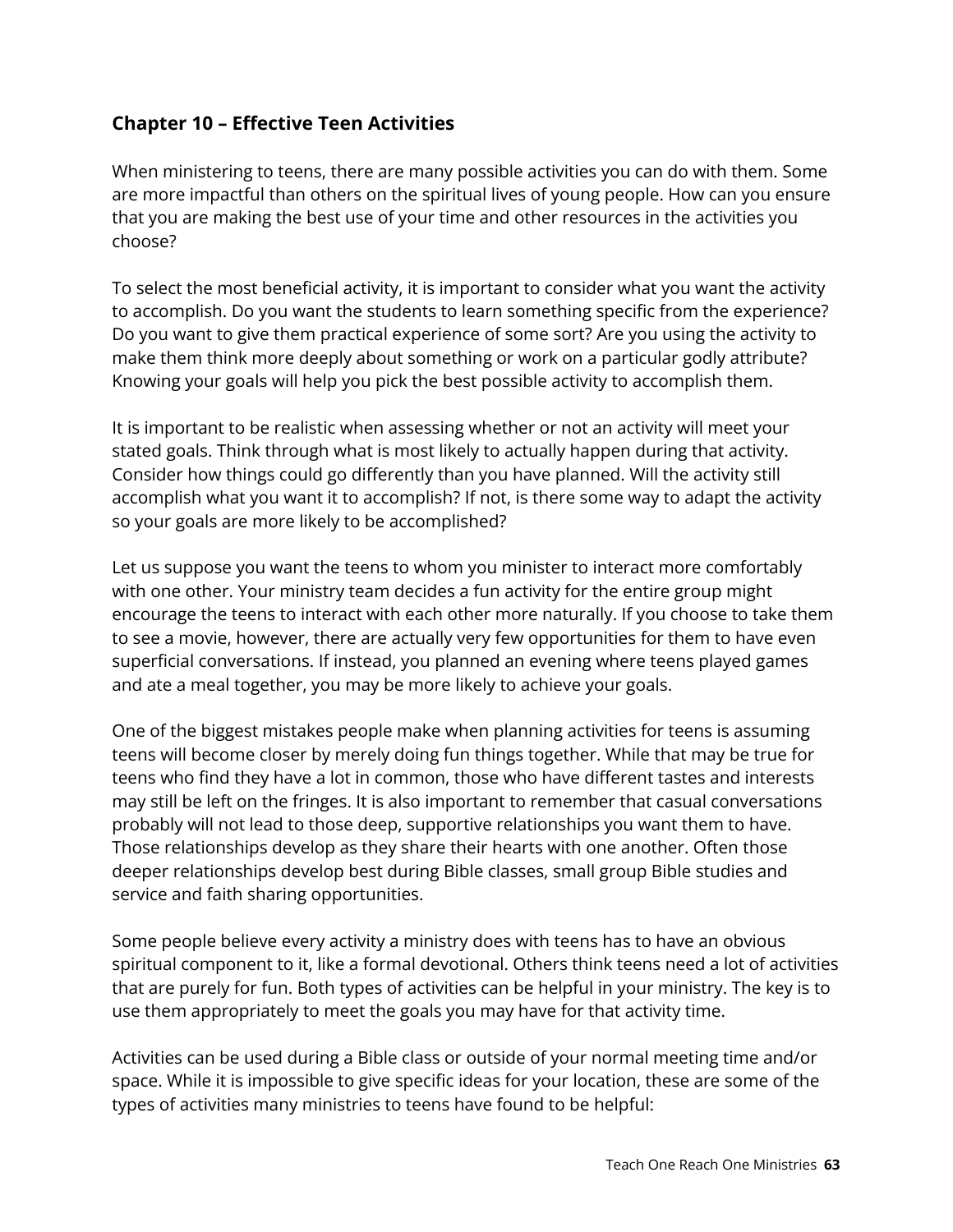- **● Class activities.** There are three basic types of activities you can use in a Bible class setting
	- **○ Warm up activities.** These activities last five to ten minutes and prepare Bible students for the Bible lesson you are about to teach. Usually, the activity is designed to help them explore the way the secular world views a particular topic or to explore their current understanding or beliefs about the topic.
	- **○ Application and critical thinking activities.** These activities are designed to encourage teens to think more deeply about the scriptures or topic of your Bible lesson.
	- **○ Christian life skills activities.** These activities are designed to teach teens the necessary skill sets to live the scriptures from the lesson. Ideally, they should also have time to practice these new skills in a guided practice situation.
- **● Service and faith sharing opportunities.** As we learned in the last chapter, these activities can happen in one class period, outside of class for a few hours or for an extended period of several days to a week.
- **● Field trips.** Taking teens away from your normal meeting space to see or experience something new can add new dynamics to your ministry. You can take them to places like museums where they can view actual items from Bible cultures. Or there may be experiences in your area that help them learn about or experience something important to their faith development or that will help them in ministering to others. It is important to prepare them before you go by telling them the things you want them to learn during the field trip. Make sure to have a time of reflection after the field trip to encourage students to share their thoughts and feelings about the experience. This reflection time will allow you to correct any misunderstandings as well as remind them of what you wanted them to learn from the experience.
- **● Challenge Activities.** These are activities you can use to help students practice a skill or talent. Take them to the chosen location, give them a spiritual challenge and the amount of time they have to complete it. Make sure to review any safety rules or boundaries for the challenge before you release them. Challenges can be individual, like asking them to find a place that makes them feel close to God and spend time in Bible study, prayer and reflection. Or it can be a challenge that two or more teens need to complete as a team. For example, you may place them in groups of two or three and have them notice a way someone needs help and provide that assistance. At the end of the allotted time, bring everyone back together for a time of reflection on what happened during the challenge.
- **● Gift discovery and development opportunities.** God has given each of your students one or more gifts to develop and use to serve Him. Often teens do not realize God has given them any gifts and/or have not identified what their gifts might be. We will cover this in depth in the next chapter, but these activities will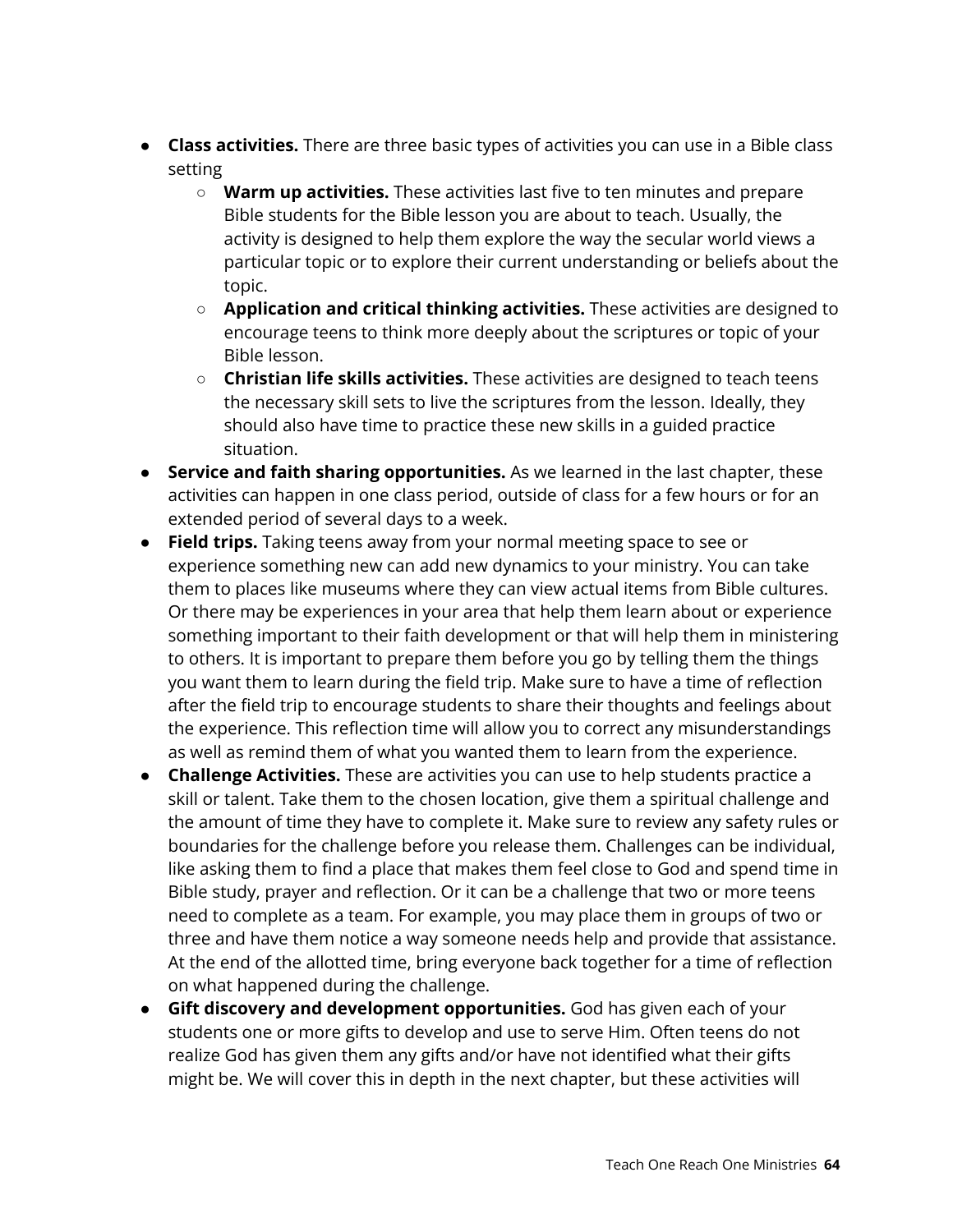often be used with smaller groups of teens who have shown an interest or possible talent in a particular area.

- **● Christian community activities.** These activities can involve people in your congregation who do not normally interact with the teens in your ministry, or they can be with teens from another congregation. Teens who are trying to live the lives God has called them to live can feel isolated and alone. They are often making choices very different from others around them. Christian community activities can remind them they are not alone, but part of a much larger family of Christians. They can also provide opportunities to introduce them to people who may become mentors or friends. Often these events are fun social events, but serving together is another great way to encourage teens to interact with other Christians.
- **● Small group Bible studies.** These are often held in more casual environments like a coffee shop or someone's home. Because they are smaller, they often address specific concerns or interests of the people involved. The smaller size can also encourage young people to share their hearts more freely than they would in a Bible class containing more teens.
- **● Retreats.** Retreats are usually held in an area away from the normal meeting space.They often involve an overnight stay, but you can have retreats that are only for several hours. Retreats need to be carefully planned. There is a lot of time to be filled. You want participants to learn about God, grow spiritually and enjoy the experience. If you allow too much unstructured free time or do not encourage enough sleep, the impact of the retreat may be more negative than positive. When planned well though, retreats can be transformative for some teens.
- **● Movie nights.** Movie nights need to be planned very carefully. The movies that are considered acceptable by one family may be rejected as ungodly by another. Movies also do not allow for meaningful social exchanges. Often movies are best used to illustrate a point or begin a discussion on an important topic. It is important that you have planned the questions you want to use to make sure the important points you want covered are not forgotten during the entertainment.
- **● Game nights.** These can be fun activities that help teens begin to develop friendships. Make sure you have a wide variety of games or everyone understands which game you will be playing if they attend. It is possible in some cases to follow game nights with discussions about the ways people display their character while playing games or other topical issues. You can also design escape rooms with Bible themes or play Bible games to help them review Bible knowledge.
- **● Exercise.** The teen years are a great time to encourage healthy habits. Exercise is a great way to work off stress, anger and other potentially harmful emotions. Some ministries have a devotional before or after the exercise if they meet regularly to do the same sort of activity.
- **● Skills nights.** Parents of teens often appreciate help teaching their children manners, how to wear makeup appropriately and other skills for which their children may resist parental coaching. Making the experience a fun group one can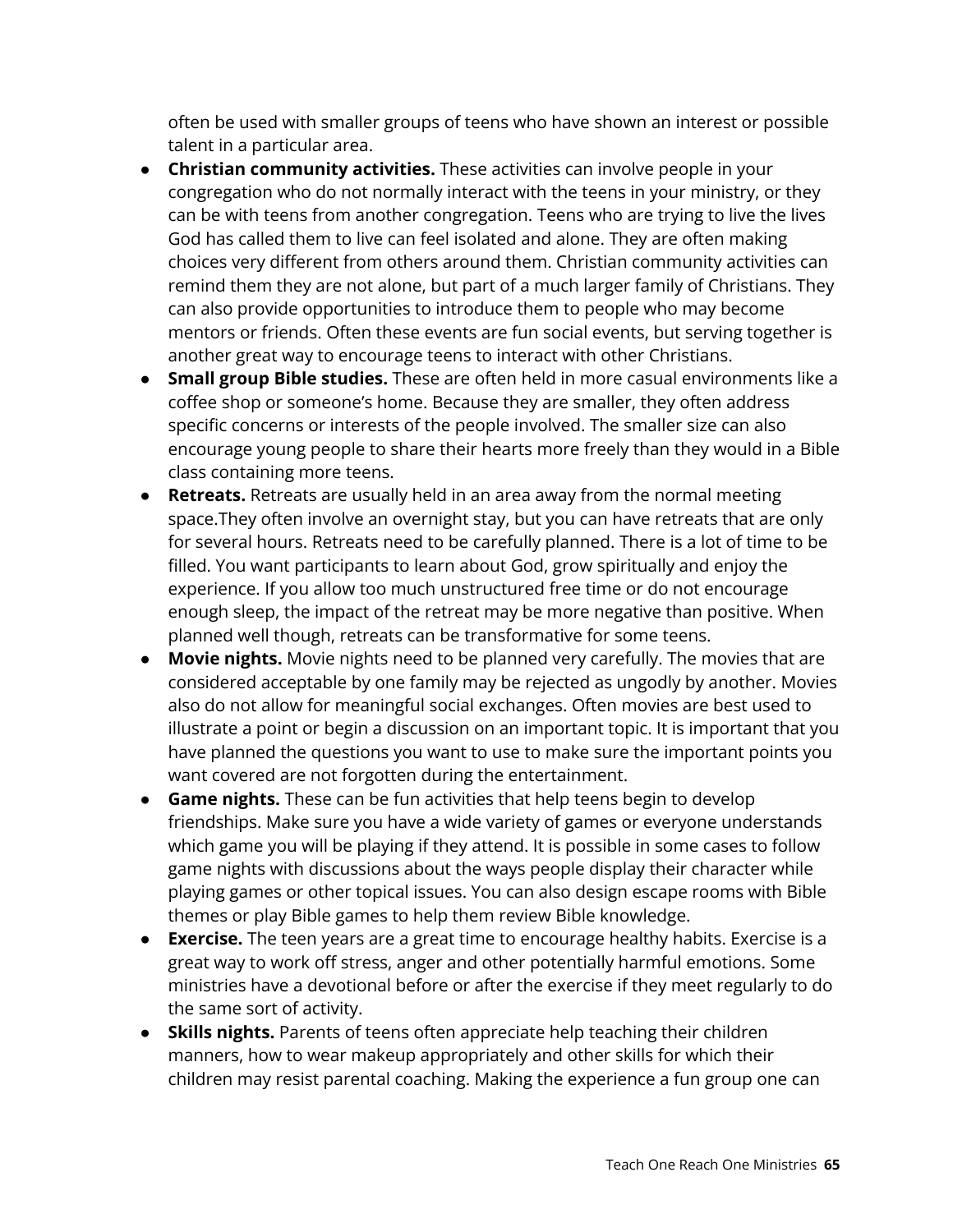encourage teens who may otherwise reject any training on the topic to participate enthusiastically.

- **● Learning about others.** Empathy often begins by learning what life is like for someone else. Many cities have a variety of empathy activities already available. Some ministries or charities will create an empathy experience for your teens upon request. You can also create your own.
- **● Capstone projects.** Do you have teens aging out of your ministry in a year? Consider offering them the opportunity to design and execute a capstone project. Modeled after academic programs at many universities, you and the student can design the capstone experience that best meets his or her needs. In general, you want the experience to help teens reflect on everything they have learned over the years and do a project that reflects how they hope to live their life as Christian adults. These projects can involve other teens in your ministry, especially if the project involves serving others or a similar type of larger ministry activity.

Your ministry to teens may have ideas for activities that are different from the ones above. These are only suggestions and your activity may be the type of activity your teens need to grow spiritually. Remember to think through it carefully though, to make sure it will accomplish what you want it to do in the lives of your students.

- 1. Why are goals important when choosing activities to do with teens?
- 2. Name the various possible types of activities and think of at least one possible example for each that would work in your area.
- 3. What activities have you been using in your ministry to teens? Are they accomplishing what you had hoped they would?
- 4. Thinking about the spiritual needs of the teens to whom you minister, plan two or three activities that would help them grow spiritually.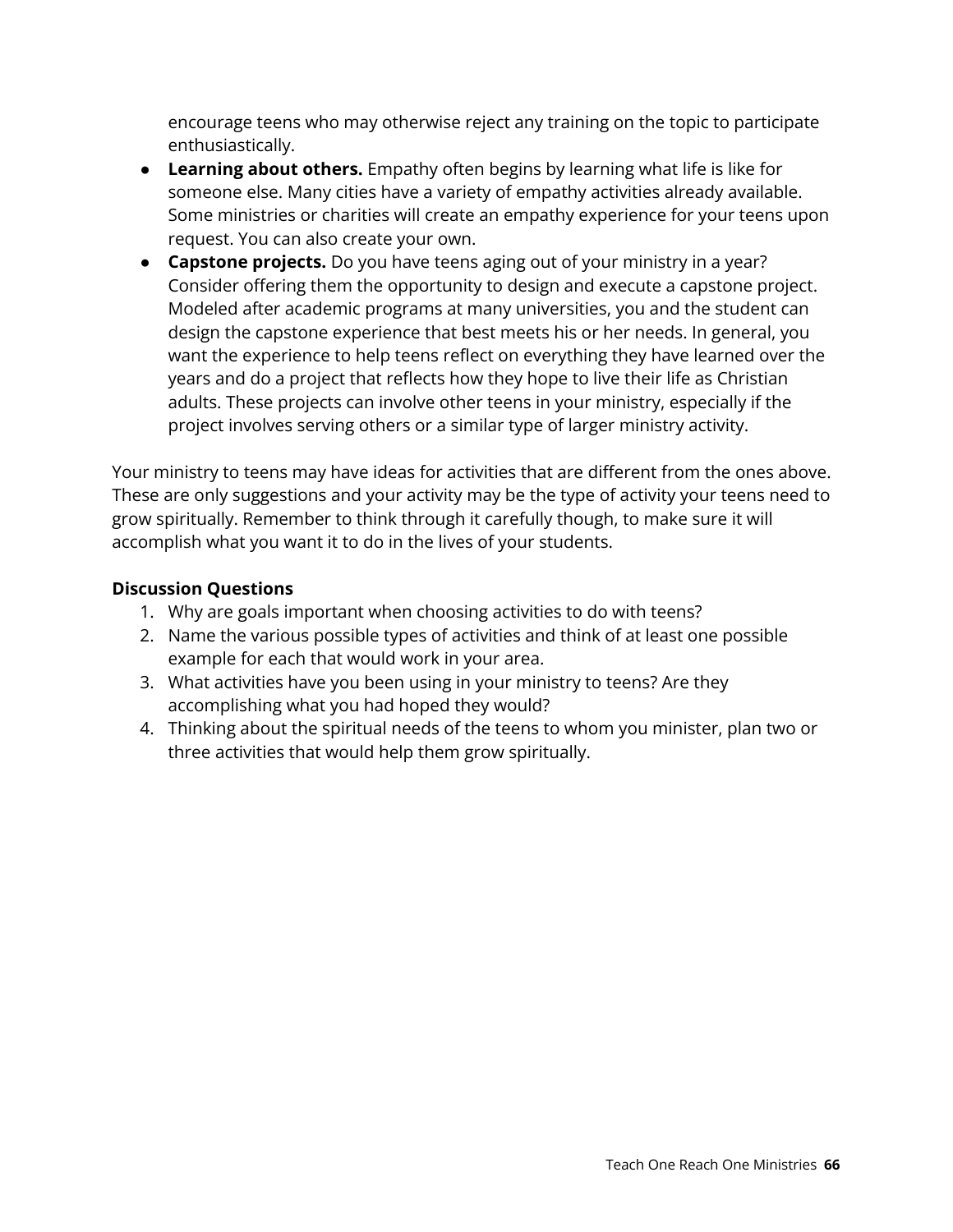# **Chapter 11 – Gift Discovery, Development and Use**

One of the questions teens hope their church can help them answer is, "What is my purpose in life?" They want to know if they really can serve God in a meaningful way. Teens want to know their church family sees them as someone who is needed and not just someone who is considered a burden or merely tolerated.

The Bible teaches us that each person is given at least one gift by God to use to serve Him.  $^\mathrm{40}$  Unfortunately, many teens are not aware of this. Those who understand a little about God's gifts may still be unaware of the specific gifts God has given them. Because of this ignorance, they are not developing those gifts and may be unprepared when God provides them with opportunities to use their gifts to serve Him.

To help teens understand God's gifts, we need to teach them some basic principles:

- **● Everyone has been given at least one gift from God.** Teens who are struggling in life may honestly believe God has not given them even one gift. This may be especially true for young people who are not doing well in school. They need to understand they have at least one gift and they need to discover, develop and use it to serve God.
- **● There are three basic types of gifts from God.** Any of these gifts can be used to serve God in some way.
	- **○ Material gifts.** These gifts are the things we often talk about sharing with others. Material gifts can be items like clothing or the money needed to purchase items people or ministries may need.
	- **○ Spiritual gifts.** These are the gifts mentioned in passages like 1 Corinthians 12. These gifts are given to Christians, who receive the gift of the Holy Spirit at their baptism. This list of gifts can be difficult for teens to fully understand. Many of the gifts are somewhat abstract and Christians disagree as to whether or not all of these gifts are still given today.
	- **○ Talent and personality trait gifts.** One of the best examples of this type of giftedness can be found in Exodus 31. God gave specific people either new talents or an extra measure of talents they already had so they could build His Tabernacle. We also see this in the Apostle Peter. The personality trait of boldness, that caused him so much trouble at times, was also the character trait God later used as Peter became a bold evangelist.
- **● God expects Christians to use their gifts in service to Him. This can involve doing good deeds, serving others and sharing their faith.** Teens need to understand that while their gifts can become a catalyst for a future career, that is not the only way they can be used. God wants His people to do good works to serve others, to reflect God's love to them and to teach others the Gospel message. It is

<sup>40</sup> 1 Peter 4:10.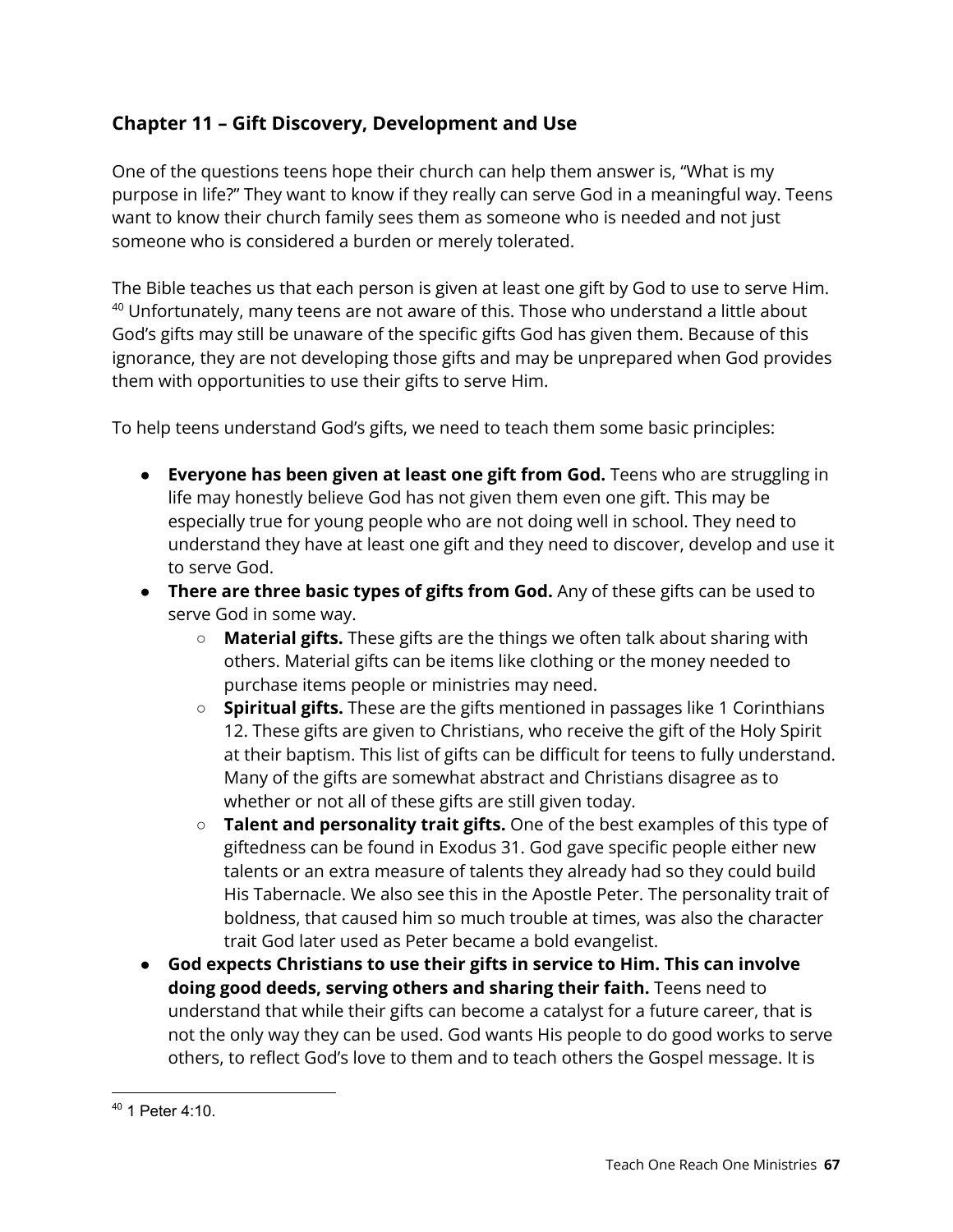the example set for us in the ministry of Jesus, the ministry of the Apostles and by the first century church.

Teens usually have a fairly good understanding of material gifts. They may need additional teaching and encouragement though, to begin developing a generous heart and lifestyle. Often this can be done as they participate in various service and faith sharing opportunities. You can also present them with spiritual challenges in this area for them to complete outside of class.

The concept of spiritual gifts may still confuse teens even after Bible lessons on the topic. It is important to teach them these passages even if they are not able to totally understand them yet. Reassure them that as they begin serving God with their other gifts, these spiritual gifts may become more evident. Encourage them to reflect periodically on their lives and their service to God and compare it to these passages. Do not be discouraged if they are still struggling with the idea of spiritual gifts when they enter adulthood.

A talent or a personality trait as a gift from God is a more concrete concept teens can understand. What they may not know is which talent or talents God may have given them. They may not be sure how to develop any talents they have identified. Many of them will also be unsure how to use the talents and personality traits God gave them to serve Him.

This is the area that needs the most focused teaching and guidance in any ministry to teens. Even teens who have displayed an obvious talent for something outside of the church environment may not know how to use that talent to serve God. Teens with certain personality traits and more obscure talents may particularly struggle with identifying the gifts God has given them. Instead of using one of the spiritual gift inventories you can find, try giving them a more conversational survey to help them uncover talents and personality traits God can use. 41

It is important to be aware that God can use more obscure talents like organizational skills as often as He can use the ones we normally remember, like art or teaching.<sup>42</sup> You may have to be a little more creative as you help guide teens with those talents through the talent development stage. Often older Christians with those same talents can provide mentoring in not only how to develop those talents, but also how to use them to serve God.

A gift exploration event can also help teens discover gifts - especially gifts they may not have been exposed to at home or school. Ask Christians with various talents to set up a table with a mini experiential task using their talent. Teens can rotate through the various tables and try activities that may reveal a talent and a passion for a specific gift. The

<sup>41</sup> See Appendix 6: Gifts and Talents Survey for Teens

<sup>&</sup>lt;sup>42</sup> See Appendix 7: List of Possible Talents.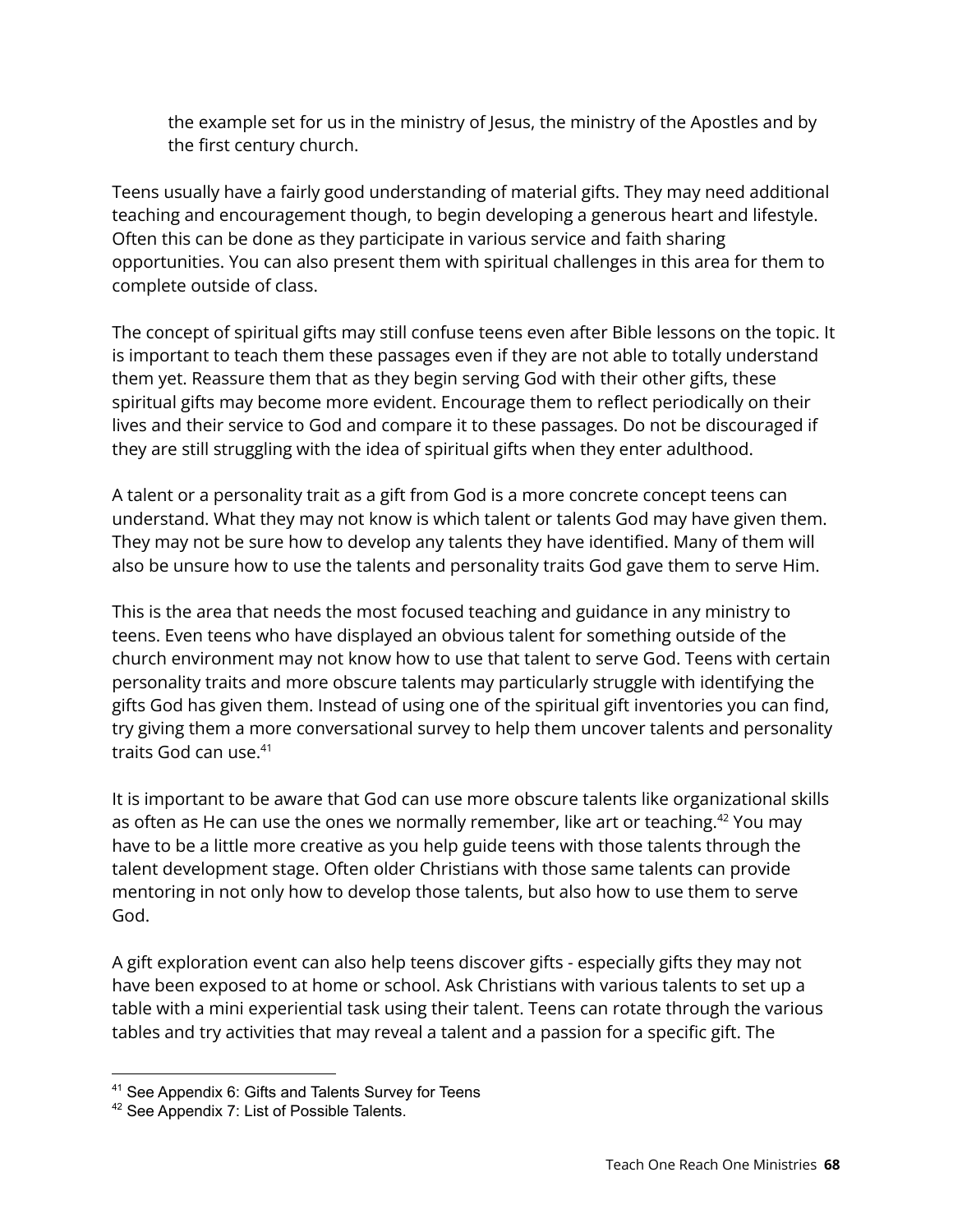Christians sharing their talent should also explain how they developed it and how they have used it to serve God in some way.

When setting up gift exploration events, do not forget occupations and more obscure talents. It is crucial that teens understand how they can participate in vocational ministry as an adult. Vocational ministry is when Christians minister to others as they work in their chosen occupation. We find it modeled in scripture when the Apostle Paul, Aquila, and Priscilla were tent makers while they also spread the Gospel message. Your teens may consider choosing an occupation where they can serve others as part of their job duties or have a vocation where they find independent ways of serving their co-workers and customers.

Every location has different rules and laws that apply to what Christians may and may not share about their faith in a work environment. Even countries that have very strict rules against proselytizing in work environments, still usually allow faith sharing off the work premises. If you can help teens understand the laws in your area and learn from other Christians who have found ways to share their faith in their occupations, it will help vocational ministry grow with the next generation.

Service and faith sharing opportunities are other great environments for teens to discover their gifts. Encourage them to think about the gifts God may have given them as they help prepare and execute the experiences. During the reflection times after you have given teens a service and faith sharing opportunity, use some of the time to discuss their progress on gift discovery and development.

As strange as it may sound, it can also be helpful for teens to discover where they do not have a gift. There are some things all Christians can be expected to do to serve God. For example, all Christians should be sharing the Gospel message with others. It is important for teens to understand though, that although the message is always the same, the methods people use to share their faith may vary. Often their gift offers opportunities to share their faith as they use it to serve others. Trying to share their faith using a gift God has not given them will often leave them frustrated and believing they do not have the ability to share their faith effectively.

Understanding the areas in which they are not gifted is also helpful to the church. Often Christians believe anyone can do anything the church decides needs to be done. In some cases, that may be true. Most of the time though, those things are best done by someone God has gifted to do them. The church needs to spend more time in making sure people discover, develop and use their gifts appropriately. This decreases the number of Christians who are frustrated, do important tasks poorly or quit because they are trying to serve in areas which God never meant for them to serve.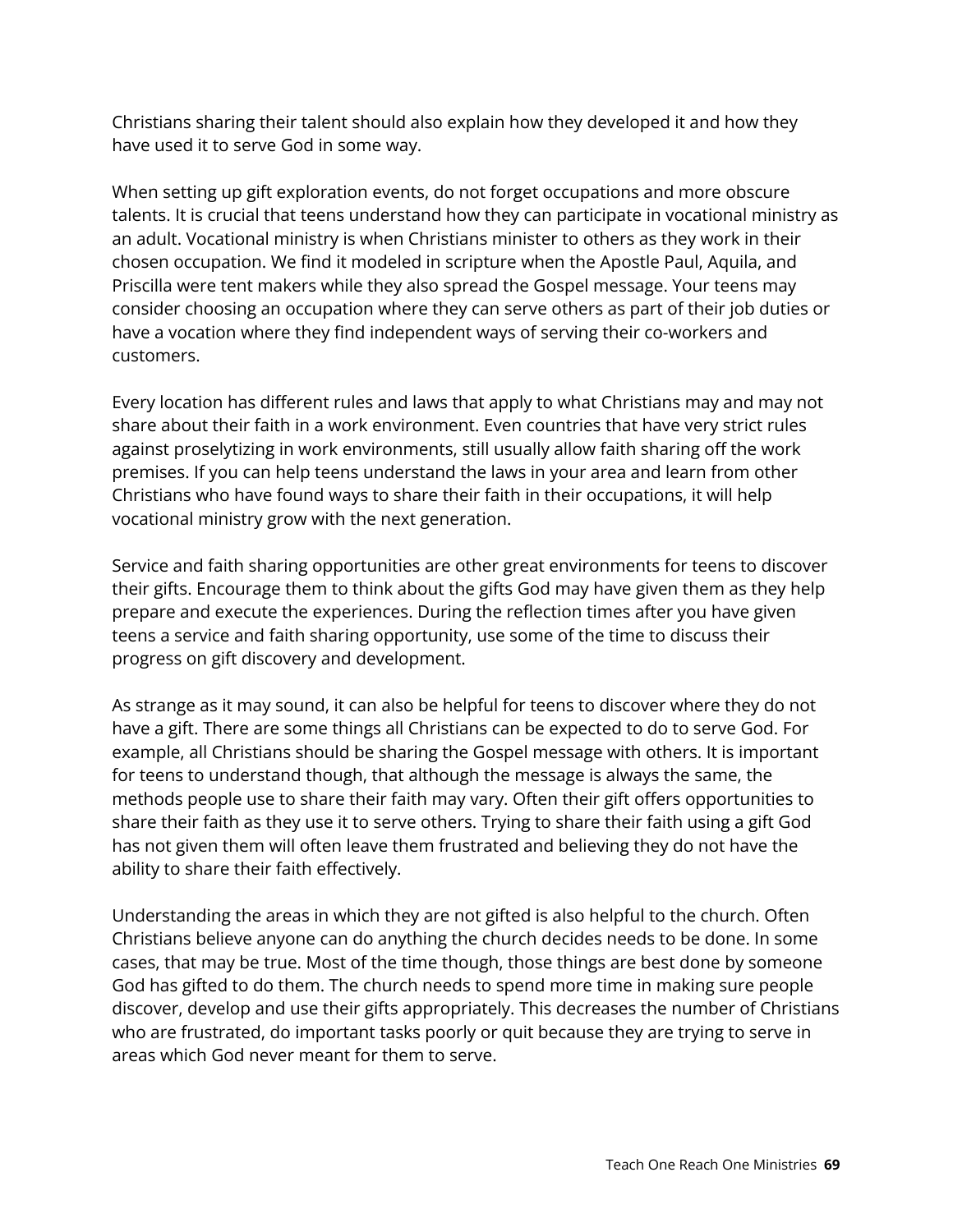As someone ministering to teens, you are also in a position to be a type of talent scout. As you spend time teaching and mentoring teens, try to notice the little flashes of potential talent you may see in each of them. Encourage them to do things that will help them discover if they do indeed have a gift in that area. It is better to encourage a teen to explore a gift and be proven wrong, than to fail to mention a potential gift to a teen who may never discover it otherwise.

It is crucial for teens to understand that merely discovering a gift is not enough. Even incredibly talented people often take lessons or are guided by mentors to hone their skills. Hours of experimenting and practice are usually needed to become truly skilled at any natural talent.

King David is an excellent example of this dynamic at work. God placed David in a family where he would become a shepherd boy. This family job required him to learn slinging in order to protect the sheep. He learned how to nurture the flock. God sent wild animals from whom David had to protect his sheep. David even learned how to play the lyre to amuse himself as he watched the sheep graze for hours.

We do not know to what extent that time of preparation helped David for what was to come in his life. What we do know is that he used slinging to slay Goliath. His lyre playing soothed King Saul and allowed David to live in the Palace and observe the life of a king – what King Saul did well and the mistakes he made – years before he became a king himself. 43

The teens served by your ministry need to be encouraged to develop the talents God has given them. Often, they will need to work on talent development with the help of their parents and outside lessons and training. In some cases though, parents may be unable or unwilling to provide their children with opportunities to develop their talents. Your ministry may be able to fill that gap.

Consider pairing students with adult Christian mentors who have similar gifts from God. If you have several teens with similar gifts, consider having a regular session where someone comes in and gives them tips or instruction. You can even pair these mini-sessions with a Bible study on the topic of using our gifts to serve God. One of the best ways to help teens develop their gifts is to pair them with the adult you would normally use to do specific ministry functions for you. For example, you may want to pair an interested teen with the person who works your sound system so the teen can learn through shadowing and helping the adult.

Helping teens discover and develop their talents is vitally important. Even with that assistance though, many young people will still struggle with how to use their gifts to serve

<sup>43</sup> 1 Samuel 17.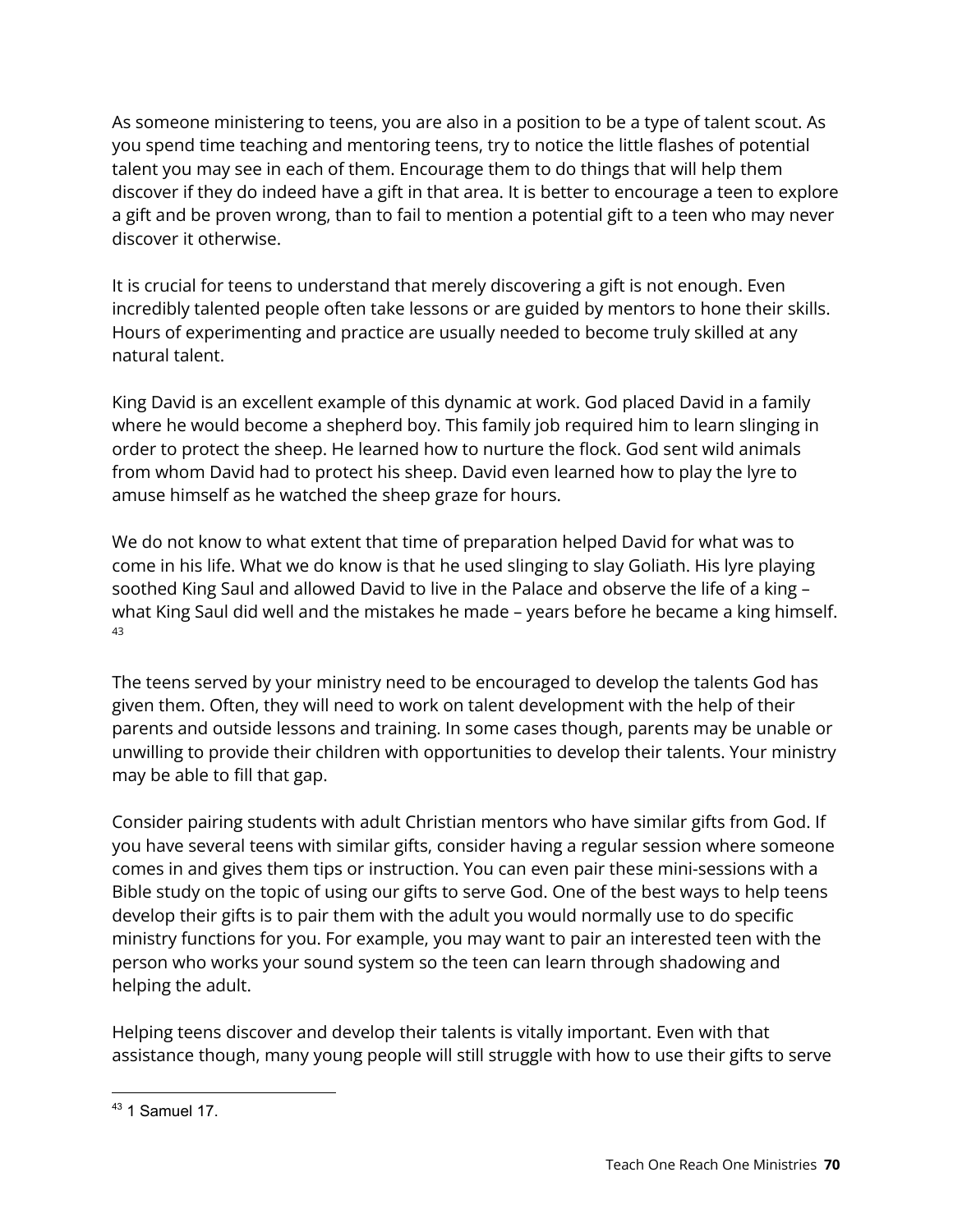God. This is especially true if their gift is something they have never seen used in a worship service or Bible class.

Teens need to understand that only a very small fraction of a Christian's time is spent at church. Most of the opportunities God will give them to serve Him will happen outside of the church environment. Often these opportunities will be to serve others and share their faith in some way.

It is important to keep encouraging teens to find ways to use their gifts to serve God, even though their talents are not fully developed yet. Encourage your church to use teens to assist in their areas of giftedness beside a more experienced adult. Encourage leaders to give teens increasing responsibilities and freedom as their gifts become more fully developed. Remind teens they are also all equipped to help with "church chores" like setting or cleaning up for various church functions.

If you can, make students aware of opportunities outside of church for them to use their gifts to serve others and share their faith. Create opportunities for them to use their gifts in any outside activities you plan. Give experienced teens opportunities to plan and execute activities using their gifts. The more you can give them opportunities to begin using their gifts to serve God, the more likely they are to continue doing so for many years to come.

- 1. What are three basic principles about gifts from God that teens need to understand?
- 2. What are three basic types of gifts God gives to us?
- 3. What are some ways to help teens discover the gifts God may have given them?
- 4. What are some ways to help young people develop the gifts God has given them?
- 5. What are some opportunities in your ministry or geographical area that would give teens an opportunity to begin using their gifts from God?
- 6. Thinking about the teens to whom you minister, what are the potential gifts you think God may have given each one of them? How can you create opportunities for more gift exploration, development and use by the teens in your ministry?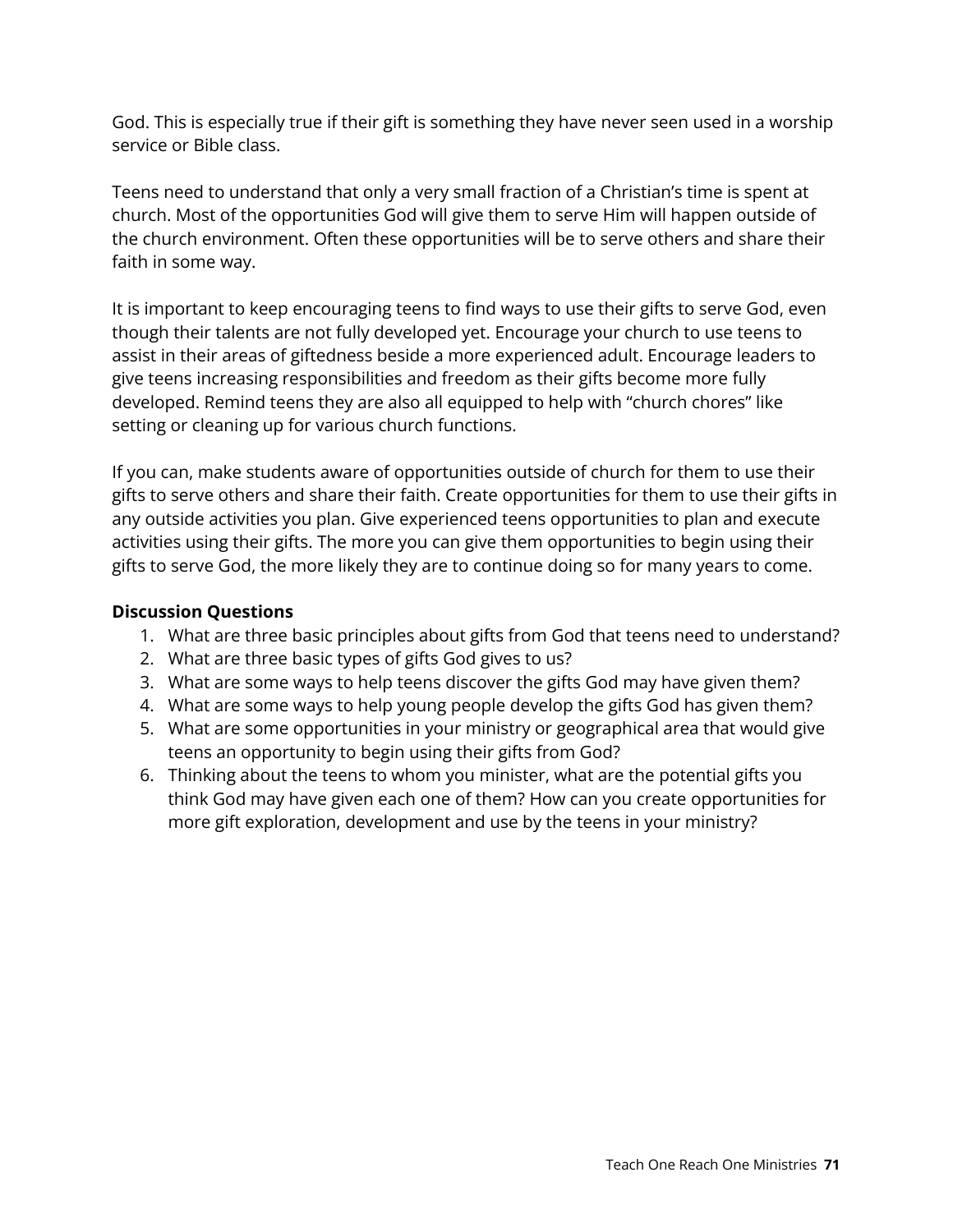## **Chapter 12 – Friendships and Peer Pressure**

Brain science has discovered the human brain is wired to crave connection with others.<sup>44</sup> For many teens, their peer group becomes their most desired and meaningful connection. Parents, however, are still the primary relationship for most teens and their influence is critical. Parents and teens may begin to pay less attention to their relationship as the young person moves towards adulthood, believing the relationship is no longer important to the adolescent. As a result, peers begin to fill not only their natural place in a teen's life, but also the relational space parents should still occupy.

This can give young people a greater influence on each other than is healthy. Often a teen's peers have the same lack of knowledge, wisdom and life experience as the teen. It brings to mind Matthew 15:14, where Jesus teaches on the folly of the blind leading the blind. When both the leader and the follower do not fully understand what God wants from them, both may fall more easily into a number of mistakes, sins and negative consequences.

It is important to understand that although all teens crave connection and friendships, what that means to each teen can vary greatly. Many factors can impact the relationships teens create and value. Where they attend school, their extra curricular activities and jobs can influence their choice of companions and the influence they allow those relationships to have over their lives. A teen's parents can also impact how much adolescents value other relationships and the power they allow peers to have in influencing their choices.

Personality also plays a role in not only how many friends a teen has, but also the depth of those relationships. Teens who are more introverted or quiet may only have a couple of friends. These relationships tend to be deeper as they spend more time with the same few individuals sharing activities, thoughts and emotions with each other.

Extroverts, on the other hand, may seem to have a lot of friends. Yet these friendships may be somewhat shallow or even superficial. It is difficult to spend the time that would be necessary to develop deep friendships with a large number of people. As a result, many extroverts have a seemingly large group of friends, while still having very few people who know them well.

Whether a teen has two friends or two dozen friends, he or she may struggle with the concepts of acceptance and popularity. The teen years can be an awkward time. Many young people are still in the process of discovering for themselves who they are, what interests them and who they want to become. That can be confusing enough, but if they are in the typical teen environment, they also feel pressure to make sure their answers to those questions are similar to the ways everyone else is answering them.

<sup>44</sup> Platt and Falk, "Wired to Connect."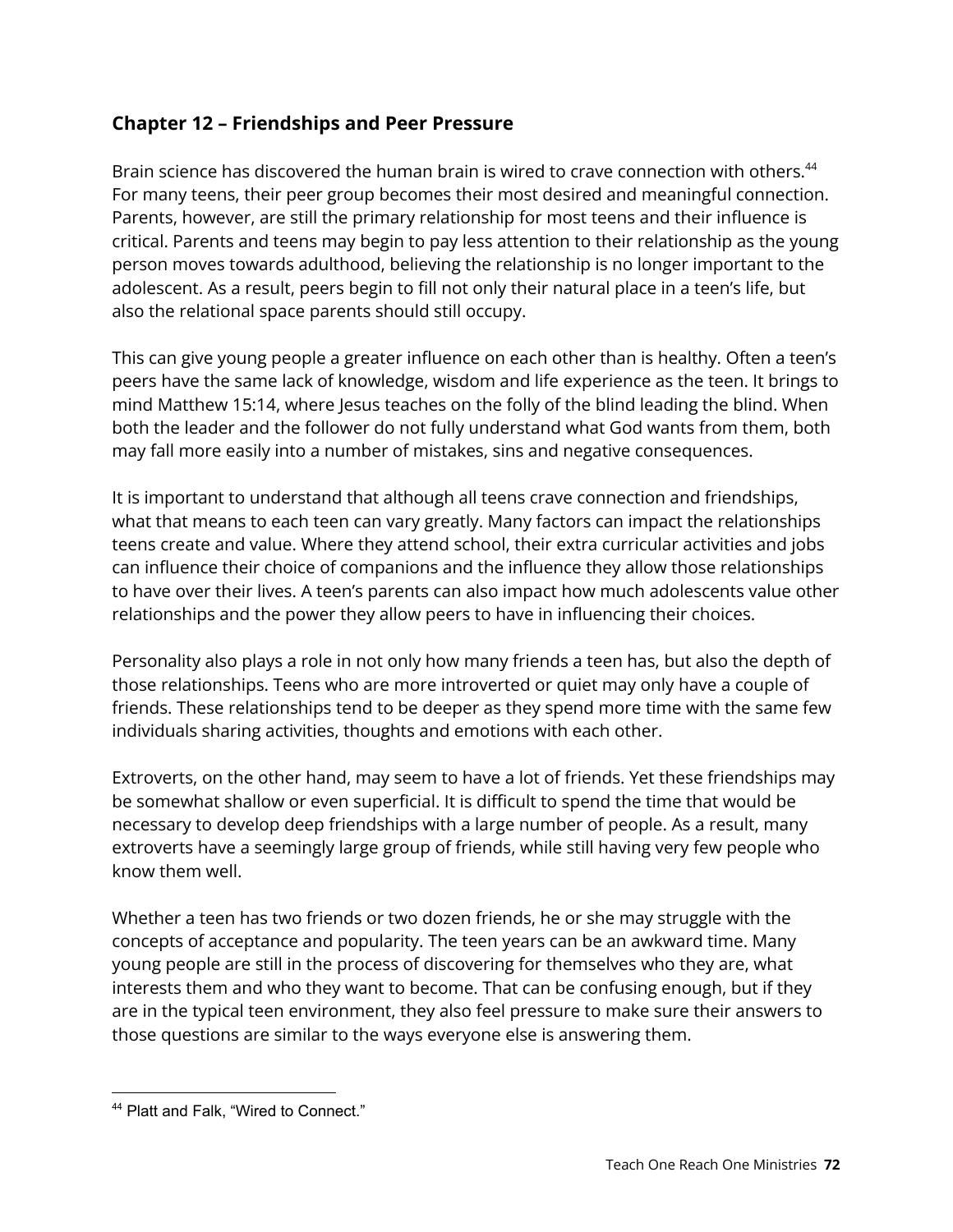This can be especially problematic for Christian teens. God calls them to make choices that have always been outside of the cultural norm. By obeying God, they will often make decisions that are very different from others in their peer group. This can even be true in a church environment. Just because a teen attends church, Bible classes, and ministry activities, does not mean he or she is obeying God's commands and principles. Teens can sometimes feel as if they are the only one their age trying to do what God wants them to do.

Just like Elijah found,<sup>45</sup> though, a teen who is trying to obey God is not really alone. It can just feel that way at times. It is important to have regular Bible lessons and conversations about the concept of popularity. Is that even a goal Christians should have? How can they find other Christians their age who are trying to be the person God wants them to be? Teaching teens how to find godly friends can not only make them feel less lonely, but also give them an extra hedge of protection from negative peer pressure.

Teaching teens how to find godly people to be their friends can be a difficult task. Many already have long established friendships with teens who are now beginning to make different choices than when they were both much younger. It can be a frightening thought to a teen to relinquish these unhealthy friendships and look for new friends who will be more supportive of their godly choices.

A Christian adult may be able to be friends with someone who is making ungodly choices without making similar choices. They may choose to continue the friendship in hopes of influencing the person for God. Adults usually have the maturity to create appropriate opportunities for faith sharing, without being tempted to engage in sinful behaviors. Most teens do not have the maturity, wisdom or life experience to do something similar. While they should be kind and loving towards everyone, they need to avoid close friendships with teens who will pressure them to disobey God.

This can be difficult, because often participating in sinful behaviors can be what makes a teen more popular – or at least appear to be so. Many teens will need the support of Christian adults if they attempt to transition into new friendships or peer groups. It is important to be aware of teens who are attempting to do this and provide them more opportunities to engage with the adults and their peers in your ministry in meaningful ways. This can ease the sense of loneliness and isolation they may feel as they seek more supportive friends. If the negative peer group convinced them to participate in ungodly activities, they may also need help breaking bad habits they developed while socializing with that peer group.

<sup>45</sup> 1 Kings 19:10-18.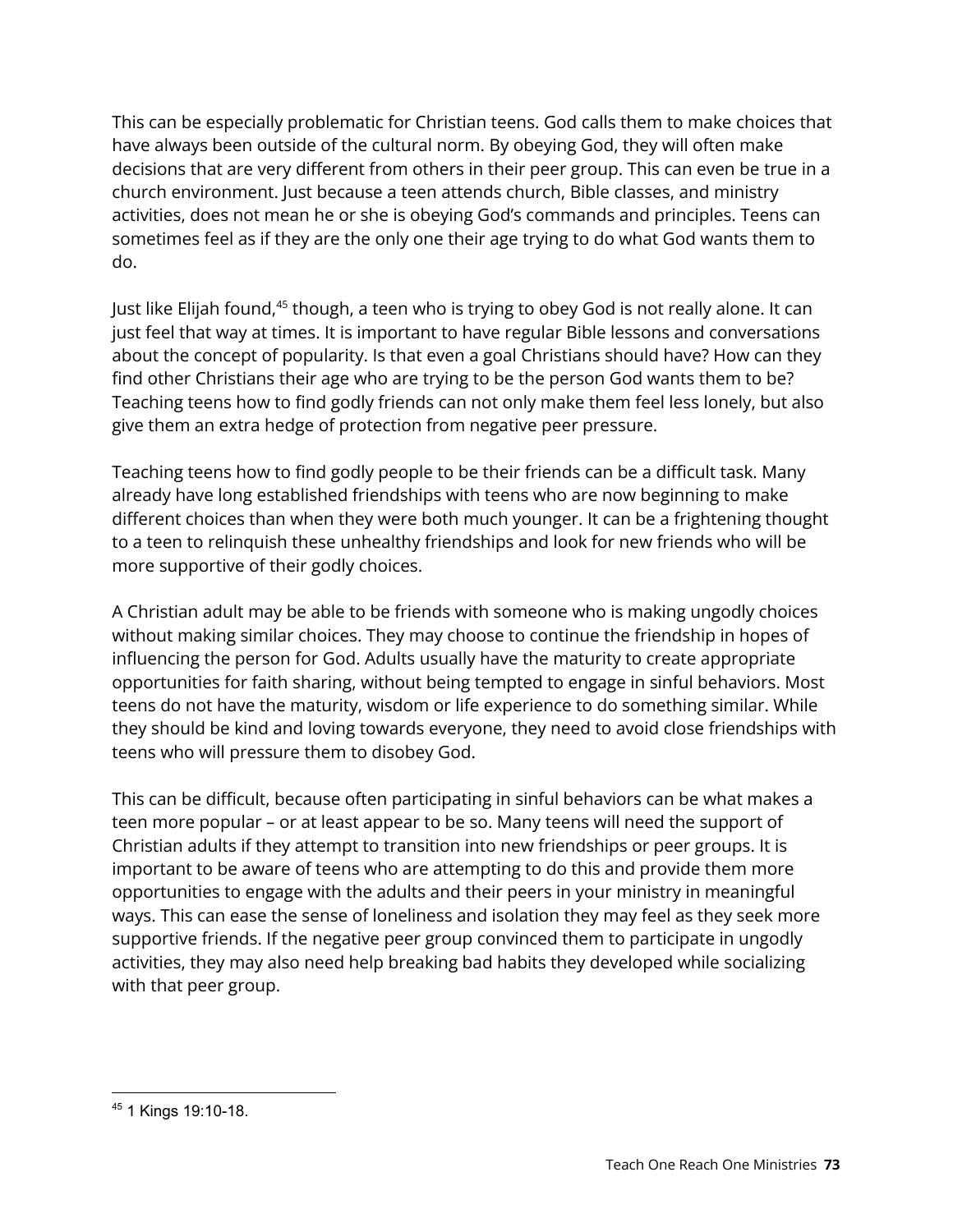#### **Self Esteem**

Self esteem is often a concern when ministering to teens. Peers can impact a teen's self esteem in positive or negative ways. It is fairly intuitive that poor self esteem is unhealthy. Teens with poor self esteem see only their own faults. They may struggle to believe God loves them or can forgive them for the choices they have made. They may also become depressed or suicidal. If you suspect a teen is suffering from depression or is suicidal, his or her parents should be informed immediately. (Note: A teen who threatens suicide, should always be seen as quickly as possible by a professional to assess their risk of actually attempting suicide.)

Over the last couple of decades, many western societies became concerned about what they believed was the low self esteem of the majority of their young people. Efforts were made to give effusive praise and remove any possibility of rejection, failure or criticism. What resulted after a few years of this constant positive reinforcement was another problem that impacted the lives of young people.

Students who were only shown the good in themselves and never criticized or corrected developed self esteem that was too high. They became arrogant and entitled. They were prideful and mean. The underlying message that they were perfect also had troubling spiritual ramifications. Why would someone who is perfect need God's grace? Why would they accept God's commands and boundaries when those restrictions deprived them of something they wanted?

The solution to both extremes is to help teens develop godly self esteem. This is the balanced view of how God sees them. God knows their strengths and weaknesses. He encourages them to grow and improve, giving guidance and consequences when needed. He also sees the potential teens have for doing good deeds, serving others and sharing their faith. He knows the gifts He has given them to develop and use to serve Him. God encourages them and provides them with a family of believers to give teens additional guidance, accountability and encouragement when they need it.

When teens learn to see accurately both their strengths and weaknesses, they are moving towards godly self esteem. This godly self esteem drives them to try to reflect God's image more accurately and make more godly choices. It encourages them to discover, develop and use their gifts to serve others. With godly self esteem, it is easier for teens to grow to be more like the person God wants them to be.

Teens with godly self esteem will find it easier to ignore negative peer pressure and seek friends who will support them in their efforts to be godly. Young people may still need help in identifying the characteristics that make someone a good friend - especially if they have a history of choosing friends who encourage them to make poor choices.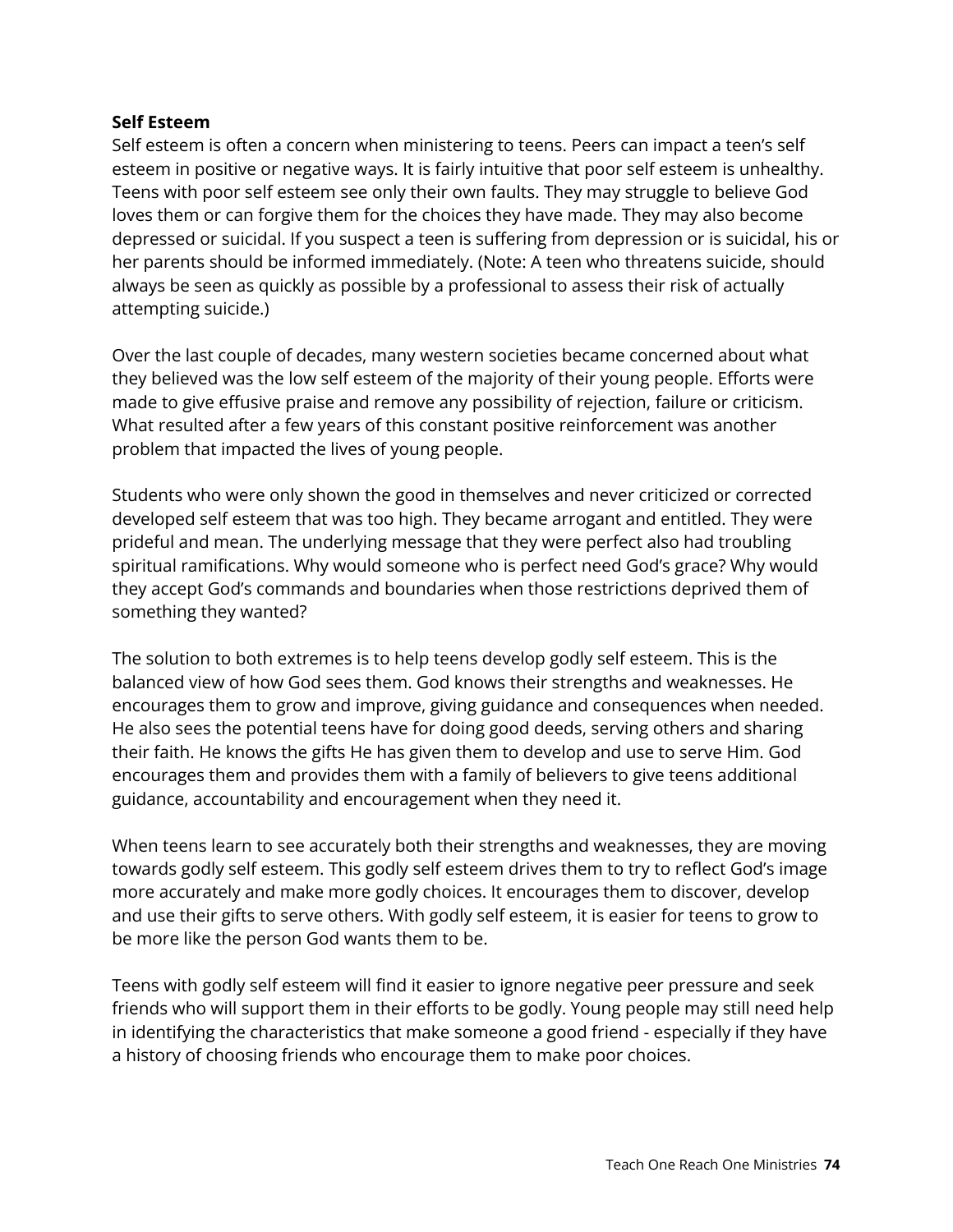## **Characteristics of a Friend**

There are some general friendship principles you can teach in your Bible lessons and discussions that can remind the teens to whom you minister how to choose good friends:

- **● Understand the difference between an acquaintance, a casual friend and a close friend.** Teens need to be kind and loving towards everyone. Even people who make poor choices can be acquaintances. These are not people with whom you spend most of your free time, ask for advice, or tell all of your worries and secrets. Casual friends are the type of people with whom you spend some of your free time. They can be supportive, but you have something that prevents a closer relationship. This can be distance, different interests or beliefs, or other things that make a close friendship difficult. Close friends are those the Bible describes as "like a brother." These friendships are with people whom you know have your best interests at heart and are supportive of helping you be the person God wants you to be.
- **● Find friends who will encourage you to be your best self.** It is not always possible for teens to have an entire friend group that consists of Christians. Teens can still seek secular friends who encourage them to be the best they can be in every area of their lives.
- **● Find friends who will support you when times are tough.** A lot of things can happen during the teen years and not all of them are positive. Teens need friends who will support them in the bad times as well as the good ones. Teach teens that friends who disappear when they are facing challenges may not be the supportive people they need as close companions.
- **● Find friends who keep private things private.** Often friends are the people to whom we confide the things that are worrying or upsetting us. They may be things that never happen or we do not particularly want everyone to know quite yet. A good friend keeps confidences and asks permission before sharing a private conversation with others.
- **● Find friends who will help you obey God, even if they are not Christians themselves.** Teens need friends who support their choices to obey God, even if they are not making the same choices. They should be the type of friends who discourage them from going places or being with people they know may tempt them to do things they have decided not to do.
- **● It is okay to feel closer to people with whom you have more things in common, but you should also be open to friendships with people who are not exactly like you.** Often the friendships that help us grow the most are with people who are not exactly like us. They can teach us new things and give us new insights, knowledge and perspectives. Choosing to only be friends with people exactly like us can be easier, but those relationships can also reinforce our ignorance or bad habits.
- **● Healthy friendships take time and effort.** You have to spend time with someone to develop a close friendship. There will be disagreements and misunderstandings when you spend a lot of time with people. It often takes time, patience and effort to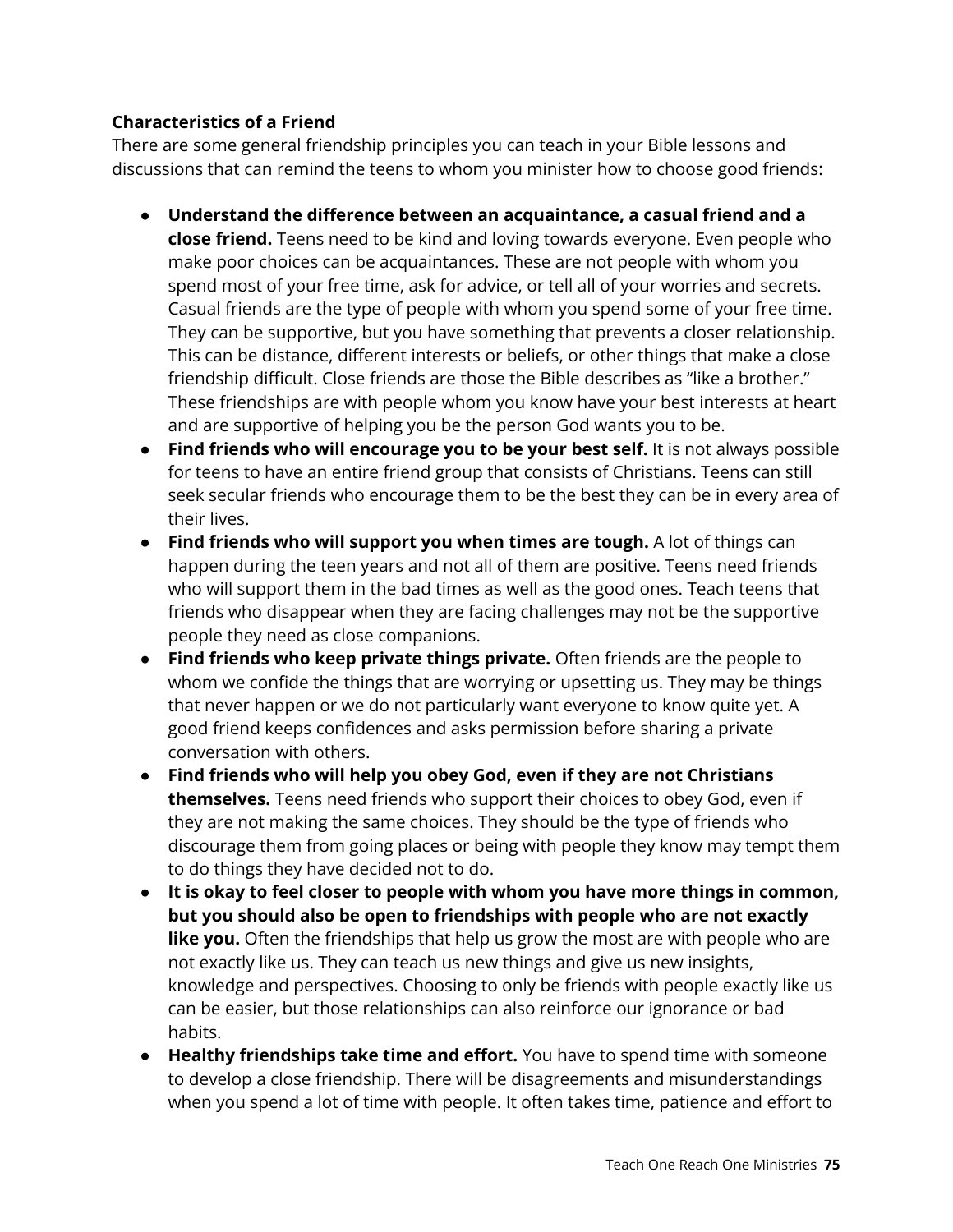work through those issues and continue a friendship. Friendships that do not require any time or effort are actually people who are more likely to be acquaintances or casual friends.

- **● Close friendships are great practice for future romantic relationships.** A strong, healthy, godly marriage is also a great friendship. Learning how to choose good friends and how to be a good friend, can help teens develop the skills they will need when they are ready to consider dating and marrying someone.
- **● It is important to remember, if there is a close friendship between two teens of opposite genders, it is quite possible one or both of them have romantic feelings for the other.** This can be problematic if one person is hoping the friendship will become romantic and the other person has no interest in a romantic relationship. Teens need to understand that to the person interested in a romantic relationship, spending a lot of time alone together encourages their romantic hopes. They should be sensitive to those dynamics and avoid hurting someone more than necessary when romantic feelings are not reciprocated.
- **● Sometimes, it may be necessary to end a close friendship.** While it can be a very painful process, having friends who consistently encourage you to disobey God or are physically or emotionally abusive is unhealthy and even dangerous. It may be necessary to end those friendships. You can still be acquaintances, but the time spent together needs to be drastically reduced.

There are a lot of great passages in the Bible that can help you teach teens about friendship. Proverbs is full of very specific advice about the characteristics of people who are the types of people we should and should not befriend. Of course, David and Jonathan are one of the best examples in the Bible of a great, godly friendship. Their friendship even lasted beyond the death of Jonathan. In a world where King David would have been expected to kill Mephibosheth as a threat to his throne, David instead made him a part of his family. He did this to show his love for Mephibosheth's father and David's best friend, Jonathan.

#### **Conflict Resolution**

Teens will also need help understanding how to resolve conflicts they may have with friends and peers in godly ways. While both parties need to participate in the conflict resolution process for it to work well, even one person doing the appropriate things can often de-escalate a tense situation.

Teach teens to attempt the following steps when confronted with a conflict:

1. **Take a time out.** Teach teens to ask for a pause in the discussion. They should stop talking with the other person. Encourage them to walk away for a few minutes if they or the other person needs some time to calm down and get their emotions under control.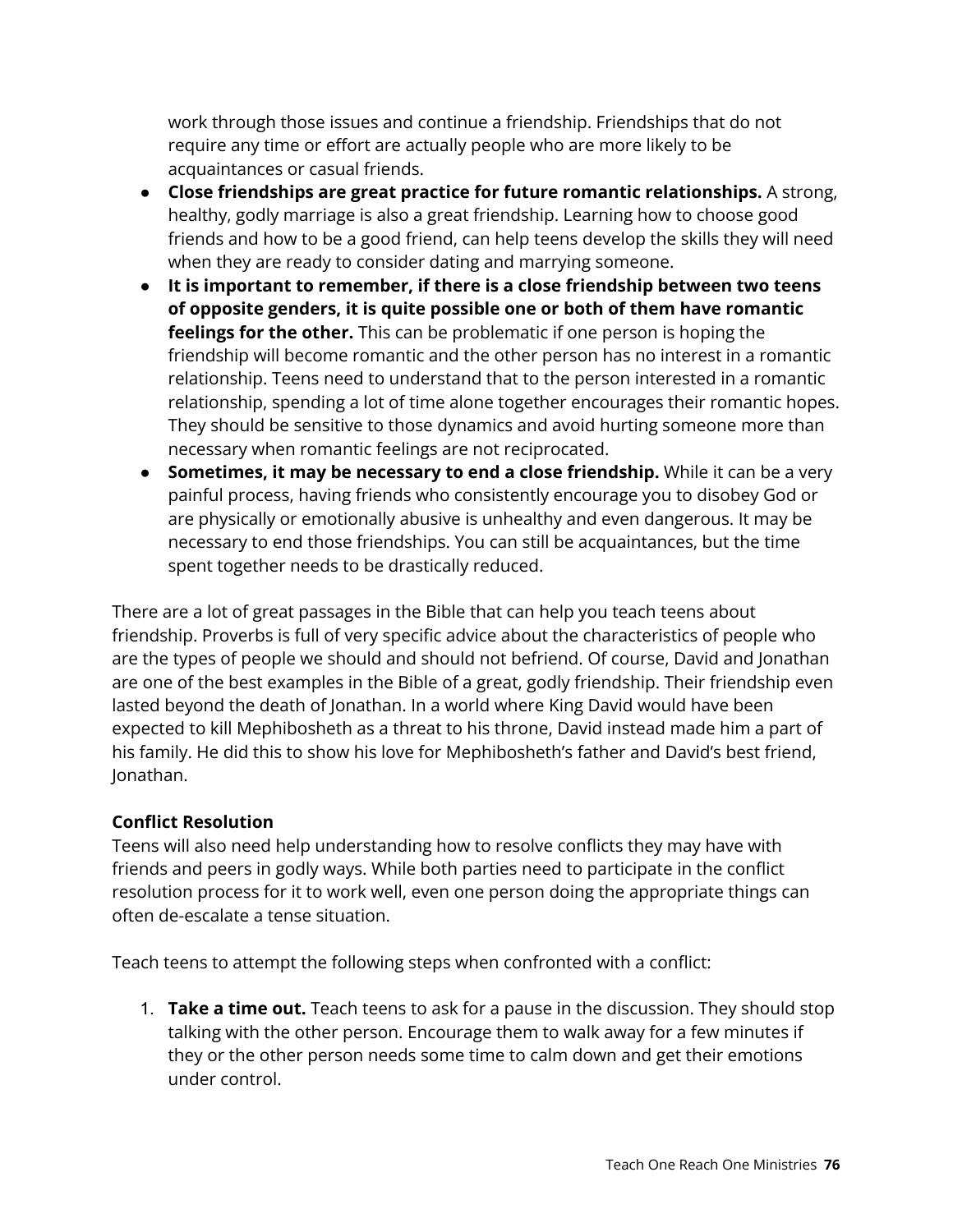- 2. **Each person should take time to really think about how they feel and why they feel that way.** Is there conflict because there is a true difference of opinion or did someone get caught up in the emotions surrounding the conversation? Is someone causing conflict about something that really does not matter to them, but they are in a bad mood because of lack of sleep or some other unrelated factor? Does this disagreement actually remind the teen of a more serious conflict with someone else and they are adding that conflict to this unconnected disagreement? Sorting out emotions from needs and wants can help each person clarify what is really important to them. Often it can help to consider, "If you were to only accomplish one thing in the resolution of this conflict, what do you hope that would be?"
- 3. **Each person should calmly tell the other person how they are feeling in a format similar to this, "I feel \_\_\_\_\_\_\_\_\_ when you \_\_\_\_\_\_\_\_\_\_\_, because \_\_\_\_\_\_\_\_\_\_. I would like \_\_\_\_\_\_\_\_\_\_\_\_."** They should avoid using ugly words and "you are" or "you always/never" statements during this process.
- 4. **Each person should repeat what they think the other person meant in their own words.** The other person should clarify if there is a misunderstanding. This process should continue until both sides believe the other person has a clear understanding of their position.
- 5. **The people in conflict should work together to list as many possible options for solutions as they can.** Often the difficulty with resolving conflicts is we believe there are only two possible solutions – yours and theirs. Or there is only one acceptable compromise position that leaves both parties unhappy. Very often there are additional creative solutions that will make each person satisfied. It is important to emphasize creativity, as this is often where the best solution can be found.
- 6. **The people in conflict should determine which solution will help both sides achieve their most important goals.** This is where conflict can erupt again if the previous steps were not done well. If so, start the process again until a successful conclusion is reached.

#### **Peer Pressure**

When adults discuss teen friendships, their greatest concern is often the pressure from peers to conform to the group. Peer pressure can come from friends, acquaintances and even people teens might consider their enemies. It can be subtle or more aggressive, like bullying. Peer pressure can be positive or negative, but teens are often more susceptible to negative peer pressure. It takes an extremely mature, grounded Christian teen to be able to exert enough positive peer pressure to sway a large group of teens intent on doing something unwise or sinful and convince them to make more godly choices.

While it is important to encourage teens to attempt to have a positive impact on peer behavior, it is perhaps more important for them to learn strategies for avoiding succumbing to negative peer pressure. There are a number of strategies you can teach them that can be helpful: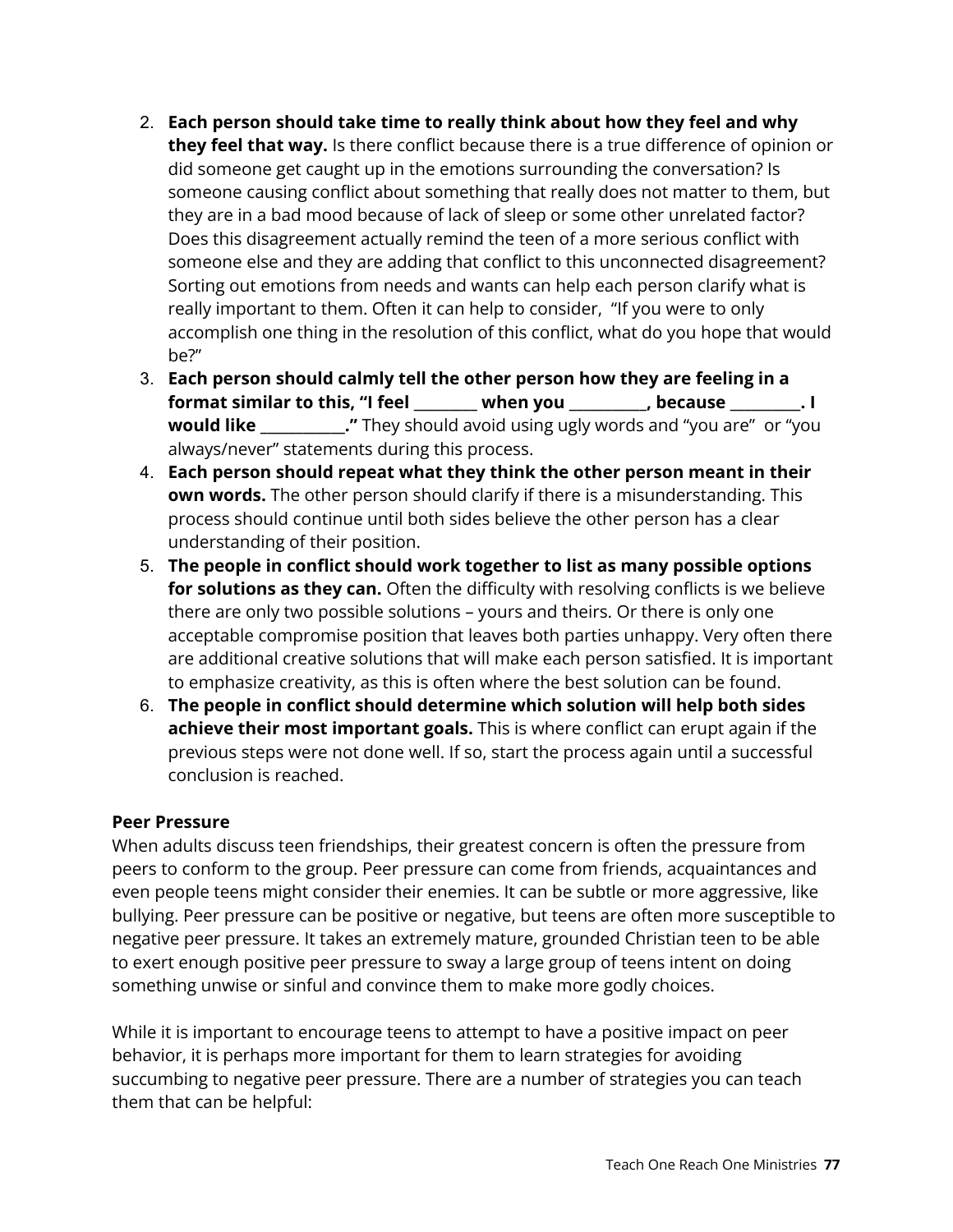- **● Making decisions about behaviors and attitudes before there is peer pressure.** It is a lot easier to decide you are never going to use drugs or have premarital sex before you are tempted rather than in the moment of temptation. Many teens will find the decision they made earlier exerts its own kind of pressure to ignore peers and do the right thing.
- **● Having a list of prepared responses to give when pressured to do something questionable or sinful.** Sometimes teens give into peer pressure because they can not think of anything to say. It seems easier to say nothing and participate, than risk sounding foolish. Having a few sentences they have decided to use in those situations can give them the confidence to decline and walk away.
- **● Memorizing key scriptures and using prayer in the moment to remind themselves to make godly choices.** Silently repeating the applicable command and praying for God's help in avoiding the temptation can give some teens the extra strength they need to ignore peer pressure.
- **● Removing themselves from the situation.** Addiction specialists give this counsel to recovering addicts. They need to avoid or remove themselves from situations where they know they will eventually give into peer pressure. Teens need to learn the same strategy.
- **● Having a core group of friends that agrees to stick together and ignore peer pressure.** For some teens, it is easier to be strong if they know at least one other person is making the same choices. This strategy can backfire though, if one of them eventually gives in and participates.
- **● Remembering that they are not alone.** One of the reasons peer pressure works so well is that it isolates those who do not participate in the group's choices. Many teens can not stand that feeling of being the outsider. Teen ministries often bring in young adults to tell of the horrible things that happened when they disobeyed God and gave into peer pressure during their teens. Rarely, however, are teens exposed to young adults they admire who were able to resist peer pressure. No teen is perfect, but many are able to successfully avoid the major temptations of the teen years. Hearing about earthly consequences of sin is helpful, but often the kids trying the hardest to resist peer pressure need to know it is actually possible. They need to know they can obey God and still enjoy life and have friends and positive experiences. Providing those stories can help some teens withstand negative peer pressure for long periods of time.

Friendships can provide teens with crucial support systems during turbulent times. They can help some teens grow and mature. Friendships can also encourage a teen to begin accepting ungodly belief systems and participating in sinful behavior. It is important to help young people successfully navigate friendship issues during the teen years by giving them biblical instruction and godly guidance.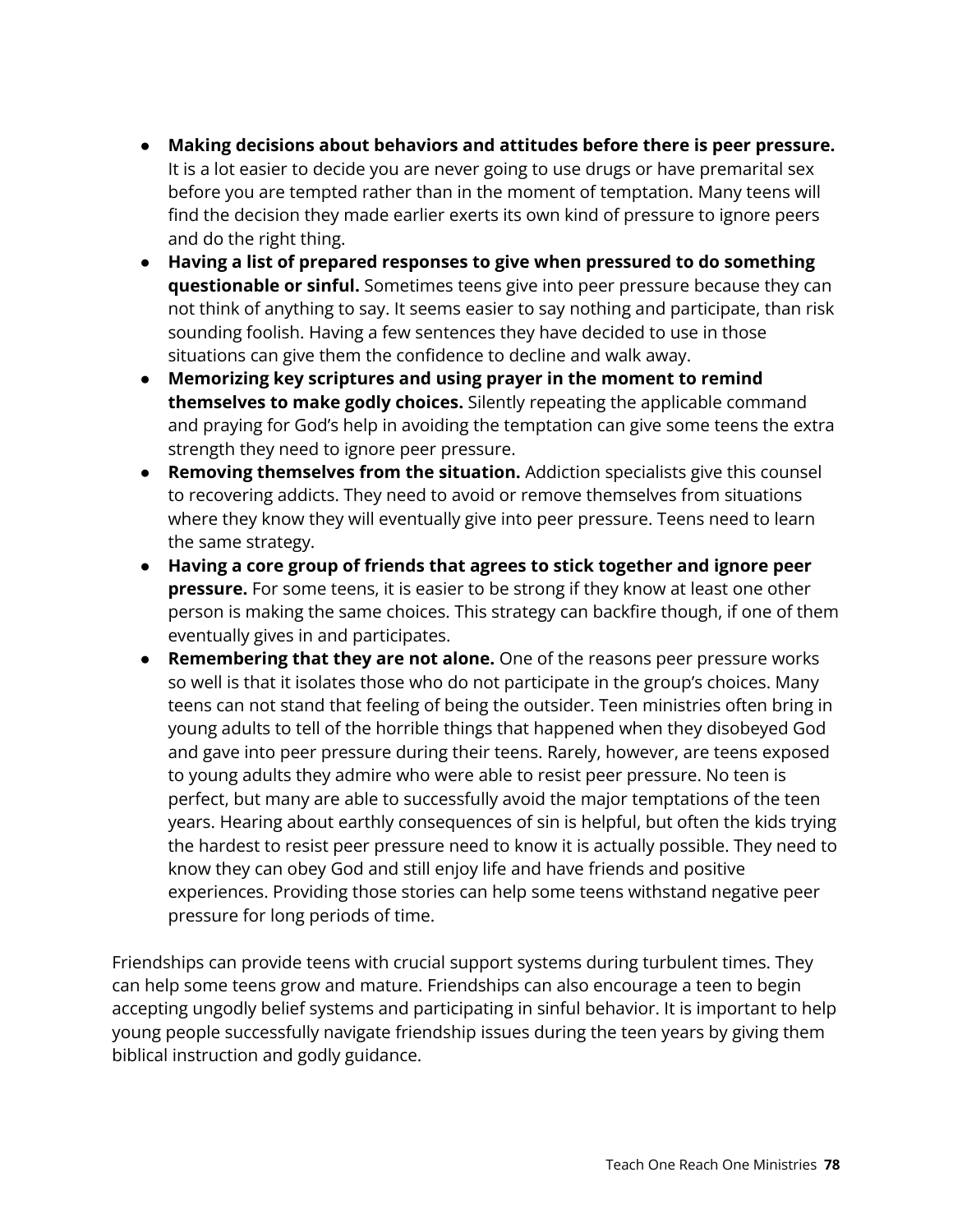#### **Discussion Questions**

- 1. What are some key friendship principles teens need to understand?
- 2. What are some of the qualities of a person who will make a good friend?
- 3. What are the steps to teach teens for handling conflict in godly ways?
- 4. What are some strategies to teach teens to help them avoid peer pressure?
- 5. Why is it so important to spend time teaching and guiding teens through friendship issues?
- 6. What are some friendship areas where the teens served by your ministry need extra teaching or guidance?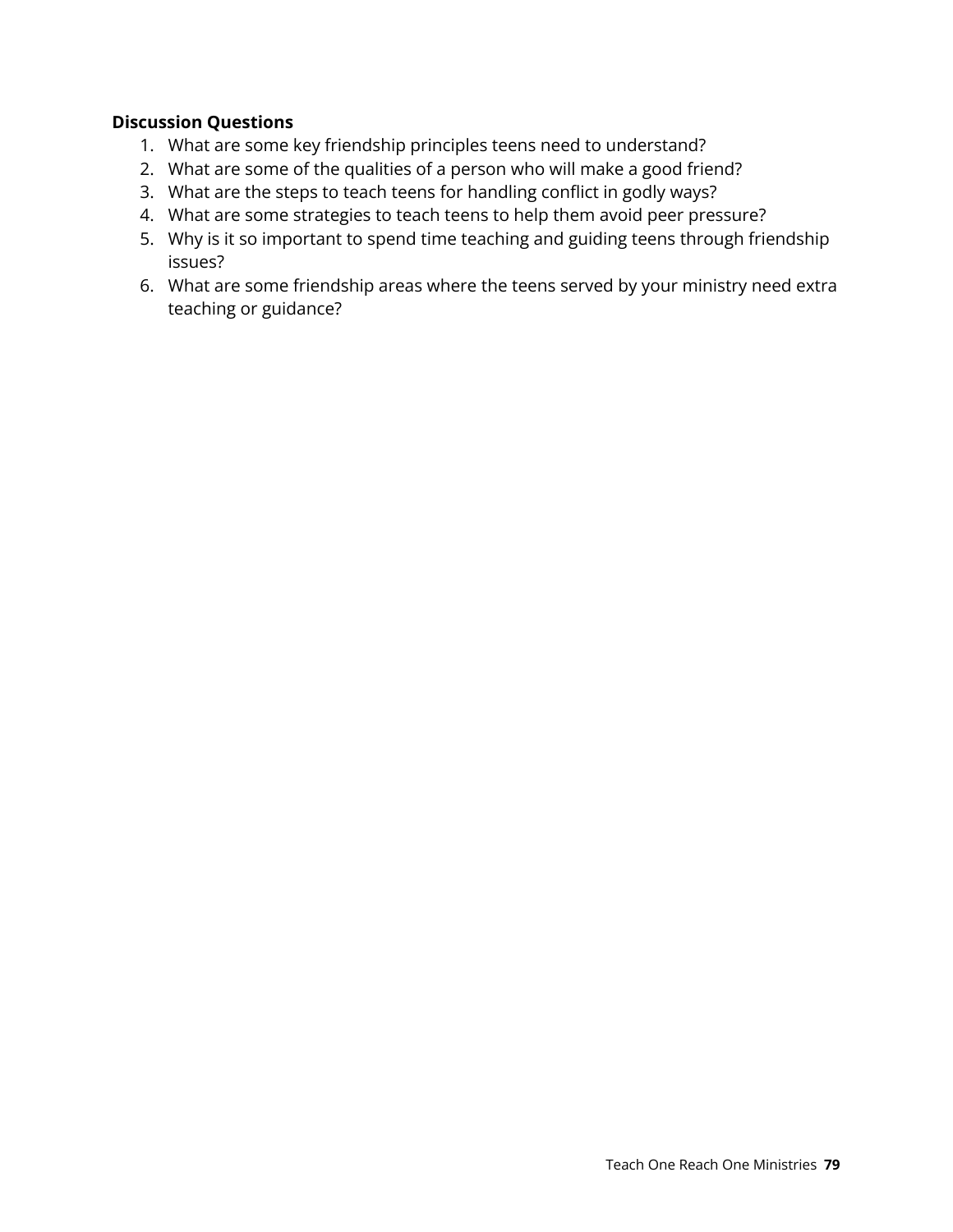# **Chapter 13 – Dating, Love and Marriage**

Lessons on dating, love and marriage are often difficult to plan and teach. They can cover sensitive topics and areas in which the families of the teens served by your ministry may have a wide range of beliefs and rules. God has given us commands that cover aspects of the romantic relationships teens often begin to develop. Much of what young people believe about dating, love and marriage, however, comes more from the culture in which they live rather than from what God wants for them in these areas.

Studies have found many parents give their children only the most basic information about dating, love and marriage. When they finally talk to their children about sex, it is often after their children have already become intimate with someone. $^{46}$  What parents do share can have more to do with the biological aspects of sex than anything God may want young people to know about their relationships. Unfortunately, these same parents may also be extremely reluctant for the church to teach Bible lessons about dating, love and marriage.

This often results in adolescents who learn almost everything they know about dating, love and marriage from movies, shows, books, and equally ignorant peers. It is not surprising that even Christian teens can find themselves entangled in unhealthy relationships or engaging in sinful behaviors.

Your ministry will have to make some difficult decisions about how to teach some of the information covered in this chapter to the teens you serve. You may want to involve parents in the decision making process. Ultimately, you may also find it necessary to educate parents on the critical need their teens have for godly lessons and discussions on these topics. Help parents understand that failing to give their children godly teaching on dating, love and marriage leaves them extremely vulnerable to temptation and negative consequences that can impact the rest of their lives.

Regardless of how you decide to handle some of the more sensitive topics in this area, there are plenty of basic principles teens can be taught in your Bible classes and studies. Some ministries have found splitting teens into gender specific groups can make them more comfortable asking the questions they have. Others have found even smaller groups in a more casual Bible study work best. At times, ministries prefer having the group mixed, so each gender can hear for themselves how the other gender thinks and feels about the topic.

Any environment in which these topics are taught should make teens feel as emotionally safe as possible. Reminding students to refrain from gossiping and setting boundaries for how parents will be contacted if students reveal concerning information is crucial. Young people often do not care as much about peer gossip as they do about how their parents

<sup>46</sup> Park, "Parents' Sex Talk With Kids: Too Little, Too Late."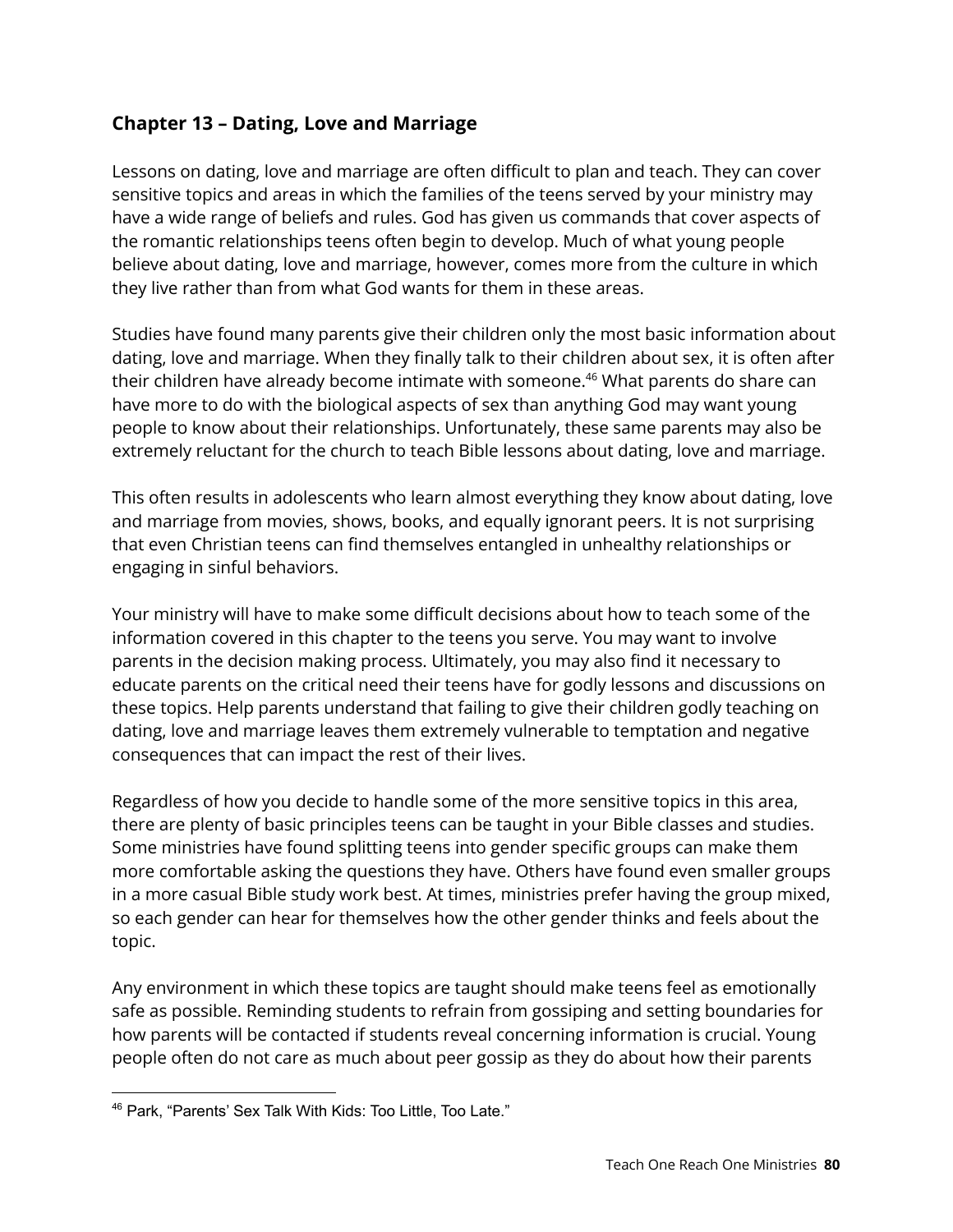may react to their beliefs and choices. Teens are usually more open and honest if they know they will be the one to tell their parents about any information that you believe their parents need to know.

Personal safety is also critical for the teens to whom you minister. Often the poor choices they make can have extremely negative earthly consequences as well as potential heavenly ones. Parents can not help protect their children if they are ignorant of what is happening in their lives. If teens are afraid to talk with their parents about a particular situation, you can offer to have someone from your ministry accompany them to provide extra emotional support. In certain circumstances, parents will need to be informed even if their teens refuse to tell them about concerning issues. Make sure the teens in your ministry know how you will handle the situation if they fail to communicate vital information to their parents.

### **Defining Love**

Once you have established a safe environment for Bible lessons and discussions on dating, love and marriage, the first thing you will need to do is help teens understand what true, godly romantic love looks like in real life. Many have seen movies or read stories where characters were "in love" with each other. Often, however, the love that is depicted is far removed from the love God wants in the romantic relationships of Christians.

The first obstacle many young people encounter when trying to understand romantic love is understanding the difference between attraction, lust and love. They need to know attraction to someone of the opposite sex is natural. It is how God designed us to find a spouse with whom we can spend our lives. Teens need to understand that attraction is merely a spark of interest. It does not mean the person is ultimately someone they should even consider dating.

Attraction can be a sign to do some initial exploring. They should find out more about the person. Attraction is often based on physical appearance, but real romantic relationships need much more than that to survive. Teens need to learn that no matter how good looking someone may be, if they do not have common interests or the person does not have a heart that belongs to God, they should not move forward in that relationship.

During the teen years one of the most difficult things for teens to maneuver is finding the best ways to know if someone they are interested in romantically is also interested in them. Most teens struggle with the more traditional method of asking someone on a date. The lines between a date and an outing as friends is often blurred. One person can think they are just doing something as friends, while the other person believes they are beginning a romantic relationship.

Often adults do not understand the confusion. They believe the physical aspects of a romantic relationship make the delineation clear. Unfortunately, many teens do not follow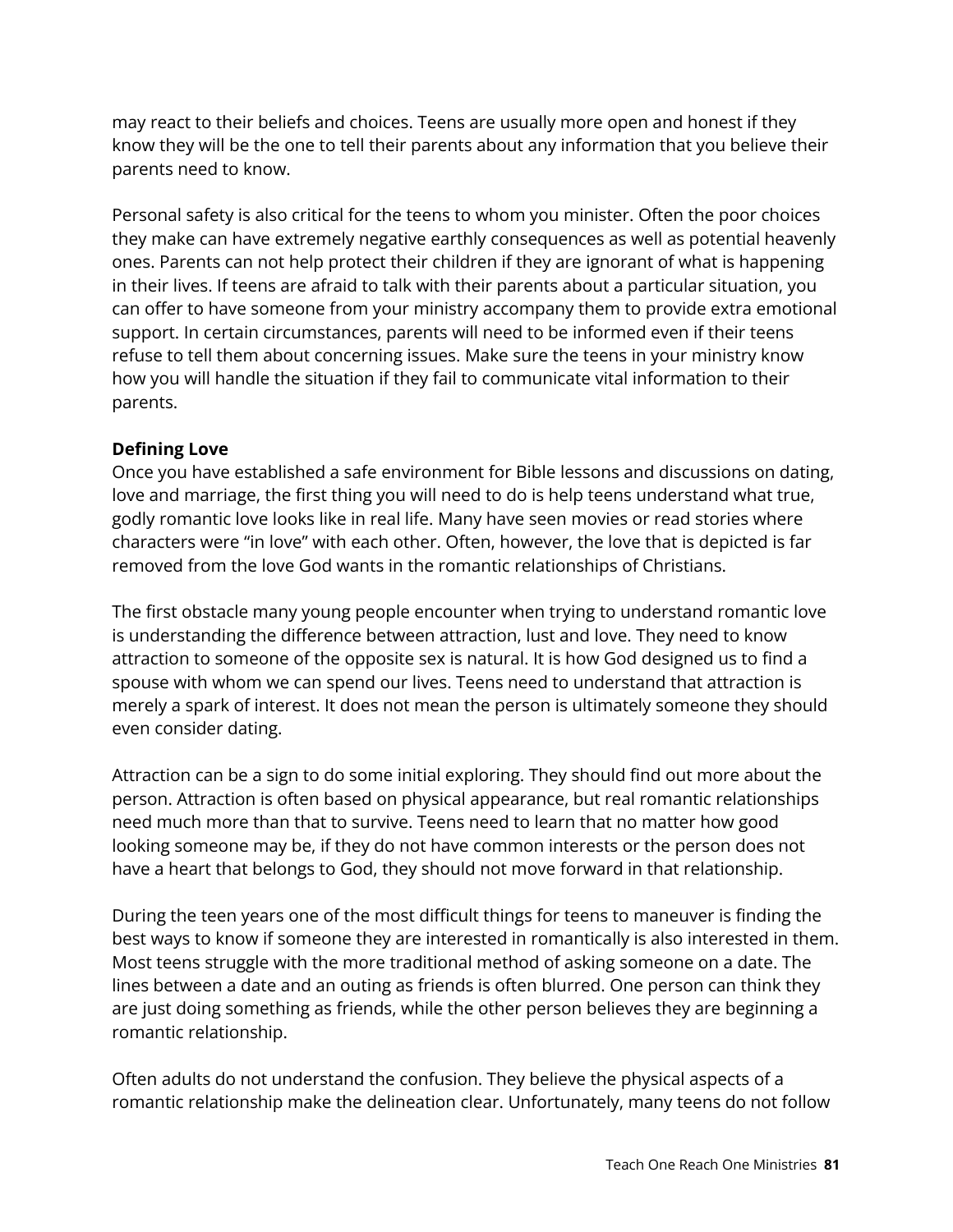the classic model of physicality in friendships and romantic relationships. Many young people are starved for physical affection and may engage in romantic physical contact with people they emotionally consider to be friends. Other teens may be shy about initiating physical contact, yet still believe they are in a romantic relationship.

Which means much of the time teens are totally confused about any interactions they have with the opposite gender. The vast majority of them are terrified of being open with someone about their feelings for them. The fear of rejection and humiliation is too strong. Or they may suspect the other person is not as interested in a romantic relationship as they are. They may hope that by keeping their real feelings quiet, the other person will one day realize that they too want a romantic relationship.

It is tempting to get overly involved in these teen romantic dramas. Adults often want to intervene in too many specifics of the situation rather than teaching general godly principles and helping students understand what those look like in real life situations. The danger of too much involvement by someone who is not privy to both sides of the thoughts and feelings of the relationship is that they can end up manipulating the romance. This can keep teens in unhealthy relationships too long - primarily because the adult giving the advice only knows one side of the story.

When teens begin dating, the next problem becomes lust. All of those great physical and emotional feelings in a new relationship are often unreliable for helping teens make wise, godly relationship decisions. They need to understand while those feelings can lead to love, they are not love. If they pay attention to these feelings that are more closely aligned with lust and ignore the warning signals their brain may give them, they could end up in a dangerous place.

Lust has a place in marriage. The Song of Songs is a testament to the lustful feelings the groom had for his bride. Lust, however, is meant to keep the sexual side of a marriage healthy. For teens who are still single, lust can be problematic. If they are not careful, lust can tempt them to engage in premarital sex, which God considers sinful.

The romantic love they should all be seeking does have elements of attraction and even lust for a future married sexual relationship. Those are just minor parts though. Many people around the world have fallen in love with the spouse they had never even met before their arranged marriage. Why? Because they learned to feel and practice agape love for their spouse.

The original languages of the Bible allowed for more nuances in the word love than some languages have today. In many languages, the word love can stand for the feelings we have for relatives, friends, romantic relationships, lust and a myriad of other things. Agape is the Greek word most often associated with a higher, godly love for someone. While spouses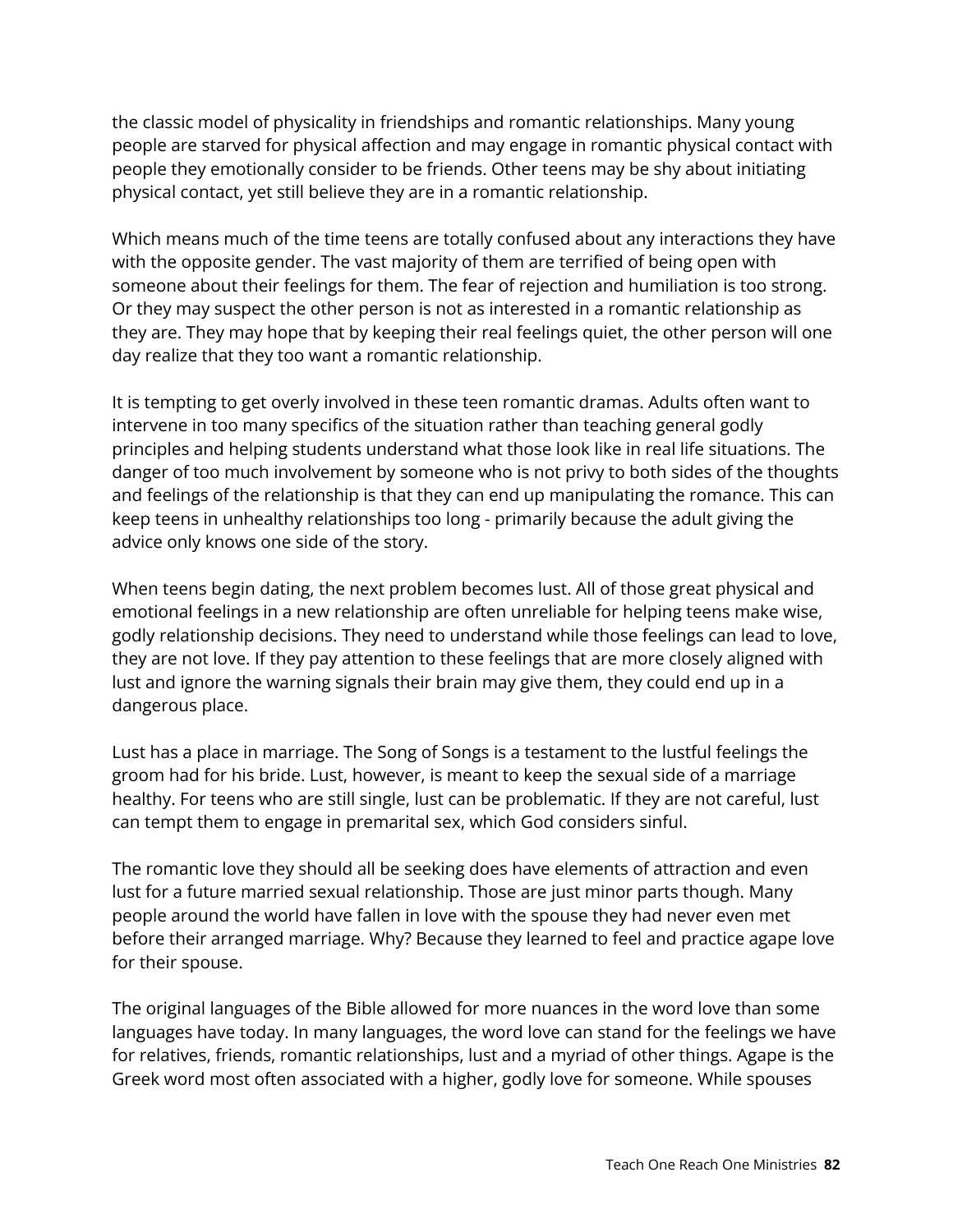usually also have an intimate love – erotas in Greek – for their mate, agape love is what helps marriages last for a lifetime.

Agape love was originally meant to describe the love God has for mankind – the highest and purest form of love. This agape love is the love Christians should strive to have for everyone – but especially a potential spouse. If agape love is missing in a romantic relationship, the chances of that future marriage surviving are greatly reduced. Teens need to understand both people in a romantic relationship need to be operating from agape love. If one of them is incapable of that type of more unselfish love, they probably are not ready to be in a more serious romantic relationship.

That is where teens – especially teens who are not getting enough appropriate love from their parents – will struggle. They are craving physical touch, words of love, quality time and the other things they did not get enough of from their parents. These unmet needs for parental love can leave teens vulnerable to the temptations of a sexualized romantic relationship. It can convince them the lust they feel for someone is actually love.

When two teens who are not prepared to marry are in a romantic relationship, they often make ungodly choices. The temptations of lust are just too strong to ignore for the number of years left until they are prepared to marry. These teens may engage in behaviors that are inappropriate outside of a marriage. Or, they may marry someone whom they should never have married or before either one of them was mature enough to marry. While these rushed weddings may help young people avoid sexual sins, they often lead to unhappy or unsuccessful marriages.

It is important to convince teens to delay dating until they are old enough to seriously consider marriage. This can minimize sexual temptations. This does not mean they should avoid being around members of the opposite gender. In fact, doing things with mixed gender groups can help them learn more about potential people to date in the future without the accompanying emotional risks of an actual dating relationship.

Friendships allow people to find potential people to date with whom they share common interests. It gives them opportunities to see whether someone has a heart for God. It allows them to see how the person they are interested in treats the other people in their lives. Friendships can also reveal character flaws that may have gone hidden for years in a purely romantic relationship.

Obviously, it is important to avoid cautioning teens about serious romantic relationships to the point where they avoid romantic relationships and commitment during their adult years. Attempt to create a balance where they are looking forward to one day marrying a godly spouse, but are also allowing it to happen in God's timing rather than trying to rush towards relationships they are not mature enough to handle.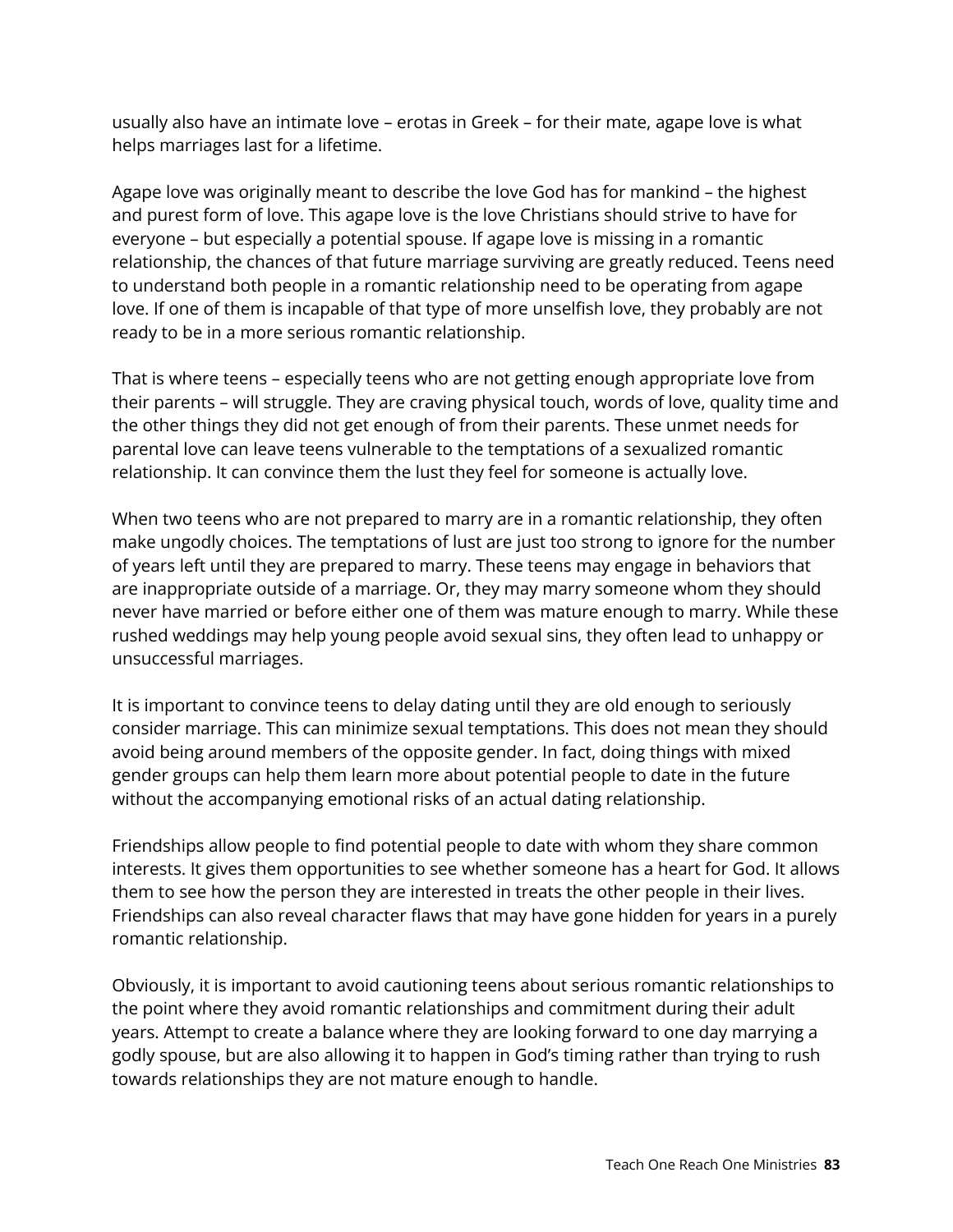People who are healthy spiritually, mentally and emotionally tend to attract people who are also healthy. Help teens focus on becoming healthy individuals and finding people to date who are healthy in similar ways. They should use their teen years for focusing on how to become the person God wants them to be and making friends of both genders who are also maturing spiritually.

Teens also need to spend time learning about the type of person God would want them to marry. They should consider which other characteristics are important to them in a future spouse and which are optional. They should be spending a lot of time in prayer asking God to give them the wisdom to choose the person He would want them to date and possibly marry.

## **Dating**

Some of the teens served by your ministry may already be dating. Young people need to understand dating just to date is a dangerous game to play. They could easily end up falling in love with someone who will be detrimental to them spiritually, emotionally or physically. It can be very difficult to convince teens not dating at all is better than dating anyone who asks, merely to be dating someone. You will need to be patient and share as many real world examples of the folly of that choice before they may begin to understand. You may have to help teens who ignore your advice to recover from the negative consequences of choosing poorly several times before they change their behaviors.

The best environment for having these discussions can be smaller group Bible studies. Have teens list those qualities God would want those they date to possess. Have them add to the list the other things that are important to them. Discuss their answers. While some items are merely personal taste, others may indicate a misunderstanding of the type of person who will make a godly spouse or of the priorities they should have in dating. Give teens lots of examples from scripture and from real life of romantic relationships and the qualities of the various individuals that impacted the relationship in some way.

## **Unhealthy Romantic Relationships**

No romantic relationship is perfect, because both of the people involved are imperfect humans. It is important, however, to make teens aware of the types of problematic behavior in a relationship that can be warning signs of a potentially unhealthy or dangerous situation. Teens already involved in unhealthy relationships can find it difficult to recognize the danger they may be facing. If you see warning signs a teen is engaged in a dangerous relationship, it is important to intervene in the ways your ministry has planned for other dangerous situations in which teens may find themselves.

Your lessons on dating and marriage should equip teens to avoid unhealthy romantic relationships. Caution teens not to expect perfection in others. While it is important to be somewhat physically attracted and compatible, their primary focus should be on the spiritual health of the other individual. Encourage them to avoid what is often called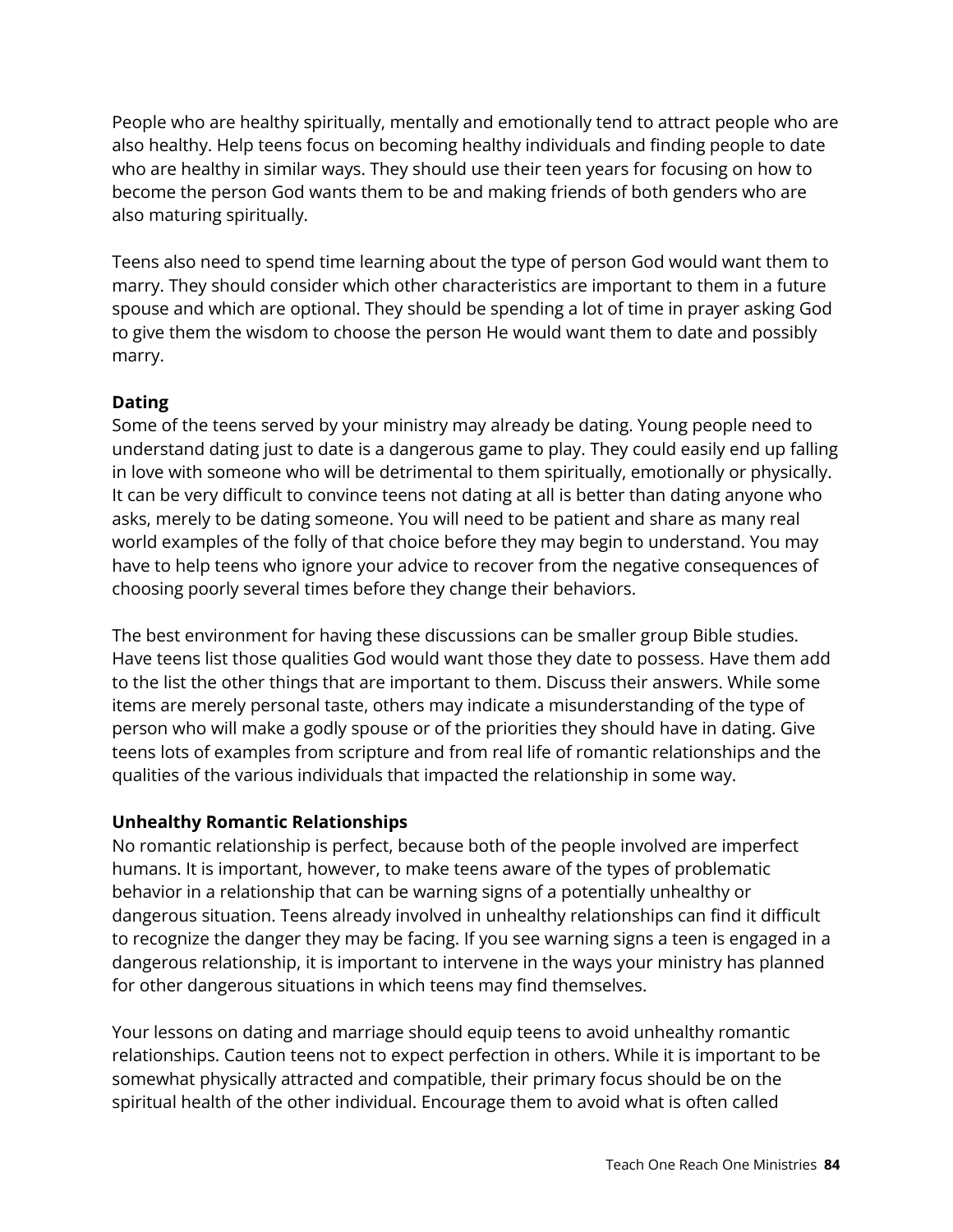missionary dating – dating someone who has made it clear they have no interest in God or Christianity. They may indeed one day become a strong Christian, but there is no guarantee. Being married to someone who does not participate in the most important part of your life – your Christianity – can be extremely stressful to a marriage.

Teens also need to learn the warning signs of people who could hurt them physically, mentally or spiritually in a dating relationship. They should know the signs of someone who is a narcissist with an exaggerated sense of importance and consistently selfish behavior. Even people who are not technically narcissistic can be selfish enough to do damage to the emotional, mental or spiritual health of the person they are dating.

Teens need to learn the signs of a person who will pretend to be in an exclusive relationship with them while still seeing other people romantically. Those who are dishonest about other relationships while dating often become adults who have extra-marital affairs. Young people also need to recognize when someone is manipulating them to make sure the other person's needs are always met. Inexperienced teens can see these problem behaviors as actions of someone who is extremely romantic, interesting or edgy, rather than warning signs of an individual who may create an unhealthy dynamic in the relationship.

Perhaps the most dangerous person in a dating relationship is someone who is overly controlling or abusive physically or verbally. To teens, this person can seem to love them so much they are acting out of that love rather than more dangerous motivations. They may believe it is true when the person claims the negative behaviors are for their own good. Teens need to seek adult guidance if they find themselves in a romantic relationship with someone who controls them constantly, isolates them from friends and family, or where they are being cruelly criticized or physically hurt.

Often an abuser will seem very remorseful when the person they are abusing becomes extremely upset. They will swear it will never happen again. Studies have shown that abusers create a pattern of abuse that appears to include repentance or remorse, but the abuse continues and generally worsens over time. $47$  This can lead to severe emotional or physical injury and even death.

Abusers have often been abused themselves or seen a parent being abused consistently. Christian men will often excuse their behavior by misusing scripture to justify their actions. Often, they will claim the abuse is because the woman was not being submissive as the Bible required and is surely sanctioned by God. It is important for both male and female students to understand there is no scripture that condones beating a spouse. In fact, the

<sup>&</sup>lt;sup>47</sup> Focht, "The Cycle of Domestic Violence."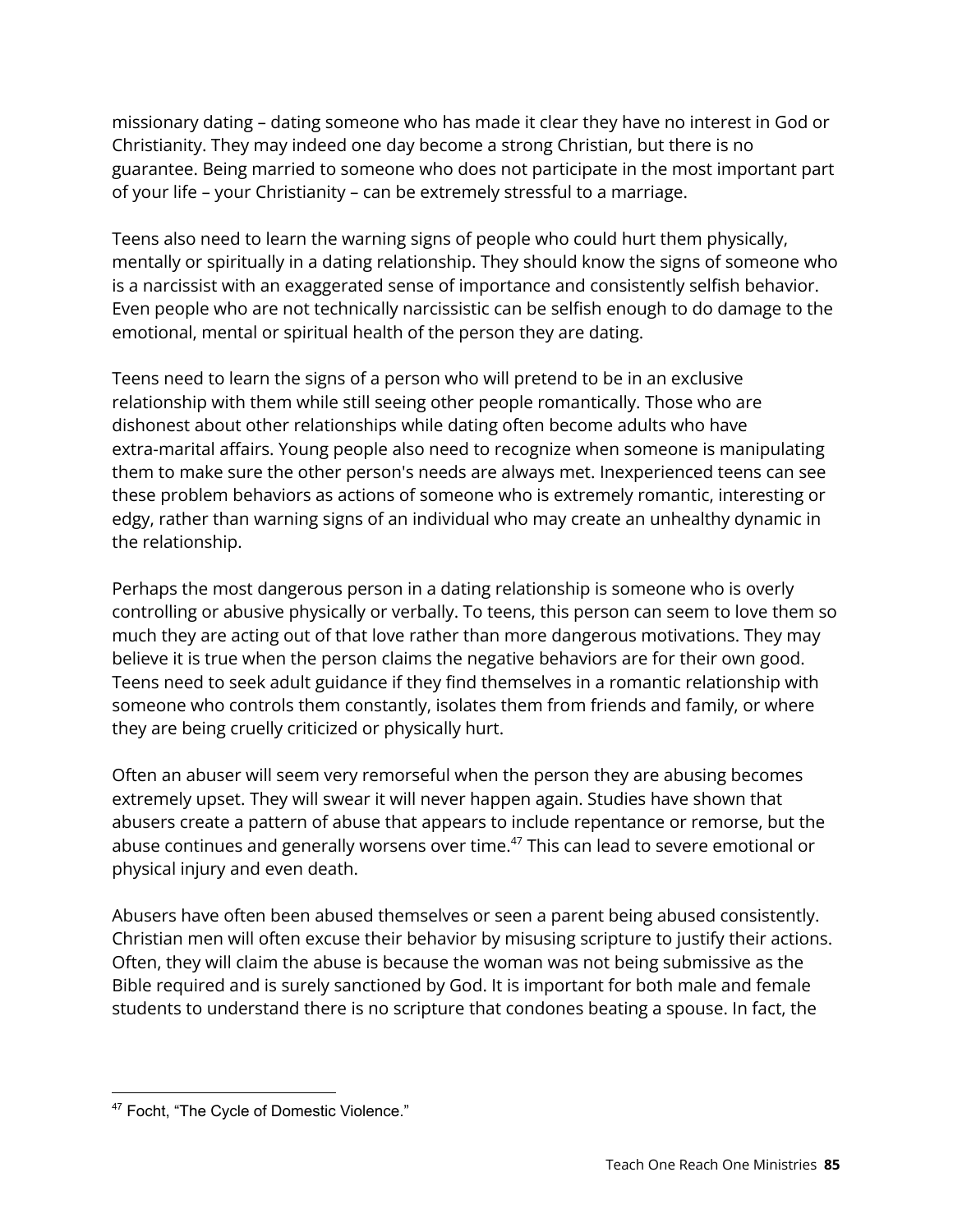New Testament tells men to love their wives the way Christ loved the Church and as they love their own bodies. 48

Women who continue to date and even marry abusers may do so in part because of their own low self esteem. Or they may be afraid to tell anyone what is happening in the relationship. Many are convinced they can change the abuser over time. It is critical for young people to understand that God can indeed change an abuser's heart, but abusers almost always need intensive help from professionals to change their abusive behaviors.

Adults working in your ministry need to be aware of some of the signs of possible abuse. Often, the first sign of physical abuse is repetitive injuries with weak stories as to their cause. Abusers also tend to severely limit the time the person they are abusing spends with anyone other than them. This can include family, friends and ministry volunteers. If you know both teens in a potentially volatile relationship, it is important to understand that the abuser does not always appear to be an angry person to those outside of the romantic relationship. Do not discount someone's story of abuse merely because the potential abuser does not appear to have anger issues.

If you suspect or know someone who is being abused, there is an important danger assessment tool you can use to understand how much real physical danger they are facing. The DASH risk identification and assessment model was developed for use by professionals, but a lay person can easily administer and understand the implications of the results. 49

## **Physical Behaviors in Romantic Relationships**

Even Christian teens in healthy romantic relationships can struggle with how to show affection in godly ways. They may begin experimenting with the physical aspects of being in a romantic relationship. Many of these behaviors are in God's plan for marriage, not dating or other relationships outside of marriage. Because parents and ministries are often reluctant to have frank discussions on topics involving physical intimacy, young people are left extremely vulnerable to peer pressure and worldly concepts of what is "healthy" in sexual behaviors.

Unfortunately, the Christian response has often been to merely declare sex outside of marriage a sin. While that is true, there are other attitudes and behaviors that need to be addressed. Teens need to begin to understand not only God's laws regarding acceptable sexual behaviors, but also why our sexual purity is so important to Him.

Many teens will also need to understand the possible negative earthly consequences of choosing to ignore God's commands and principles. Ideally, teens will choose to obey God

<sup>48</sup> Ephesians 5:25-33.

<sup>49</sup> <https://dashriskchecklist.co.uk>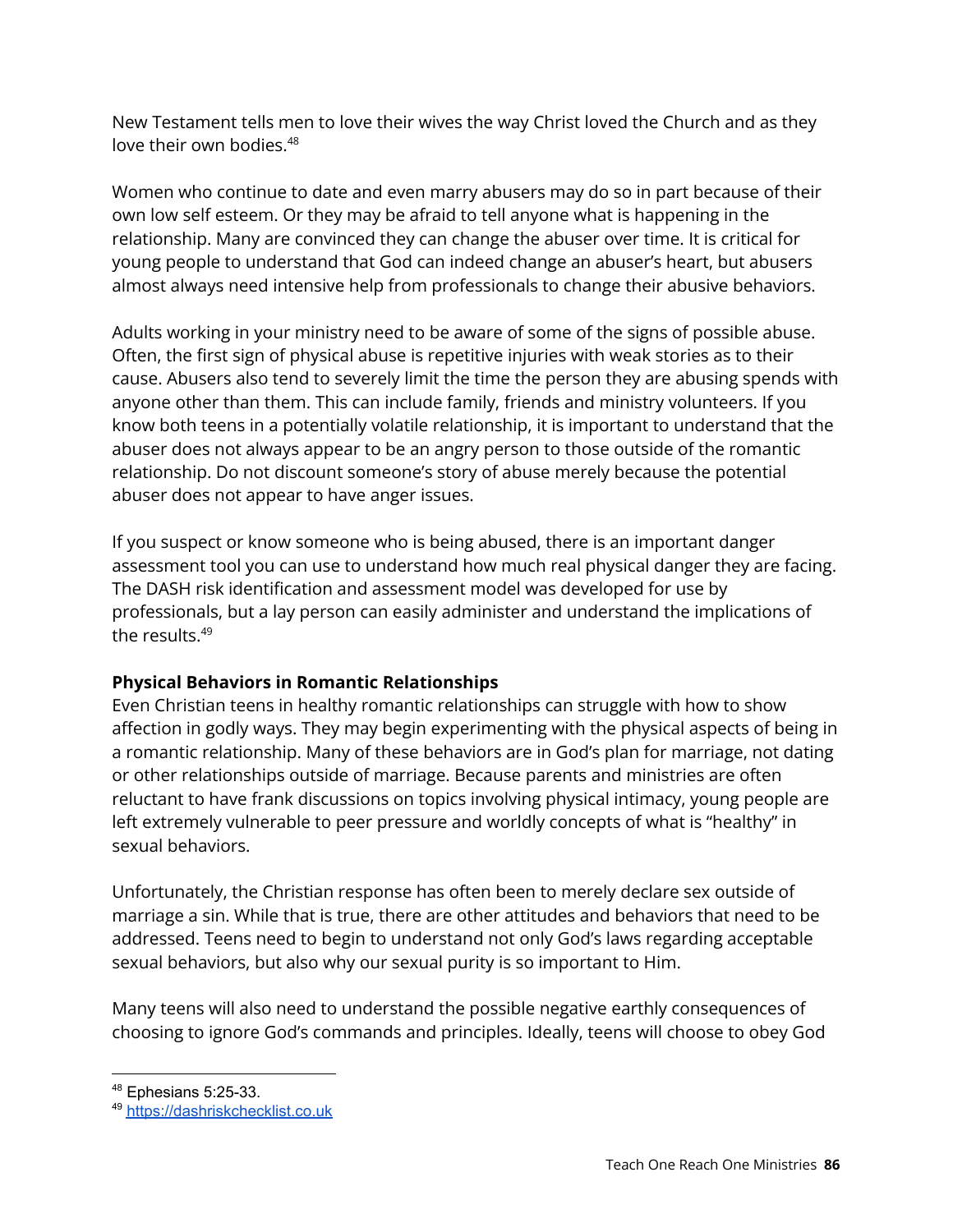because their hearts want to obey Him. Unfortunately, many teens are not spiritually mature enough for that to be their primary motivation. They need to understand all of the bad things that can happen when people make ungodly choices.

As you begin to share these possible negative earthly consequences with teens, it is important to remember that young people often believe they will be the exception – the one person who never experiences negative consequences from disobeying God. Try to help them understand that even if they manage to avoid the physical negative consequences, the emotional and spiritual damage will happen to everyone. Even if they later repent and receive God's grace, the emotional and spiritual scars often remain for the rest of their lives.

The difficult decision for Christian teens can be where to draw the line in their physical interactions with someone they are dating. Clearly premarital sex is sinful, but what about other physical intimacy? It is also important to understand what teens in your area actually consider to be sex. In many places, teens no longer view oral sex, for example, as sex. Which means many Christian teens are having sex, while still believing they are not violating God's commands.

It is important to help teens develop a definition of appropriate and inappropriate sexual behaviors that matches God's definition. This can be a difficult endeavor with some teens. They may argue that God does not list certain specific sexual or sexualized behaviors as being sinful outside of marriage. It can be a challenge to help teens understand there are principles behind God's commands that must also be obeyed.

Often these principles address the heart of a person in addition to their words and actions. Teens may struggle with believing what they are thinking or feeling is important - especially teens who try to hide their true selves behind behaviors that appear appropriate to adults. People in the Bible also struggled with this concept of a person's heart being as important to God as their words and actions. In fact, Jesus felt it necessary to carefully explain this dynamic multiple times during his ministry on earth.

What constitutes godly physical behavior in a romantic relationship is still a controversial topic. There are no direct commands about how much kissing, for example, is too much kissing. Even mature Christians disagree about what should be considered acceptable and what should be discouraged. In general, teens should be cautioned to go slowly in introducing physical signs of affection to a romantic relationship. Once that begins, it seems to continue increasing in intensity. While teens can control their behaviors, they may eventually find themselves in situations that are too tempting for them to resist.

Obviously, the discussions of physical intimacy in a relationship can be somewhat graphic and embarrass many teens, and even the adults teaching them. This is why the topic is often avoided. Preferably teens will have these Bible lessons and discussions before they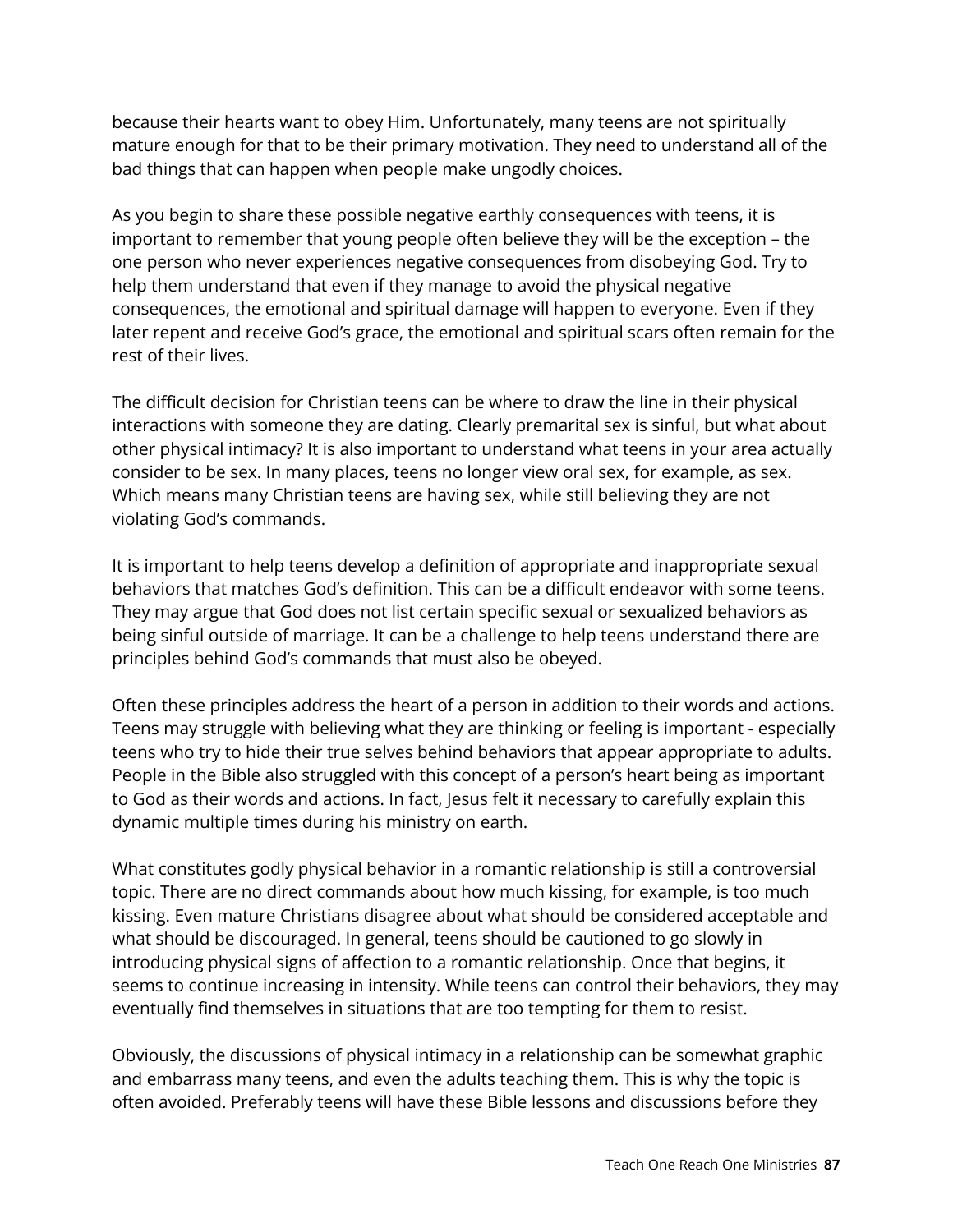are actually in a dating relationship. Encouraging them to create firm boundaries in these areas, will help many of them avoid temptation.

When students have these lessons after they have begun dating, new issues can arise. They may be afraid to ask the questions that worry them the most. Usually, they are, "Will God forgive me if I have already gone too far sexually?" and "Is it possible to 'start over' and be sexually pure going forward?" It is crucial that these questions are answered with truth, but also love and grace. They are coming from teens who are realizing they have sinned and want to be more godly. If these questions are not answered, many will assume they have been permanently rejected by God because of their sins and will leave Christianity with a broken heart and spirit.

Often, it is best to discuss general biblical principles and encourage teens to discuss how certain dating behaviors might or might not meet that standard. For example, "If God has declared premarital sex a sin, what are some other intimate behaviors that may tempt us too much and encourage us to sin?" While their opinions may still differ, it is important to teach them to constantly review God's commands and principles - especially with anyone new they may date or as a relationship becomes more serious.

Teens often do not realize certain decisions and behaviors can also put them at risk for disobeying God. Give them lots of practical tips that will help them avoid situations that make it more difficult for them to make wise choices. For example, discourage them from drinking alcohol on dates and encourage them to avoid being alone in places that give them the privacy to easily go too far physically. You may decide to share other strategies you found helpful while dating.

Often adolescents engage in risky behaviors because they can not think of anything better to do. If they do not know how to have fun with a date in godly ways, it is more likely they will engage in some sort of sexual behavior. If teens have lots of ideas for easy, inexpensive, fun, creative dates, they will have more options for filling the time they spend with the person they are dating. Helping them find new ideas for fun dates in your area can give them an extra tool to avoid sexual intimacy.

Ministries to teens will sometimes bring in a teen who had a baby outside of marriage or contracted a sexually transmitted disease to discourage teens from being sexually intimate. This attempt to give adolescents real world stories from people who have sinned can impact some teens. What is often lacking are the talks from young married couples who acted in godly ways while dating and engaged. Sharing the strategies they used to avoid sinning can be more helpful to teens. These conversations also send a strong message that being obedient to God in dating relationships is indeed possible.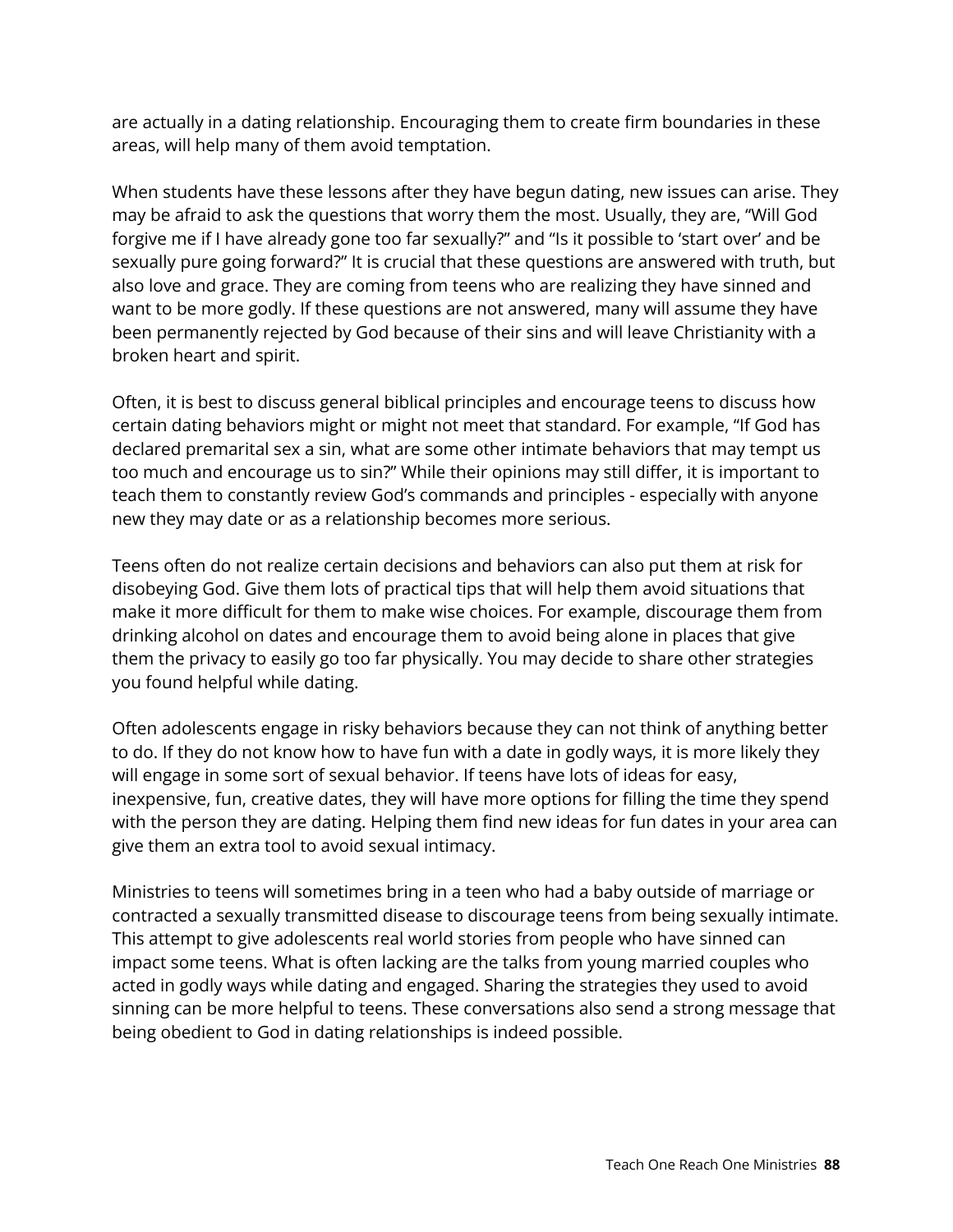### **Pornography and Other Sexual Topics**

As you begin discussing sexual behavior outside of marriage, topics may arise that are perhaps even more difficult for many Christians to address. Pornography, homosexuality, prostitution and other types of sexual behavior outside of God's plan for marriage may be confusing to many young people. Society is teaching them these things are not only acceptable, but in many cases to be encouraged. Yet, Christians are telling them all of these behaviors are sinful.

These topics will be more important to teens in some locations and cultures than in others. All teens should have at least some exposure to them in a Christian environment. They need to understand what God says specifically about certain behaviors and why Christians consider them sinful, even if not mentioned specifically by name in scripture. It is even more confusing to teens when they encounter in the Bible accounts of well known people of God engaging in ungodly sexual behaviors. Even if these topics are of little concern to them now, they may find themselves in situations as adults where this knowledge and understanding will be extremely helpful.

Although the scope of this book does not give us enough space to discuss every topic in detail, there are some key concepts it is important teens understand:

- **● God's plans always include us putting Him first.** Often sexual behaviors outside of what God intended for marriage put the focus on us and our personal physical pleasure. Some of these behaviors can become addictive and a type of idol replacing God entirely. Teens need to learn, while the physical pleasure found in sexual behaviors is meant to be enjoyed in a marital relationship, it was never meant to encourage our selfishness or idolatry.
- **● Just because something is fun or feels good, does not mean it is good for us.** God in his wisdom knows these other sexual behaviors are not in our best interest. We may not understand all of His reasons or agree with His commands, but we need to trust Him. God's wisdom is greater than that of any person and teens need to learn to respect and follow that wisdom.
- **● Anyone can manipulate you physically and/or mentally in an attempt to convince you that you "want" or "need" to participate in ungodly sexual behaviors.** In many ways, sexual pleasure is a bodily function. If someone manipulates your body or even your mind in certain ways, your body will often respond sexually. Predators who groom young people to participate in ungodly sexual activities know this and are experts at manipulating people into believing all sorts of lies. It is important that teens understand their body responding physically to certain stimuli does not mean they were created by God to need sex outside of the parameters He set for people.
- **● Pornography can literally change the brains of those who watch it.** The brain thinks it has participated in the things it sees. That is why violent and sexual content are so dangerous – especially to young minds. New technology has shown that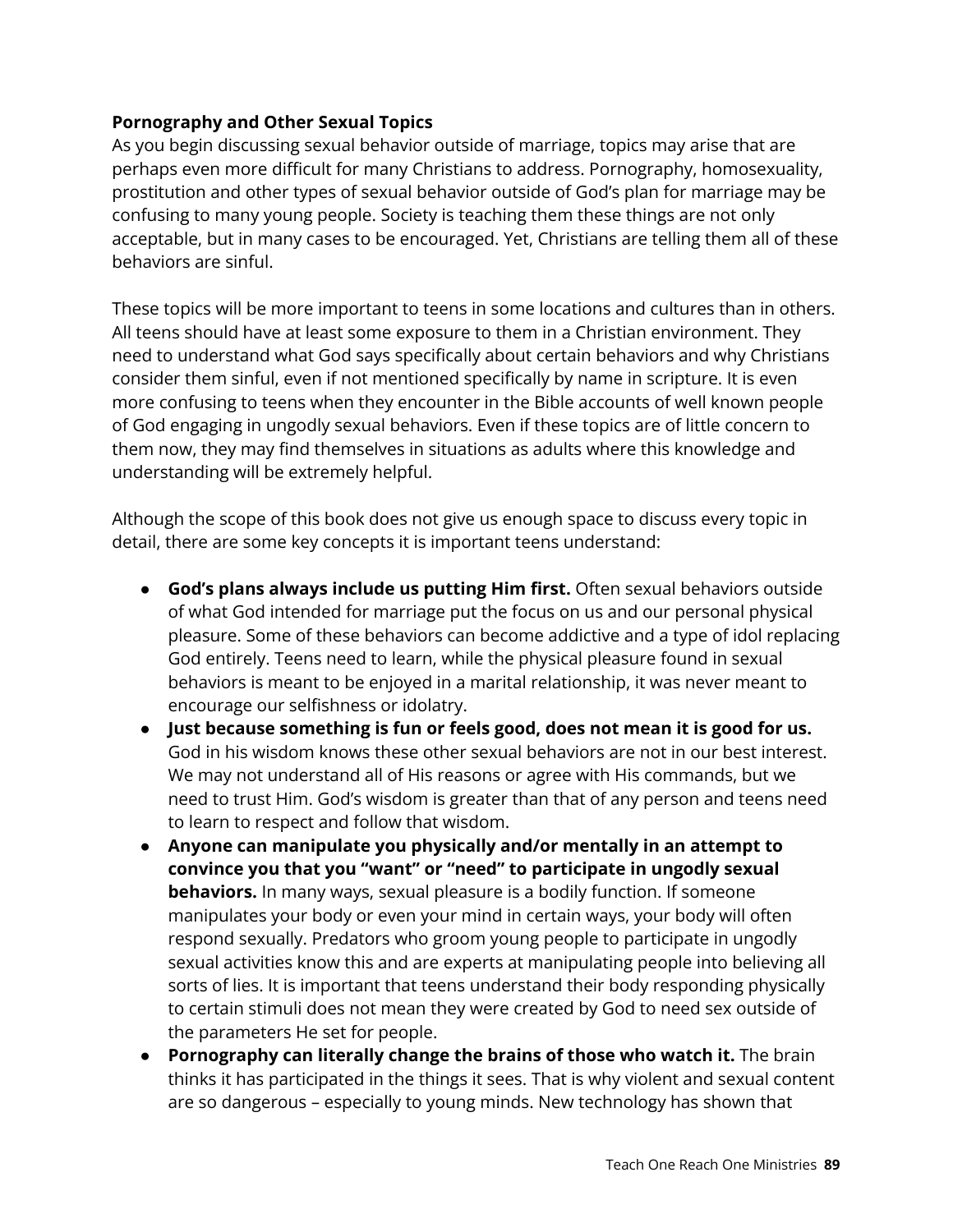pornography can change the brain so it becomes not only addicted, but it is desentized to what would be considered "normal" marital sexual behaviors. This can make marriage relationships feel unsatisfying in comparison. Pornography used to be primarily an issue for males. The increasingly visual digital world to which our teens are exposed has changed the female brain. While initially the female brain responded more to emotion than visual stimuli, many female brains now resemble the male brain in how they respond to visual stimuli. Recent studies found a drastic increase in the number of women who struggle with pornography use and addiction. 50

- **● The sexual choices God wants us to make will often make us different from the world in which we live.** Teens want to be like everyone else. The idea that they will be considered different because of their sexual choices and beliefs is terrifying for many young people. They may participate in ungodly sexual behaviors merely in an effort to seem like everyone else. It is important to constantly remind them that being different is not only acceptable, but it is what God calls us to do.
- **● Sex within marriage has a special deminsion that makes it richer and fuller than any form of casual sex.** 1 Corinthians 7:3-5 and other passages allude to the specialness of the marital sexual relationship. Obviously, teens cannot fully understand this until they are in a godly marriage. What they can do is trust that God wants them to save all sexual intimacy for their future marriage. Teach them the special blessings that come with waiting until marriage to be sexually intimate.
- **● They will not die from a lack of sex. They are not unloveable because they have not had sex. They can choose a wonderful spouse without having had sex with them. Sex is not love.** This is not a complete list, but Satan will make sure teens are exposed to a lot of lies about sex. Choosing to believe the lies instead of God' truths about sex can cause young people to make unwise, ungodly and sinful choices. Those choices can result in negative consequences that may last the rest of their lives.
- **● God's grace can forgive sexual sins, but part of repentance is doing our best to avoid committing the same sins in the future.** Teens may twist theology in an attempt to continue participating in all sorts of sinful behaviors. They need constant teaching on how God's forgiveness works, including repentance and the responsibility God places on his people to make godly choices and live righteous lives.

#### **Marriage**

As romantic relationships become more serious, teens may begin thinking about marriage. Whether or not your culture encourages early or late marriages, teens need to begin learning as much as they can about marriage. Teaching them about marriage while they are still years away from a potential wedding can seem unnecessary. It is important to remember though, you have no idea where these young people will be at that point in their

<sup>&</sup>lt;sup>50</sup> Carey, "Why More and More Women Are Using Pornography."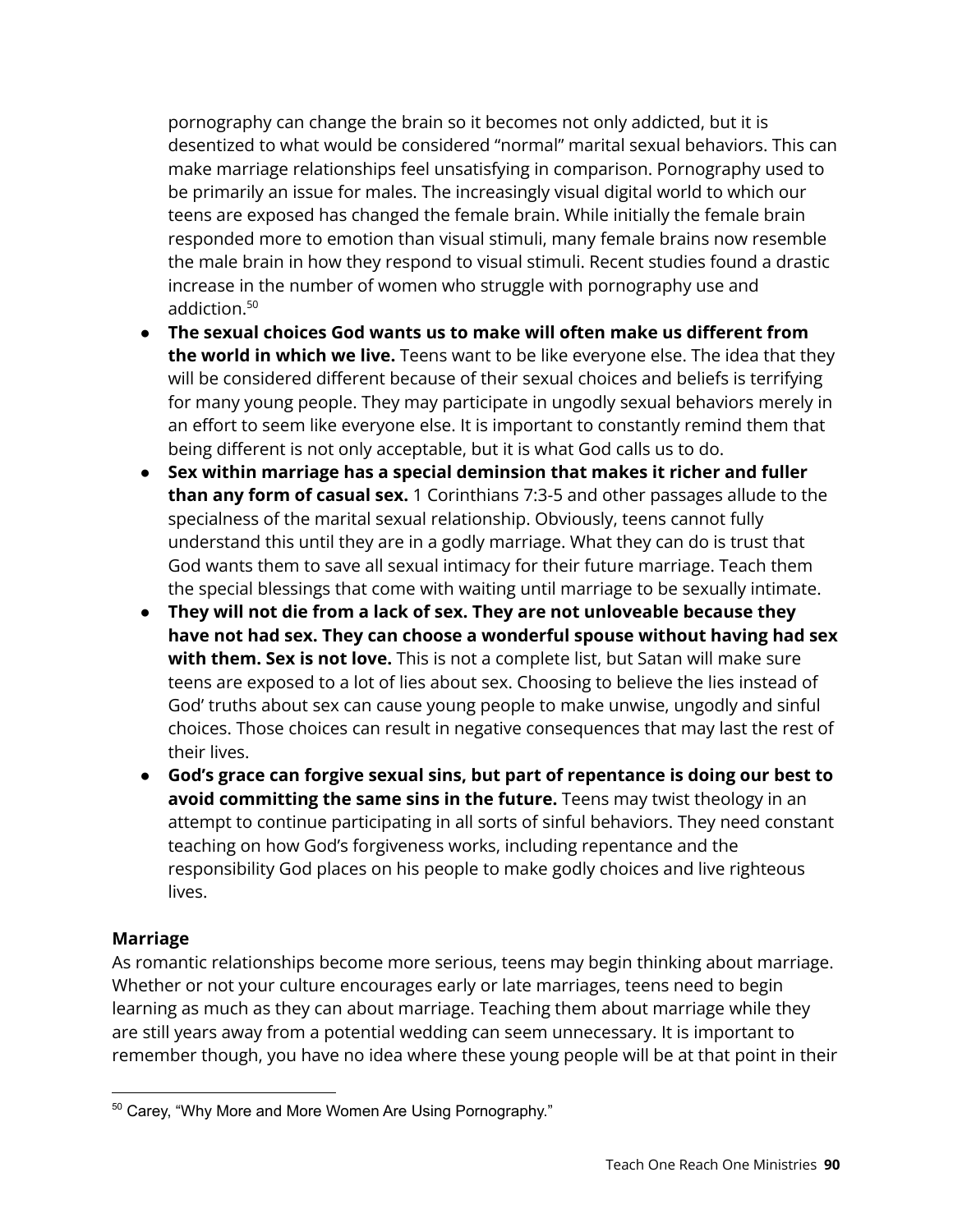lives. Teaching them some basics about crucial issues to address before and during marriage can give them guidance in the future, when they may have none available.

There are a number of topics your ministry may want to cover when teaching teens about marriage. Perhaps the most important is teaching them God's plan for marriage. God wants His people to marry other godly people. His plan is for these marriages to last for a lifetime. Divorce happens, but it is not part of God's original plan.

Your ministry may decide it is important to spend time teaching teens about godly conflict resolution and the topics that are important to discuss before marrying – like money, children, and religion. Teens may also find it helpful to discuss the characteristics of a godly spouse and how one determines whether or not the person you are dating should be the person you marry. If your culture has social issues, like alcoholism that negatively impact marriages in your area, it is important to take the time to also discuss those issues thoroughly with teens.

#### **Singleness**

When addressing dating, love and marriage, it is also important to address the concept of singleness. Some of the teens served by your ministry may remain single their entire lives or at least many years beyond when they anticipated marrying. Many people seem to believe those who remain single are somehow defective or have made a religious pledge to remain unmarried. Often young people marry someone totally inappropriate for them merely out of a fear of being alone. Teaching teens how to find value in their years of being single will often help them be calmer about finding a potential spouse.

Once again, this topic must be taught in a balanced way. Some of the teens to whom you minister may remain single for their entire lives. Most will eventually marry. You do not want to act as if you are trying to convince them one option is better than the other. What you want to do is to remind them the God who loves them enough to count the hairs on their head, loves them enough to have a plan for their lives. This plan may or may not include marriage, but in either situation God loves them more than they can even understand. He will help them through the struggles of being single or being married.

Teaching teens about dating, love and marriage can be challenging. Failing to address these issues with the teens to whom you minister though, can make them vulnerable to temptations they are not prepared to handle. The mistakes they make in the areas of sexual sins can cause negative earthly consequences that can impact them for the rest of their lives. You cannot control their choices, but you can make sure they have enough information to make godly ones.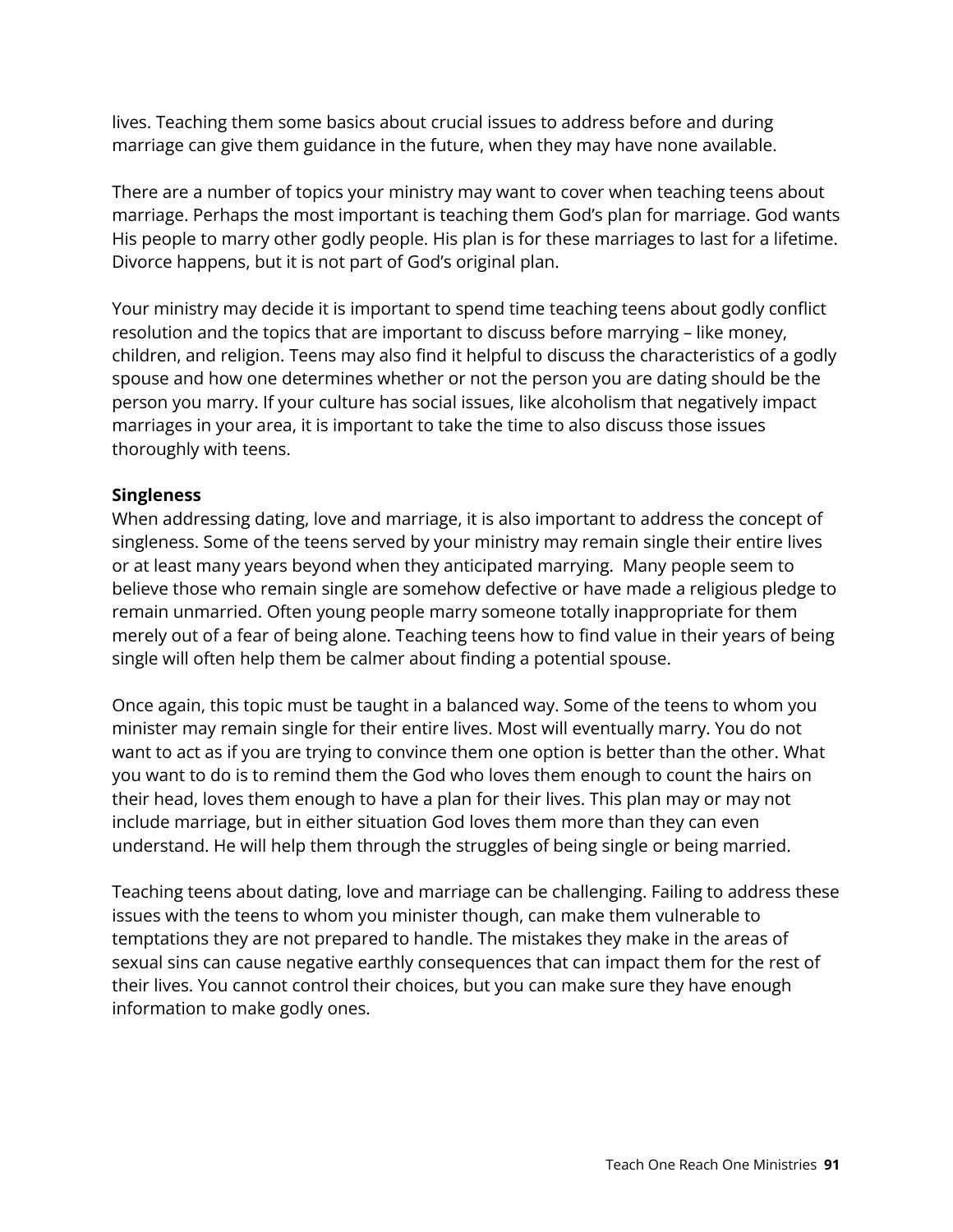### **Discussion Questions**

- 1. What are some important concepts to teach teens about dating, love and marriage?
- 2. What are some of the issues ministries may face when they attempt to teach young people about these topics?
- 3. What are some key things teens need to be taught about dating?
- 4. What are some of the sexual issues teens may encounter personally or in their conversations with peers?
- 5. What are some basic principles teens need to understand about sex?
- 6. Why is it important to talk with teens about marriage?
- 7. What do teens need to understand about being single?
- 8. What are the issues the teens served by your ministry are facing in the areas of dating, love and marriage?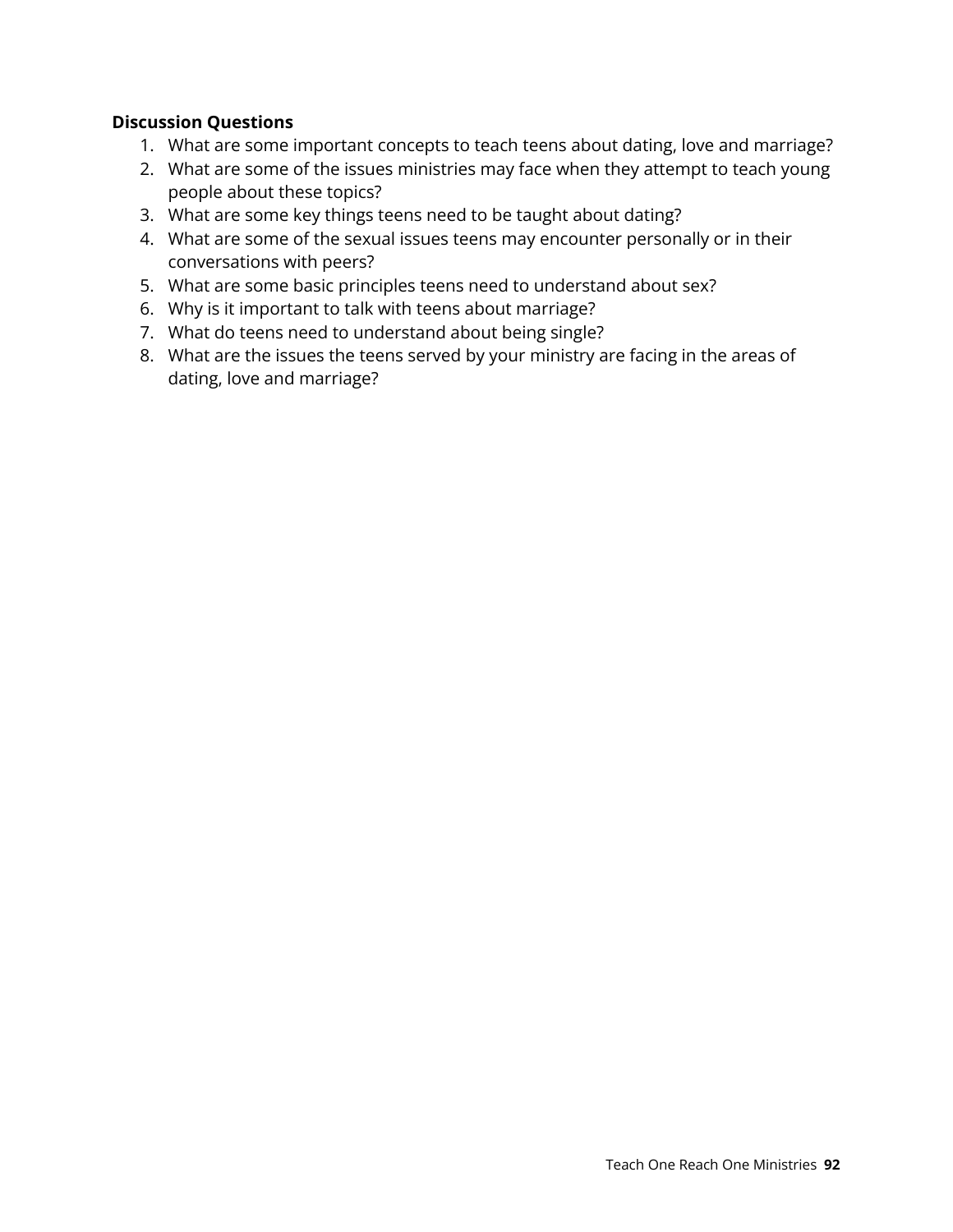# **Chapter 14 – Alcohol, Drugs, and Teens**

Many Christian teens are taught from an early age to avoid alcohol and drugs. In fact, some will not be tempted to participate in those activities - even if their peers are. For other teens, this can be an area where experimentation can lead to a lifetime of sinful choices, negative earthly consequences and pain. Still other teens will struggle with the topic, wondering why God does not want them to "have fun."

The amount of time you spend on this topic will depend in part on the attitudes and beliefs of the teens to whom you minister. Do not assume you know how they feel about alcohol and drugs. Do what you can to encourage their honesty. You do not want to waste critical teaching time talking about things that do not tempt your teens, but you also want to make sure they are adequately prepared to handle any current or future temptations in these areas.

Many teens who want to use alcohol and drugs will try and use scriptures to justify their choices. They may point out that God only forbids getting drunk, not drinking alcohol, or that Jesus turned water into wine. Or they may argue that God never mentions recreational drugs or tobacco in the Bible.

**Recreational drugs** may be prescribed pharmaceuticals, medications that can be purchased without a prescription and/or chemical substances used to alter the user's mental, physical or emotional state, usually outside of medically recommended parameters.

When planning Bible lessons on these topics, it is important to give accurate information. Your best source for information may be your local or national Department of Health. The World Health Organization also has a lot of helpful information on its website.<sup>51</sup> Usage statistics can help you understand the severity of the problem in your country or area. If you believe your students are minimizing the impact of substance use and abuse in your area, these sources can give you more accurate data. These statistics will not interest your students, but the websites also often have detailed information on how various substances impact the body and mind that can be helpful to you as you plan lessons on the topic.

As with any topic, it is important for teens to understand the possible negative earthly consequences of drinking alcohol or using drugs. The drugs that are used by teens to experience some sort of physical or mental reaction will vary from location to location. They will also change over time. A drug that is popular today may not be used by teens a few years from now.

<sup>51</sup> <https://www.who.int>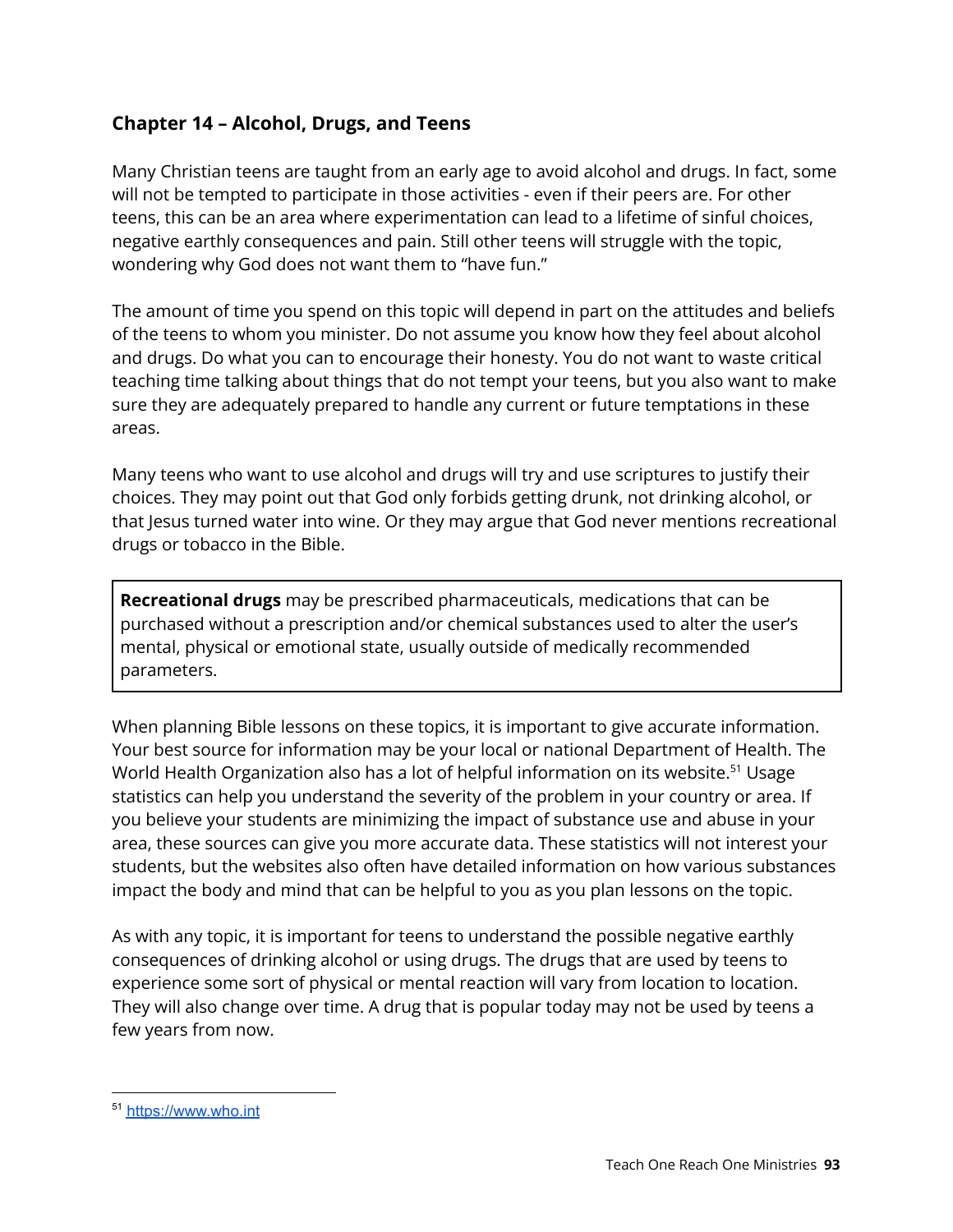Misuse of any substance can have physical and psychological repercussions. The mere usage of things like alcohol and tobacco can immediately begin having a negative impact on the human body. While you may not have the time to go through each particular substance and list all of the possible negative consequences, it is important for students to at least understand the repercussions of using substances in broader categories like inhalants or depressants.

For the most popular substances used by adolescents in your area, it is probably wise to share some of the specific problems caused by using or abusing those substances. For example, drinking any alcohol destroys brain cells and can harm an unborn child. You may want to show photos of the lungs of someone who smokes or the ravaged body of an opioid user. Remember, though, adolescents tend to believe they will always be the exception to negative consequences. When sharing the negative results of substance use and abuse, it is important to remind them that everyone will eventually experience the negative impact of failing to care for their bodies and minds.

Research any information you give students about the possible physical consequences carefully. It is important that the information you share is current. Teens will quickly discount any information that is outdated. Ironically, much of what teens share with each other about various substances is incorrect. Or your Bible students may be aware of the obvious immediate negative impact, but totally ignorant of more serious long term consequences. Teens may already be aware, for example, of the obvious problems like hangovers from drinking too much alcohol. What they may not know is how quickly their reflexes slow or that their inhibitions are lowered, increasing the likelihood they will make choices they would never make when sober.

Becoming addicted to a substance will seem improbable to most teens. They will assume it could never happen to them. Introducing them to people who are addicted may only substantiate their immunity from addiction in their minds. It is crucial, however, that teens understand some of them may have been born addicted without realizing it.

Orphans and adopted children often know little of their birth parents or their mother's pregnancy with them. Teens who suspect they were born to mothers who drank or used drugs while pregnant with them need to understand their bodies may have become dependent on those same substances while they were in the womb. They may have even gone through withdrawal shortly after birth. This exposure may have already caused long term consequences and issues that can last for the rest of their lives $52$ . It is wisest if they avoid any experimentation with drugs or alcohol. Adolescents with addicts in their family history are also much more susceptible to addiction themselves.

<sup>&</sup>lt;sup>52</sup> U.S. National Library of Medicine, "Neonatal Abstinence Syndrome."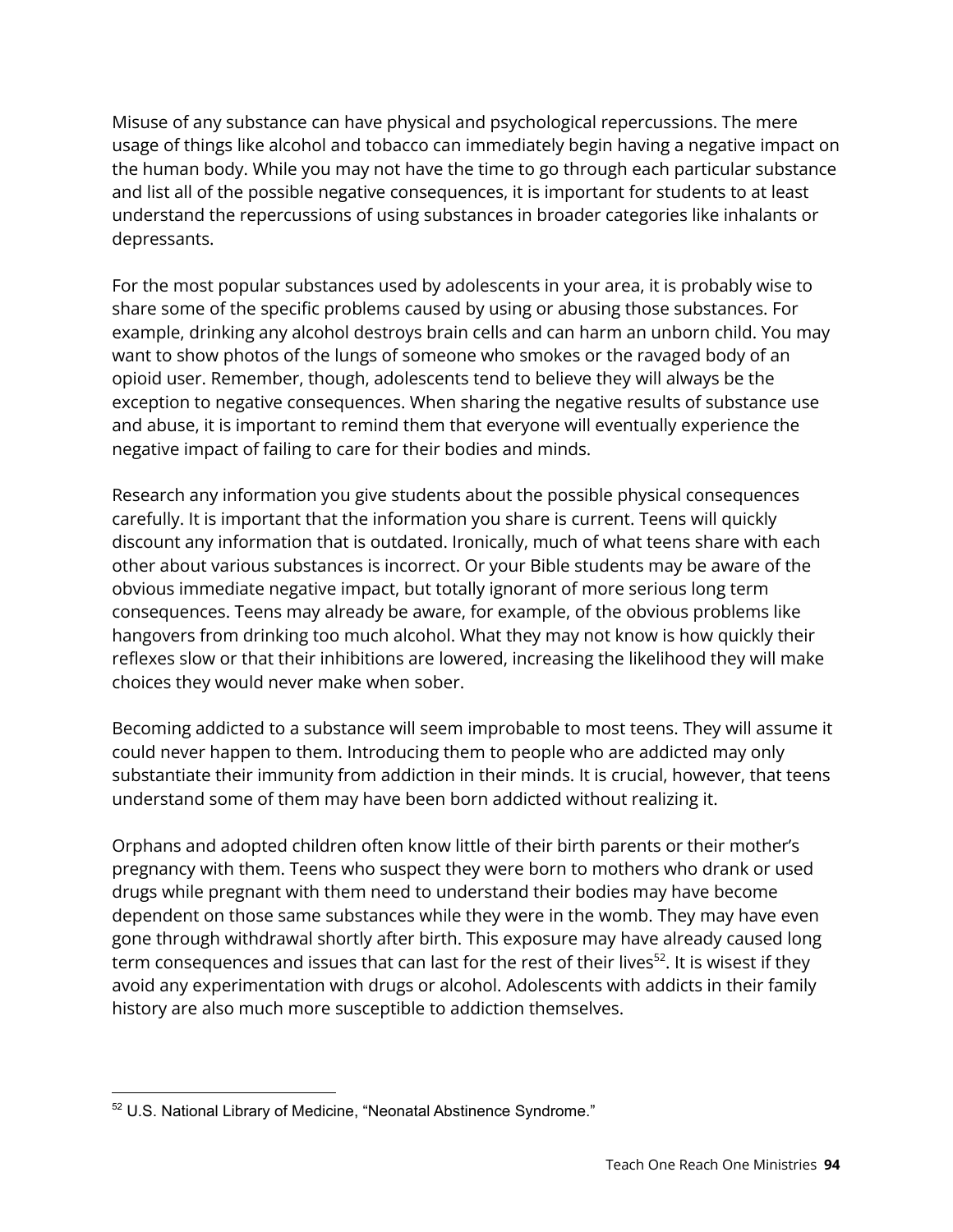If any of your teens fall into these categories, you need to spend time helping them understand the seriousness of their choices in this area. This may best be done in a mentoring situation or in a small group Bible study with other teens who have similar backgrounds. They may need extra encouragement in order to avoid making choices that will have an immediate seriously negative impact.

It is also important to help teens explore why they are tempted to use mind altering substances. What are the root causes of their desire to use these chemicals? Often, it is an attempt to forget or feel differently about something in their lives. It is critical they understand alcohol and drugs never really fix anything. Their problems will still be there when they finish using. Only now, they may actually be worse because of the consequences of using the substance.

Certain substances alter the mental state of the person using them. Many teens will drink alcohol when they are sad or depressed in an effort to ease their pain. Alcohol is a depressant. It will deepen their sadness, not ease it. Many suicide victims are found to have consumed alcohol or drugs before killing themselves.<sup>53</sup> Often young people begin using substances to self medicate an unpleasant mental state. They need to understand that their choices often deepen the unpleasant state rather than ease it.

While it may seem as if you are getting off topic, addressing godly problem solving skills is essential in any lessons you provide teens on drug and alcohol use. Teach them more helpful coping strategies to ease stress. Help them with conflict resolution skills and having difficult conversations. Give them the resources they can use to help them solve the problems that can encourage them to use drugs to escape. If possible, provide them Christian mentors or other adults who are willing to develop relationships with them and give them godly support when they need it. Having better coping skills and a stronger support system can make substance use and abuse less appealing to teens.

When using the Bible to teach teens about alcohol and drugs, do not merely focus on random verses. Look at the stories of people like Noah and Samson who got drunk. What happened when they became drunk? Would those same negative things have happened if they had stayed sober?

While God has declared drunkenness a sin, focusing just on those verses may not be enough for some students. They may claim they are not drunk when their blood alcohol level would indicate otherwise.

**Blood Alcohol Level** is the concentration of alcohol found in the bloodstream of an individual. It is usually given as a decimal related to the percentage of alcohol found in

<sup>53</sup> Pederson, "One-Third of Suicides Involve Heavy Alcohol Consumption."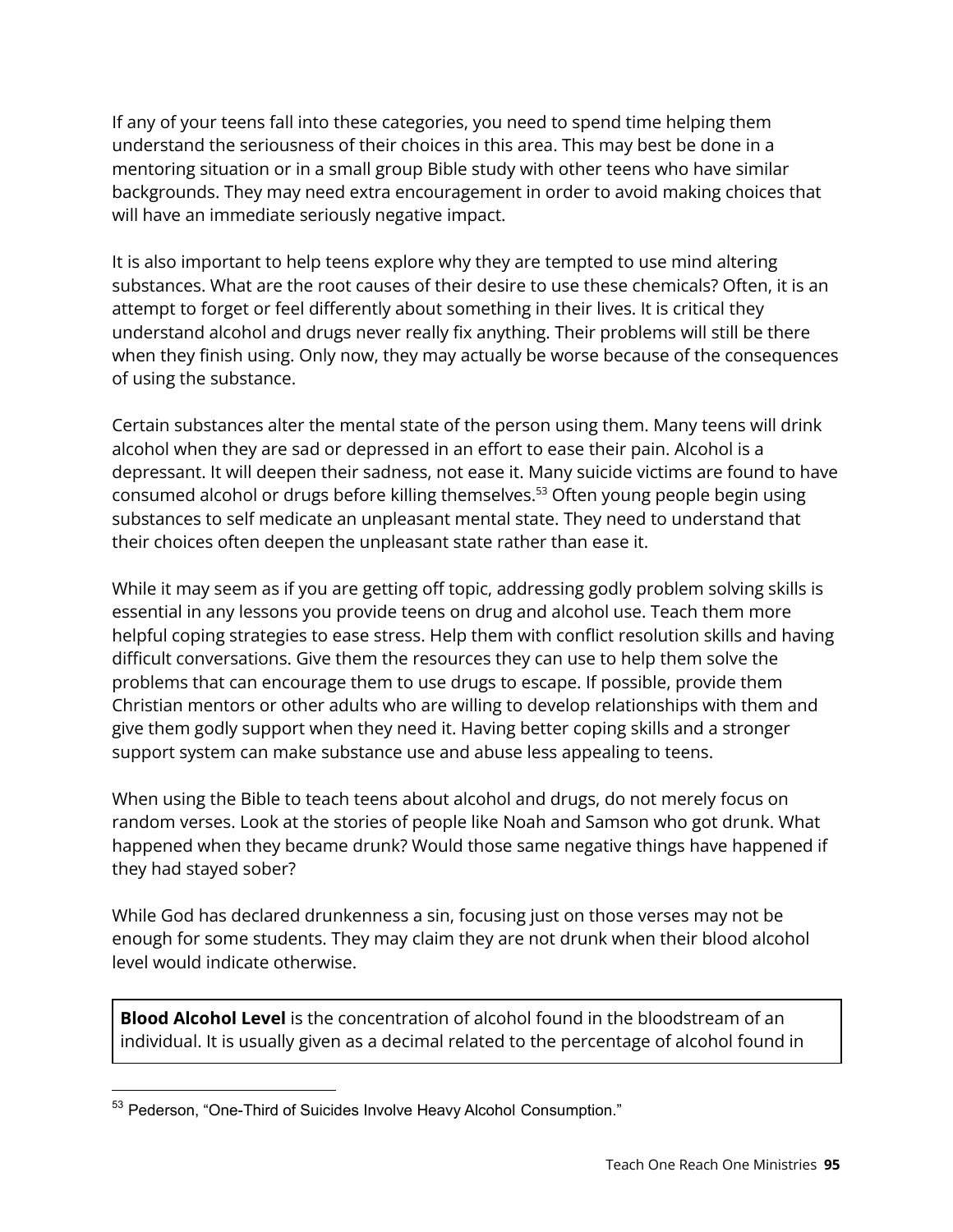the blood. Intoxication laws use varying standards for intoxication. The most common for driving a vehicle is .08. This intoxication level can be easily reached after only one or two drinks under certain circumstances.

It also becomes problematic when addressing other questionable substances like street drugs, glue and other inhalants that are sniffed to get high, legal pharmaceuticals that are abused, tobacco, vaping, etc.

Often it is best to focus on God's principles for how he wants us to care for our bodies. There are also scriptures on wisdom that could apply. Are they really able to be wise when their mind and its functions are chemically impaired? For some students, it can help to remind them of the purposes of the Christian life and how unhealthy habits can curtail what God has planned for them to do. For example, what might their alcohol or drug use communicate to a non-Christian? Is it a message that is pointing them to God, or one that communicates God is not sufficient?

This is another area where ministries to teens often bring in speakers who have had experiences with the negative impact of using or abusing substances. Some teens relate better to this personal narrative. This is especially true if the person is otherwise relatable to teens and shares how they never expected those consequences the first time they used their substance of choice.

One of the best ways to help teens avoid substance use is to help them learn how to find godly fun. Young people will sometimes use substances merely as a way to ease their boredom. Teaching them how to have fun without substances can make them seem less necessary. In some areas, your ministry may have to provide some of these engaging activities. Some ministries have found creating some type of teen center with tutoring, activities, athletics, fun classes and other diversions allows them to minister to students more effectively while also lessening substance use and abuse.

Your ministry may find it necessary to provide parents with classes or information on these topics as well as your students. Studies have shown that alcohol or drug use by parents makes it much more likely the teens in that family will also use them. Parents may also be ignorant of the information you are teaching their children about alcohol, drugs, tobacco and other substances. They may be engaged in risky behaviors themselves and minimize what you are teaching in your ministry. Giving them important information may encourage the entire family to make healthier choices.

It is important to have a ministry plan in place for teens who use substances during your ministry activities and events. These policies need to provide legal protection for your ministry and its volunteers. More importantly, they need to address when parents will be informed and the consequences for breaking the rules.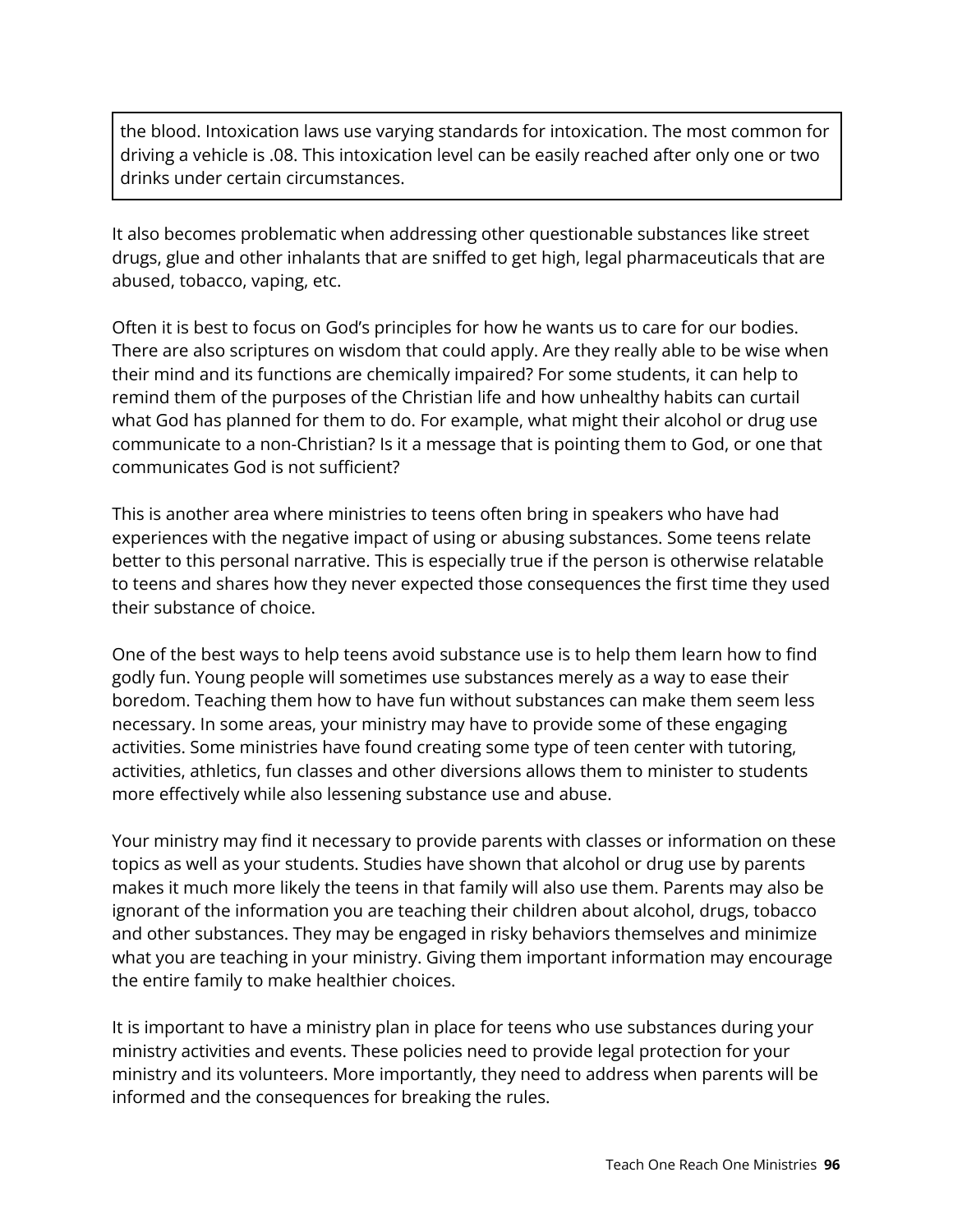Your plan should also have a list of the ways your ministry is willing to help those teens whom you discover are using or abusing substances - even if it is outside of your ministry time with them. It is important to remember, in many cases teens who use or abuse substances will need medical and psychological help that is beyond the expertise of your volunteers. It is a good idea to develop a list of trusted professionals you can recommend to teens and their parents who are struggling with substance use or abuse.

Teaching Bible students about drugs and alcohol may seem outside of the desired Bible-focused curriculum of your ministry. It is important to remember, though, that your classes may be the only place where the teens to whom you minister will get this information. It may also be the only place where they ever learn what God thinks about using substances that could harm them. Without these lessons, they are more susceptible to the inevitable peer pressure to use drugs, alcohol, tobacco, and other harmful chemicals.

### **Discussion Questions**

- 1. What are the best sources for information about drugs, alcohol and tobacco in your area?
- 2. What substances are most likely to impact the teens to whom you minister?
- 3. What are the possible negative consequences of using the most popular substances in your area?
- 4. What tools do the teens to whom you minister need to avoid using these substances?
- 5. How can your ministry help adolescents in your area avoid using these substances?
- 6. Develop a plan for your ministry that addresses how your ministry will handle situations involving the teens served by your ministry and substance use.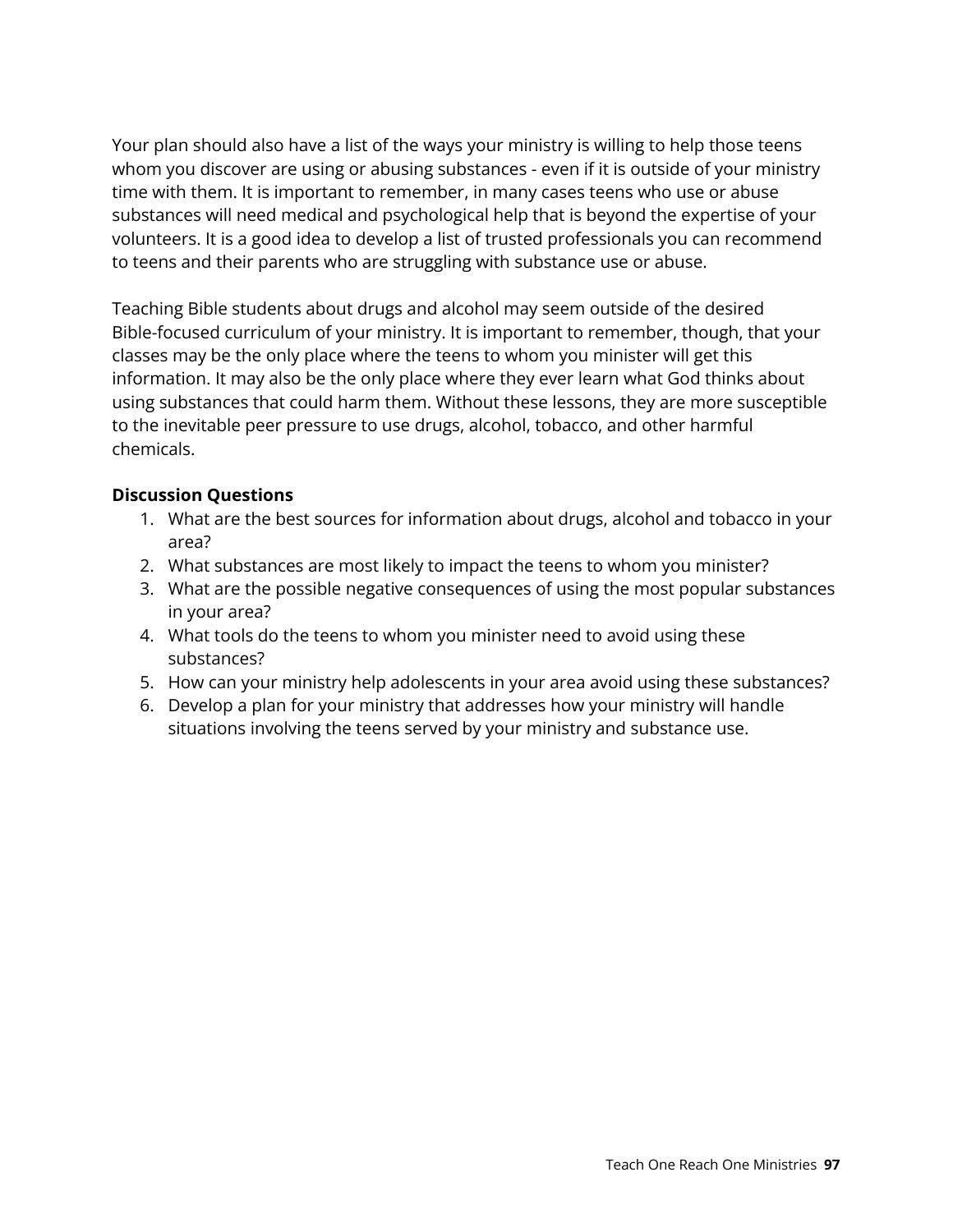# **Chapter 15 – Teen Depression, Anxiety and Suicide**

**Disclaimer:** The information in this chapter was not written by medical professionals and should not be used to diagnose or treat teens with potential mental health issues. Rather it is to inform those ministering to teens of resources they may find helpful in ministering to at-risk teens and their families.

There are a variety of issues that can impact the mental health of teens. Mental problems are often first noticed during the teen years. In fact, half of all mental health problems begin by age 14 and 75% by age 24. It is estimated 20% of teens have a more serious mental health issue. $54$  At times, parents may not realize their teen is having mental health issues. Or they may be in denial, choosing to believe it is merely a difficult phase or that their teen is exhibiting normal teen behavior.

The teen years are when mental health issues like anxiety can be perfectly normal. Bodies are growing and changing rapidly, with accompanying hormonal adjustments and stress. This can cause a relatively benign anxiety and even occasional sadness. The key is understanding the difference between mental health issues that are within normal ranges and those that may need additional professional health.

While your ministry is probably not equipped to help teens with their mental health issues, you can encourage parents of at-risk teens to get professional assessment and help for their children. It is not your responsibility to diagnose a mental health issue a teen may have, but rather express concern that their experience may be outside of the norm.

This is obviously a delicate conversation to have with any parent. As a result, many ministries choose to ignore the issue in hopes the parents are aware of their teen's issues and are seeking professional guidance. If the parents of an at-risk teen are unaware of the problem or reluctant to seek help, the teen's mental health can deteriorate, leading to potentially serious consequences.

One way to address mental health issues is to educate all of the teens to whom you minister and their parents on the symptoms of someone who may need professional help. At-risk teens and their peers are often the first to recognize that something is not quite what it should be. They may however, have no idea what to do about their concerns.

According to experts, these are some signs that a teen may need professional help in dealing with their mental health issues: 55

<sup>54</sup> National Alliance of Mental Health, "Mental Health By the Numbers."

<sup>55</sup> National Alliance of Mental Health, "Know the Warning Signs."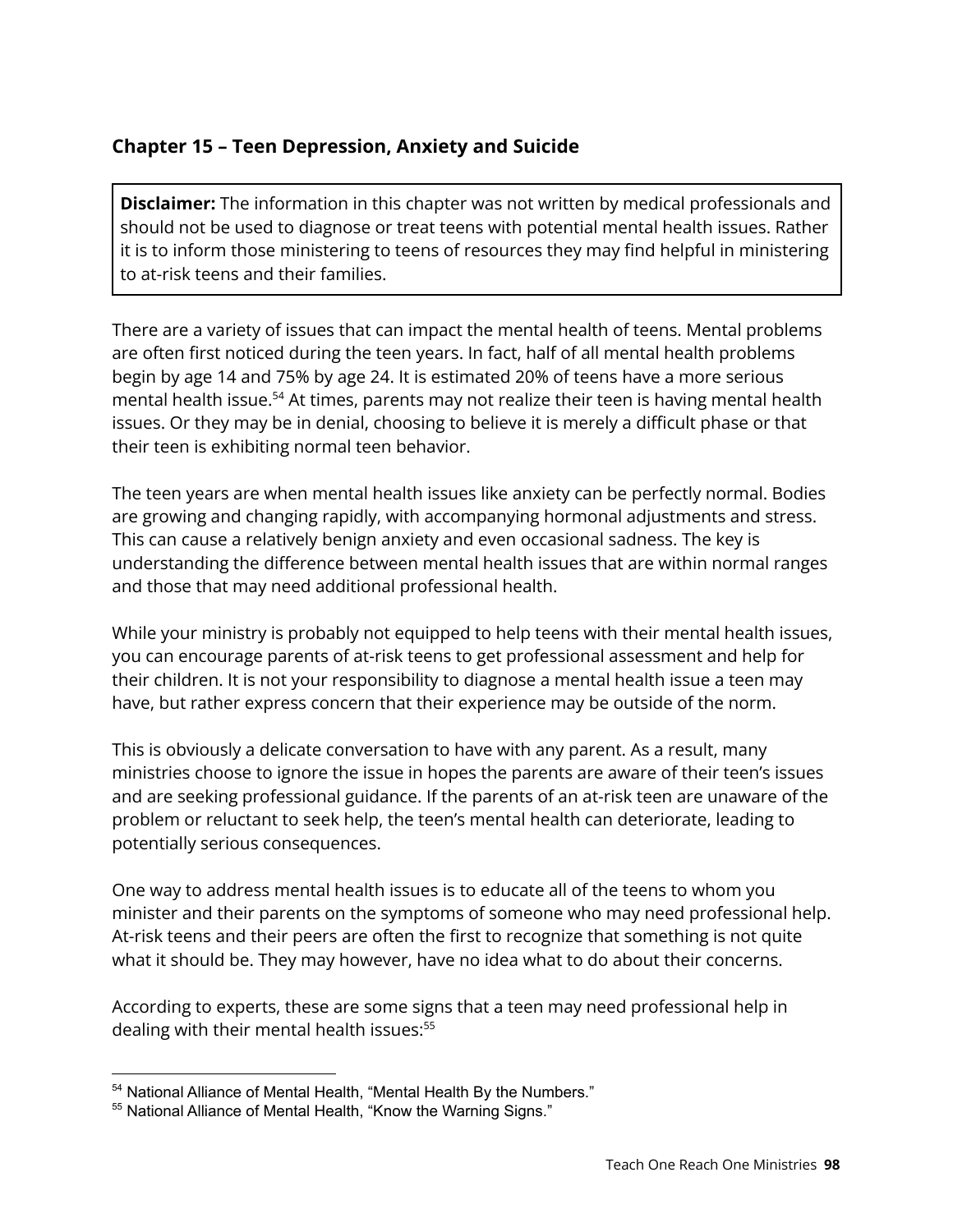- **Drastic changes in mood lasting more than a couple of weeks.** Teens often have a lot of school pressures and drama within their friendships and romantic relationships. It is not abnormal for an otherwise happy teen to be anxious or sad for a couple of weeks - especially when an obvious event has caused the change in demeanor. If there is no obvious cause or the changes in behavior last for an extended period of time, a professional should probably be consulted.
- **● Loss of interest in food, schoolwork or leisure activities.** When a teen suddenly loses interest in eating, keeping up with assignments or doing the things that bring him or her joy for an extended period of time, something is wrong. It may be a physical illness, rather than a mental health issue, but a professional should be consulted.
- **● Change in sleep patterns.** This can be hormonal or physical instead of an indication of a mental health issue. Any prolonged changes in sleep patterns should be examined carefully by a physician - particularly if those changes are dramatic.
- **● Use of alcohol or drugs.** This can be as a result of peer pressure or boredom. At times though, people with mental health issues unknowingly try to self medicate using alcohol or drugs.
- **● Changes in energy levels.** If a calm teen suddenly becomes agitated for a period of time or a teen with a normally high energy level becomes lethargic, there may be some sort of physical or mental health issue.
- **● Frequent complaints of aches and headaches.** These can also be caused by hormones or even hunching over a desk for too many hours. Regardless, if these are frequent, a doctor should be consulted.
- **● Avoiding friends and social situations.** Some teens are naturally quiet or introverted and do not need more than a couple of friends. What is important is to watch for changes – especially drastic ones – in how they are interacting with peers. It may just be teen drama that will eventually resolve itself, or it may be a sign of a mental health issue.
- **● Changes in personal hygiene.** It is normal at certain ages for some teens to not care very much about their appearance. If a teen who has been well groomed suddenly stops taking care of basic hygiene, it needs to be investigated.
- **● Sexual promiscuity.** Although sinful, some teens will engage in sexual experiences. If a teen is promiscuous with numerous, rapidly changing partners, something may be seriously wrong. It can be a sign the teen has been sexually abused or raped previously. It can also be a sign that the teen is trying to self medicate in some way. In either case, the teen needs professional help.
- **● Signs of cutting, burning, intravenous drug use, excessive tattoos and unexplained weight loss.** Often teens trying to cope with mental health issues will try one or more of these behaviors as a way of controlling the thoughts and feelings they are having - or to feel anything at all.
- **● Unusual or severe violent or rebellious behavior.** Some teens are violent and rebellious as their norm. Other teens will appear to become violent or rebellious overnight. Any sudden severe violent or rebellious behavior is a sign that something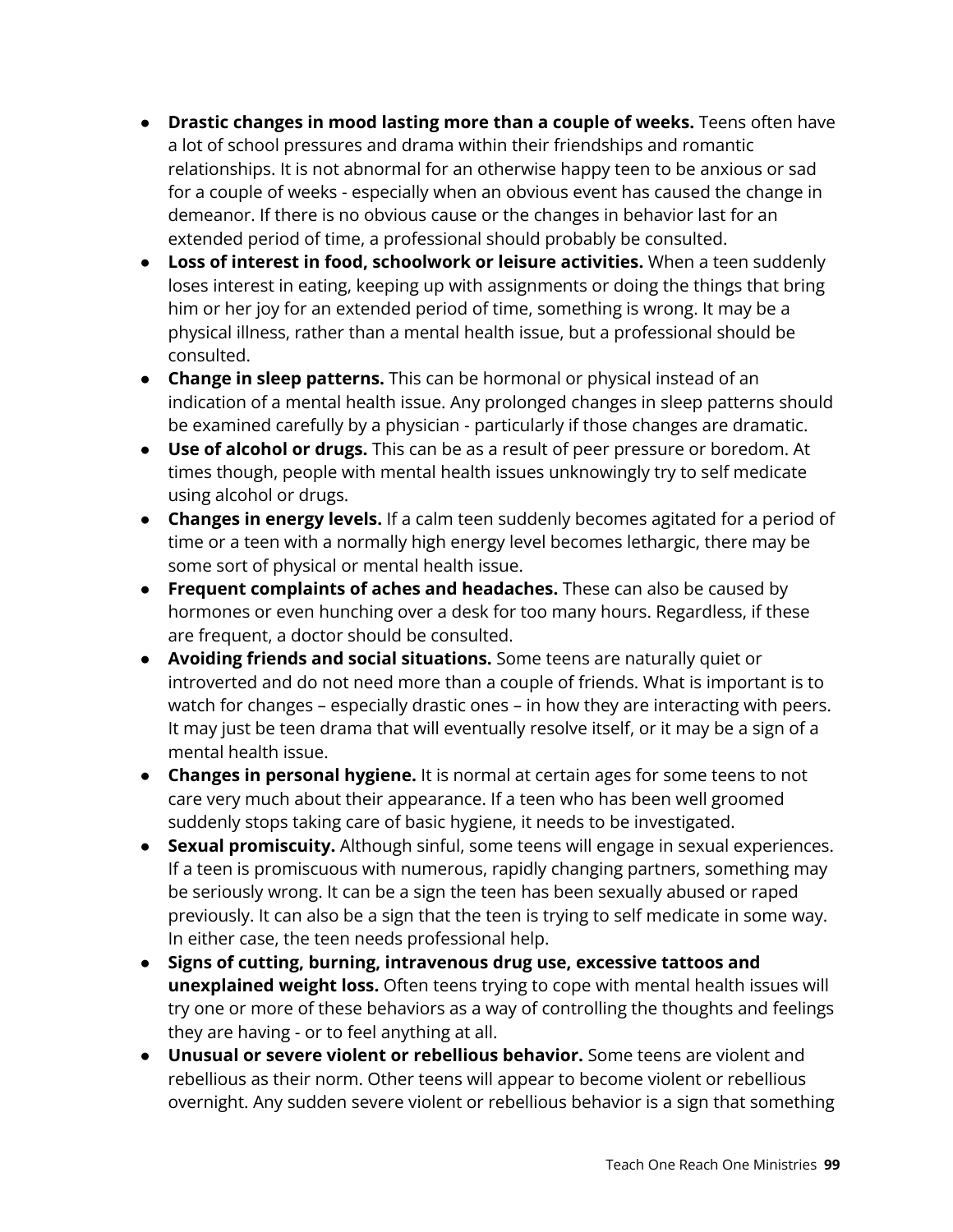is wrong. The teen will probably need professional help to understand and correct these destructive attitudes and behaviors.

If a teen shows some of the symptoms above and the following symptoms, they may be suicidal. This can be an emergency situation, so it is crucial to never ignore these symptoms.

- **● Talking or writing about suicide – even jokingly.** Mental health professionals tell lay people it is important to report when someone even jokes about suicide. A professional can then accurately assess whether it was indeed a joke or a sign of a more serious issue.
- **● Giving away prize possessions.** Assuming it is not just one or two possessions being given in a philanthropic way, this can be a teen's way of saying goodbye. It is also a sign that the suicide attempt is probably eminent.
- **● Social media posts that sound as if the teen is saying goodbye or dying soon.** Young people often use social media as a form of trying to let others know they are struggling and need help. Social media posts that sound as if the writer is severely depressed or suicidal should be taken very seriously.

There are a few mental health emergencies in which parents should be called immediately. They should also be encouraged to seek emergency help for their child.

- **● If a teen is threatening immediate suicide.** Healthy teens do not threaten suicide unless there are serious mental health issues.
- **● If a teen has physically harmed himself or herself.** If you see a teen who is still bleeding from cutting, is high or drunk, or you catch vomiting after eating with no sign of food poisoning or stomach virus, they need medical attention – perhaps immediately. Waiting can be deadly if the injuries are serious enough.
- **● If a teen becomes uncontrollably violent.** This violence can be to material things or other people. No matter the circumstances, teens who act out their anger, frustration or pain in violent ways need professional help.

## **Encouraging Good Mental Health**

You may not encounter any teens with mental health issues requiring parental and professional involvement. All teens, however, will experience stress, anxiety, sadness and other negative emotions. Teaching them how to process those emotions in healthy, godly ways is something a ministry to teens should provide.

There are several tools you can teach teens to help them regulate their negative emotions. It can be helpful for many teens if you also provide opportunities for them to practice these things with you and encourage them to do these things independently on a regular basis: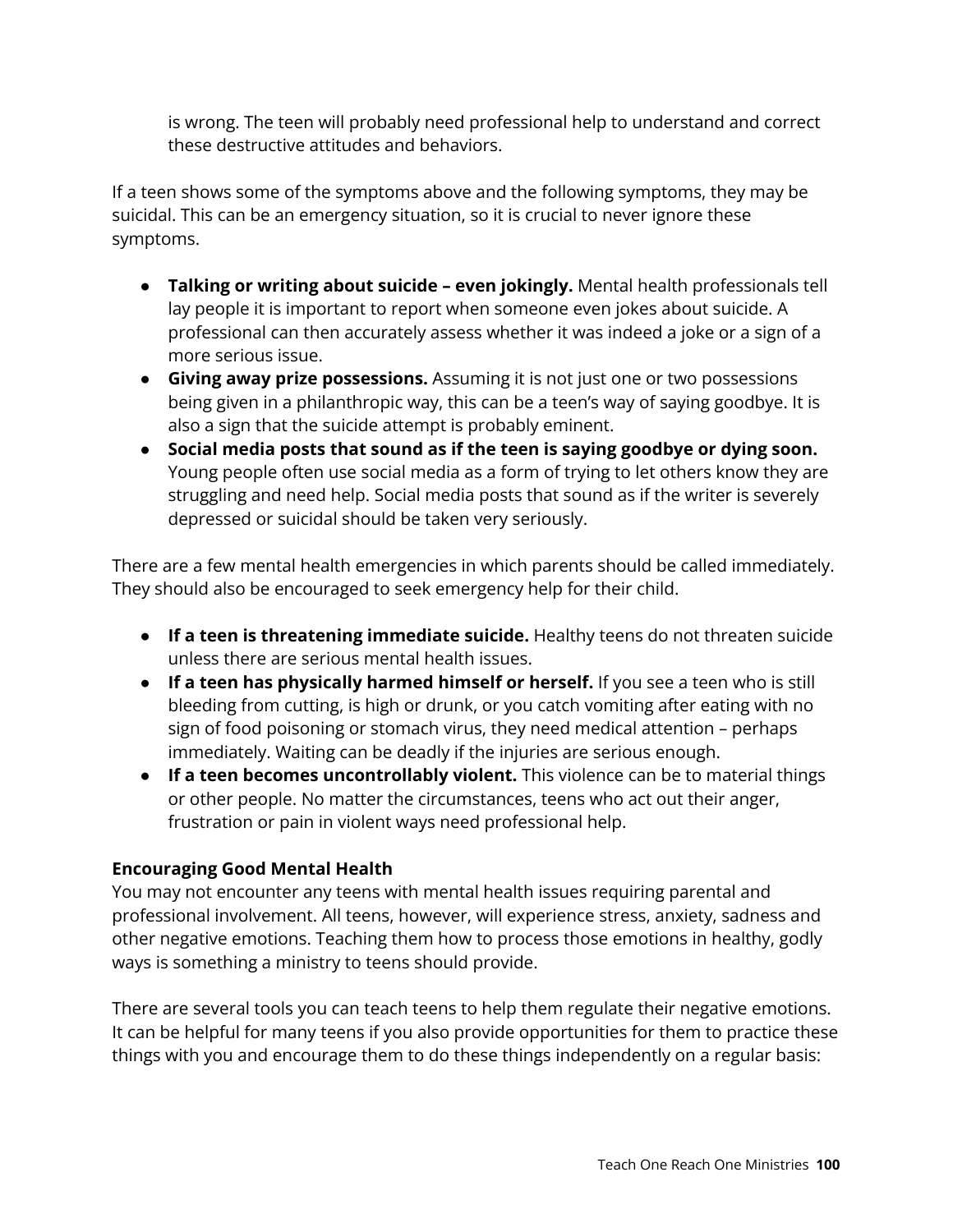- **● Prayer.** Teaching teens to pray their emotions gives them a way of expressing things to God they may be afraid to tell anyone else. Some teens may struggle with the idea of telling God about any negative feelings they may have. The book of Psalms is a great way to teach teens how even people like King David at times expressed their negative emotions to God.
- **● Scriptures.** Sometimes reading a book like Psalms can have a calming effect on teens. Others may prefer to memorize key verses that remind them that God is with them and in control.
- **● Exercise.** Exercise can help teens work out a lot of negative emotions while also making their bodies healthier. Walking and running have been shown to improve anxiety, stress and even sadness. 56
- **● Healthy habits.** Eating healthy foods, getting plenty of sleep and other healthy habits can make teens less prone to negative emotions and better able to tolerate them when they do occur.
- **● Breathing.** Our breathing rate signals to our brain that we are in trouble or relaxed. Unfortunately, when teens get upset, their breaths get shorter, more shallow and quicker. This signals the brain there is danger and the brain starts getting the rest of the body ready to fight or flee. When there is not something like a bear to fight or run from, these reactions caused by the brain can leave teens with all sorts of physical symptoms like stomach aches, nausea and headaches.
- **● Hobbies.** Hobbies, especially creative ones like art and music, can be a great way for teens to express their emotions. Other hobbies like knitting or crocheting have a repetitive aspect to them which can also be calming.
- **● Avoiding unhealthy things.** Teens can turn to food, sex, alcohol, drugs, and even violence in an attempt to cope with negative emotions. They need to be taught these behaviors will make the situation worse, not better. They also need to find replacement coping strategies that are healthier.
- **● Relationships.** Teens need friends and adults in their lives who will listen to them when they are stressed. They need Christian adults who will help them make wise choices and give them godly advice when they need it. They need to know who those safe people are and build relationships with them before they are needed to help them process negative emotions. Then, when they are struggling, the teens will have already established relationships with people they can trust to help them.

Your ministry will probably not have the professionals to help teens process and heal when they are dealing with serious mental health issues. You can, however, teach all of your teens how to process their emotions in healthy ways. Your ministry can also be aware of any teens who may be developing serious mental health issues and help them get the professional interventions they need.

<sup>&</sup>lt;sup>56</sup> Anxiety and Depression Society of America, "Exercise for Stress and Anxiety."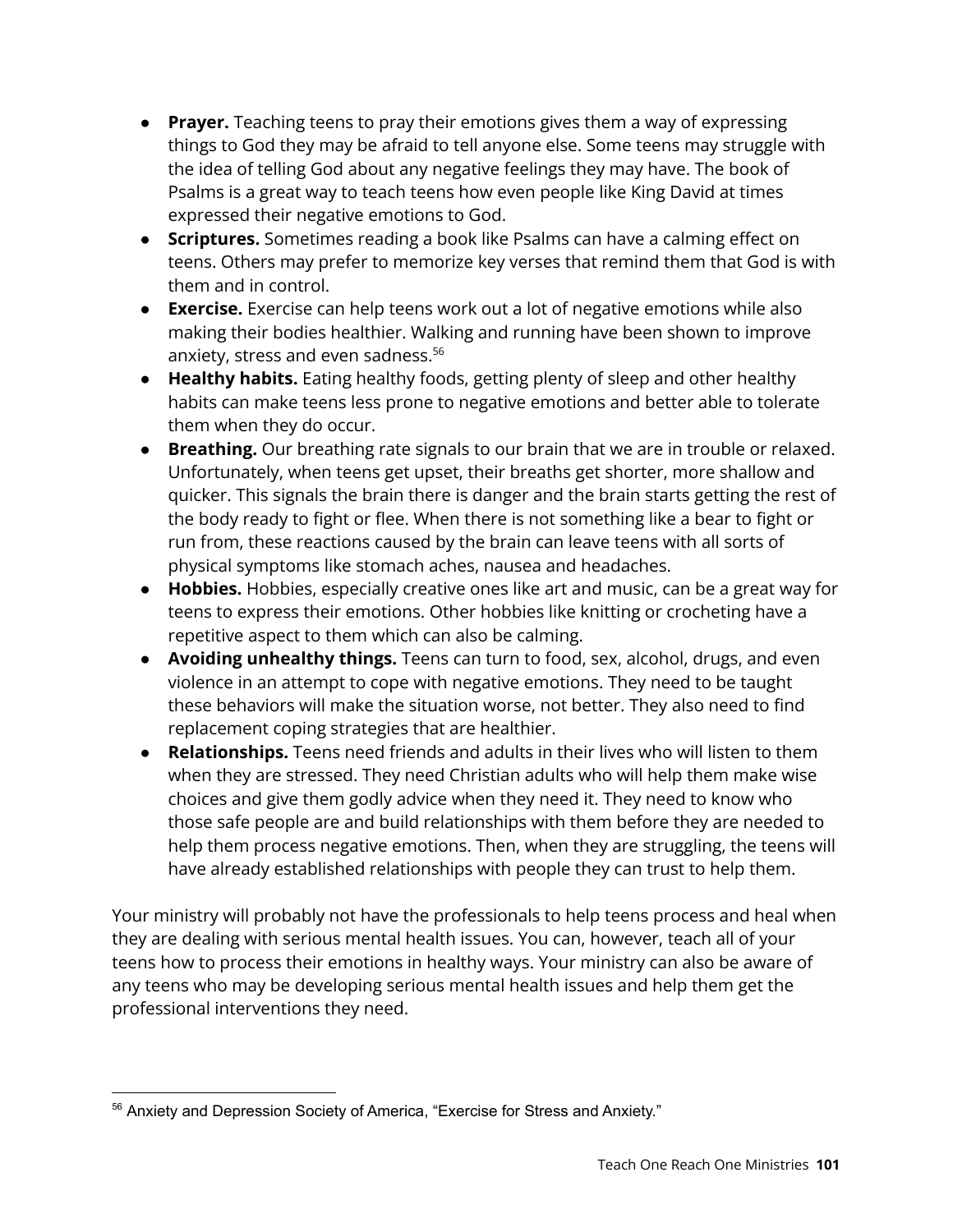### **Discussion Questions**

- 1. What are the symptoms a teen may have that could indicate a mental health issue?
- 2. What are some additional symptoms that would indicate a teen may be contemplating suicide?
- 3. What are some ways your ministry can help teens develop habits that will help them process the many emotions the teen years bring in healthy ways?
- 4. In what ways do the teens served by your ministry need help in various areas of mental health?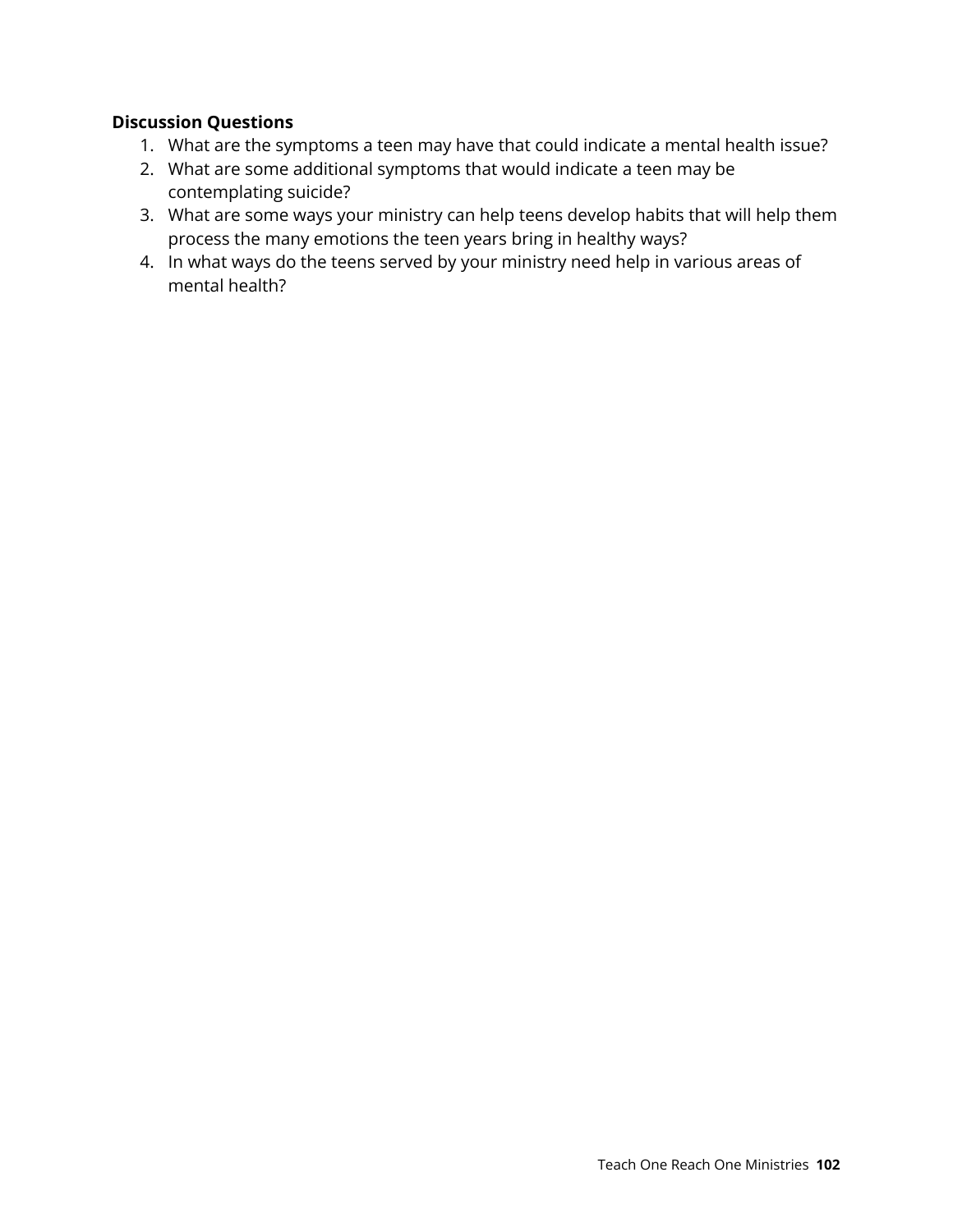# **Chapter 16 – Teens and Culture**

Although Christians often think of the negative impact culture can have on teens, the word culture actually has a rather benign definition. Culture consists of the arts, social institutions, and achievements of a particular social group. Different cultures can be found in regions, countries, ethnic or racial groups, age groups, income levels, social classes, educational backgrounds, genders, religions, secular clubs, congregations, neighborhoods and even families.

Some aspects of culture can be positive. The world is somewhat more beautiful because of the paintings created by the French Impressionists. Other aspects of culture are relatively benign. For instance, it does not really make a difference that Canada celebrates a Thanksgiving holiday on a different day than the United States.

Culture becomes problematic for Christians when aspects of the culture promote ungodly behaviors, beliefs and attitudes, or openly encourage people to disobey God. Debating the various ways Christians can attempt to change negative aspects of culture is outside of the scope of this book. What is important to address here is how various cultures may be impacting the teens you serve in negative ways. How can you help your teens live their lives in such a way that they follow God instead of these cultural norms?

Part of the problem with any discussion of culture is that it is not static. A teen cultural fad or trend today may be totally rejected two weeks from now. And teen culture can vary from country to country and even neighborhood to neighborhood. By the time you can learn all of the different aspects of the cultures impacting your teens in potentially negative ways, they have left behind those fads and trends and become involved in new ones.

It is not that your ministry should not try to be informed. Unfortunately, trying to research culture is difficult and what you believe is impacting the teens to whom you minister may actually have had more of an impact on their older siblings or even parents.

To best understand the cultures impacting the teens to whom you minister, it is helpful to learn some basic aspects of culture and particularly cultures that most often impact teens.

- **● Culture is often used to help one group distinguish itself from other groups.** It is interesting to observe that as much as teens desire to be exactly like their peers, they want just as badly to appear different from their parents. Teens also have cultures to help them differentiate between various groups of students in their schools or neighborhoods. Street gangs are an example of an extremely toxic type of these smaller cultures possibly impacting the teens you serve.
- **● People outside of a particular culture often make assumptions based on the differences they see between their culture and the other culture.** Often these assumptions are inaccurate because they are based on a very limited experience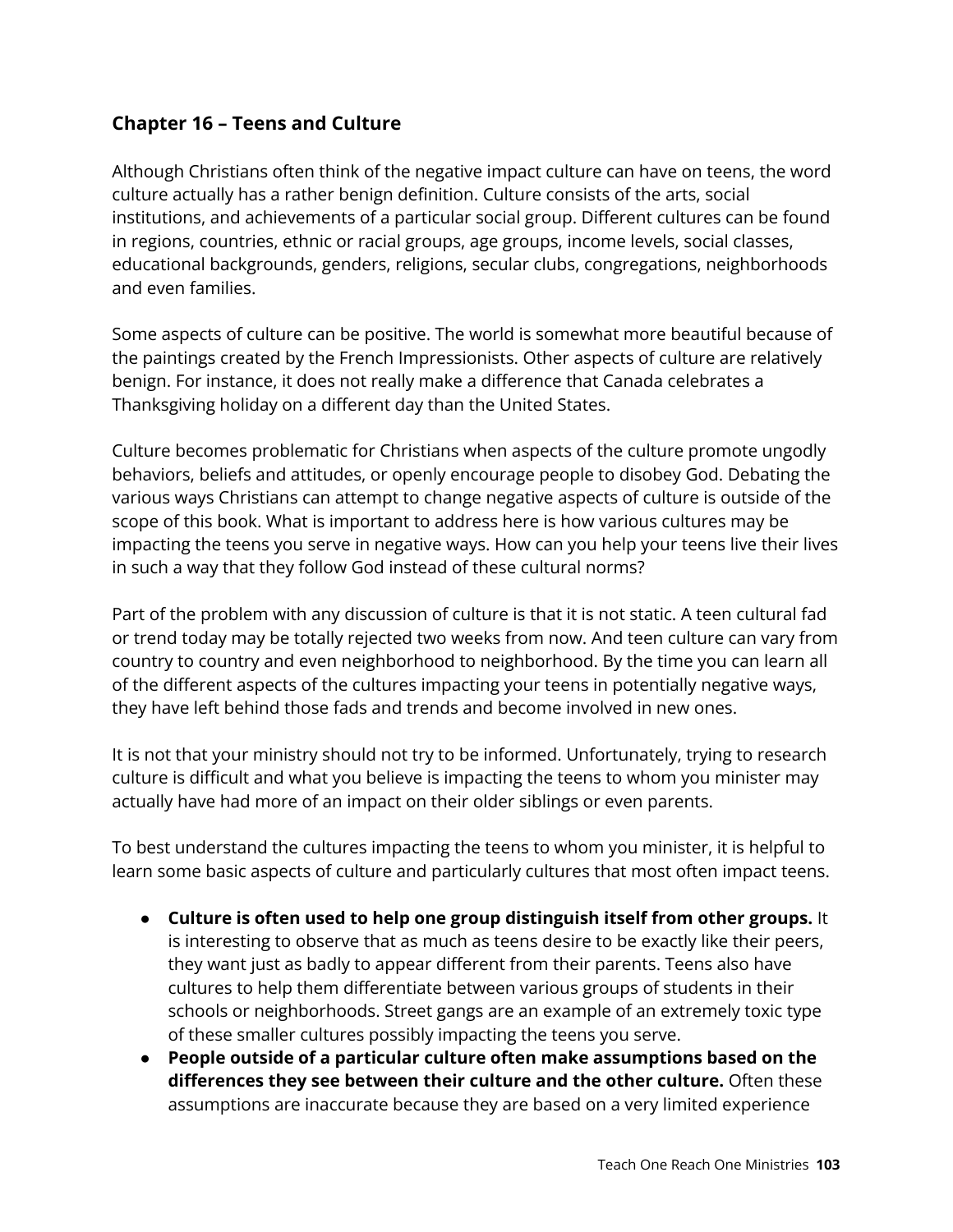with the other group. These assumptions, accurate or not, can lead to prejudices, discrimination, and bigotry.

- **● Even what are accepted as generally negative cultural groups can provide some positive benefits for the people within these cultures.** Crime gangs, for example, would be considered a negative culture by most law abiding people. They do however, provide a type of family and supportive environment for its members. Often it is this perceived positive aspect of that culture that will attract teens to it. For example, teens may be attracted to crime or street gangs because they do not currently have anyone in their lives who seems to care about them. The familial look of a gang appeals to them because they are in hopes they will find people who care about them when they become a member of the gang.
- **● A culture can impact almost every area of a teen's life.** A culture may dictate what clothes and vocabulary its members use. They may pressure members overtly or subtly to read (or not read) certain materials or watch certain media. They may have preferred musical types or other forms of entertainment. Culture often influences attitudes and beliefs, which can become particularly problematic for teens who are trying to be Christian.
- **● Cultural norms can be spread in a variety of ways.** This is why teens in a country as geographically large as China or the United States often have many of the same cultural norms, even living thousands of kilometers away from other groups of teens in their culture. These cultural norms can be spread from person to person, through social media or by media like movies that are actually produced by a different culture. Cultural norms can also be impacted by school curricula and teachers whom the teens admire and respect.
- **● Collectivist and individualistic cultures can both impact teens, but in different ways.** Most teens live within a larger regional or ethnic culture that is either collectivist or individualistic. Collectivist cultures emphasize group goals over individual goals and desires. People growing up in those cultures tend to be taught the needs of the group are more important than what they may personally want or need. These teens can be helped by that mindset if the culture is promoting generally Christian values. It can be exponentially more difficult for them, however, to be counter-cultural if that is what God requires of them. Teens raised in individualistic cultures are more likely to put their needs and desires ahead of the group. This is helpful in that they are often told repeatedly that it is acceptable to be different in some way from their peers. The disadvantage is that this type of culture can encourage selfish behavior and a positive group like a church family can have less of a positive impact. Teens in individualistic cultures may even reject the church entirely as an unnecessary group for helping them worship God and live a Christian life.
- **● Cultures may at times incorporate aspects of other cultures.** This can be seen when teens adopt a clothing style from a previous generation of teens or when they admire the music or art work of another culture and become fans of it. Often this cross-cultural aspect is seen in areas where radically different cultures live near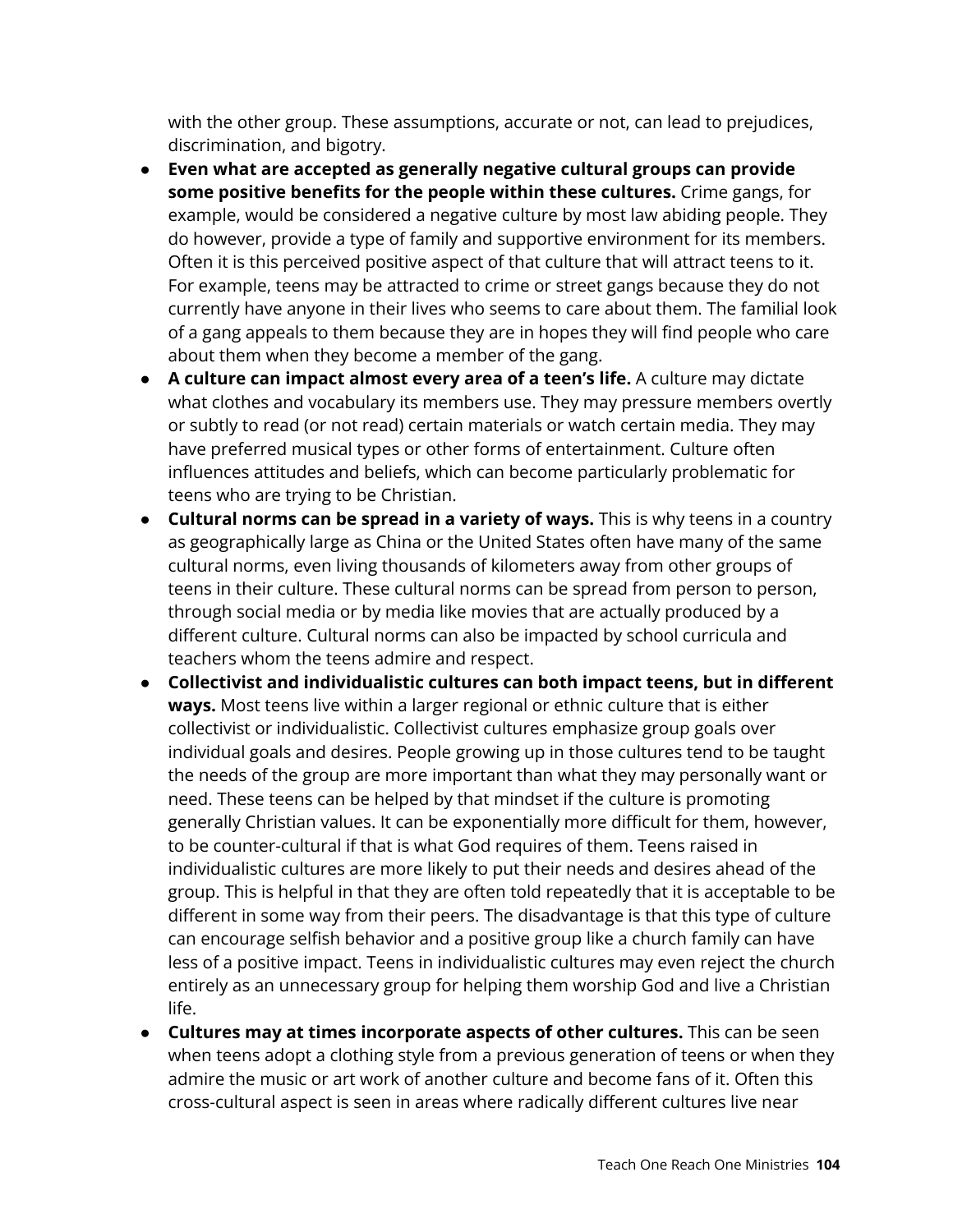each other. The children and teens may be the first generation that attended school with children from the other culture. This proximity encourages them to adopt things they appreciate in the other culture. The internet is another way teens are exposed to different cultural ideas. Once again, this exposure can foster admiration and even adoption of some aspect they admire of the cultures they encounter online.

- **● Culture is often seen as moving in a more liberal or relaxed direction from generation to generation, but there can sometimes be radical adjustments back to cultural norms from several generations in the past.** If you analyze the social norms in your country for example, you may notice several decades when things gradually moved in a more liberal direction followed by a decade of a correction back towards a more conservative era several decades earlier. This is not universally true, but is quite common. As with other aspects of culture, there can be positive and negative impacts of both societal movements on teens attempting to live a Christian life in those decades.
- **● Each aspect of a particular culture needs to be assessed independently.** When trying to help teens view culture from God's perspective, it is counterproductive to reject entire cultures entirely – even if the overall impact of the culture is ungodly. It is more productive to encourage teens to analyze each aspect of that culture independently before choosing to reject participating in that culture entirely. They may realize some aspects of the culture they admire are indeed benign or even godly, but may be better enjoyed while they are part of a different, more godly culture overall. For example, teens that admire the familial aspect of a crime gang, can leave behind the sinful behaviors that are part of belonging to the gang culture by finding an even better familial support system in a church family.
- **● Participating in specific cultural activities can have a greater impact on individuals over time than they may appear to have immediately.** Teens who belong to a culture that encourages smoking for example, may not experience a lot of negative health consequences when they first begin smoking with the group. Years later, however, the impact of constant smoking can cause them to die an early, painful death.

Trying to convince teens to make godly choices in opposition to their culture is a difficult battle. Even Christian teens who generally make godly choices are not immune to their culture. Why is this temptation to give into cultural pressures so strong during the teen years?

**● Desire to be like everyone else.** As discussed earlier, teen brains are wired for connection. This desire to be connected to peers can cause some teens to make choices they would otherwise avoid in an effort to be like everyone else their age. They believe this will improve the chances that they will continue to have the desired social standing with their peers.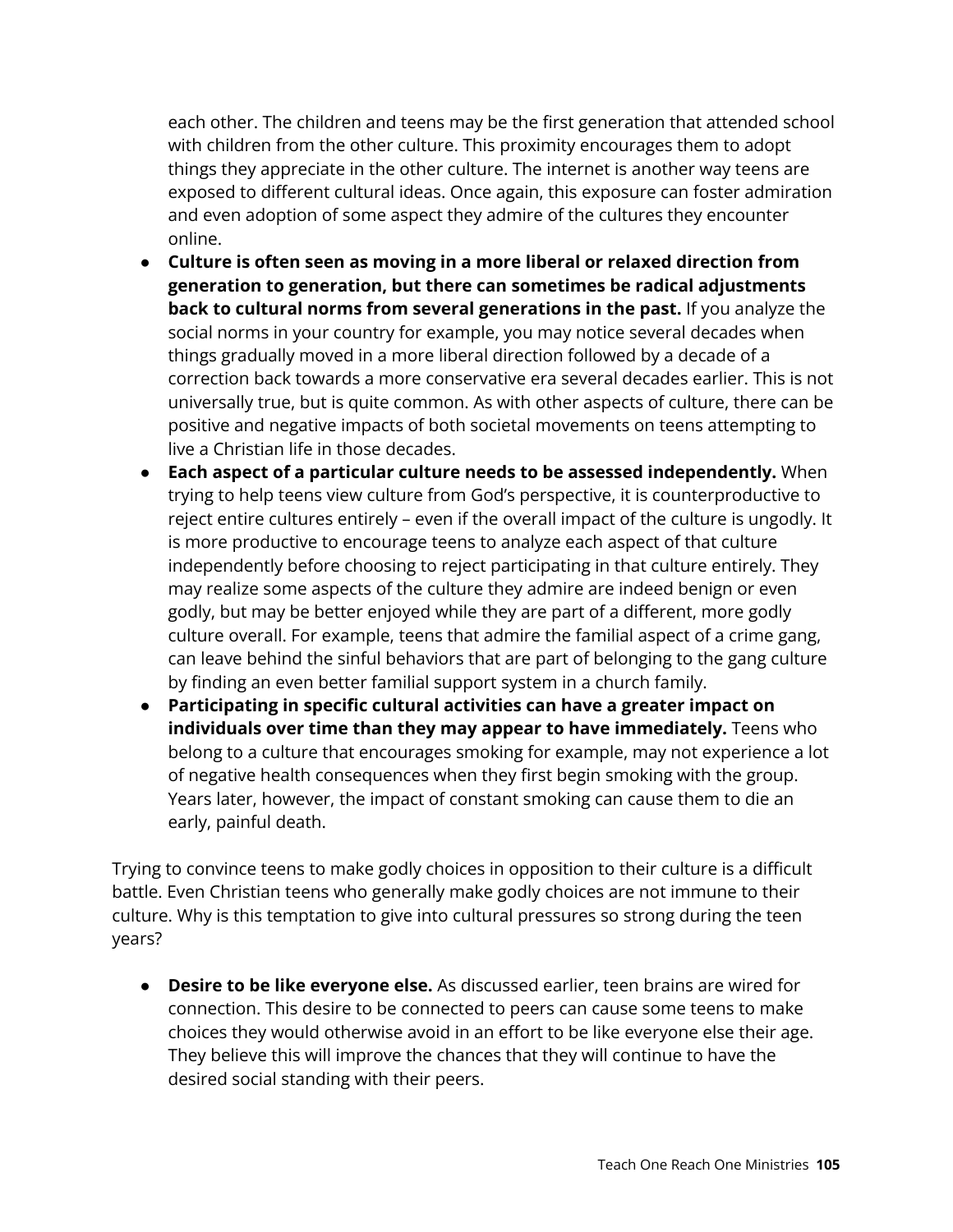- **● Lack of critical thinking skills and life experience.** When someone they admire declares something is right or desirable or true, teens are inclined to believe them. Stronger critical thinking skills or more life experience might expose the flaws in the arguments the person they admire is using to sway them.
- **● Short term thinking.** Some aspects of culture appear to have immediate positive benefits. Fashion models often smoked or used cocaine several decades ago because it suppressed their appetites and helped them stay model thin. It was not until later that the long term negative health consequences of those substances became known. Teens also have a tendency to believe the future will provide easy solutions to any problems their current choices may create. They are more concerned about the current perceived benefits than any potential future problems.
- **● Lack of a biblical worldview.** If teens do not make all of their decisions by considering what God would want them to do, they are in real danger of accepting cultural norms that are contrary to God's will. Although God might not mention his opinion about a specific aspect of culture in the Bible, His commands and principles can help teens make better choices about whether or not they should adopt cultural norms.

To help teens analyze culture through God's commands and principles, you will have to do more than teach Bible lessons on specific topics. It is important to teach them how to analyze the various aspects of culture and compare them to God's commands and principles. They will need guided practice in making godly choices about the cultural influences that are currently impacting them. Teaching them how to analyze culture as a Christian will give them the skills necessary to navigate any culture in which they find themselves in the future.

To make godly cultural choices with some ease, young people will need to have a heart that seeks God. Serving and obeying God must be their top priority. If popularity or anything else takes the place in their lives meant for God, they are more likely to conform to culture than to obey God when the two are diametrically opposed.

They also need a strong knowledge and understanding of the Bible. Decisions to conform to cultural pressure are often made quickly and in high pressure situations. Students need to have enough knowledge and wisdom to quickly discern whether or not God would want them to participate. When there is any doubt in their minds, teach them to differ until they have the time to analyze the choice more carefully.

To be able to withstand the peer pressure to conform to cultural norms, teens need to have healthy self esteem and be willing to be different from everyone else. At times, even other Christian teens may make different choices than they do. They have to be confident of God's love for them and His purposes for their lives. They also need supportive peers and adults who will comfort and encourage them when being different becomes too difficult and painful.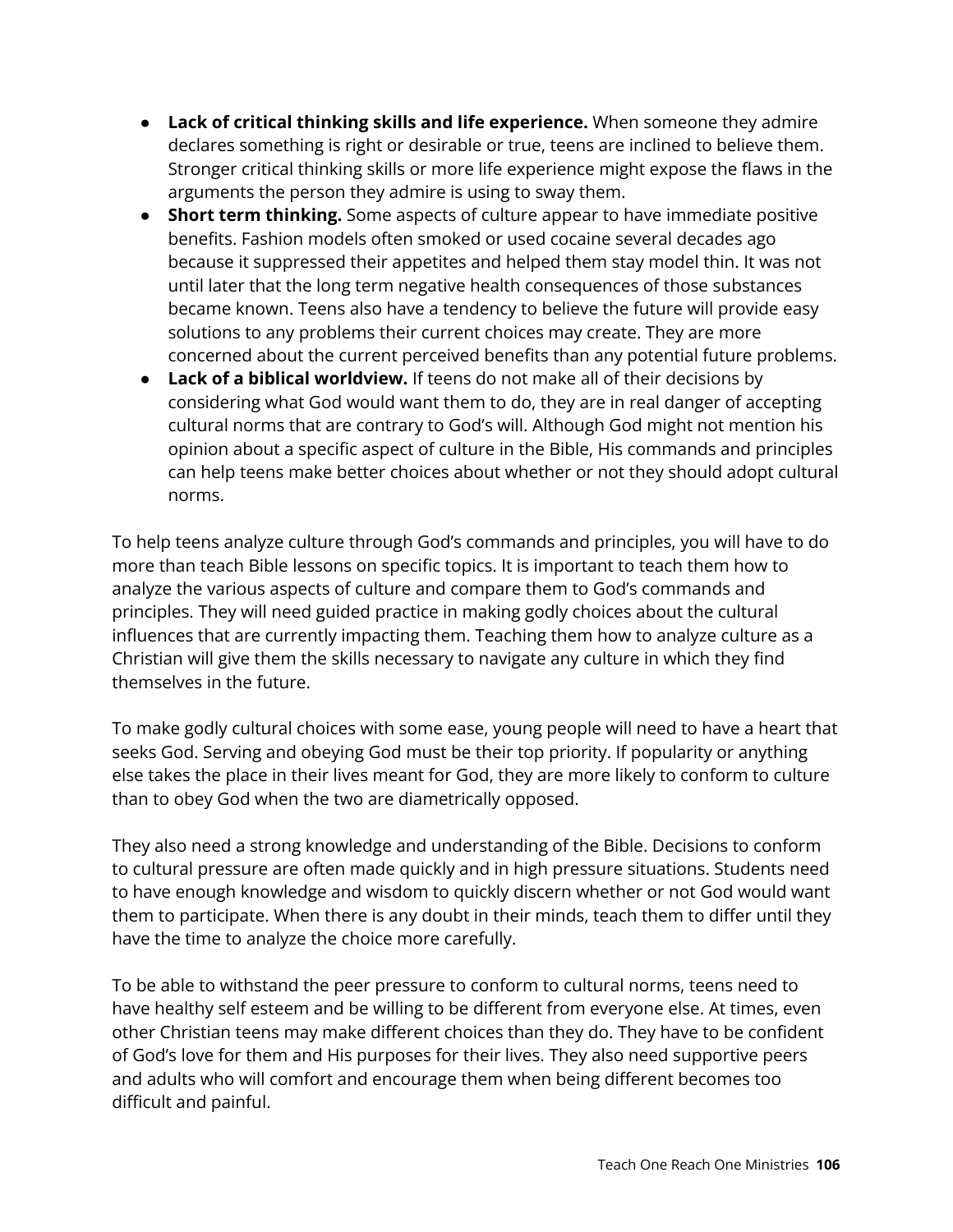The Bible is full of examples of people who went against their culture to seek God. Some did so easily, while others struggled. Sharing those stories and what can be learned from them can give teens the analytical skills to compare their own cultural choices to scripture and make wise conclusions.

At times, cultural ideas or trends may leave even Christians adults feeling somewhat spiritually conflicted. Perhaps there is no obvious ungodly or sinful aspect to it. For some reason though, the trend just makes adults uncomfortable. In these cases, it is extremely important that the adults in your ministry carefully analyze this discomfort. Is it merely a difference in tastes of art or music? Do your adult volunteers merely dislike change and are fearful of anything new? Are they confusing political conversations for spiritual ones?

If the adults involved with your ministry are worried about the possible negative impact of an aspect of the cultures in which your teens participate, it is important to carefully share your concern with them. Perhaps the concern has nothing directly to do with God's commands or principles. With their additional life experience though, the adult volunteers in your ministry may know of negative consequences these things may cause as the teens who do them try to join the world of adults. There may be nothing wrong with a nose ring for example, but in your area employers may regularly refuse to hire young adults who wear them. Fair or not, this behavior in an overlapping culture can have negative consequences for the teens who will need to eventually navigate the other culture.

#### **When Culture Endangers Christians**

Various cultures may reject Christianity with a wide spectrum of attached consequences for those who are Christians. Cultures that still consider themselves to be primarily Christian may reject certain aspects of God's commands and principles, but Christians rarely find themselves facing serious negative consequences for their beliefs, words or actions.

As a culture becomes more secular, the rejection of God's commands and principles can become more vocal. Christian teens may find they are teased or even ostracized for their beliefs, words or actions. While this danger is not physical, it can still be painful emotionally to teens – especially for those with a strong need to assimilate to their peers.

In some locations, Christians may find themselves facing severe negative consequences. These can impact their social standing and their ability to find employment. Arrest, physical abuse, and even death are becoming increasingly common in areas throughout the world.

An important part of your ministry is to prepare teens to have a faith that is strong enough to withstand persecution. Expose them to the stories of Stephen and other Christian martyrs in the Bible and in other sources. Give them the tools to stay strong in the midst of not just any persecution they may currently experience, but also if persecution worsens in their lifetime.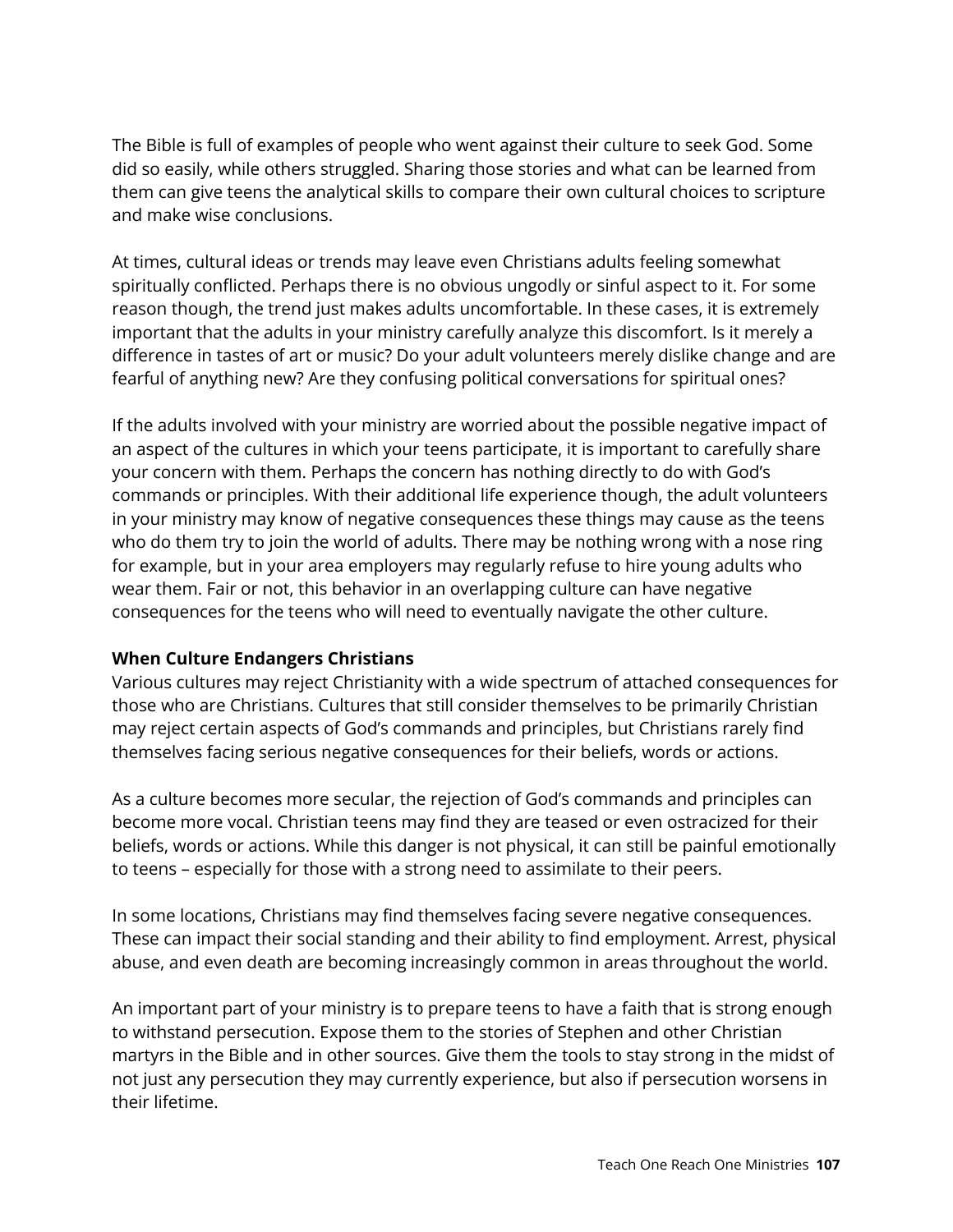Culture is something God's people have had to address for thousands of years. The specifics may change, but the solutions remain the same now as they were in biblical times. Helping adolescents make wise, godly choices when faced with cultural pressures or negative consequences for their faith can prepare them for any possible challenges to their faith in the future.

### **Discussion Questions**

- 1. What is culture?
- 2. What are some of the different cultures impacting the teens to whom you minister?
- 3. What aspects of these cultures are concerning to the adult volunteers in your ministry? Why are they concerned about these specific things?
- 4. Explain the ten basic principles of culture.
- 5. What are some of the reasons teens are so susceptible to cultural pressures?
- 6. What are some ways your ministry can prepare students to live counter culturally?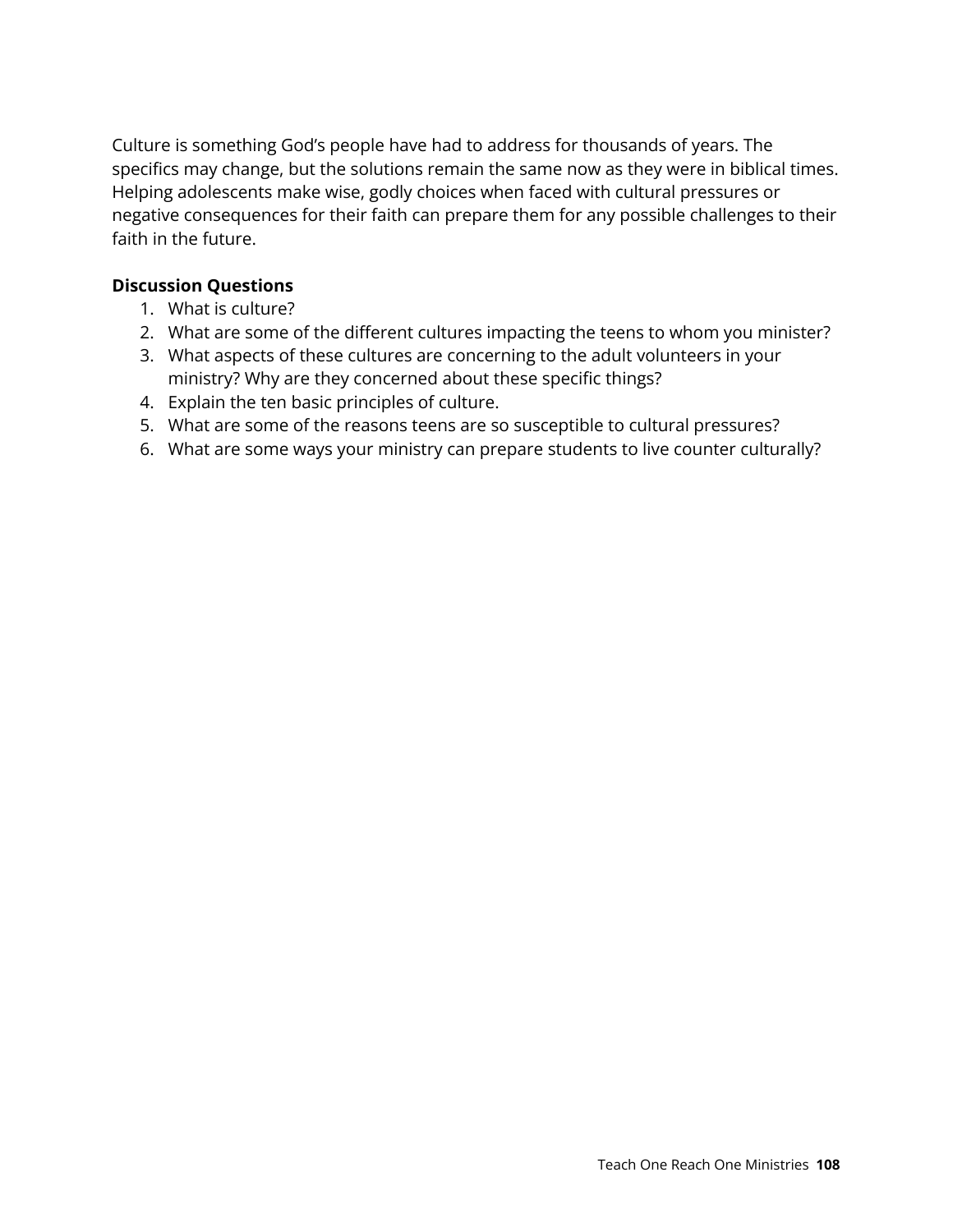# **Chapter 17 – Teens and Christian Community**

Have you ever wondered why God placed Christians in community groups (congregations) to worship Him and engage in ministry together? If you look carefully throughout the New Testament, you can find some of the benefits of Christian community:

- **● For members to support one another.** This support can manifest itself in many different ways. At times, the support Christians give each other is material support, like food or clothes. Support can also be emotional or spiritual. Christians in a healthy congregation regularly support one another.
- **● For older, experienced Christians to mentor younger, less experienced Christians.** Paul writes in several of his letters encouragement for older Christians to mentor younger ones. He phrases it in slightly different ways, but the implication is the same. Christians are there to provide wise, godly advice for those who are less experienced.
- **● For those gifted in teaching to teach others more about God.** The New Testament letters make it clear that teaching what God wanted people to do happened both inside and outside of the Christian community meetings. We have plenty of examples of both kinds of teaching in the New Testament. It is clear that not only were Christians to continue learning more about God, but many were also sharing what they had already learned with others.
- **● For encouragement.** Christians should be spending their lives trying to obey God's commands, serving others and sharing their faith. None of those are particularly easy tasks. It is easy to become discouraged. Sadly, many have become so discouraged, they quit trying to be who God wants them to be. From primary source documents, we know that the meetings of the early church were times when Christians encouraged one another to keep trying to be who God wanted them to be. In fact, many of the New Testament epistles contain general and specific messages of encouragement.
- **● For accountability.** Self deception is often part of living a life enmeshed in sin. It can be easy to find ways to justify disobeying God. Christians in community together are supposed to fellowship regularly and know each other well. They are called to hold each other accountable for poor choices and sin. While this should be done in a loving way, accountability to one another and ultimately to God is a constant theme in the epistles.

Churches often fail to demonstrate or discuss these purposes in ways that are visible and understandable to teens. They may only notice the conflicts or unaddressed negative behaviors and sins in the lives of others. In individualistic cultures, this can be especially problematic. Young people may decide the Christian community is more harmful than helpful to them spiritually and choose to leave permanently. In collectivist cultures, teens may continue interacting with their Christian community, but do so only because of societal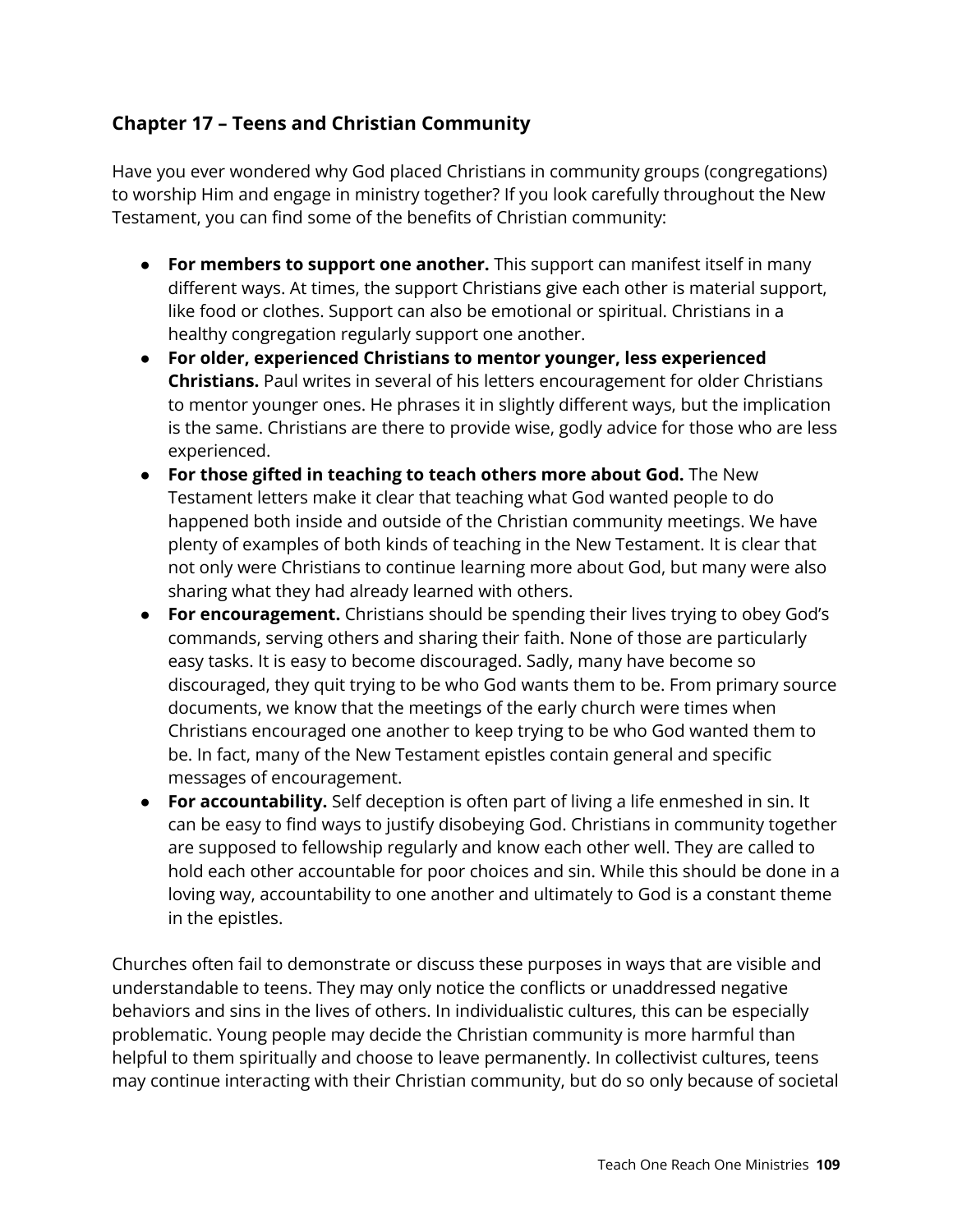pressure. Although they are physically present, they may have disconnected emotionally and spiritually from the group.

Teens perceive the value of Christian community on a spectrum. Those with impressions that are mostly positive usually have meaningful relationships with Christians of various ages in their church family. These Christians have loved, supported, mentored and taught them in meaningful ways.

Teens with a more neutral view of Christian community tend to have less meaningful interactions with individual Christians. They may attend worship services and activities regularly or sporadically. For various reasons, however, they have failed to connect emotionally to individuals there.

Teens with an extremely negative view of Christian community have usually had one or more negative experiences. At times, these experiences have been traumatic. Young people have a very difficult time understanding how someone who claims to be a Christian can act in ungodly, sinful or even horrifically evil ways. In some places, the church has made things even worse by failing to hold adults accountable for ungodly, sinful and even criminal behaviors.

A teen's perceptions of the value of Christian community can be impacted by individual Christians, family members, the overall behavior of what they perceive to be the majority of the members of their congregation or larger church family or by Christians in general. Their understanding of the situations that have impacted their perceptions may or may not be accurate or a valid assessment of what happened. Regardless, they will hold these opinions as true until they are taught a better way to process them.

Helping teens understand God's original design for the church can make things seem even worse to them at first. Knowing that God meant for the Church to function like a body – with all of the parts playing their role effectively – can seem discouraging when compared to the reality of how Christians interact with each other in many churches. It can be helpful for teens to understand these problems do indeed stem from people making poor choices rather than a flaw in God's plan for the church.

Having lessons on forgiveness and grace, emphasizing how much we need both from God and each other can help young people begin to feel hope for their church community. Carefully explaining the ways their Christian community can help them grow and be healthy spiritually can open teens' eyes to their need to be in community with other Christians. Helping them recognize these benefits by pointing them out as you notice them can also heighten their awareness.

Another more recent issue with Christian community stems from technology. Many churches now broadcast their services online. While this can be helpful when someone is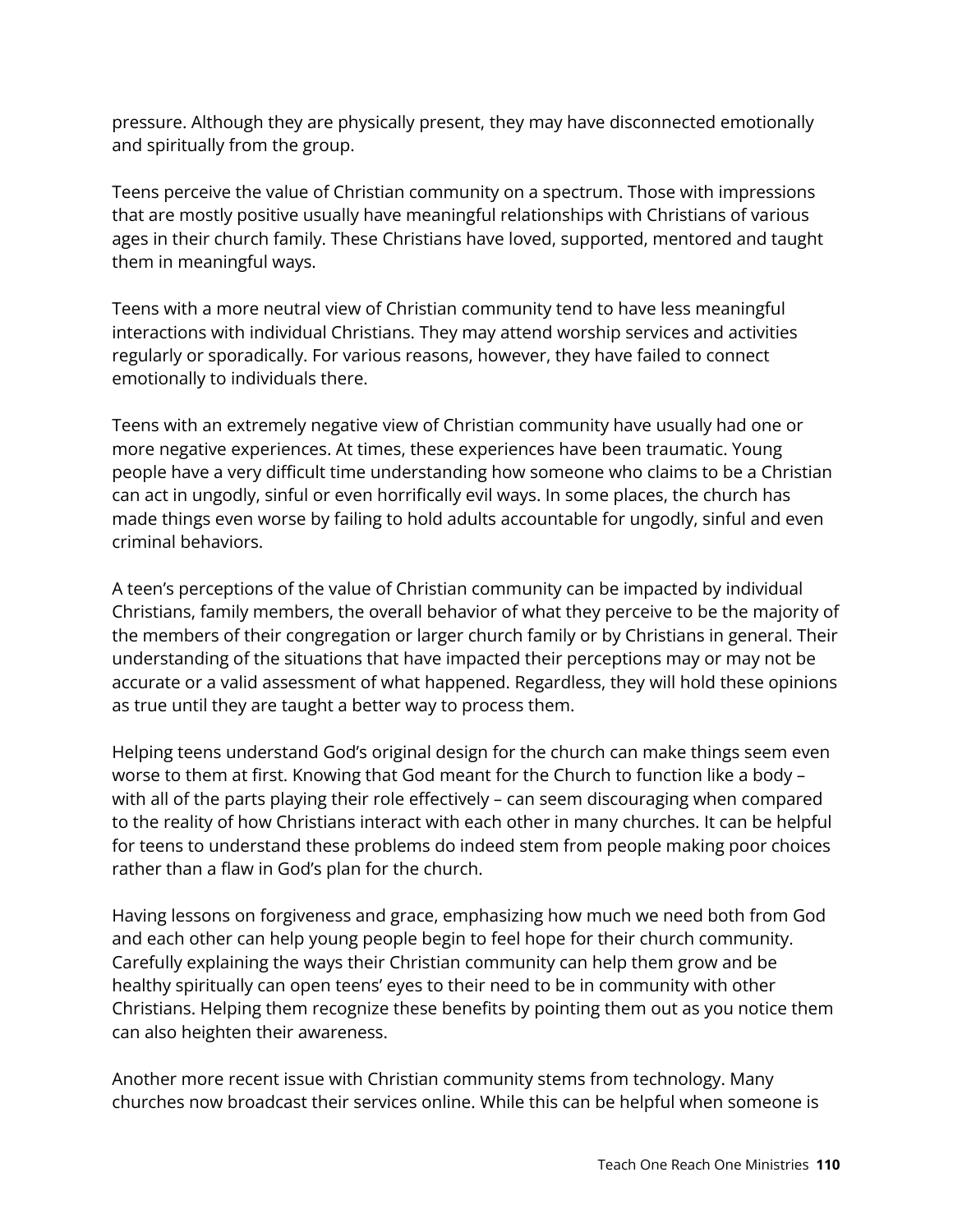ill, for example, it can be problematic for young people. If they do not understand the value of authentic community, they may believe watching a worship service online allows them to have the positive aspects of worshipping with a congregation, without the more problematic issues real relationships with other Christians can create.

Ultimately, the best way to help teens understand and appreciate the value of their church family is to encourage them to develop multiple meaningful relationships with Christians of various ages in their congregation. They need relationships with peers as well as adults who will play roles similar to real family members in how they interact with and mentor them.

This will require the adults in your church family or ministry to make building relationships with the teens who attend a priority. You may need to provide safety parameters, training and opportunities to encourage intergenerational friendships and mentoring relationships. Some adults will naturally mentor teens. Others will need the help of a more formal program to encourage them to interact with young people in meaningful ways. The ultimate goal is to have every teen served by your ministry to feel loved and appreciated by the people in your church or ministry.

You also need to protect teens from as many avoidable negative experiences in these relationships as possible. People are not perfect and neither are even the best relationships. You do want to protect teens from sexual predators or people who will treat them in demeaning or other unloving ways on a consistent basis. You may need to provide training to teach adults how to be mentors in ways that have a positive impact on the spiritual lives of the teens to whom you minister.<sup>57</sup> Never assume adult Christians will automatically know how to interact with teens in ways that will help those young people grow spiritually. Taking the time to develop and provide screening and training processes can lessen the chances a teen is impacted negatively by an adult volunteer teacher or mentor.

Your ministry may want to set up a more formal mentoring program. Teens can also find mentors by being paired with adults in a ministry in which they are interested. Many gifted teachers received their first training and mentoring by helping an adult teach a children's Bible class when they were an adolescent . If your congregation holds special events for the men or the women, encourage them to include the teens when it is appropriate. These special events usually provide multiple opportunities for the adults to interact in meaningful ways with any teens who attend.

It will require time and energy from your ministry and the adults in your congregation to create these meaningful connections between teens and their church family. If adults fail to make any meaningful connections with a teen, the young person will often go on to reject

<sup>57</sup> See Appendix 8: Teen Mentoring Program Basics.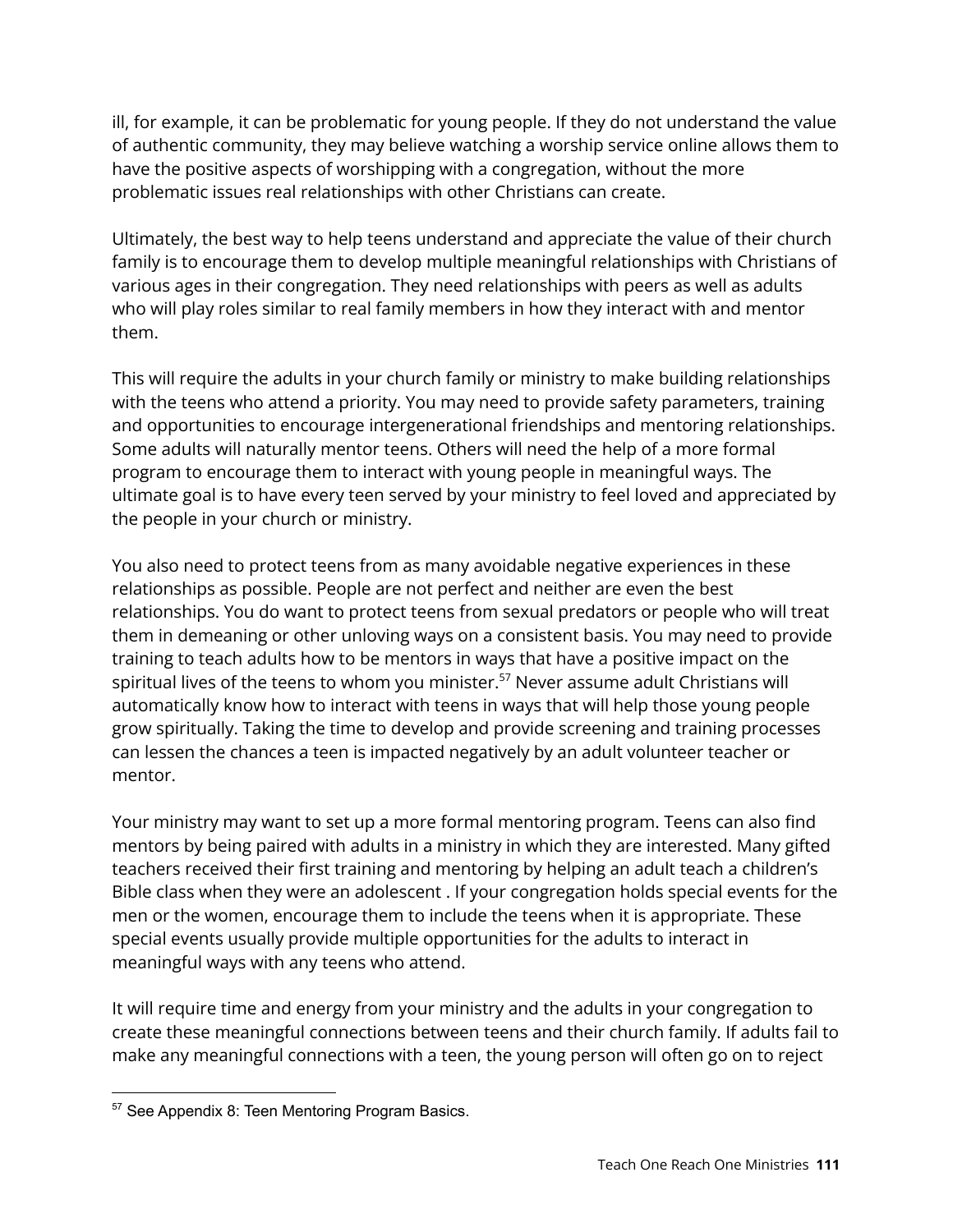Christianity as unnecessary to their lives. It is not that they are necessarily rejecting God. As they become adults though, there will be increasing demands placed on them. If they see their time spent with Christian community as causing them harm or even as a neutral experience, they will abandon it for something they believe adds value to their lives. As misguided as this philosophy may be, it is often what drives young people to stop attending church and ministry activities.

There are actually a lot of fun ways you can begin fostering meaningful relationships between teens and the other generations in your church family. Church-wide service and faith sharing opportunities are a great way for young and old to work together on something meaningful. Encouraging adults to act as hosts and mentors for small group Bible studies or activities can also introduce teens to adults who are willing to invest time in a relationship with them.

Even the smallest of gestures can make teens feel more connected to their church family. A warm, loving greeting that includes finding out what happened to the teen recently is a great way to show love and concern. Over time, this can become meaningful when the same adults create those interactions regularly. Adults who celebrate the birthdays of teens, who send them notes or attend their activities can reinforce the supportive role of their church family.

Peer friendships within a church family are also important. Many families decide to attend church based on how many friends their child has who attend a particular congregation. Peer relationships cannot be forced. Teens will naturally have more in common with some of their peers than others. Those friendships will usually happen without any adult intervention.

Teen ministries can help bridge the gap for teens who live far apart geographically, have different interests or have personalities that do not mesh well. The key is to help young people shift from focusing on the things they might normally seek from a friendship with a peer, to viewing each other as family members. Most extended families have a lot of variety in interests and personalities. Teens will understand the dynamics of including a family member merely because of the love they have for that person.

As you have Bible lessons on the familial aspect of Christian relationships and provide opportunities for them to develop, you may need to also teach teens important relationship skills like godly conflict resolution. People who are very different often have conflicts because of those differences. Teaching teens godly conflict resolution skills can improve all of their relationships, while also making it easier for them to treat their peers in the congregation with love and respect.

Another way to help teens bond to one another is to encourage them to share their hearts with one another. There was an interesting study done about romantic relationships that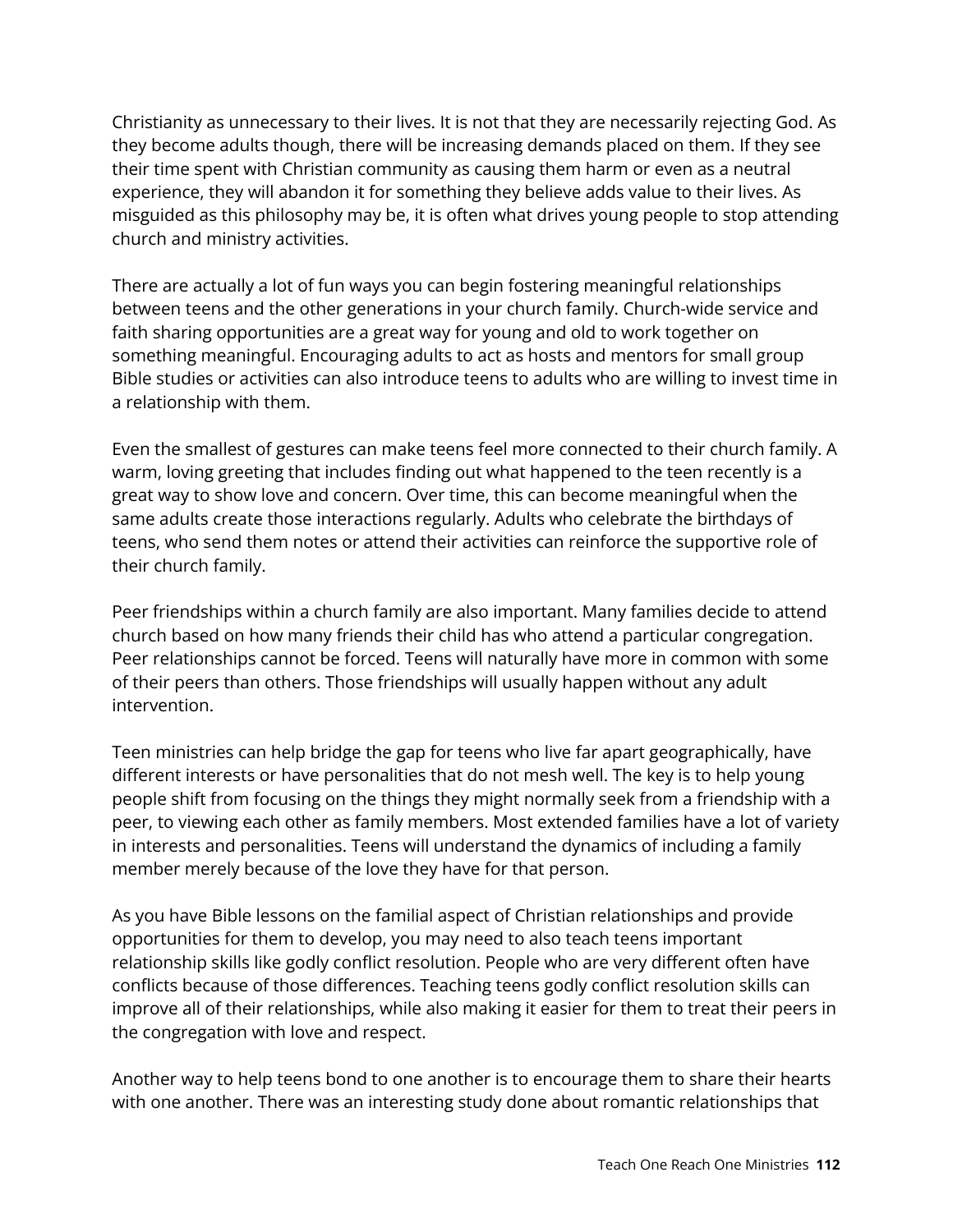also has implications for peer friendships.<sup>58</sup> Researchers found asking and answering questions that revealed things we usually only share with our closest friends and family, creates a strong emotional bond with the people to whom we tell those things.

Discussions in Bible classes are a great way to introduce some of deeper faith questions that will encourage teens to reveal their hearts to one another. Remember though, for this to work well, your classes need to be a safe place where teens know they can share without that information becoming gossip. If you can provide that safety and encourage them to answer these questions honestly, you should find your students becoming closer to one another emotionally.

At times your efforts to help teens see the benefits of staying in community with other Christians can be hampered by one or more negative events in your congregation or in Christianity as a whole. For some teens, these events give them the excuse they need to reject Christianity. Often though, they are making this decision based on their emotions or unrealistic expectations.

It is best if you can help teens understand some basic realities of Christian community before these negative events occur. Whenever students experience or witness negative things in Christian community, it is important to review these concepts again:

- **● Christians are still people who sin.** As Christians, our standard of behavior should be to model Christ. Unfortunately, unlike Jesus, we are imperfect. Christians make mistakes and they sin. When this happens, it is natural to feel disappointed. It is unrealistic, however, to expect perfection from Christians.
- **● We sin, too.** Often teens forget about their own sins when criticizing the sins of the adults in their congregation. Perhaps they believe on some level their inexperience makes their sins understandable, while adults should be held to a higher standard. It is important to remind teens that everyone sins – including them.
- **● In God's eyes, any sin separates a person from Him.** We live in a world that has a rating system for sin. To many people, a fair God would be much angrier with someone who murders than someone who lies. It is crucial to review God's overall plan with teens regularly. This includes not only that any sin can separate a person from God, but also how we can redeem that relationship when we have sinned.
- **● God has put in place a way for us to receive forgiveness from Him and be restored to our Church family.** Discussing forgiveness, grace, repentance, and other related topics can take a lot of time. This is such an important piece of a strong faith foundation though, it should be taught whether or not your teens have experienced something negative at church.

<sup>58</sup> Ehrenfeld, "36 Questions to Bring You Closer Together."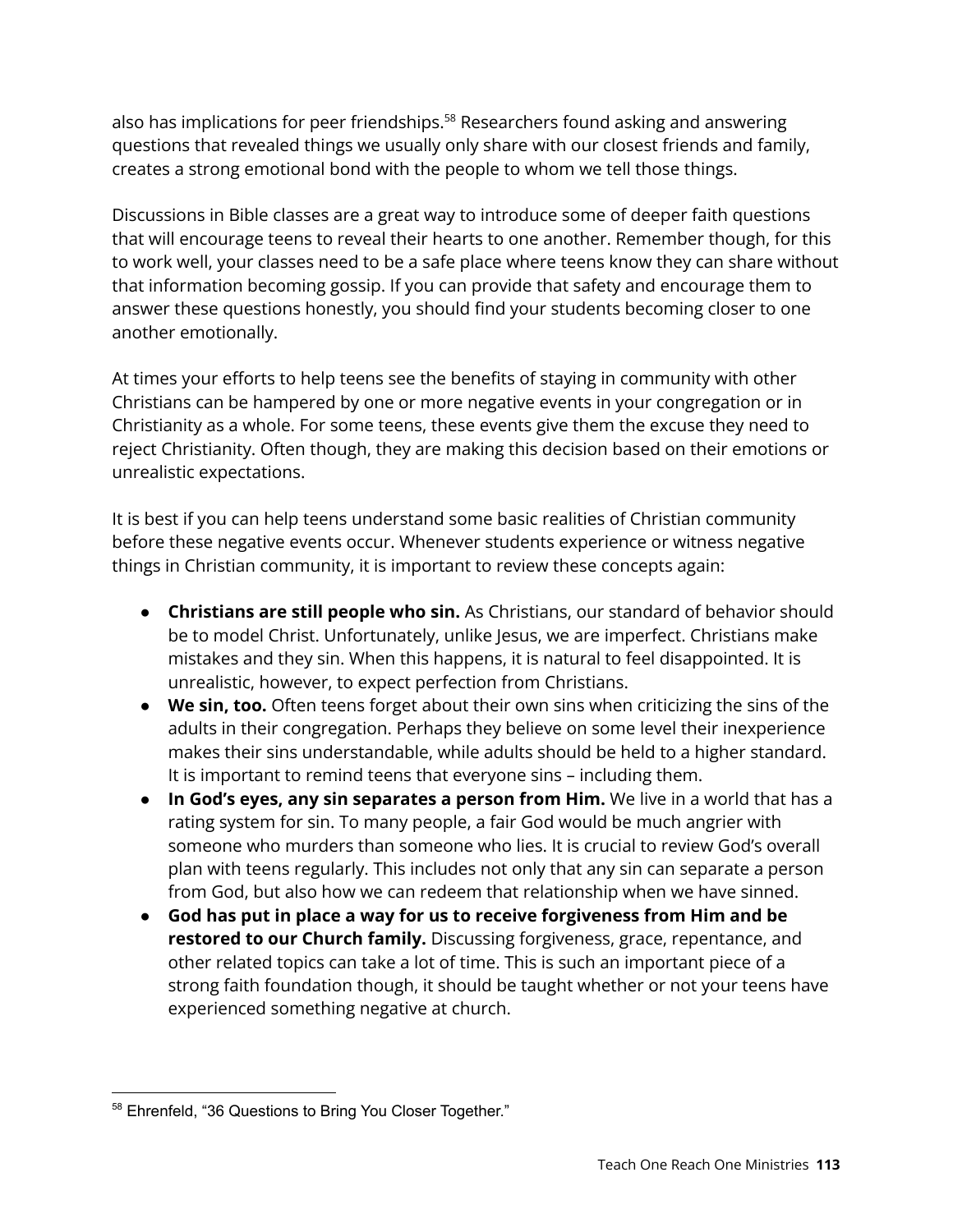Some negative experiences may cause teens to need to go beyond these basic principles. They may want to have church leaders or their parents involved in the process of helping them understand and process what happened. Young people will need help in understanding in age appropriate ways what occurred and how it was handled. This is especially important if they personally witnessed something that in their viewpoint was highly inappropriate, sinful, or even traumatic.

As strange as it may sound, teens can also come to have a negative view of Christian community when they hold a particular Christian in high esteem. As mentioned early, even Christians sin. If a teen holds a Christian in an unrealistically high regard, they are likely to be devastated when they find out that person has sinned in some way. If the sin appears to the teen to be particularly egregious, their disappointment can also be spiritually detrimental – even causing them to reject Christianity entirely.

It is important to teach teens how the Apostles handled this admiration in the early church. They appeared to have to regularly remind people they should be following Christ and not their favorite Apostle or minister. Teens living in celebrity driven cultures may especially struggle to keep God as the primary object of their admiration.

Christian community is often a key factor in the decision making process of teens and young adults who are deciding whether to be an engaged member of a church family. If they understand it well, they are more likely to stay involved with their church family. Allowing them to decide its value to their spiritual health based on the actions of a few people can be the beginning of their rejection of not just their church family, but Christianity entirely. It is crucial your ministry helps teens navigate the idea of Christian community in ways that will encourage them to remain engaged in one for the rest of their lives.

#### **Discussion Questions**

- 1. What are some of the purposes of Christian community?
- 2. What are some ways to help teens understand the benefits of Christian community?
- 3. What are some ways to help teens develop meaningful, mentoring type relationships with the adults in their congregation?
- 4. What are some ways to help teens develop peer friendships within your ministry?
- 5. What are some key principles teens need to understand when they see Christians acting in sinful ways or have a negative experience with a Christian?
- 6. What can be the issue with teens admiring a particular Christian?
- 7. What issues with Christian community do the teens to whom you are ministering have?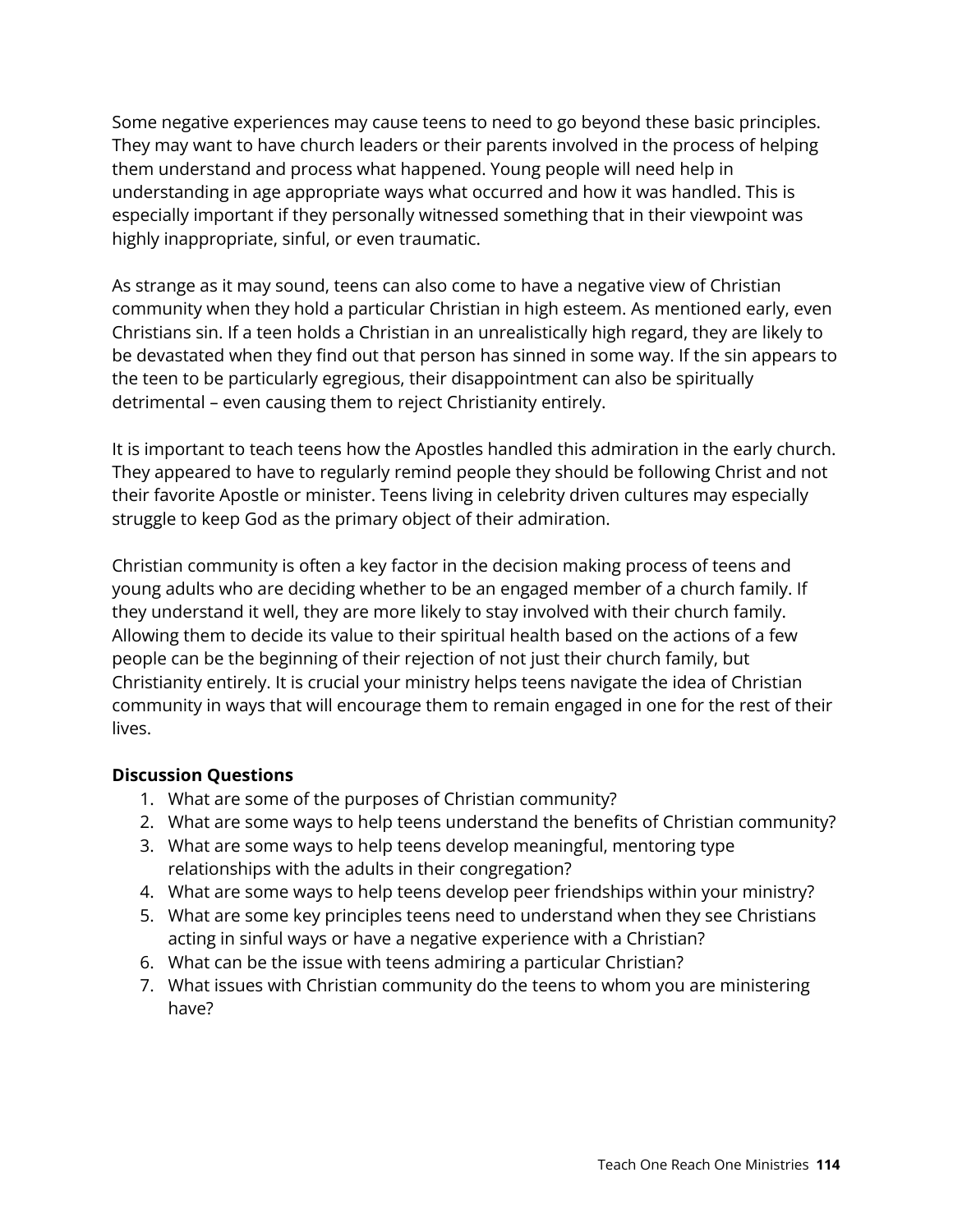# **Chapter 18 – Helping Parents of Teens**

Parenting a teen can be difficult. The teen years are when young people move from lives that are primarily directed by their parents or guardians to the independently directed life of an adult. In theory, this transition should be gradual and cause minimal stress to parents or teens.

Unfortunately, multiple factors can make adolescence the most turbulent years a child is at home. Many parents are frustrated and even frightened as their teen gets closer to adulthood. They may notice problems in their child's attitudes, beliefs and behaviors they are afraid will get much worse once they are no longer living at home.

Since teens are often more susceptible to peer and societal pressures, they may have begun participating in dangerous or sinful behaviors. Parents who have made parenting errors earlier may also find their teen has virtually no relationship with them and ignores their warnings or advice.

Parents can also become concerned about what they hear or read about that is negatively impacting young people in their area – whether or not their teen is even exposed to those things. If their teen has not become a Christian by the middle teen years, many Christians parents will add this to their growing list of worries and become almost frantic.

Parents of teens often take one of two possible approaches that impact their teen in negative ways. Some parents decide their teen will soon be an independent adult, and make no effort to influence or help them in any way other than providing shelter, food and other basic necessities. Or they believe they have sacrificed enough in their parenting role and their child is now independent enough for the parent to pursue any personal goal without considering the parenting needs of the teen. This hands off approach to parenting a teen usually results in parents who make little if any attempt to influence their teen's heart, attitudes or beliefs.

Other parents become increasingly worried that their time of in-house influence is coming to an end. They desperately want to correct any mistakes and fill in any knowledge or wisdom gaps their teen may still have. Those who are aware of their teen's growing issues can become almost panic stricken. They may constantly correct or harass their child or use guilt or threats in an attempt to elicit the desired behaviors and attitudes.

While there are secular resources available for parenting children, it is difficult to find resources that address parenting the average teen. Finding resources that address parental concerns that are more spiritual than secular can be even more difficult. Your ministry can provide the parents of the teens to whom you minister with the information and support they need during their last few years with their children living at home.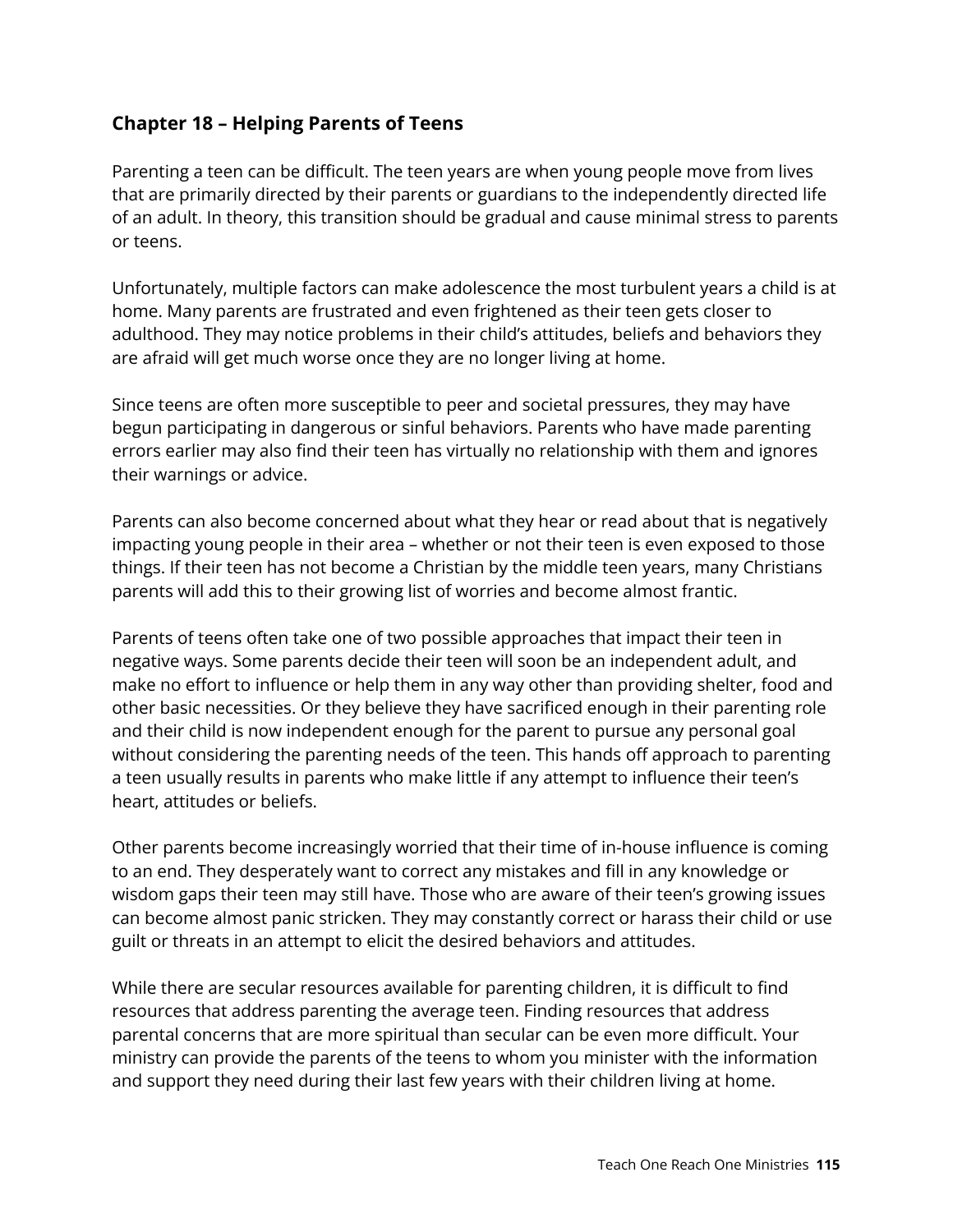Initially, you may have to help parents understand some truths about parenting teens.

- **● A young person's worldview is critical.** What they have taught their child about God has hopefully made this worldview a biblical one. If they have neglected to teach their teen to view everything in life through God's eyes or have not modeled a biblical worldview well for their child, their teen's worldview may be more secular than biblical.
- **● Any parenting mistakes they have made will become more obvious during the teen years.** Compounding parenting mistakes over multiple years may have also compounded any negative consequences of those mistakes.
- **● Teens have free choice as to whether or not they obey God.** Forcing a teen who does not want to love and obey God to get baptized is just dunking them in water. Whether or not they become a Christian and live a Christian life is ultimately the teen's decision. Parents can help mold their child's heart, but they cannot force it to be godly.
- **● While peers and teachers have more influence during the teen years, adolescents still want and need help and approval from their parents.** A teen may never admit he or she cares what his or her parents think about their choices, but they do. They also have times when they want or need advice. They do not want a parent controlling every aspect of their lives, but that does not mean they no longer want or need the help of their parents.
- **● Any concerns a parent has about their teen can be addressed and corrected. It is just going to be a lot more difficult.** If a parent has failed to notice and correct an attitude or behavior when their child was younger, there is still hope. The teen brain is still growing and changing in the parts of the brain responsible for making decisions. Unfortunately, bad habits may have been formed since those behaviors went uncorrected previously. As with anything, bad habits are difficult to replace with good ones. It can be done, but the parent and teen will have to work hard to accomplish needed changes.
- **● When there is not a healthy relationship between parents and a teen, extreme rules and consequences rarely work well.** Teens are moving towards independence. Suddenly treating them like they were ten years younger will make them angry. There are rare occasions when parents need to take drastic measures to save the life of their teen. These are very rare, however, and work best if the parents and teen have a healthy relationship.
- **● It is never too late for parents to improve their relationship with their child.** If parents of a teen realize they have not parented in ways that have created a strong bond between them and their child, it is never too late to make needed corrections. This is usually most effective when the parents apologize to the teen about their previous behavior, tell the teen the negative impact they believe it has had on their relationship and explained the changes they are trying to make to improve their relationship. It may not be easy, but it is critical for parents to try and remain in the lives of their children in order to influence their children and future generations for God.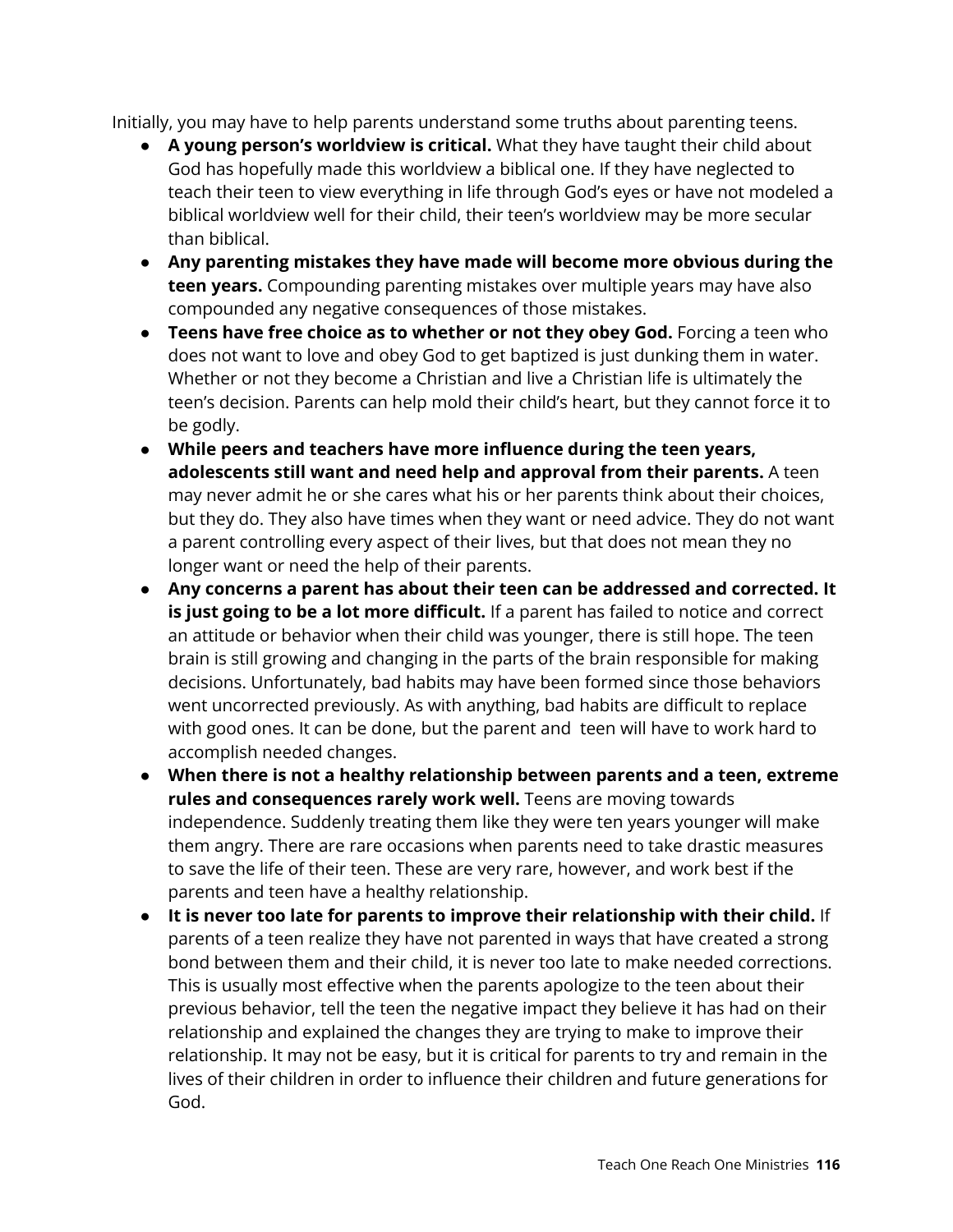Often, the parents of teens just need someone to listen and reassure them. At times, they may want you to provide additional resources to help them address a particular issue. They may also want your opinion on cultural topics or teen problems they have read about. Parents see those who minister to teens as experts on everything that impacts adolescents. They believe your exposure to multiple teens over time and any training you may have received makes you qualified to provide the help they need.

It is crucial to be honest about your training and limitations. If you are not a trained physician or mental health professional, for example, it is best you refer parents who need help in those areas to those professionals. It is always appropriate to ask for time to research the best source for answering their questions or addressing their issues. Do not allow yourself to be pressured to give an immediate response in an area in which you do not know enough to give wise advice. It will not be helpful and in some cases could make things much worse.

Ultimately, the parents of the teens to whom you minister and your volunteers need to understand your ministry is a resource for teens and their parents. You can provide certain activities like Bible classes that can reinforce the godly principles and commands parents are teaching at home. At times, you can fill minor gaps parents may have left in their child's faith foundation. Your ministry, however, will not have the ability to totally replace parents in the role they are to have in the spiritual education and molding of their children.

There are several ways you can provide assistance to the parents of teens:

- **● Suggesting helpful resources.** If your ministry has found a book, article or website helpful, the parents of the teens served by your ministry may also find them useful. Providing all of the parents with resource ideas, also provides anonymity for parents who may be too embarrassed to admit they need help.
- **● Providing workshops for parents.** If your ministry or parents are concerned about specific issues, sometimes the best way to help is to bring in an outside expert to give a workshop. You may also have someone within your ministry who is qualified to address specific topics.
- **● Providing support groups.** If you have qualified professionals to lead support groups, they can be helpful for small groups of parents who are struggling with particularly difficult teen parenting issues like drug abuse.
- **● Providing mentors.** Teens can benefit from mentoring relationships, but so can some parents of teens. Having a more experienced Christian parent provide mentoring can give struggling parents the additional support they may need to successfully navigate the teen years of their children.
- **● Explaining cultural fads and trends.** Often the parents are the last to know about a fad that could be harmful to their teen. Keeping parents informed not only of new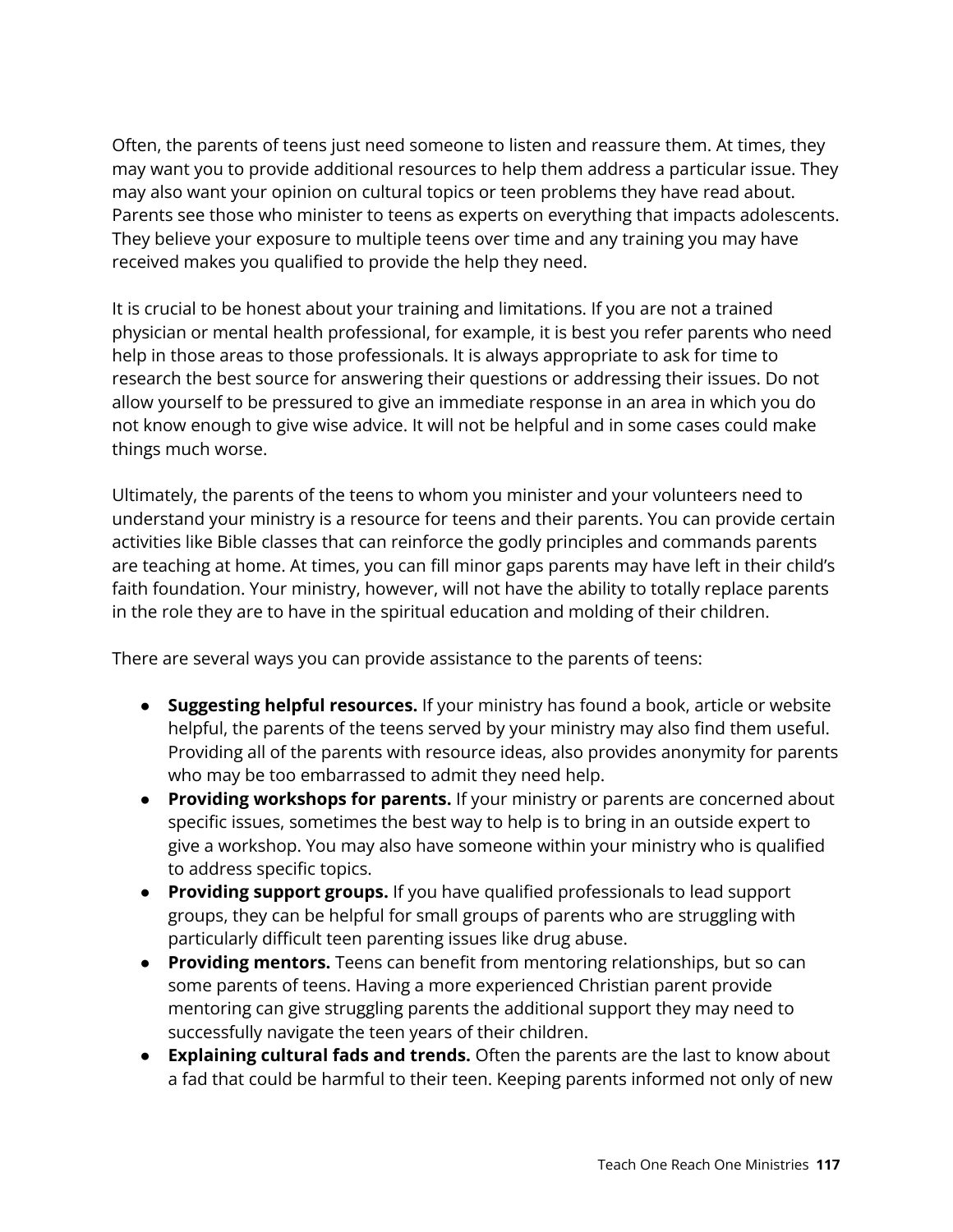fads and trends, but also giving them the tools to navigate them successfully is a great resource for parents.

- **● Teaching how to discern which aspects of popular culture are harmless for their children and which aspects can have an immediate or long term negative impact on their children's faith.** Popular culture can be deceptive. It is often difficult to separate harmless fads from potentially detrimental activities and attitudes. Ungodly beliefs and attitudes can be hidden within aspects of popular culture that seem harmless. Overprotecting teens, by denying them access to everything in the culture around them can cause unnecessary tension and even rebellion. Parents need help analyzing the short and long term impact of the things in their culture in order to make the wisest possible choices.
- **● Encouraging strong faith habits in the home.** The teen years are busy. It is easy for Christian parents to assume their children no longer need parents to be a part of their faith journey. As a result, they stop those great habits that can make their child's faith foundation even stronger before they leave home. Finding ways to encourage them to study the Bible and pray together, have meaningful faith conversations, have people into their home and other habits of spiritually vibrant families can help them continue those crucial faith habits.
- **● Providing bridge activities.** Offering retreats and other activities can not only strengthen parent child relationships, but also help both teens and parents prepare for the next stage of their lives. Often more experienced parents and their young adult children can share their wisdom and experience to help less experienced parents and teens build bridges in their relationship and towards a godly future.

The teen years are not the end of Christian parenting, but it is a transition period in the parent - child relationship. Helping parents navigate these changes in ways that strengthen the faith of their teen children should be a crucial part of any ministry serving teens.

#### **Discussion Questions**

- 1. What are the two approaches to parenting the parents of teens often take?
- 2. What are some principles of parenting teens your ministry needs to help parents understand?
- 3. What are some resources your ministry can provide parents?
- 4. What are the top concerns of the parents of the teens to whom you minister?
- 5. How can your ministry help parents address these concerns?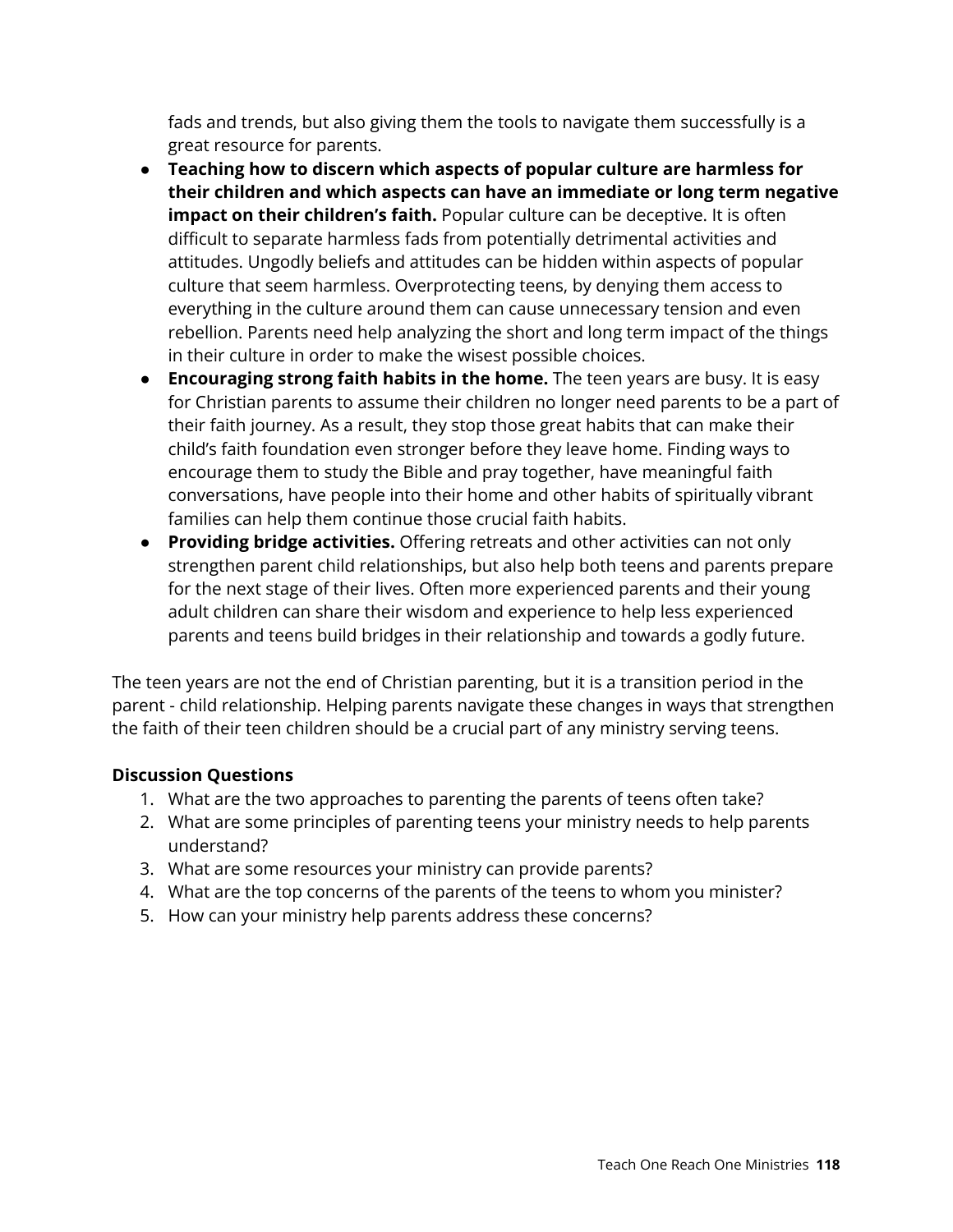# **Appendix 1 – Conducting a Ministry Survey**

Done well, a Ministry Survey can help you understand how those to whom you are ministering perceive your ministry. It can point out areas needing improvement in a current ministry. A Ministry Survey can help identify areas where teens and their parents in your community need ministry services. Below, you will find the basics of conducting a successful Ministry Survey.

### **General Principles of Conducting a Ministry Survey**

- 1. **Your Ministry Survey should include as many people as possible**. In general, the more people you can survey, the more accurate your conclusions will be. Remember, there may also be one person who has recognized or analyzed the situation in ways others have missed. Failing to interview this person could leave you without critical insights.
- 2. **If you are interviewing several sub-groups of people and combining the results, make sure you have a representative/equal number of people in each group interviewed.** Over representing one group of people may skew the results of your survey, making the results less accurate.
- 3. **Do not survey only the people who you like or who love your ministry.** If you cannot interview everyone, put all of the possible names in a hat and draw the number of names you have time to interview. This random choosing of participants will increase the likelihood you will get a variety of helpful responses.

### **Before The Interviews**

- **Gather the information you already know.** Gathering this information will help you better determine what areas you need to cover in the survey.
	- **Statistics -** What statistical information can you find about the teens, families and social issues in your area?
	- **Current ministry efforts** What does your ministry currently do to reach and serve the teens in your area?
	- **Community resources available to families in your area**. If your ministry is considering meeting a felt need of the community as an outreach ministry, it is important to know if there are other religious or secular groups in the area already meeting that need.
- **Decide who you will survey**. There are many options for the types of people you could survey. Your ministry only has limited resources and will not be able to effectively survey everyone in your area. It is important to decide to whom you will give the survey.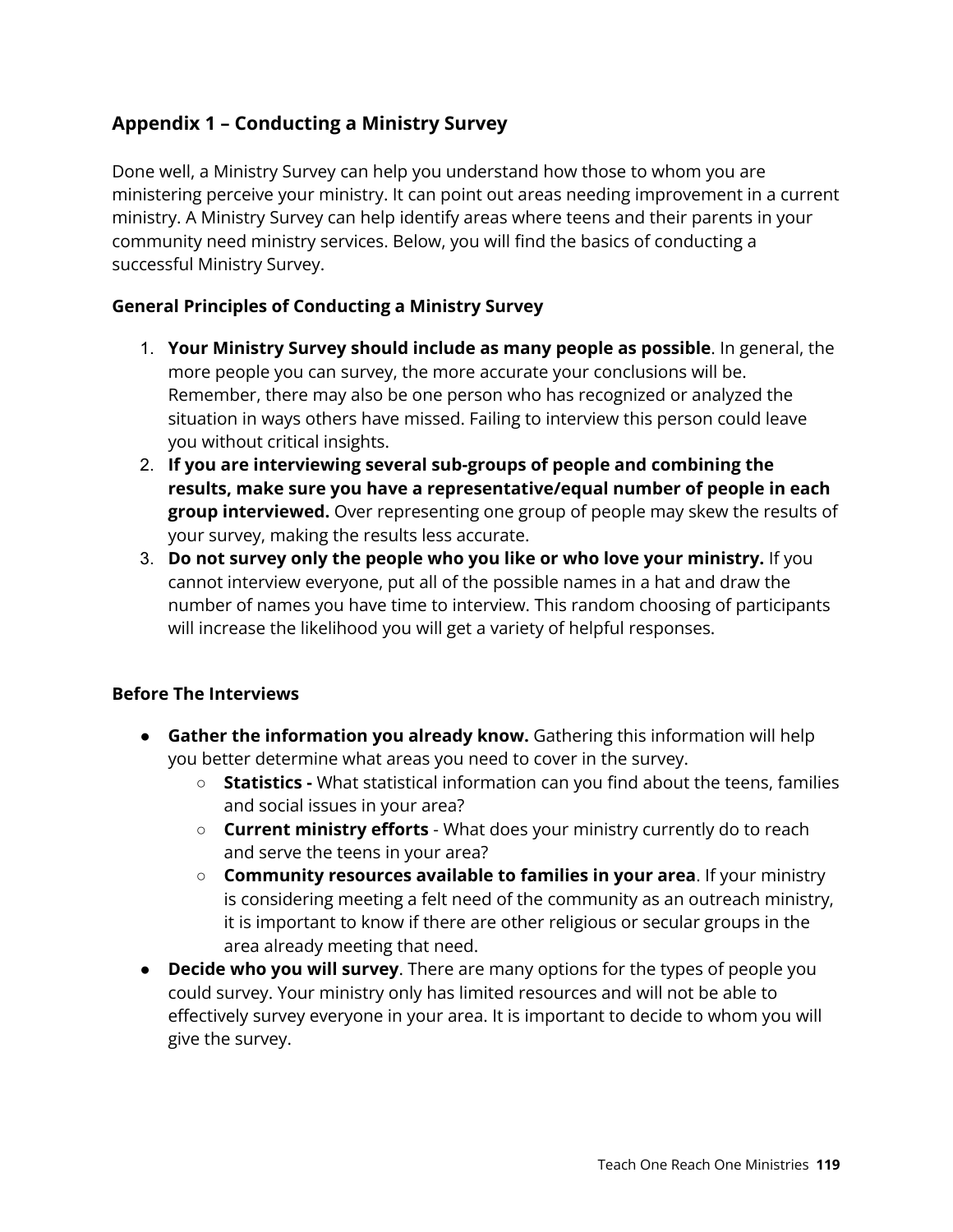- **○ Main segment(s)** These are the primary people you want to ensure are surveyed. They may include either one or both of the following major groups of people.
	- **■** Church Members
	- **■** Community Members
- **○ Sub-Groups-** Within the two groups above, you will find several sub-groups. It is important to survey an accurate proportion of each group for your survey results to be accurate.
	- **Parents** The parents of teens often have a better insight into their children and the problems they face than anyone else - including at times the teens themselves.
	- **■ Ministry Volunteers** Ministry volunteers see first hand how well your ministry is currently working. They may also have important feedback on the ways your ministry needs to improve or expand.
	- **Teens** If you are ministering to teens, it is important to understand what they are thinking and feeling about your ministry and other areas that may impact it. Teens will often respond to adult questions with answers they believe the adult wants to hear. It is crucial you find ways to encourage teens participating in the survey to be totally honest with their responses.
	- **■ Church Leaders** Church leaders can impact a ministry, even if they are not directly involved with that ministry. It is important to understand their perspective on your ministry.
	- **■ Community Leaders -** Community leaders often know things about the issues and problems of an area that others do not know. Asking for their feedback may reveal things you might not have learned otherwise.
- **● Decide the time frame in which you would like all surveys to be conducted**. Surveying can continue indefinitely if you are not careful. It is important to allow enough time to obtain an adequate number of responses, but no so long that your ministry becomes stalled while waiting for results.
- **● Decide how many people you would like to survey in each category.** Be realistic about how many people you will have time to survey by your deadline.
- **● Determine which format(s) of surveys you would like to use**. There are several available options for conducting a Ministry Survey.
	- **○ One-on-one interviews** If you have the time to survey people in person and individually, it can result in the most helpful results. One-on-one interviews give people more time to thoroughly explain their thoughts and for the interviewer to ask follow up questions for clarification. It is crucial if using this method to ensure those being interviewed feel comfortable enough to be totally honest.
	- **○ Small focus groups** Surveying small focus groups can have many of the same advantages as one-on-one interviews. Assuming each participant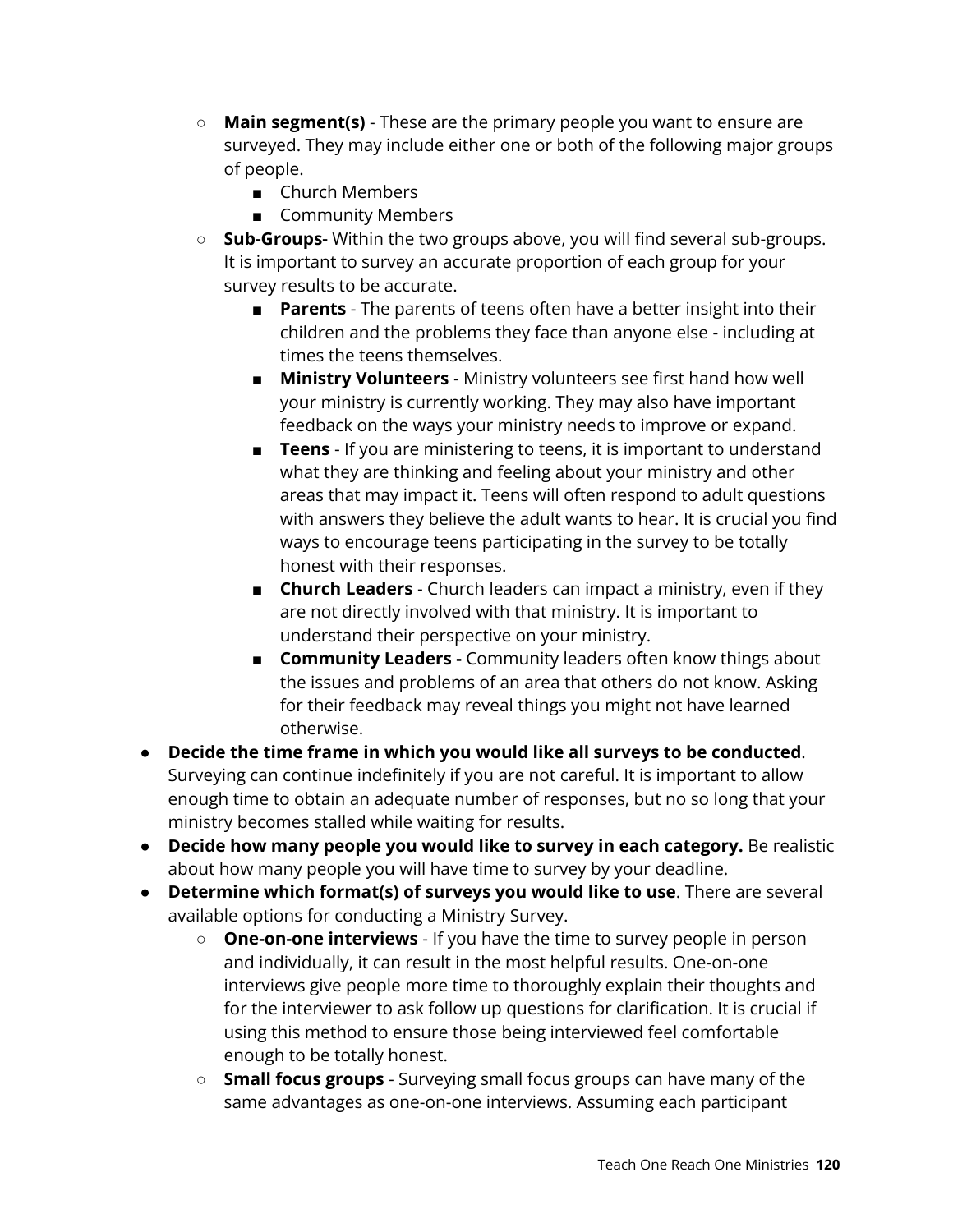answers all of the questions, means these focus groups will take more time to be completed than it takes to do one solo interview. There is also a chance that peer pressure will encourage participants to adapt their personal answers to match the group's responses.

- **○ Written survey followed by personal or small group interviews -** This method will get you written responses quickly, while still allowing someone to follow up in the small group interviews. The interviews will have the same pros and cons as those conducted without the initial survey.
- **○ Written survey (online or paper) -** While this option may be quicker, it often yields more questions than answers. People will often limit their responses or fail to clarify their answers. The advantage is total anonymity, which in theory could produce more accurate results. The best format is asking participants to quantify their answers and providing space for comments on questions that may need longer explanations for your to thoroughly understand what the participant is thinking.
- **● Determine what questions you would like answered during interviews.** (See sample surveys below for ideas.) This may take more time than you realize. You want enough questions to give you all the information you need, but no so many that people will not complete the survey. The questions you ask members of your congregation may also differ slightly from questions you ask members of the community who currently have no affiliation with your ministry. While questions in the various sub-groups may vary slightly, the over all surveys should collect similar date.
- **● Decide who will conduct any interviews and how the information shared will be recorded**. The best interviewer is someone who is personable and will not try to influence the answers of participants. Often someone perceived as neutral is the best choice. If you use someone participants know, they should have a reputation for being honest, approachable and a good listener. If participants do not respect or trust the interviewer, the answers you receive will be less accurate.
- **● Determine what follow-up participants will receive after their interviews**. There is nothing more frustrating than to be asked to share your opinions and ideas and then hearing nothing after the survey or interview is completed. Participants need to feel as if they are heard, even if you decide not to use their suggestions. There are several methods you can use to follow up with participants in your survey.
	- **○ Thank you note -** This should include an explanation of what you intend to do with the information you gathered.
	- **○ Summary of total responses -** Often people who participate in a survey, want to know whether or not others agreed with them. Sending the aggregate results can give them that information. It is important to be aware though that if your ministry makes a decision different than one counseled by a majority of survey participants, releasing these results can cause additional problems for your ministry.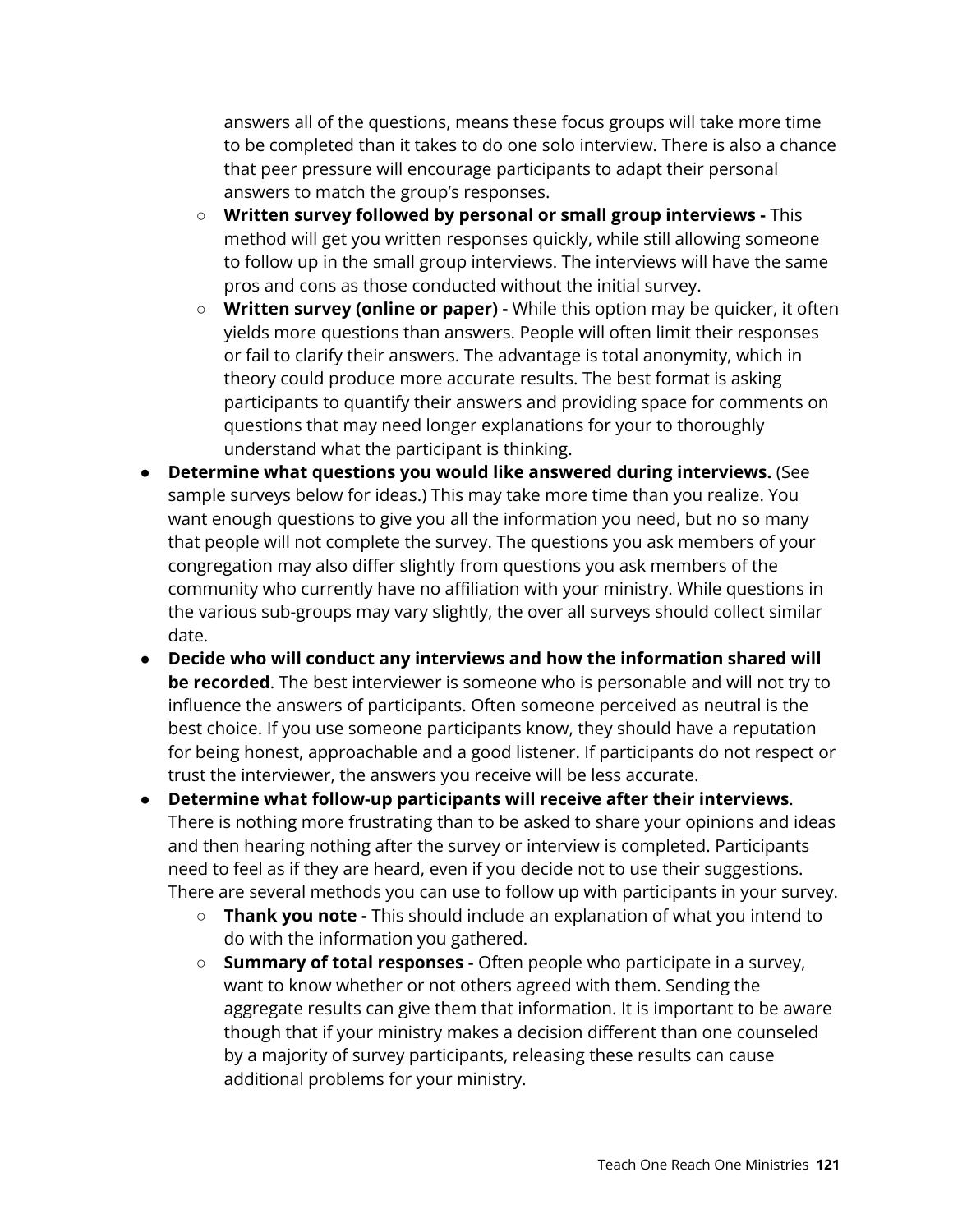**○ Information about steps being made to change or develop your ministry as a result of the information gathered.** This information can be shared in a newsletter, on social media or in a format where most participants will see this information.

### **During the Interview Process**

- **Make telling the truth (as they see it) feel safe for those you are interviewing**. Surveys and interviews will not help your ministry if the answers are not totally honest. It is important to make those participating believe that their honesty is wanted and appreciated. They must also believe there will not be negative repercussions if they say something they believe will upset someone involved.
- **Treat those being interviewed with love and respect–even if you are hurt or upset by what they say.** It is hard not to take comments personally when they are directed at your ministry. It is important to remember though, that this honesty can make your ministry stronger and more effective. If you do not know how your ministry needs improving, your ministry will be less effective and you run the risk of alienating those you were hoping to serve.
- **Avoid making defensive comments in reaction to what is shared.** There is a time and place for those discussions. While an interview is happening is not the ideal time to have this conversation. When you critique the responses of participants, it is very likely they will soon edit their comments or stop talking entirely.
- **If you disagree with something that is said, ask follow-up questions to determine what specific things made them believe the statement they made is true**. Once again, during an interview is not the time to correct what you believe are misunderstandings. What you do need to better understand is what happened to make them come to that conclusion. The answers may alert you to communication or other issues your ministry may have.
- **● Show appreciation to everyone who shares his or her time with you.** People are busy. They need to feel you appreciate their efforts to share their thoughts with you.
- **● Let participants know what will be done with the information you gather.** Once again, this is critical - especially if you plan to conduct additional surveys in the future. Participants usually understand everyone's ideas will not be used, but they need to know how what they shared will be considered.

### **After Interviews Are Completed**

**● Examine all of the information gathered for patterns, clusters, red flags (problems mentioned by only one or two people, but which may still be valid) and other helpful information.** It can be helpful for one person to collect and analyze all of the data and create a report for everyone to review and discuss. This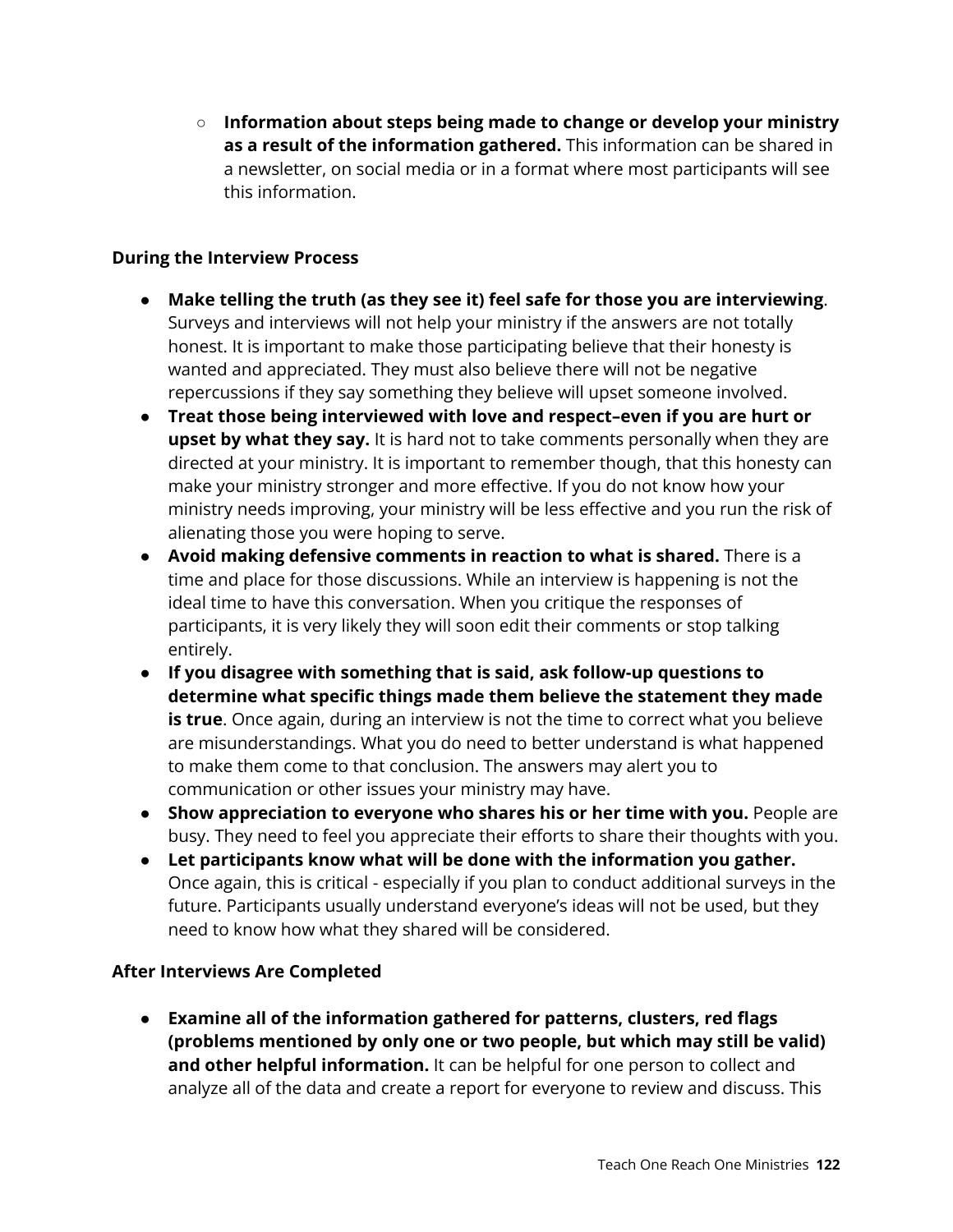report should include every suggestion - even if it was only made by one or two people. At times, the best ideas are found in the thoughts of one person.

- **● Place each bit of useful information in a Ministry Plan your ministry creates.** It can be helpful to divide the various comments and ideas into four major categories: Strengths, Weaknesses, Opportunities and Threats. You can then add any additional information your ministry team believes was omitted. This information can then be used to develop goals for your ministry.
- **● Adapt goals and action plans as needed.** If you already have ministry goals and action plans, you may need to adapt them based on the information you learned from the surveys and/or interviews.
- **● Follow-up with each participant.** It is crucial to let participants know the decisions you made based on the feedback they gave your ministry. Changes that are made quietly will often be missed by participants and they may believe nothing was done with the information given in the surveys and/or interviews.

## **Sample Questions to Ask Parents Who Attend Your Congregation**

- 1. How many children do you have and what are their ages?
- 2. What is the average number of times your children attend the following during a typical four week period of time:
	- a. Sunday morning worship service
	- b. Sunday morning Bible class
	- c. Other weeknight Bible classes
	- d. Ministry events for your children's age groups that occur outside of regular class times
- 3. What do you believe our ministry is doing well?
- 4. In what areas do you believe our ministry needs improvement? (Note: Those interviewed should be encouraged to give at least one thing they believe needs improvement. If necessary, remind them your ministry really wants to know what needs to improve.)
- 5. What else could we add that might help strengthen the faith foundations of your children?
- 6. What can we do to support you in your Christian parenting?
- 7. What are the three most concerning problems your children are experiencing outside of Church?
- 8. How well would you say our Bible curriculum helps your children grow in the following areas:
	- a. Bible knowledge
	- b. Knowing how to apply the Bible to their lives
	- c. Christian life skills
	- d. Gift identification, development and use.
	- e. Servant leadership skills.
- 9. How would you describe your children's relationships with: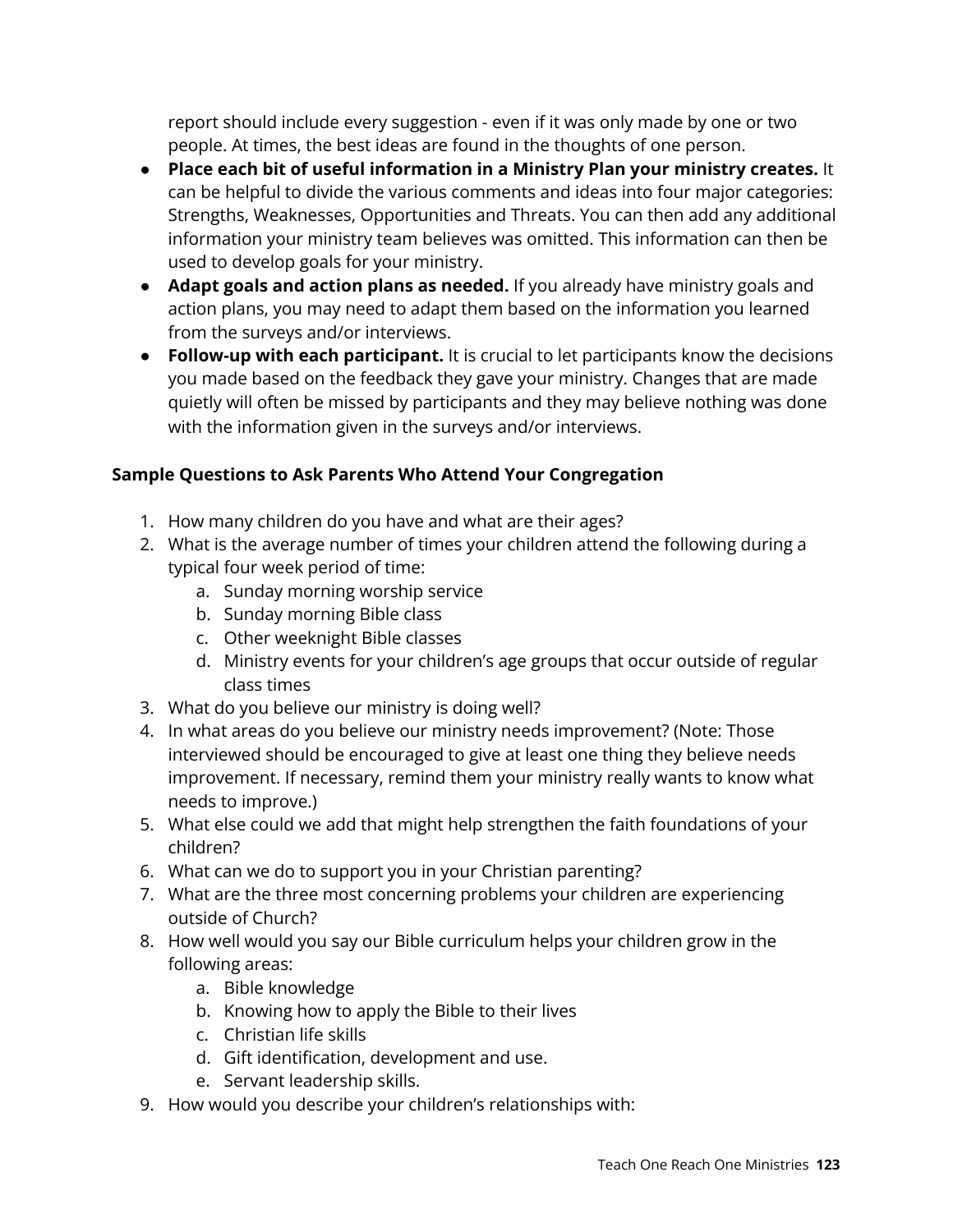- a. Their peers at Church
- b. Our volunteers
- c. Our leaders/staff
- d. Other adults in our congregation
- 10. If you could change one thing about our ministry, what would it be?
- 11. Is there anything else we should know?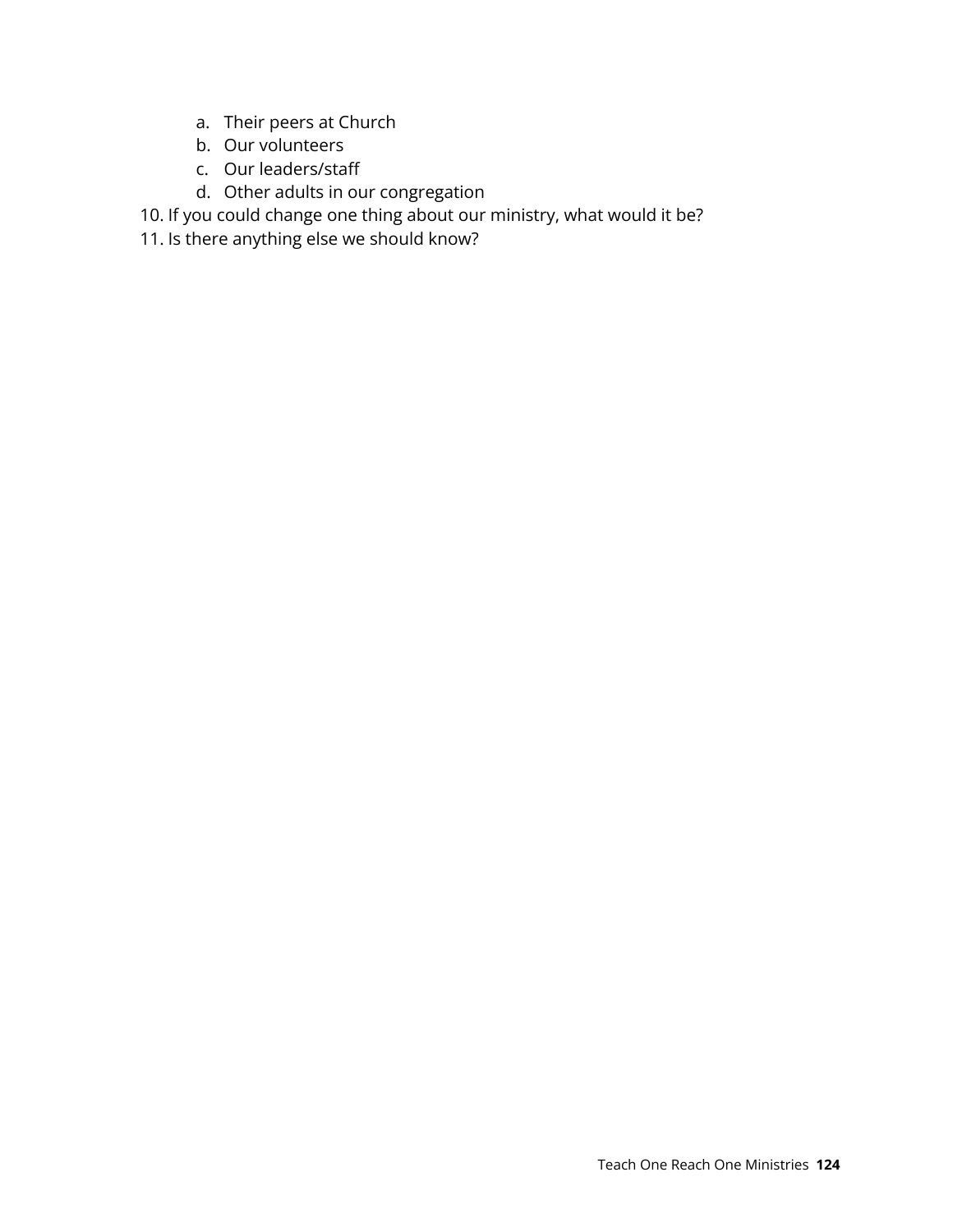### **Sample Questions to the Community**

These questions would be appropriate for a ministry wanting to improve their outreach into the community, by focusing on teen's with special needs.

- 1. Do you currently attend church somewhere regularly?
- 2. What experiences have you had with Church participation and your child with special needs?
- 3. What is the age of your child with special needs?
- 4. What special needs does your child have when attending:
	- a. Bible classes
	- b. Worship services
	- c. Other teen ministry events
- 5. Does your child require a dedicated aide to help him or her participate in activities?
- 6. What concerns are you struggling to address in regard to your child with special needs?
- 7. How could our Church best help teens with special needs?
- 8. How could our Church best help the families of teens with special needs?
- 9. If we begin a ministry serving teens with special needs and their families:
	- a. What should it include?
	- b. What should it avoid?
- 10. What is the best way for us to find and communicate with families who have a teen with special needs?
- 11. What is one thing you wish more people knew about your child with special needs?
- 12. What else do we need to know?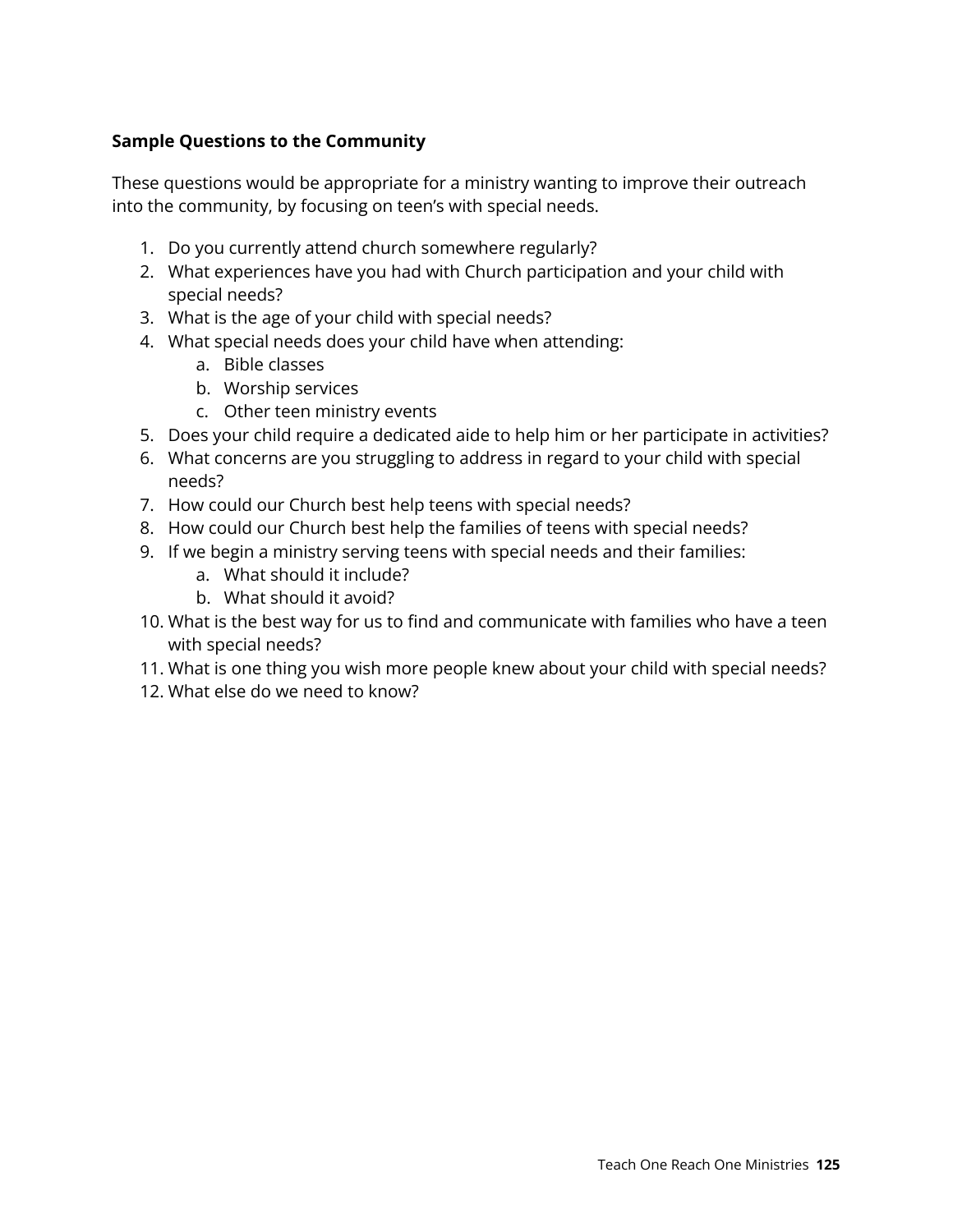# **Appendix 2 – Creating Ministry Goals**

Effective goals normally contain five characteristics. In secular goal setting, these characteristics are:

- 1. **Specific** Effective goals should be as specific as possible.
- 2. **Measurable -** Effective goals usually include some sort of measurable component, often expressed as a specific number with a unit of measurement.
- 3. **Achievable** Effective goals record something that is achievable given the resources and parameters of the goal.
- 4. **Realistic** Effective goals are realistic considering the resources that are available and the time frame that is given within the goal.
- 5. **Time Bound -** Effective goals contain a deadline for achieving the goal.

When creating goals for your ministry to teens, focus on goals that are specific and measurable. As Christians, we know God will decide whether they are achievable or realistic and their timing.The goal should contain a deadline, not to question God's timing, but rather to encourage your ministry to review the goal and progress towards it regularly.

Your ministry should have no more than three or four short-term goals at any one time. You may choose to create a much longer long-term goal list and periodically move items from that list to the list of short-term goals. This should generally occur as a short term goal is reached or removed from the list for some other reason.

**Example**: Instead of "Our students will become Christians," try "Three students will ask to study baptism outside of class and decide to become Christians this semester". In this instance, ministry volunteers would not pressure students to become Christians during the semester. The deadline is a tool to encourage volunteers to meet again at the end of the semester and discuss how well they are encouraging students' interest in becoming a Christian.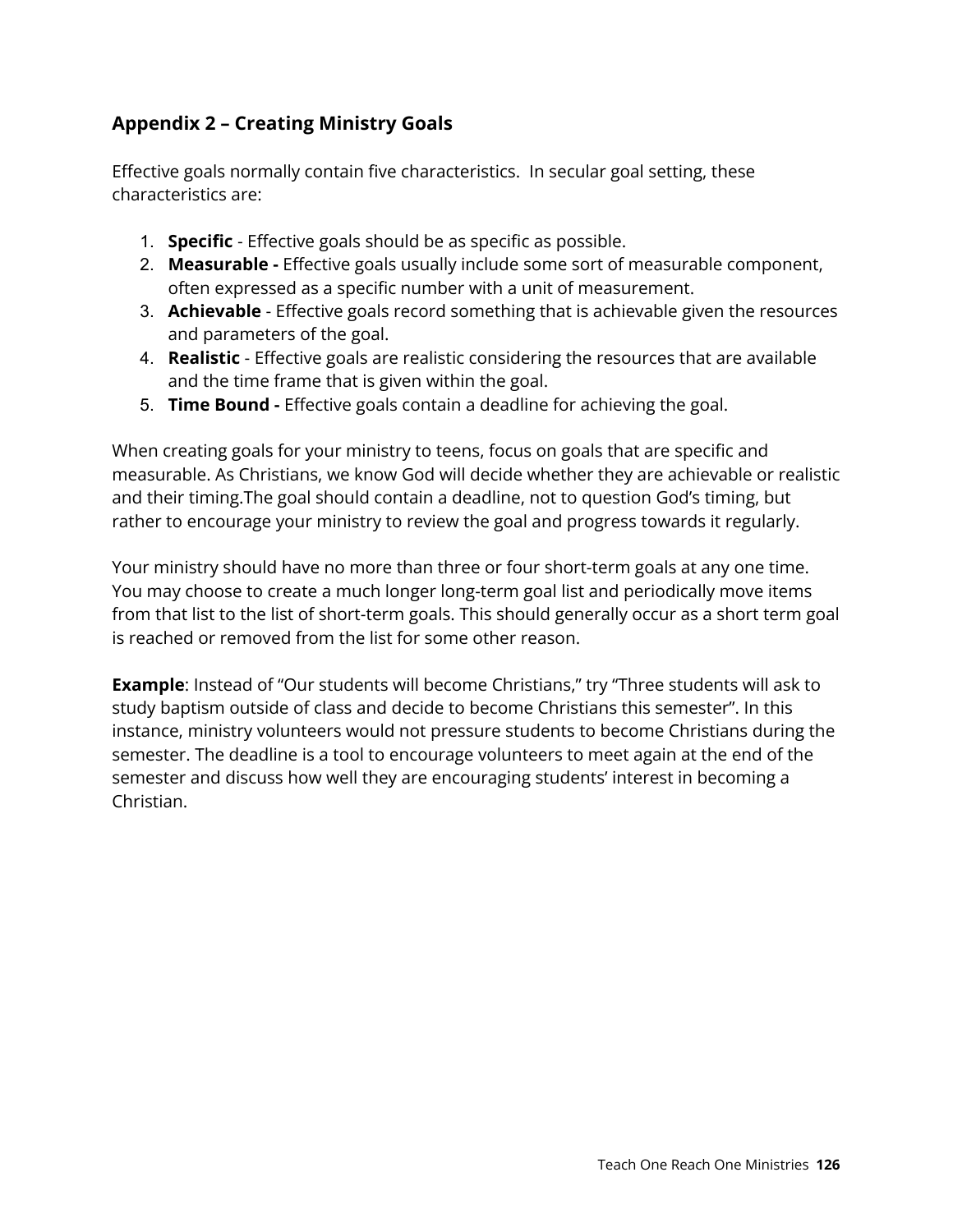# **Appendix 3 – Common Logical Fallacies in Spiritual Discussions**

In discussions about any number of topics, people often resort to using logical fallacies in an attempt to prove their point. These fallacies appear logical on the surface, but are actually based on poor logic. As a result, the arguments often collapse under the questioning of someone aware of logical fallacies.

Teens may be exposed to logical fallacies used by people trying to undermine God as well as Christians trying to convince teens to obey God. It is not necessary for Christians to use logical fallacies as God is Truth. Teaching teens about logical fallacies can help them avoid false teaching, attempts to convince them to deny God and other things that could weaken or destroy their faith.

It is crucial that your ministry volunteers and especially your teachers work to avoid using logical fallacies in their teaching of the Bible to teens. Often a little research or re-wording a few sentences can remove the most common logical fallacies used by Christians and actually make your Bible lesson stronger as a result.

Below are some of the more commonly used logical fallacies. There are many more you can access online if you wish to explore this topic in more depth.

- **● Fact, Inference or Opinion.** While technically not a logical fallacy, it can confuse teens in a similar fashion. Authors and speakers may state or imply something as if it were a fact, when it is actually their opinion. Follow up questions can often expose a fact or inference as an opinion. Inferences and opinions can be correct, but it is important to understand whether or not there are actual facts that support or undermine them.
- **● Existence on the internet equates to verifiable truth.** While this also falls under other logical fallacies, it is an important dynamic for many young people. They often get much of their information online. They have come to believe if a statement or source is listed on a search engine it is a reliable source of truth. In reality, anything found online must go through the same filters for truth as information obtained from other sources.
- **● Correlation equals causation.** This is the assumption that because two things are often found in correlation to one another that one causes the other. This may or may not actually be true and requires further scrutiny to assess causation. Example: Christianity causes mental illnesses. The logical fallacy would assume there is something about Christianity that causes mental illness because a large number of Christians have a self reported mental illness. There could be any number of reasons for the cause of mental illnesses found among Christians.
- **● False dilemma.** This assumes that the extremes of an issue are the only options. It is often used to portray Christianity as extremist. Example: The Bible says lying is sinful. The false dilemma would assume that therefore Christians believe everyone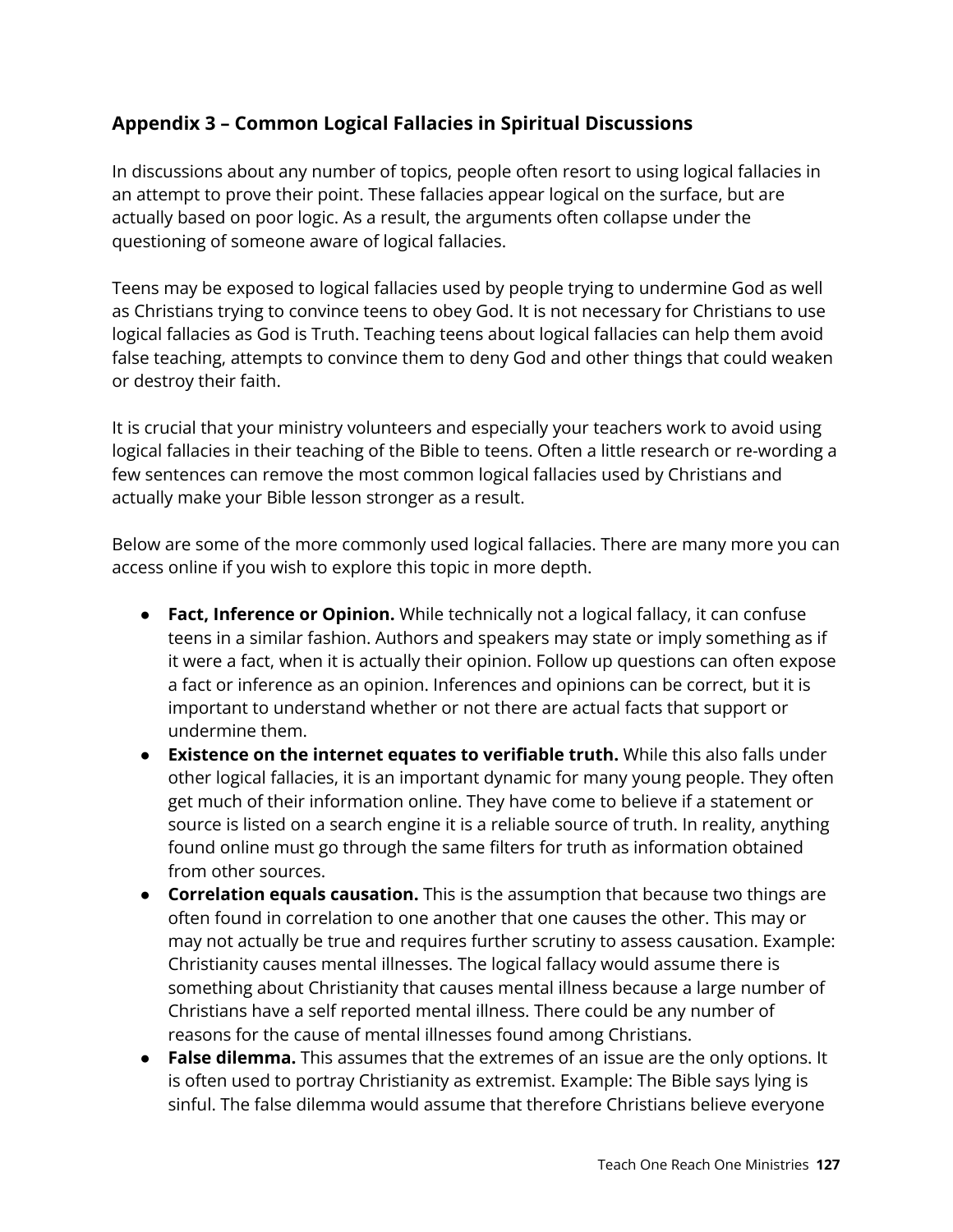who tells a lie is going to Hell. This is ignoring the possibility of repentance, forgiveness and other Christian beliefs.

- **● Argument from authority.** This fallacy quotes an "expert" who may or may not actually know the truth. This could be anything from a secular scientist, to a famous preacher and even taking Bible scriptures out of context. There is also a possibility that what the "expert" said surrounding the quote actually helped to clarify that the speaker believed the exact opposite of the quote.
- **● Red herring.** This logical fallacy is usually used by someone in the course of an argument, often when they appear to be losing. It is a statement thrown out to distract the opponent and change the topic of the argument.
- **● Loaded question.** This logical fallacy makes use of a question in which any answer will make the person giving the answer look foolish. It is often asked not because the person actually wants an answer to their question, but because they want their opponent to appear in a negative light. For example, if someone asked, "Where exactly is Heaven?", any answer would be problematic. Attempting to give an exact location would cause scorn, because there is no way to prove you are correct. Likewise, responding "I don't know" makes it appear there is not a Heaven because you cannot identify its location.
- **● Possibility fallacy.** This fallacy argues that because something could possibly happen, it will probably happen. This can be used for example to make people feel threatened by God in some way. God struck Annanias dead for lying, therefore he will probably strike Bob dead if he is lying, too. God may or may not give everyone the same earthly consequences for disobedience.
- **● Ad hominem.** In this logical fallacy, a person discounts what is said based on the person rather than analyzing what was actually said. This often takes the form of disparaging the person. Example: "Well of course the Apostles confirmed the resurrection. They had an ulterior motive."
- **● Bandwagon.** This assumes that if the majority of people believe something to be true, then it must indeed be true. The truth may actually rest with the minority.
- **● Either-Or.** In this fallacy, a person presents two unacceptable options as if they are the only possible options. In reality, there may be numerous possible options that are better for one or both parties.
- **● Argument from ignorance.** This fallacy is used by someone in a discussion when they begin throwing out ideas and "facts" with no actual knowledge of whether those things have been tested or are true.
- **● Circular Logic.** This is when someone continually repeats their original belief as the support for its validity. Example. "That is just wrong." "Why?" "Because it is just wrong to do that."
- **● Dogmatism.** This person will not listen to any views except their own. Nothing the other person says or does will ever change their mind on the topic.
- **● Emotional Appeals.** This often occurs when someone trusts their emotions more than any evidence. It can also be used in an attempt to scare the other person into agreeing with them. Example: "God says it is a sin to lie." "It just does not feel right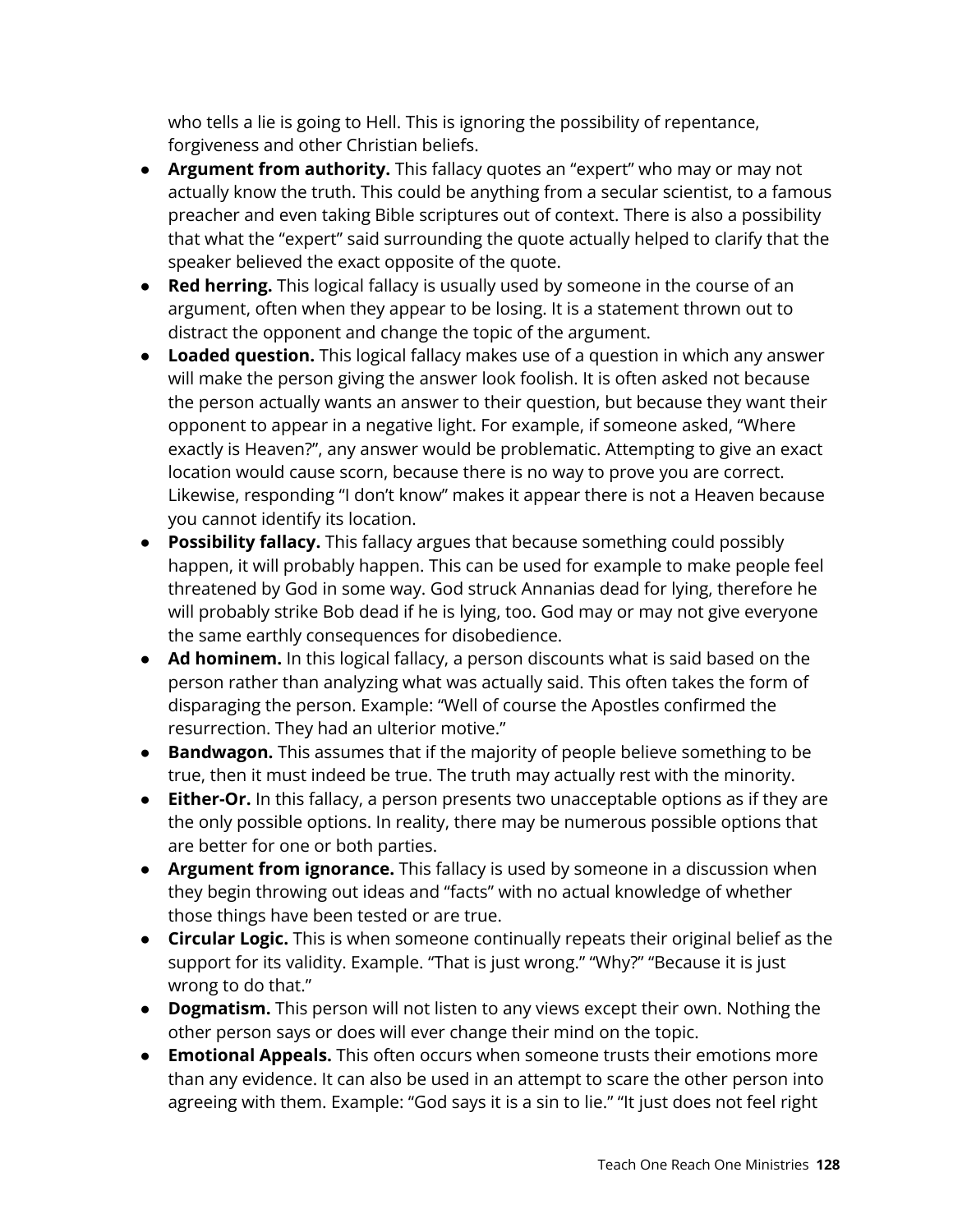for God to get upset because someone lied to spare another person's feelings. Surely, God is okay with those lies."

- **● Fallacy of exclusion.** Often this is used by someone who can think of one or two specific examples of the supposed truth of their argument. Those examples, however, may be the exception instead of the rule. Example: "All Christians are hypocrites. I knew this Christian one time, who was a preacher and I caught him lying."
- **● Faulty analogy.** This is an attempt to relate two things that may actually have nothing in common. Example: Christianity is the opiate of the masses.
- **● Non sequitur.** This is when the conclusion does not follow the premise. Example: If God were good, he would not let bad things happen.
- **● Slippery slope.** This logical fallacy is itself a slippery slope. Sometimes starting down a road does quickly lead to more intense consequences. The fallacy is in assuming every choice will lead to rapid, desperate consequences. Example: If we don't have Sunday School on New Year's Day, the next thing you know, we will never have Sunday School.
- **● Lack of evidence.** This is when someone claims you cannot be correct in your position, because there is no definitive, irrefutable proof or evidence. This is often used in religion in disagreements that align with, "You can not prove God exists." and "You can not prove God does not exist." In reality, neither side will be able to produce irrefutable evidence until Christ returns.
- **● Straw man.** In this fallacy, one person makes a statement so extreme, no one would agree with it in hopes of destroying the other person's argument. Example: Two people are discussing Christianity. One person says, "Hitler was a Christian." As if the fact that Hitler may have been a Christian, therefore undermines Christianity itself.
- **● Repetition.** While technically not a logical fallacy, repetition is a common tactic in propaganda. The theory is that if you repeat your message often enough and loudly enough, many people will begin to believe it is true - regardless of the statement's actual validity.
- **● Glittering generality.** This is when people use a broadly defined word such as "love" without defining it in an attempt to win an argument. Example: Two people are discussing something God has called a sin in the Bible and whether or not they should speak to a fellow Christian regarding that sin.. "But God wants us to love our neighbors." While that is indeed true, "love" in this person's argument is used very generally. Love in this case may actually be encouraging the person to repent of their sin, not ignoring the sin.
- **● Transfer.** This is another technique often used in propaganda. It is portraying someone or something in a particular way in hopes that image will transfer its meaning upon the person or philosophy. It is often employed when portraying Christians in movies and books with actors and characters who appear judgmental, backward and unattractive. The hope is that those introduced to the image will transfer the negative image to all of Christianity and not just that specific example.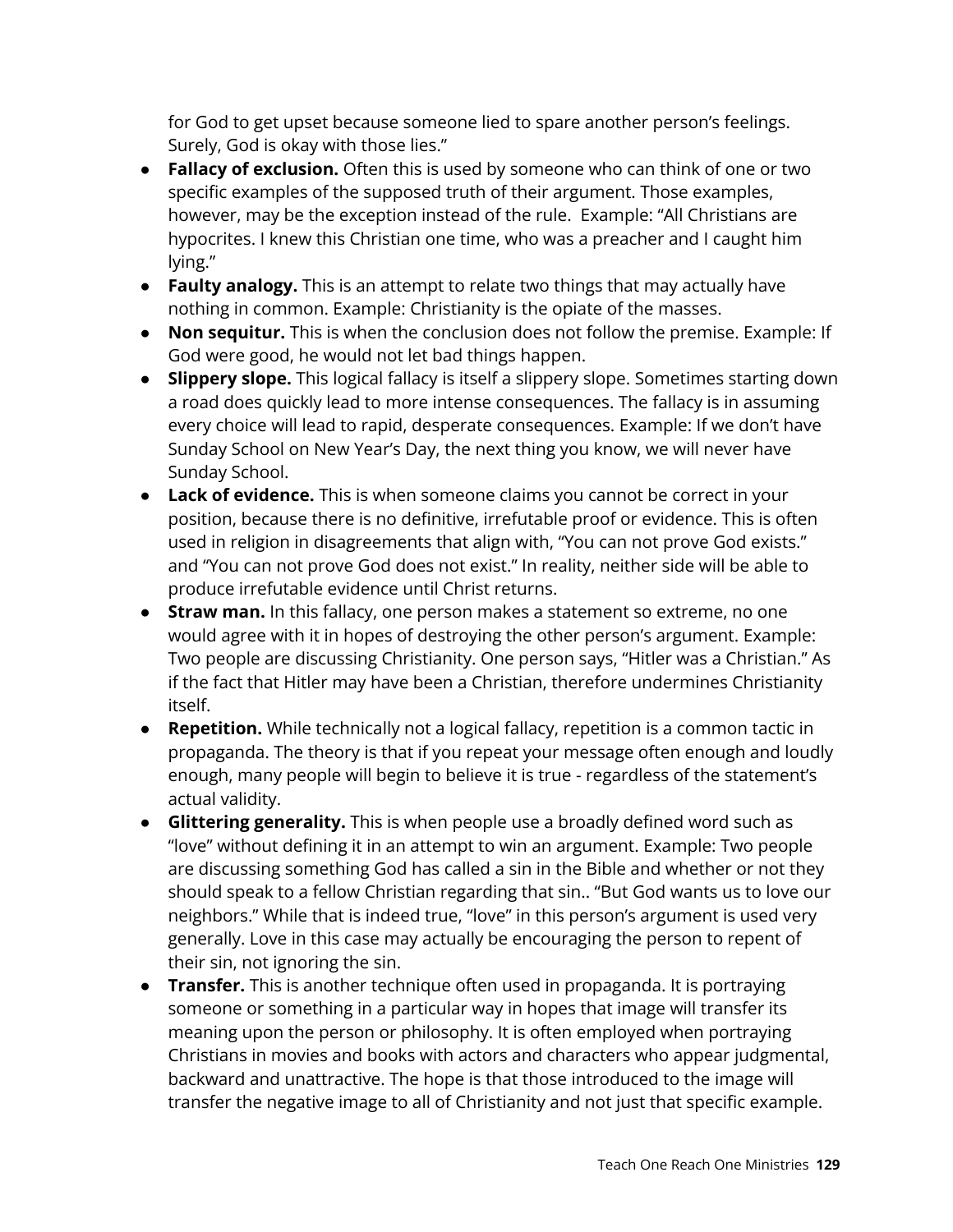**● Snob appeal.** This is an attempt to convince an opponent that everyone that person admires agrees with the speaker's position. It is often most effective with people who are already in an elite circle or are in hopes of becoming part of one in the future. It is a form of peer pressure that focuses on attaining or maintaining a highly desired social status in their culture.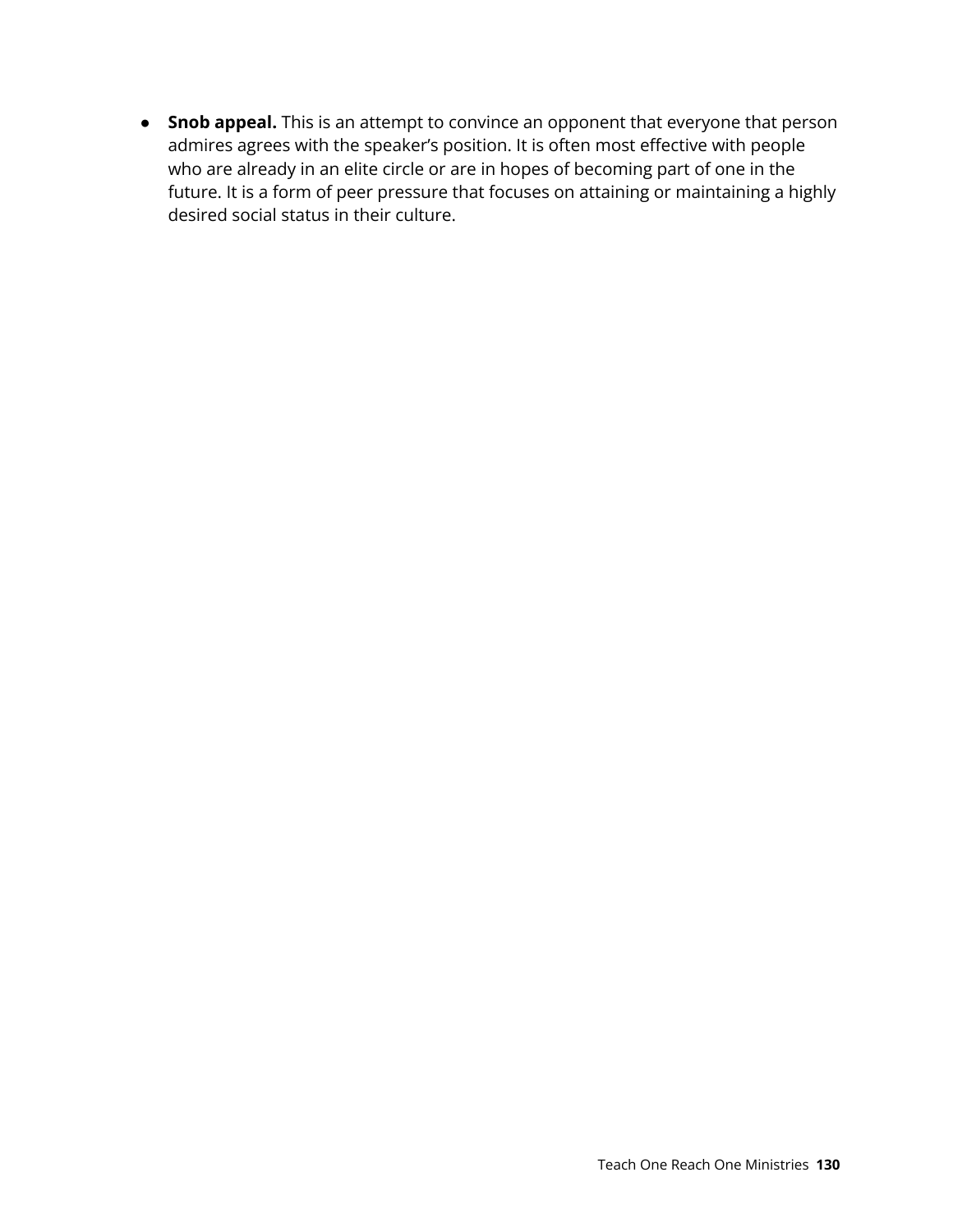# **Appendix 4 – List of Christian Life Skills**

There are quite a few of God's commands and godly principles that require a set of skills in addition to a heart seeking to obey God and reflect His image. Often we have not considered teaching them a necessary part of a ministry curriculum because they were taught regularly by many parents in the home. For some students, however, their parents are not teaching them these skills and they need the Church to provide Christian Life Skills training.

Some of these skills are not normally thought of as actual skills. Joy for example, is often a reflection of a person's heart and outlook on life. There are, however, practical tips, scriptures and other helpful practical things to teach Bible students on these softer skills.

This list is merely a suggestion of topics where Bible students may find practical teaching helpful in addition to standard Bible lessons on the subject.

- Advocating for change in godly ways
- Anger
- Armor of God
- Asking for godly help
- Avoiding sin
- Avoiding mind altering substances like alcohol
- Becoming a Christian
- Becoming a mentor
- Body fit to serve
- Breaking a negative family cycle
- Church structure
- Compassion
- Conflict resolution
- Counting the cost
- Courage
- Creating a spiritual legacy
- Discernment
- Empathy
- Enemies
- Faith and doubts
- Faith and trust
- Family
- Finishing well
- Flexibility
- Focus
- Forgiveness
- Friends
- Fruit of the Spirit
- Gentleness
- Gifts and talents
- Giving
- God and school
- God's Plans for us
- Godly self-esteem
- Godly wisdom
- Grace
- Gratitude
- Greed/Envy (Avoiding)
- Growing spiritually
- Handling temptation
- Humility
- Integrity
- Joy
- Kindness
- Laws and authority
- Learning from Others
- Leisure time
- Life of evangelism
- Life of service
- Lifelong Bible learner
- Loving God with all of your heart
- Making godly choices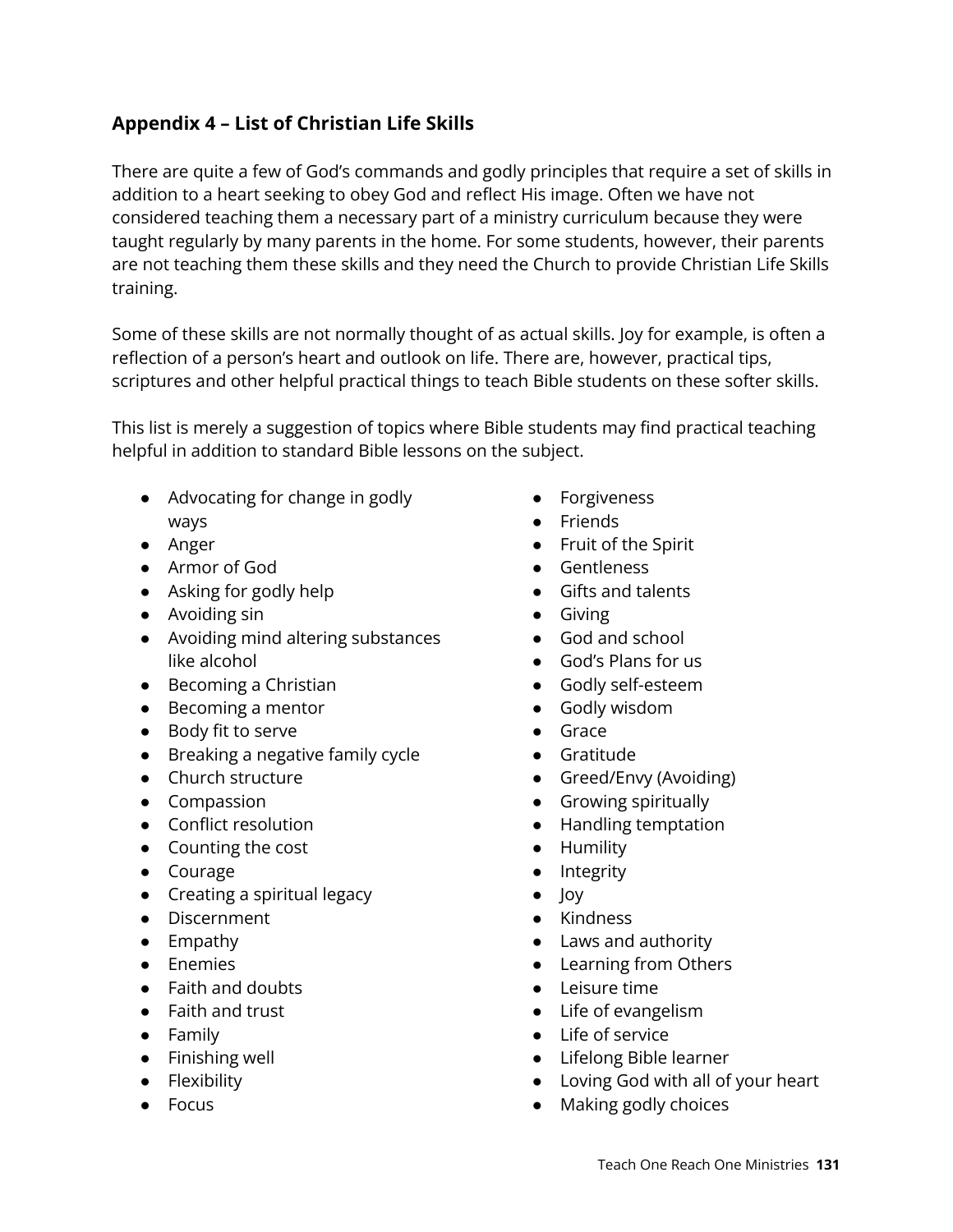- Marriage
- Mentors/advisors
- Mercy
- Money
- Movies/TV/Music/Games
- Obedience
- Parenting
- Peer pressure
- People skills
- Perseverance
- Positive and negative speech
- Prayer
- Predators/Satan
- Prejudice
- Priorities
- Purity/Dating
- Reaching your godly potential
- Redemption
- Reflection
- Rejection/Failure
- Repentance
- Resilience
- Responsibility
- Revenge
- Righteousness
- Sacrificing
- Seeing God
- Seeing godly opportunities
- Self-control
- Servant leadership
- Serving
- Sin
- Social justice
- Spiritual disciplines
- Staying connected to God
- Staying connected to the Church
- Task initiation
- Time management
- Trustworthiness
- Uniqueness
- Vanity/Selfishness (Avoiding)
- Vision
- When bad things happen
- When life isn't fair
- Work ethic
- Worship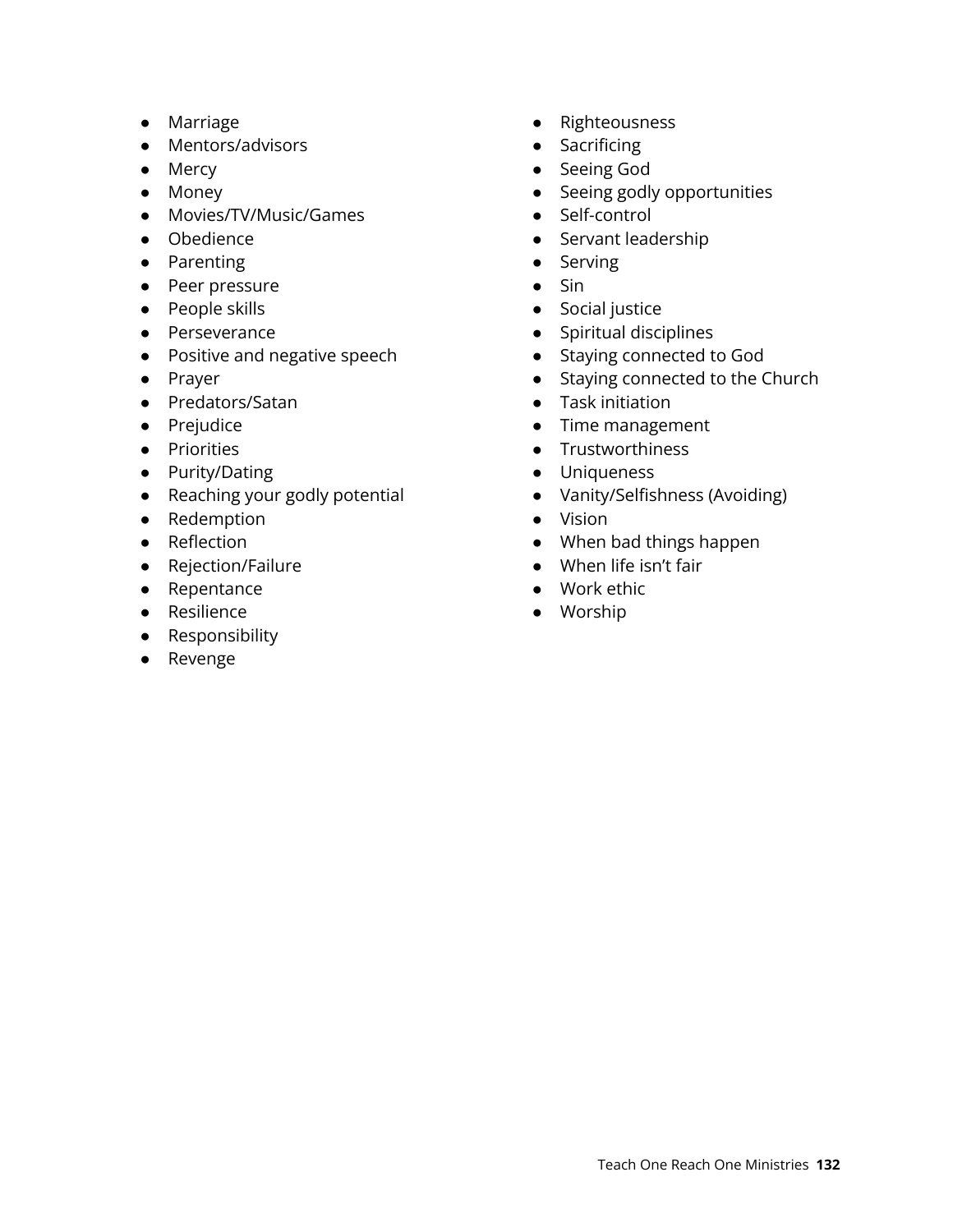# **Appendix 5 – Service Project Ideas**

There are hundreds of service projects you can do with one or more teens. The opportunities for serving others will vary by location and can be impacted by the resources you have available. Below you can find a brief description of various service projects. For more details on each project, you can go to Teach One Reach One Ministries' website. 59 (Although these service projects were originally designed as part of our Bible curriculum for children, they are also appropriate for teens.)

- Create infant care packets for families who are struggling
- Create no sew heating pads for the elderly
- Non perishable food collection and distribution
- Create decorative non-slip socks for elderly or the homebound
- Create personal hygiene kits for foster children, orphans, etc.
- Clean a park, stream or other area outdoors
- Bake communion bread
- Collect coats and other cold weather clothing for people who cannot afford them
- Visit a facility for the elderly and sing for them, play games with them, etc.
- Create packets to amuse children who are hospital patients
- Grow food and donate it to those in need
- Collect, clean, repair and donate play equipment, toys and games to an orphanage or other place that serves children
- Create and perform a puppet show explaining a godly principle or command to young children
- Create and deliver small bags of treats to fire fighters, police officers or other community servants
- Design and create decorative items for hair (like bows and barrettes) and donate them to a shelter serving young girls.
- Create small first aid kits for the homeless or other groups that may need them
- Create memory books for senior citizens who are beginning to experience dementia.
- Build and mount birdhouses especially outside of windows of the homebound
- Create birthday kits for children who might not otherwise have a birthday celebration
- Clean the facility where your church meets
- Collect used Bibles and donate them to people who need them
- Create worship bags to keep small children quiet during worship services
- Host a tea party or meal for widows or another group of people
- Bake bread or cook a meal and deliver to people who need encouragement
- Prepare emergency supply kits for people who have recently experienced a natural disaster

<sup>59</sup> <http://teachonereachone.org/activity-ideas/>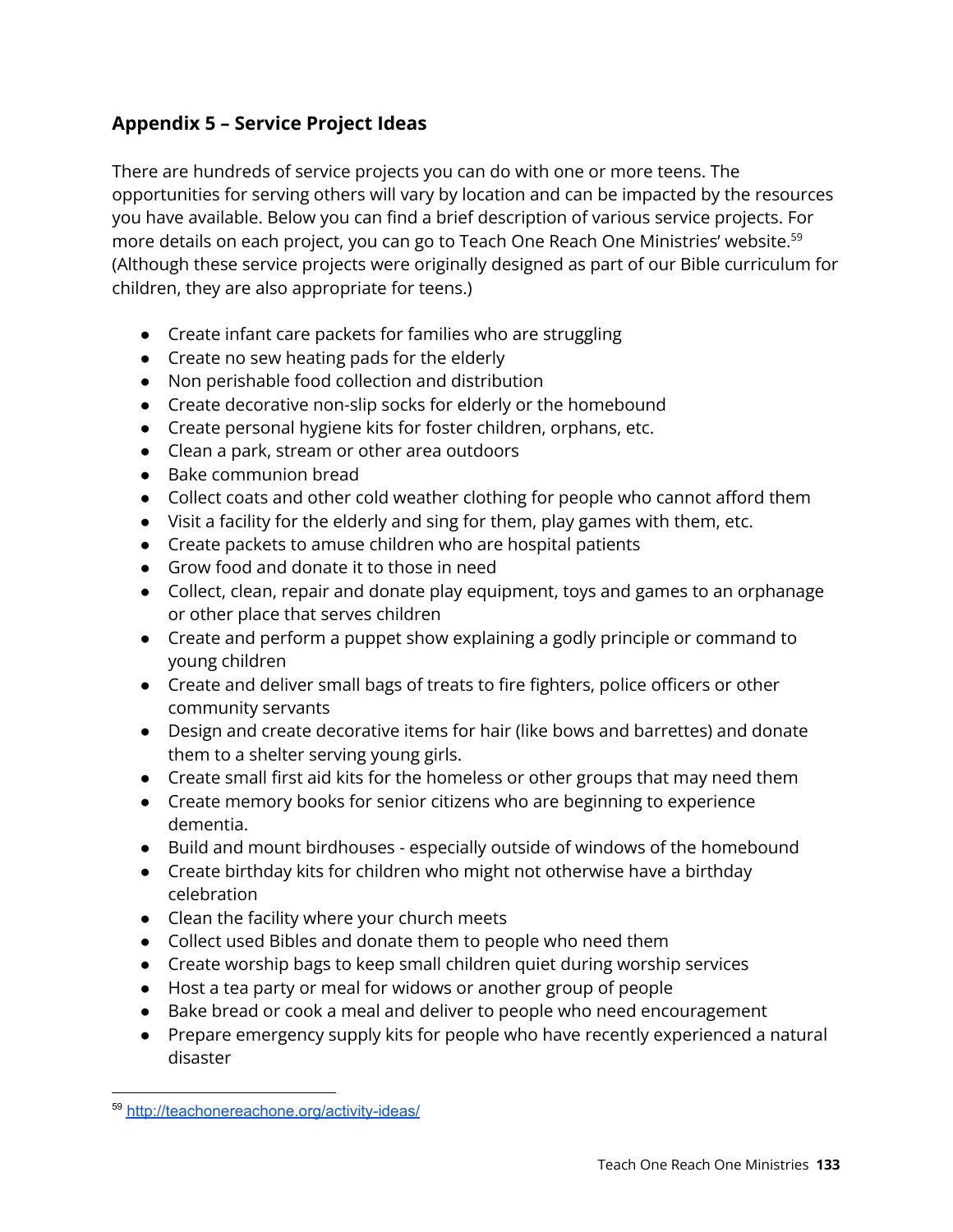- Create decorative onesies for infants
- Create and perform a Bible drama for younger children
- Knit or crochet prayer shawls for the ill
- Sew pillowcases or simple clothing for orphans or others who may need them
- Learn sign language
- Create testimony quilts for the homeless
- Sew walker totes for people using walkers or wheelchairs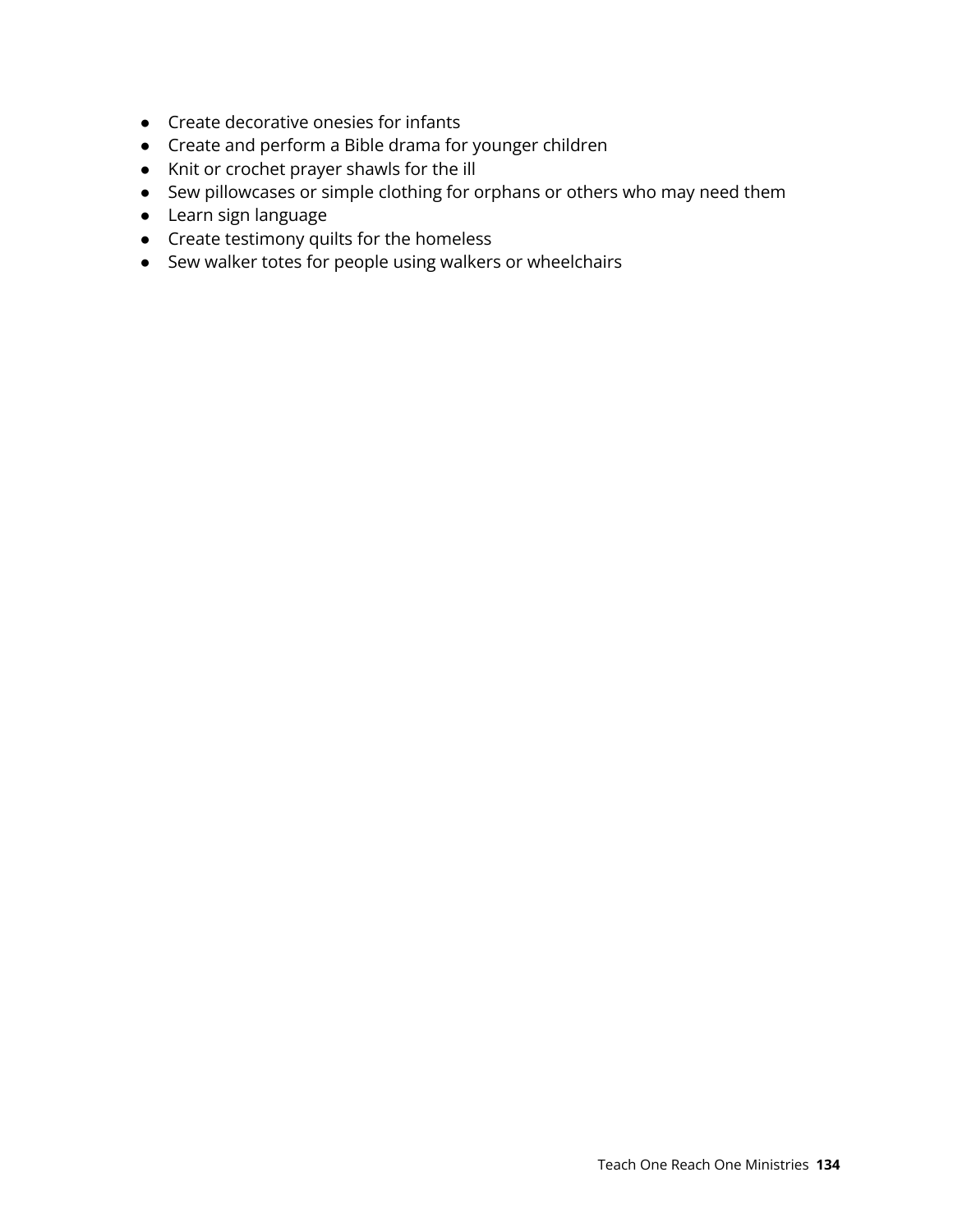# **Appendix 6 – Gifts and Talents Survey for Teens**

- 1. What classes or training have you had that taught you anything that might be considered a skill?
- 2. When someone gives you a compliment, what are the two or three things for which they most often praise you?
- 3. What part time or gig jobs have you had in the past?
- 4. What are your favorite classes in school?
- 5. What volunteer activities (in any setting) have you enjoyed the most?
- 6. What are your hobbies?
- 7. When you read books or articles, what topics are the most interesting to you?
- 8. What are some things you do well, but do not necessarily consider a talent?
- 9. If you could learn to do something new, what would it be?
- 10. What is something you love doing, but believe you do not really do it well?
- 11. If someone asks you for help or advice, in what areas do they usually need you?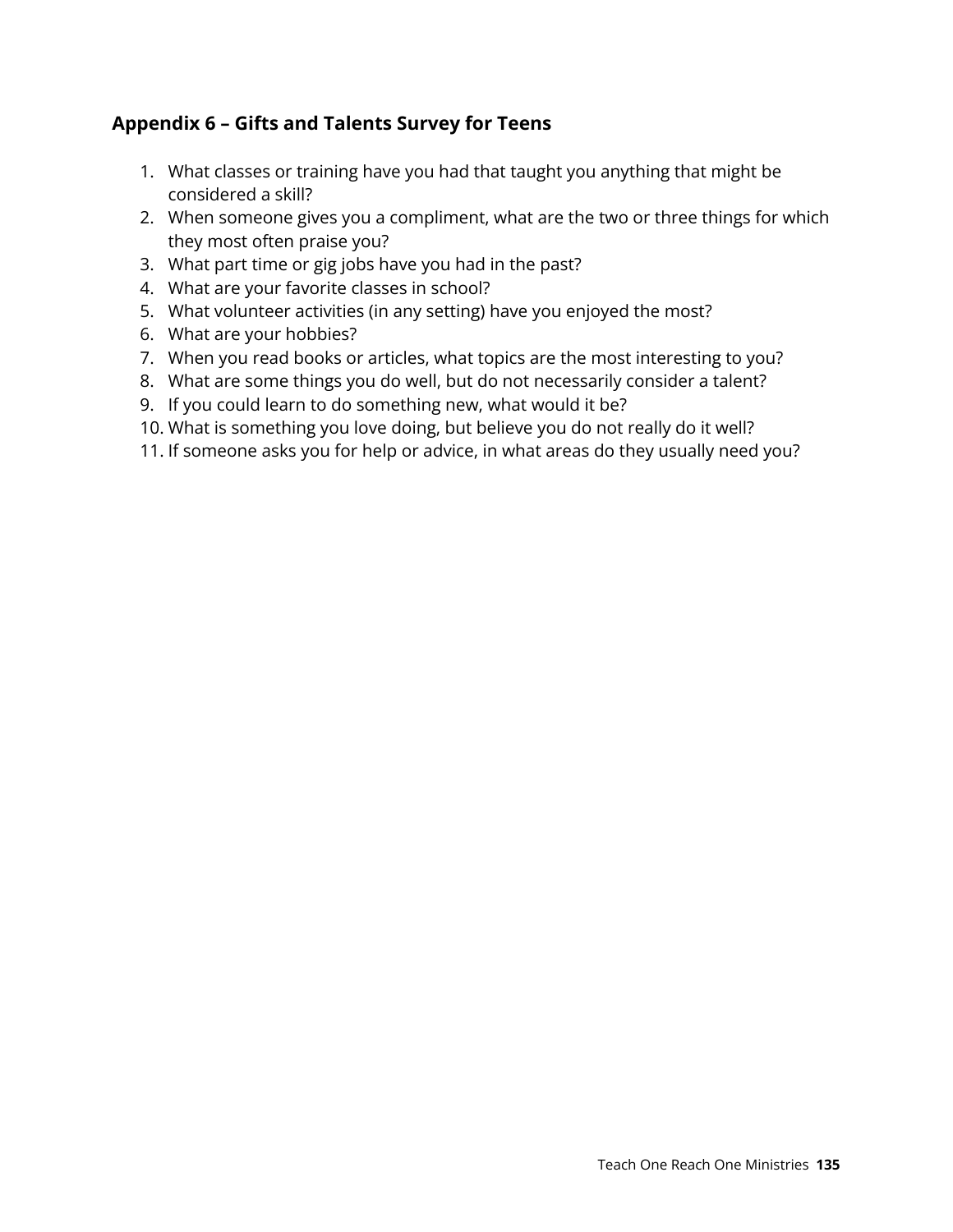## **Appendix 7 – List of Possible Teen Gifts and Talents**

God can give many talents. Often adolescents may believe they did not receive a gift from God because their gift is one that may be more subtle or unusual than a more obvious gift like art or teaching. The following is a list of some of the gifts a teen may receive from God that can be used in service to Him. Note that even God given gifts and talents will need development (including training) to be fully realized.

Ability to Focus Accounting Adaptability Athletic Ability Audio Visual Automobile Repair Analyzing Art Asking Questions Building Computer Coding Cooking Counseling Crafts Decorating Detail Oriented Drama Editing Emotional Intelligence Encouragement Enthusiasm Faith Sharing Fashion/Clothing Generosity Greeting/Outreach Human Resources/Talent Identification in **Others** Humor

Imagination Intelligence Juggling Listening Marketing Math Medicine **Mercy** Music **Networking** Organizing Photography Problem Solving Public Speaking Research Risk Management Science Self Control Service Social Media **Stewardship** Teaching Time Management Typing Video Production Wood Working Writing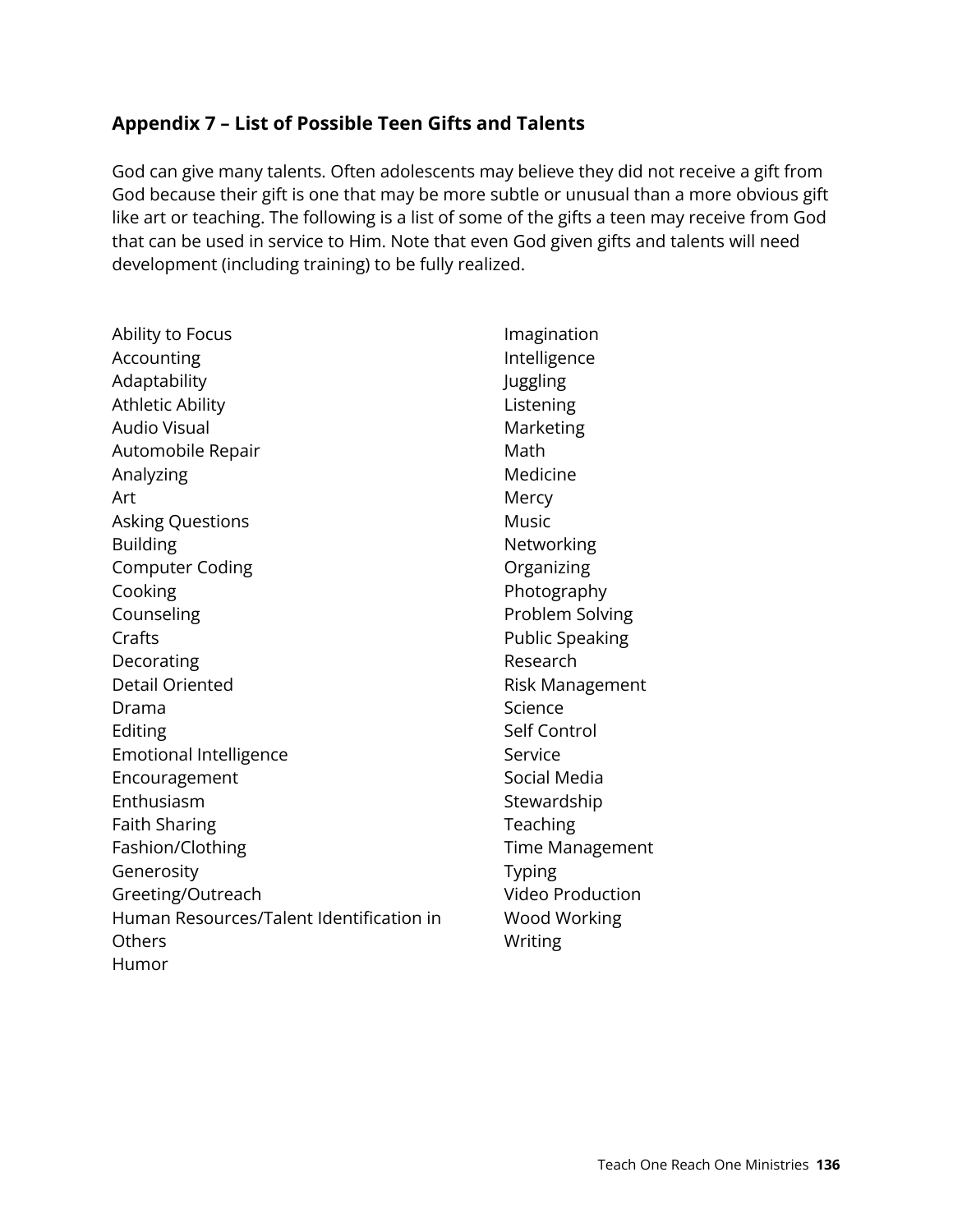# **Appendix 8 – Teen Mentoring Program Basics**

Whether you want to start a mentoring program where adults mentor teens or a peer teen mentoring program, there are some basic principles you need to know.

- **● Screen mentors carefully.** Mentoring should be a positive experience. Mentors should not be a danger to the health, well being or faith foundation of the person they are mentoring.
- **● Provide training for mentors.** Training should include what is expected of mentors and how to handle situations that may occur while mentoring.
- **● Provide guidelines for mentoring.** Guidelines can help keep the mentoring relationship healthy and beneficial.
- **● Encourage natural mentoring relationships as much as possible.** Mentors are most helpful when they have expertise in an area of interest to the mentee. Some mentoring relationships will occur without any help from your ministry. Others will need your help in pairing. Try to pair people who will complement one another and who have interests in common.
- **● Touch base with mentors and mentees periodically.** Sometimes mentoring relationships struggle. It is not necessarily anyone's fault, but they may hesitate to let you know they are no longer meeting. By touching base periodically, you can help teens find new mentors when a current mentoring relationship is not working well.
- **● Send mentors regular encouragement.** You may want to send them helpful articles on mentoring, communication or teen issues in your area. Mentors should also be thanked and encouraged periodically.
- **● Be prepared to provide additional resources and support.** At times, mentors may find their mentees are struggling with a serious issue which they are not equipped to handle. They should feel comfortable coming to you for suggestions of how to help their mentees.
- **● Seek periodic feedback from mentors, mentees and parents of mentees.** This feedback can help make your mentoring program even more effective by revealing weaknesses of which you had no knowledge.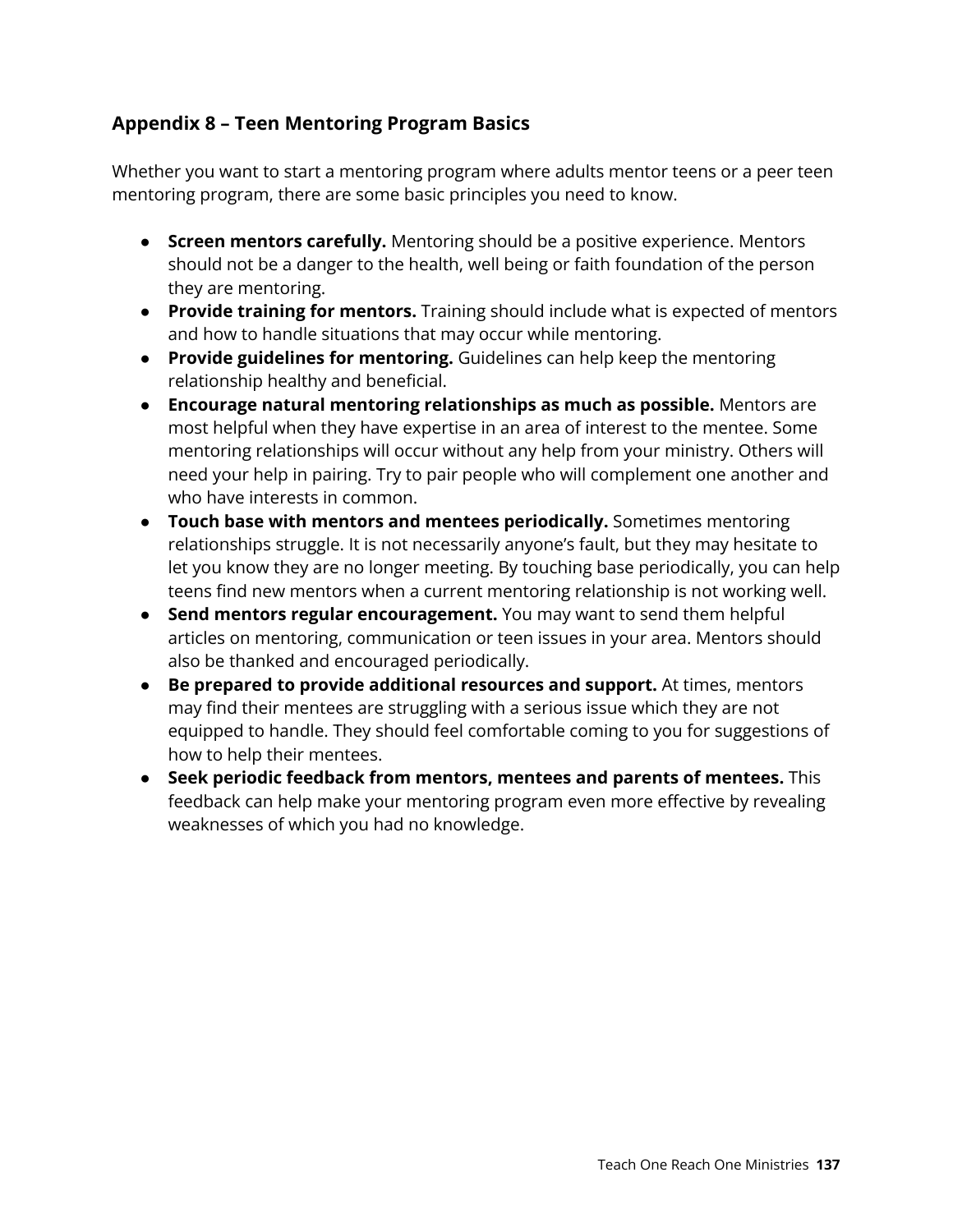## **Appendix 9 – Teaching Teens Godly Conflict Resolution Skills**

When teaching teens how to resolve conflicts in godly ways, it can be helpful to teach them a specific model. This model is most effective when all parties in the conflict agree to follow it. It can still be helpful, even if only one party in the conflict is using the model.

- 1. Take some time alone to calm down.
- 2. Think about how you feel and why you feel that way.
- 3. Calmly tell each other how each of you feels, using the following sentences. "I feel \_\_\_\_\_\_ when you \_\_\_\_\_\_, because \_\_\_\_\_\_\_\_. I would like \_\_\_\_\_\_\_\_.
- 4. Do not use ugly words when talking to each other.
- 5. Each person should repeat what the other person wants and needs in their own words.
- 6. Each person should state their wants and needs again if they believe they were not re-stated correctly.
- 7. Work together to list as many possible solutions to the problem as you can.
- 8. Pick the solution that will help everyone get what they need.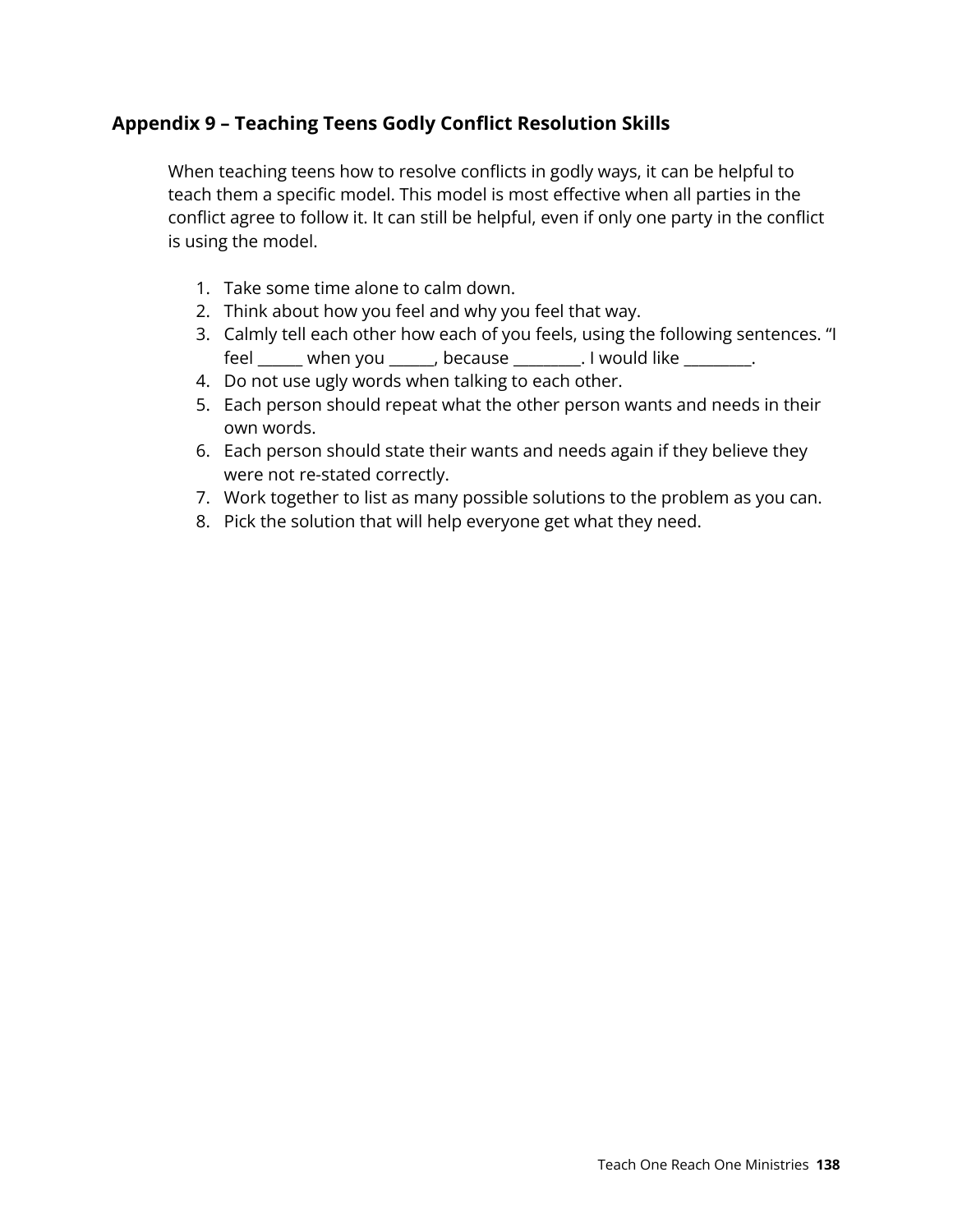# **Appendix 10 – Quick Start Guide to Faith Sharing**

This "Quick Start Guide to Sharing Your Faith" is designed to make it easier for anyone to share his or her faith with others. While some may want or need a more intense Bible study, others only need to understand the basics before they are willing to commit their lives to Christ. The steps below are based on the sermons found in the book of Acts.

- 1. **Tell the story of Creation and Adam and Eve's Fall.** Explain the results of sin entering the world. Help them understand how our sins separate us from God.
- 2. **Briefly explain the Old Testament as a time of preparation for the coming Messiah**. Point out that during this time, animals were sacrificed as an imperfect substitution for the future perfect sacrifice of Jesus Christ.
- 3. **Briefly tell the story of the life of Jesus**, focusing on his identity as God's Son, his fulfillment of Old Testament prophecies, his love for all people, his death on the cross for the sins of those who follow him and his resurrection.
- 4. **Share why you are a Christian.** This may include examples of how following God helps you in life, ways you have seen God working today, and/or how you see evidence of God through His Creation.
- **5. Explain the necessity of believing the scriptures** and what they say we need to do to make our lives right with God, repenting of our sins, confessing we believe that Jesus is Lord, and being immersed in baptism for the remission of our sins and to receive the gift of the Holy Spirit.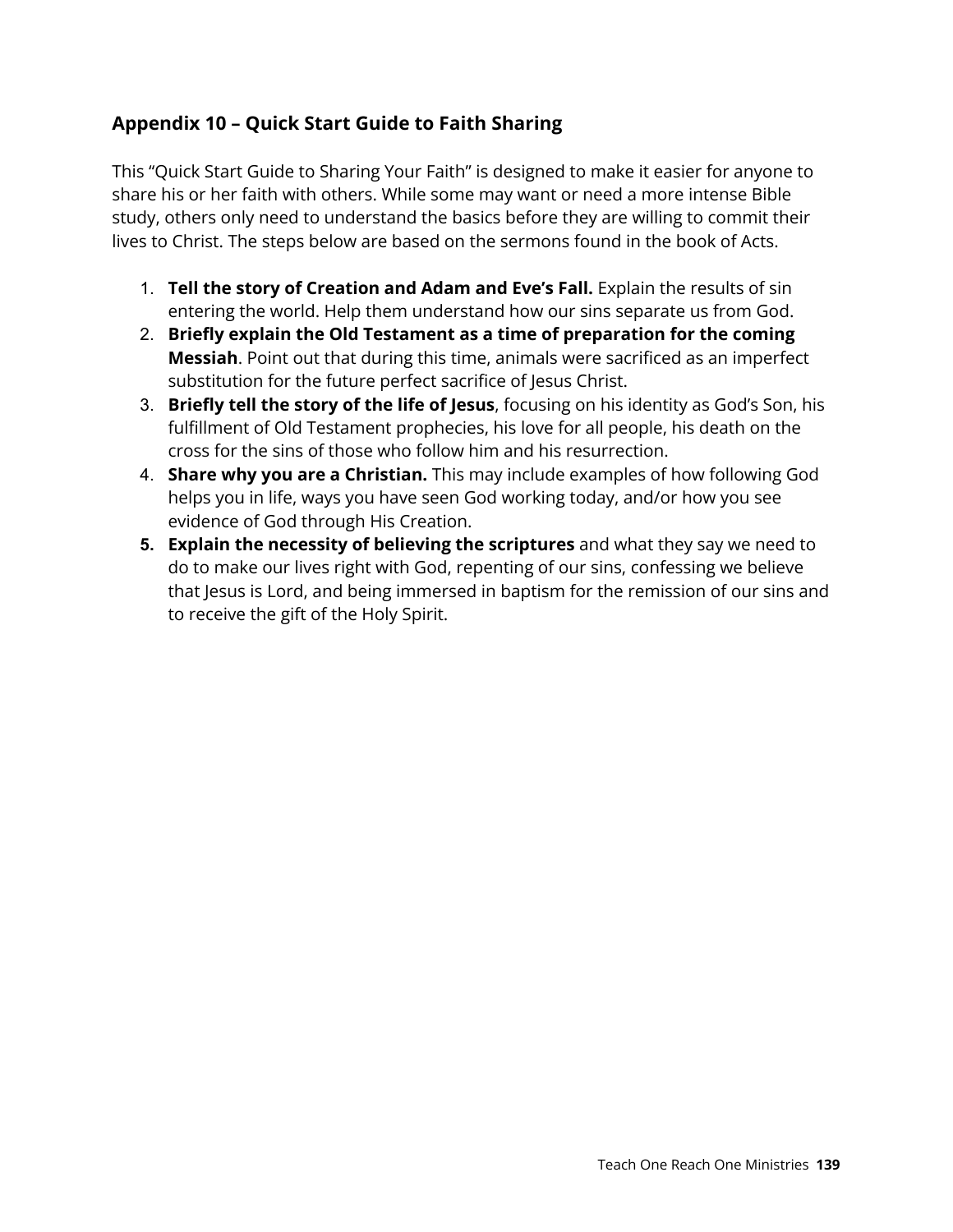# **Appendix 11 – First Steps In Faith Sharing**

| <b>Current Beliefs</b>                                                                                                               | <b>First Step</b>                                                                                                                                                                                            |
|--------------------------------------------------------------------------------------------------------------------------------------|--------------------------------------------------------------------------------------------------------------------------------------------------------------------------------------------------------------|
| Atheist/Agnostic/Practices Religion with no<br>specific gods (Buddhism, etc.)                                                        | Need to help establish belief in God.                                                                                                                                                                        |
| Believes in different god/gods/energy forces<br>(Hinduism, Sikhism, Taoism, etc.)                                                    | Need to introduce the one true God of the<br>Bible.                                                                                                                                                          |
| Believes in God/Jesus but has had bad<br>personal experiences and/or has an<br>extremely negative view of God/Christians.            | Need to clarify the true characteristics of God<br>and establish Christians are still sinners<br>following the Word of God imperfectly.                                                                      |
| Believes in God/Jesus and has expressed an<br>interest in obeying Him. (May have been<br>raised in the Church or be unchurched.)     | Can begin studying the Bible/baptism without<br>any preparation first steps.                                                                                                                                 |
| Believes he/she is already a Christian, but<br>has not followed the Bible's instructions for<br>becoming a Christian.                | Need to treat as Aquila and Priscilla treated<br>Apollos. Praise for having attempted to serve<br>and obey God. Establish necessity of doing<br>everything God requires of us to the best of<br>our ability. |
| Believes in the Bible and/or additional "Holy<br>Books" (Mormonism, Scientology, Islam,<br>some Catholics and other Christian sects) | Need to establish Bible as primary source for<br>knowledge of what God wants us to do.<br>Additional books must be set aside as<br>uninspired to be truly successful in any further<br>Bible study.          |
| Wants to convert you to a different religion<br>or sect of Christianity or seems to want to<br>debate for the sake of debating.      | Should assume they fall into one of the other<br>categories at first. If the person insists on<br>merely debating and not listening with an<br>open mind after studying, you may need to<br>take a break.    |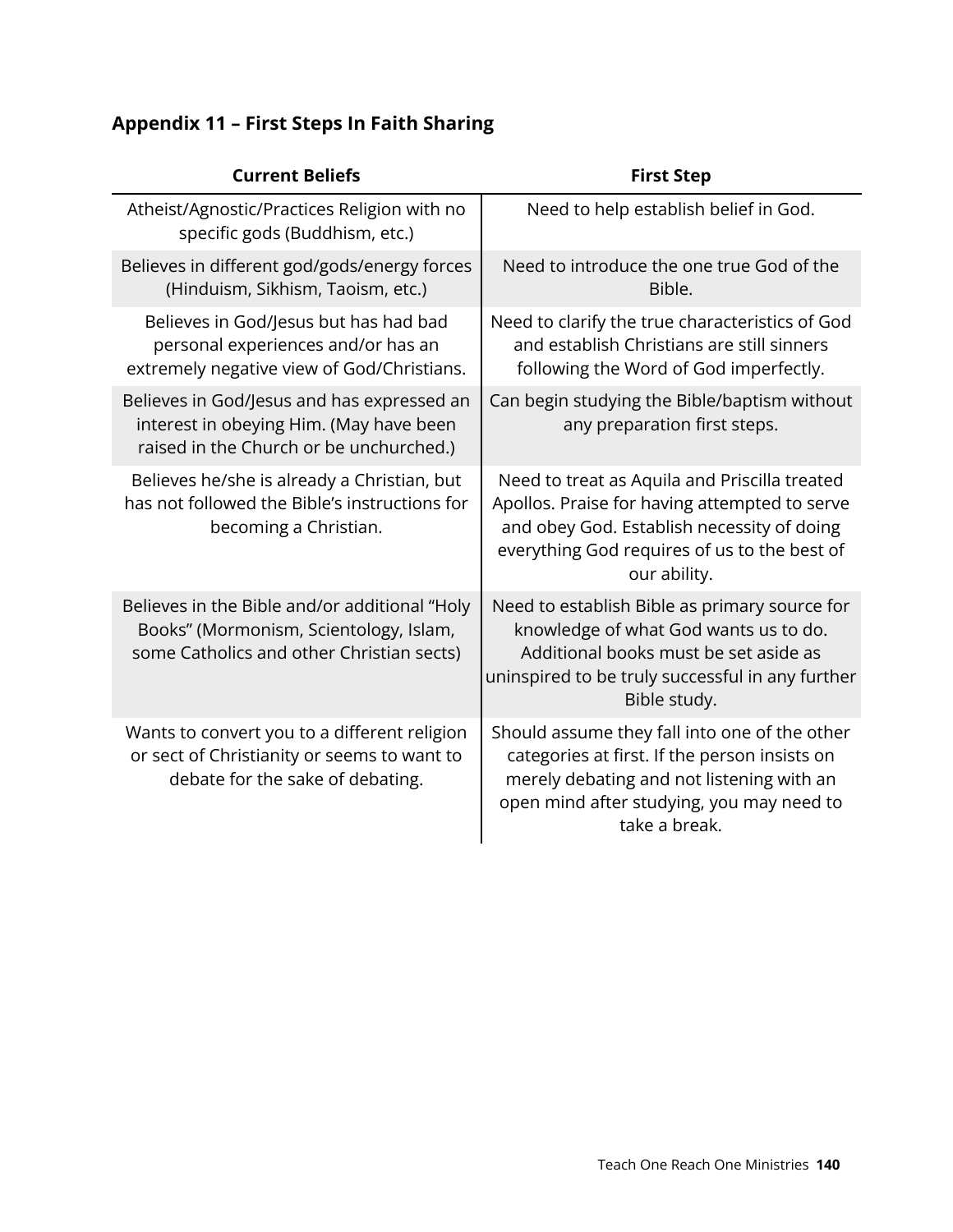# **Appendix 12 – The Basics of Faith Sharing**

- **● Take advantage of any opportunity someone gives you to share your faith– even if it is just answering a question.** Often people have a small window of time when they are interested. If you allow the opportunity to pass without sharing something about God, the person may not give you or anyone else another opportunity.
- **● Realize you do not have to know all of the answers.** You should be comfortable sharing the basics and answering simple questions. For more complex questions, it is legitimate to respond, "That is a great question. Can you give me time to do a little research and I will get back to you (specific day) with an answer?".
- **● Be prepared to share your faith.** Faith sharing is often a team effort. Sometimes though, circumstances will make you the best or even the only person who can share their faith with the seeker – at least at that time.
- **● When someone expresses an interest in learning more about God or becoming a Christian, begin by asking some respectful questions.** (If the person has asked you a question about God or some other related topic, answer their question first before asking your own questions.) You need to determine what their current beliefs are about God. Good possible questions are "Can you tell me a little about your faith journey so far?" "Can you share with me a little about what you already know about God/becoming a Christian?" "Can you tell me about your experiences with church and God?"
- **● Once they have shared their current beliefs, determine what first steps may be needed before the person is ready to study a typical study on baptism.** *(See First Steps in Faith Sharing handout for possible options.)* **•**
- **● Complete any necessary first steps before beginning a study on baptism.** Note: This process may take anywhere from a few minutes to a few years.
- **● Share your faith/study baptism with the person who has expressed an interest.** You can use the free baptism study with leader guide found on the Teach One Reach One website<sup>60</sup> or create your own.
- **Continue to study with the person after they are baptized.** New Christians need to continue to study the Bible. They will need your help understanding topics like church structure, their role in the church and how to live a Christian life**.**

### **Basic Bible Study Plan**

A basic Bible study with someone who has expressed an interest in becoming a Christian should include:

**● Teach them some basic Bible history.** Include the story of God's perfect Creation and the Garden of Eden.

<sup>&</sup>lt;sup>60</sup> <http://teachonereachone.org/baptism-study/>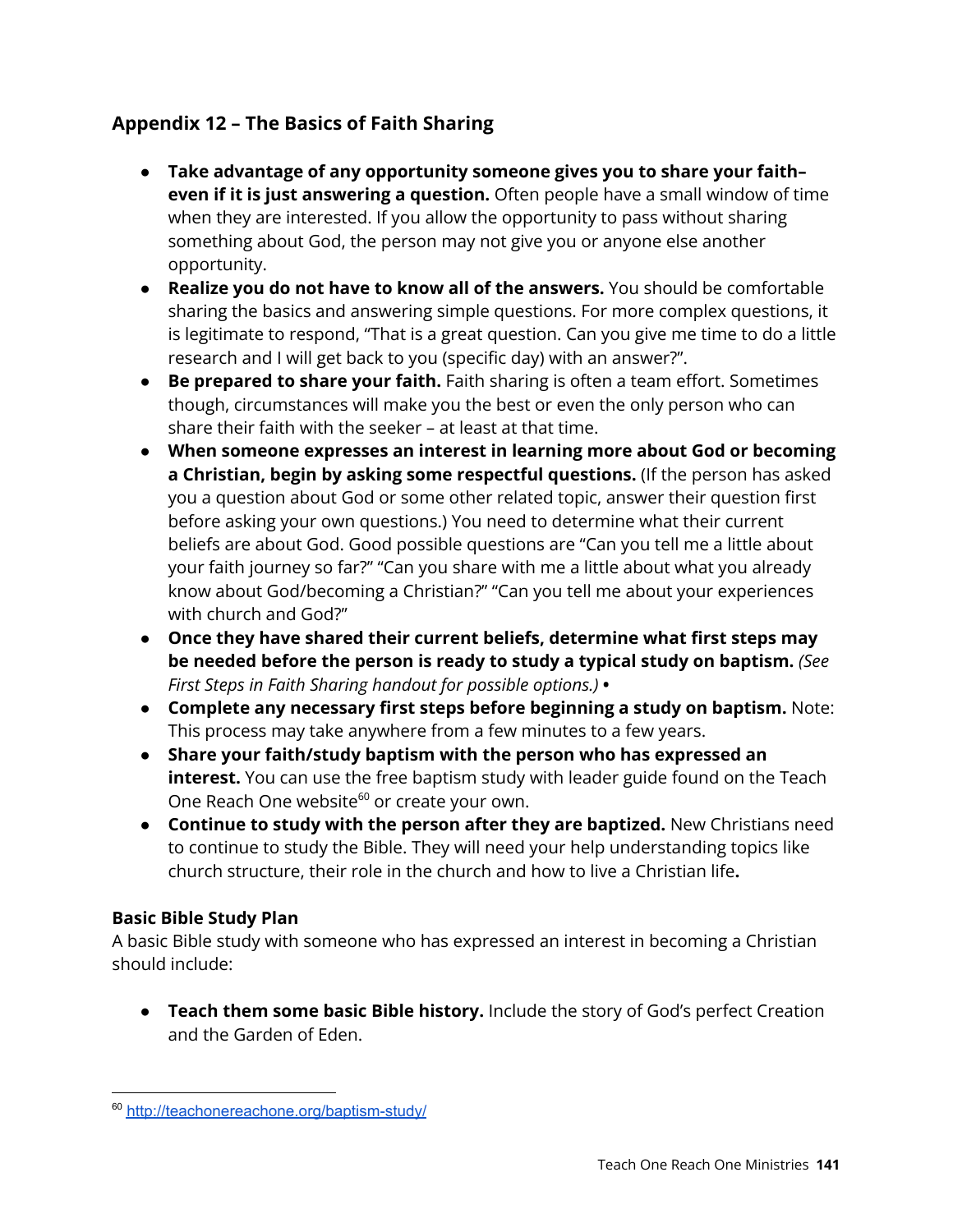- **● Teach them about Adam and Eve, the first sins and The Fall.** Make sure they understand the implications of The Fall for all of mankind.
- **● Talk about the Law of Moses,** especially the need for sacrifices and how they were imperfect (even though the animals sacrificed were supposed to be perfect.)
- **● Show them some of the many prophecies about Jesus in the Old Testament and how Jesus fulfilled them.** Share with them the story of Jesus.
- **● Help them understand sin and its consequences.** This will review some of the information you covered in your basic Bible history. First, make sure the person understands the differences between sins and mistakes. Make sure they understand sins are disobeying God's Laws.
- **● Explain the age of accountability** and how the Bible and early Christian history confirm committing one's life to Christ in baptism was always an informed decision by a person old enough to understand what they were doing.
- **● Read scriptures about the consequences of remaining in sin** and how baptism removes our sins and cleanses us.
- **● Teach them how to actually become a Christian.** Read some of the conversion stories in Acts. The "Five Steps" are an organizational tool to help them see the path they are on and where they might be on that path. Talk about whether or not they have or are ready to hear, believe, repent, confess and be baptized for the remission of their sins.
- **● Share personal stories of how God has touched/changed/blessed your life.** These personal stories can be shared at any time during the process of sharing your faith when they seem appropriate. Telling someone specific examples from your own life will help them see how God might change their lives.

### **Addressing Concerns**

Be prepared to address concerns. It is extremely common for the person studying with you to express doubts and concerns right before they make the decision to become a Christian. Do not let this discourage you. Most of the time the concerns are similar to these:

- **● What about Grandma?** This is a concern that becoming a Christian or being scripturally baptized is somehow condemning dead and very loved relatives to Hell. Reassure the person that doing what God requires of them does not change anything for the person they loved who is gone. It is important for them to obey God not only for themselves, but so they can share the news with others they love who are still living**.**
- **● Do I have to get my hair wet?** This person expresses all sorts of concerns about the physical process of baptism. It can be anything from their hair getting wet to the water being cold to a fear of drowning. Talk to them about every step of what will happen during the actual baptism. Take them step-by-step through the entire process. Usually, some basic reassurance and praying with them for courage and peace will calm these fears.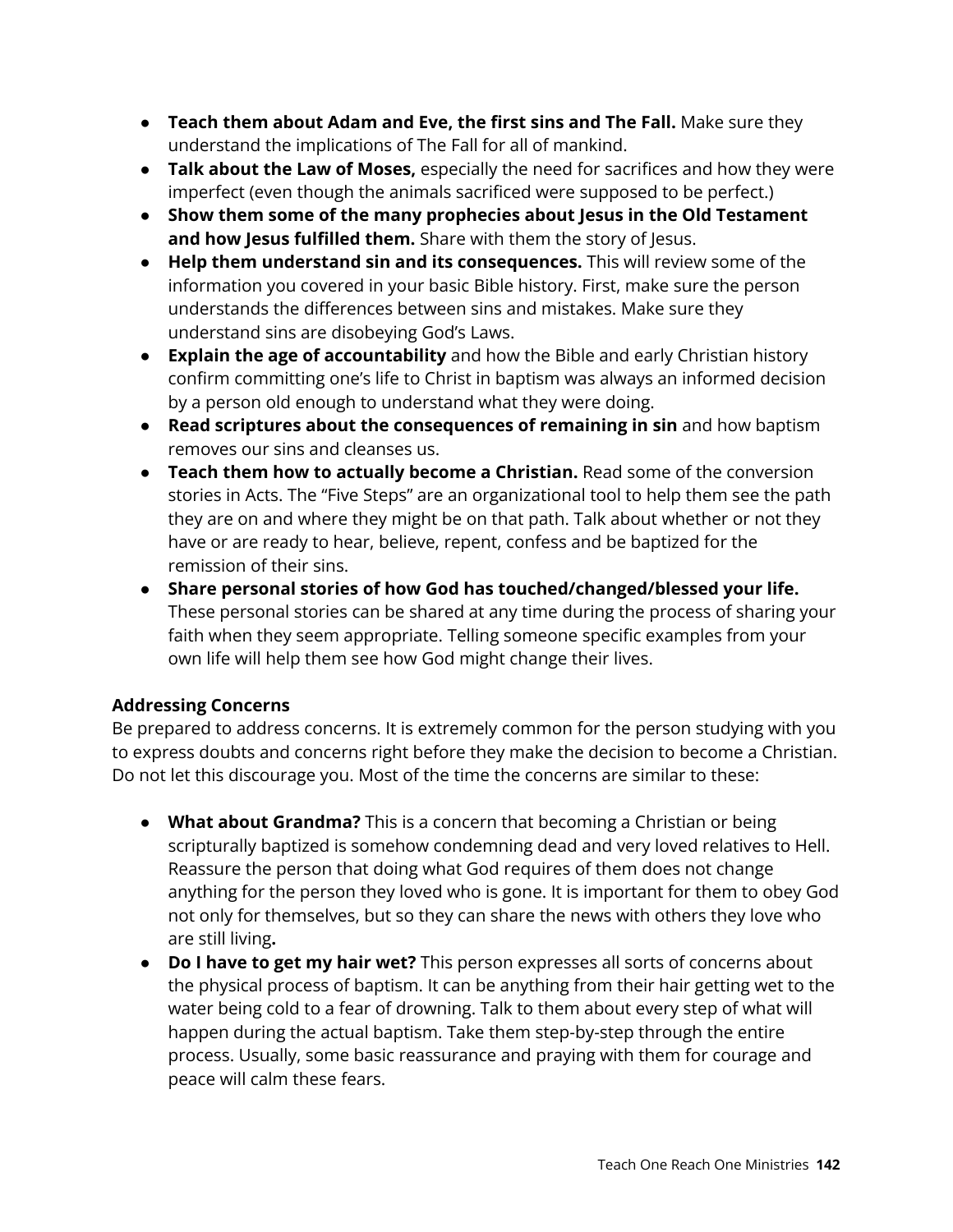- **● What if I cannot keep my promise to God?** This is a common doubt people are often afraid to express. They understand the enormous importance of the commitment they are about to make to God. Usually, a discussion of what happens when we sin after becoming a Christian (and that it is expected) will ease this fear.
- **● What if I want to "have fun" first?** This person has gotten the mistaken impression that the Christian life is dull and boring. Share with them all of the fun, joy and godly adventures one can have as a Christian. Remind them of the negative earthly consequences of their "fun" behavior. (Note: It is tempting to remind people they could die in their sin if they wait. Be very careful when using fear as a motivator. Repentance means they are willing to turn from the sins they once committed, not that they are frightened temporarily into saying they will repent.)
- **● What is the gift of the Holy Spirit and will it be weird?** A young person or someone who has only seen horror movies or heard about people doing strange things in the name of God usually expresses this concern. Reassure them by showing them scriptures about the Holy Spirit and sharing your personal experience with the Holy Spirit. Talk about how you felt immediately following your own baptism.

Please note that these are merely general guidelines to help you as you share your faith with others. Every person is different and you may need to adjust this list to meet their needs. Pray throughout the process for the Holy Spirit to give you the words you need to say and that God is with you as you study the Bible with others.

Try to remember you are a seed planter or perhaps one who waters seeds others have planted earlier. Not every person with whom you share your faith will decide to become a Christian. Remember "God gives the increase" $61$  and may be using you to plant or water seeds of faith in someone. Both are equally important to help others find and follow God's Plan for their lives. May God bless you as you share your faith!

 $61$  1 Corinthians 3:6-7.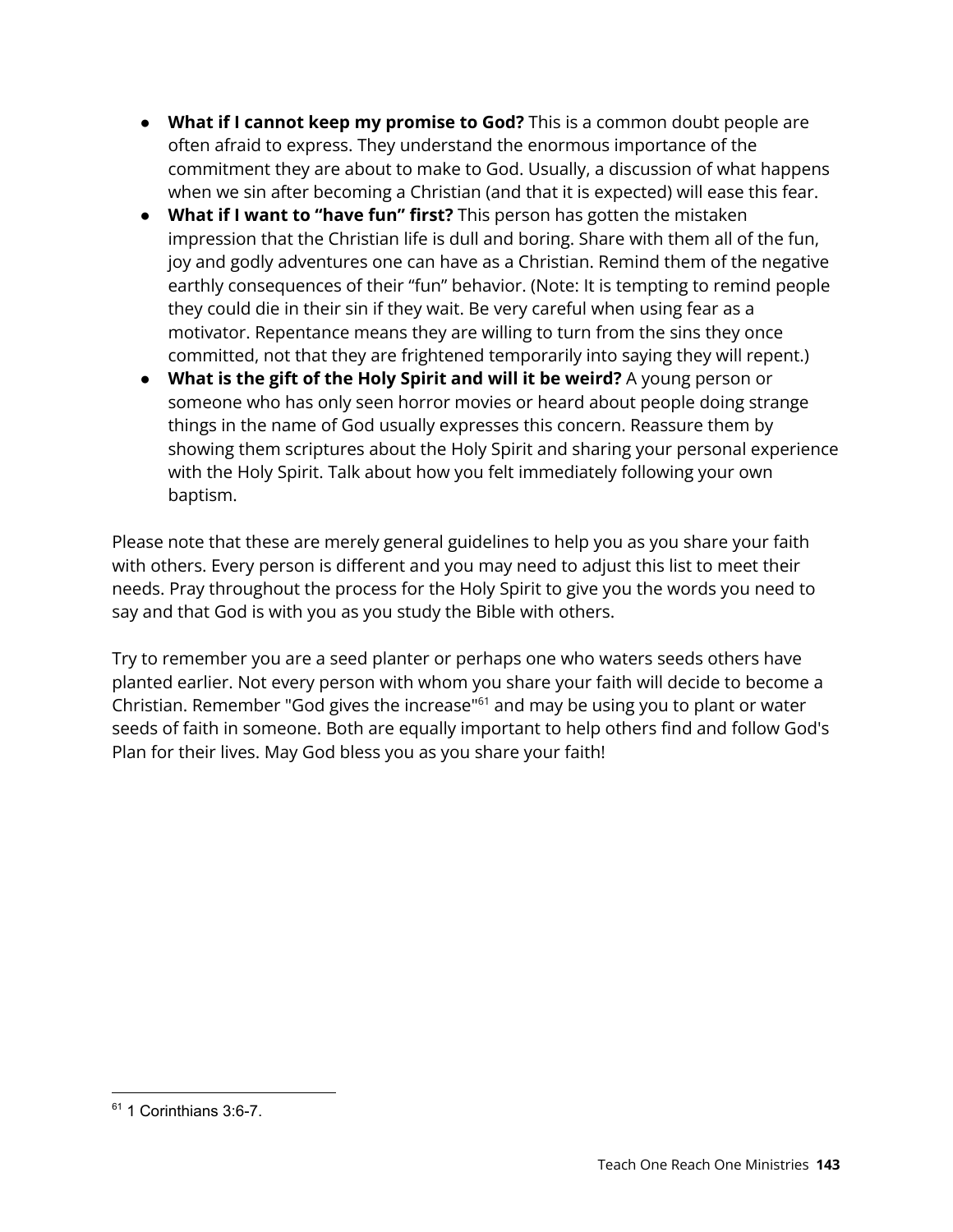### **Bibliography**

Anxiety and Depression Association of America. "Exercise for Stress and Anxiety." Accessed December 2019.

<https://adaa.org/living-with-anxiety/managing-anxiety/exercise-stress-and-anxiety>

- Armstrong, Patricia. "Bloom's Taxonomy." *Vanderbilt University Center for Teaching.* Accessed December 2019. <https://cft.vanderbilt.edu/guides-sub-pages/blooms-taxonomy/>
- Carey, Tanith. "Why More and More Women Are Using Pornography." Posted April 7, 2011. [https://www.theguardian.com/culture/2011/apr/07/women-addicted-internet-porno](https://www.theguardian.com/culture/2011/apr/07/women-addicted-internet-pornography) [graphy](https://www.theguardian.com/culture/2011/apr/07/women-addicted-internet-pornography)
- Committee on Sports-Related Concussions in Youth, *Sports-Related Concussions in Youth: Improving the Science, Changing the Culture.* Posted February 4, 2014. <https://www.ncbi.nlm.nih.gov/books/NBK185336>
- Coyle, Daniel. *The Culture Code*. New York: Bantam Books, 2018.
- Duquesne University. "The Pygmalion Effect." Accessed December 2019. [https://www.duq.edu/about/centers-and-institutes/center-for-teaching-excellence/t](https://www.duq.edu/about/centers-and-institutes/center-for-teaching-excellence/teaching-and-learning-at-duquesne/pygmalion) [eaching-and-learning-at-duquesne/pygmalion](https://www.duq.edu/about/centers-and-institutes/center-for-teaching-excellence/teaching-and-learning-at-duquesne/pygmalion)
- Ehrenfeld, Temma. "36 Questions to Bring You Closer Together." Posted October 15, 2013. [https://www.psychologytoday.com/us/blog/open-gently/201310/36-questions-bring](https://www.psychologytoday.com/us/blog/open-gently/201310/36-questions-bring-you-closer-together)[you-closer-together](https://www.psychologytoday.com/us/blog/open-gently/201310/36-questions-bring-you-closer-together)
- Ferguson, D., Boden, J., Horwood, L. "Self-control and Adult Outcomes: Results From a 30 Year Longitudinal Study." *Journal American Academy Child and Adolescent Psychiatry* 52(7) (July 2013): 709-717 <https://www.ncbi.nlm.nih.gov/pubmed/23800484>
- Focht, Jennifer. "The Cycle of Domestic Violence." Accessed December 2019. <http://www.center4research.org/cycle-domestic-violence>
- Foley, Avery. "Study Shows Only 10% of Americans Have a Biblical Worldview." *Answers In Genesis* Posted May 2, 2017. [https://answersingenesis.org/culture/study-shows-only-10-percent-americans-have](https://answersingenesis.org/culture/study-shows-only-10-percent-americans-have-biblical-worldview/)[biblical-worldview/](https://answersingenesis.org/culture/study-shows-only-10-percent-americans-have-biblical-worldview/)
- Fotuhi, Majid. "Can You Grow Your Hippocampus?" *Sharp Brains.* Posted November 4, 2015. [https://sharpbrains.com/blog/2015/11/04/can-you-grow-your-hippocampus-yes-her](https://sharpbrains.com/blog/2015/11/04/can-you-grow-your-hippocampus-yes-heres-how-and-why-it-matters/) [es-how-and-why-it-matters/](https://sharpbrains.com/blog/2015/11/04/can-you-grow-your-hippocampus-yes-heres-how-and-why-it-matters/)
- Griffin, Angela. "Adolescent Neurological Development for Health and Well-Being." *Healthcare* 5(4) (Published online September 29, 2017): 62 doi: <https://www.ncbi.nlm.nih.gov/pmc/articles/PMC5746696/>

Kinnaman, David. *You Lost Me.* Michigan: Baker Publishing, 2016.